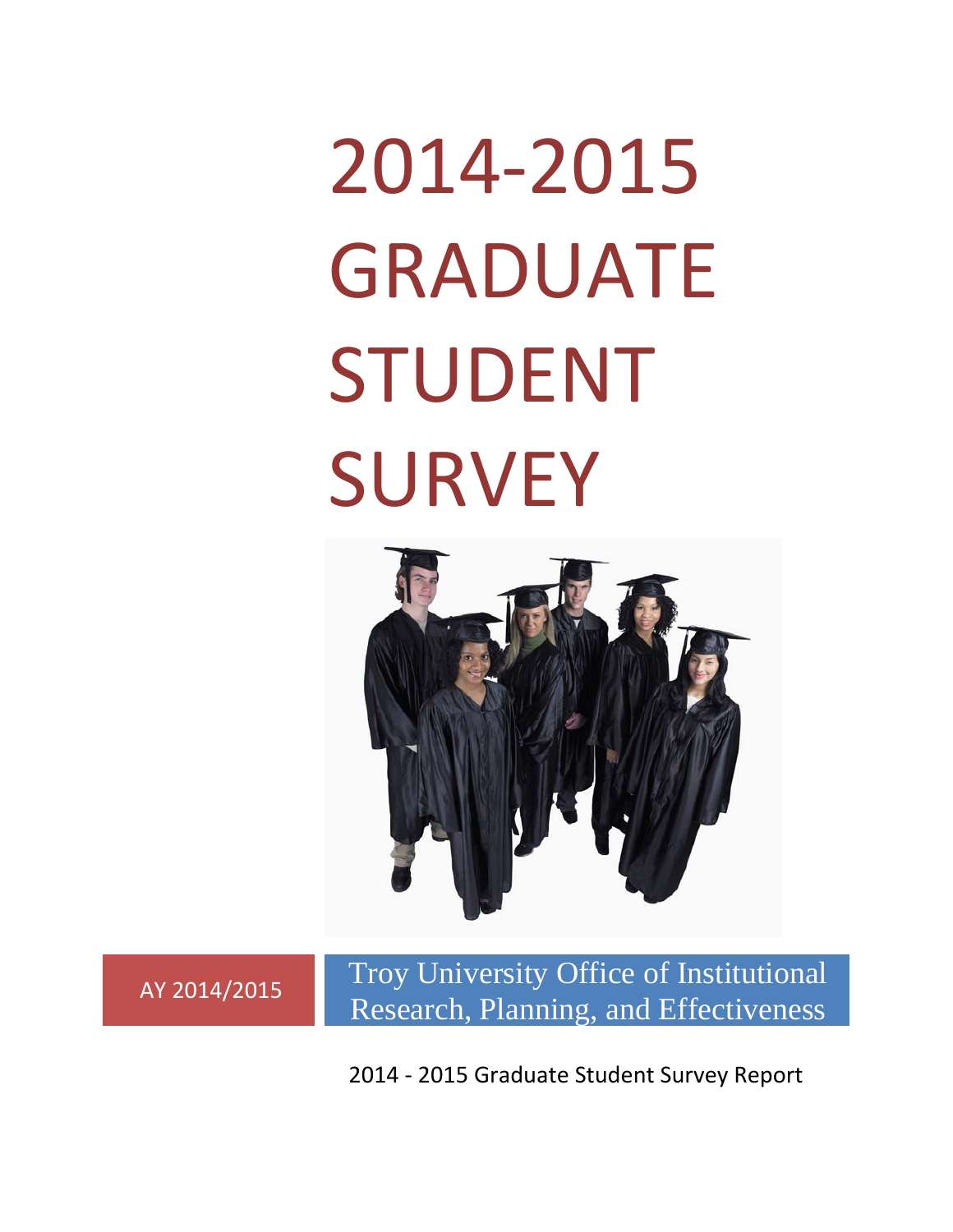# **Table of Contents**

| Report 3: Student satisfaction with the offices and services of Troy University  18                          |  |
|--------------------------------------------------------------------------------------------------------------|--|
|                                                                                                              |  |
|                                                                                                              |  |
|                                                                                                              |  |
| Report 7: Ratings on educational and academic support services cross tabulated by <i>campus</i> 23           |  |
|                                                                                                              |  |
| Report 8: Satisfaction with the offices and services of the University cross tabulated by <i>campus</i> 27   |  |
|                                                                                                              |  |
|                                                                                                              |  |
| Report 11: Enrollment choices and recommendations cross tabulated by campus 34                               |  |
|                                                                                                              |  |
| Report 13: Ratings on educational and academic support services cross tabulated by college  38               |  |
| Report 14: Satisfaction with the offices and services of the University cross tabulated by <i>college</i> 41 |  |
|                                                                                                              |  |
|                                                                                                              |  |
| Report 17: Enrollment choices and recommendations cross tabulated by <i>college</i> 48                       |  |
| Report 18: Comparison of Intellectual Development and Leadership Development by Ethnicity  49                |  |
|                                                                                                              |  |
|                                                                                                              |  |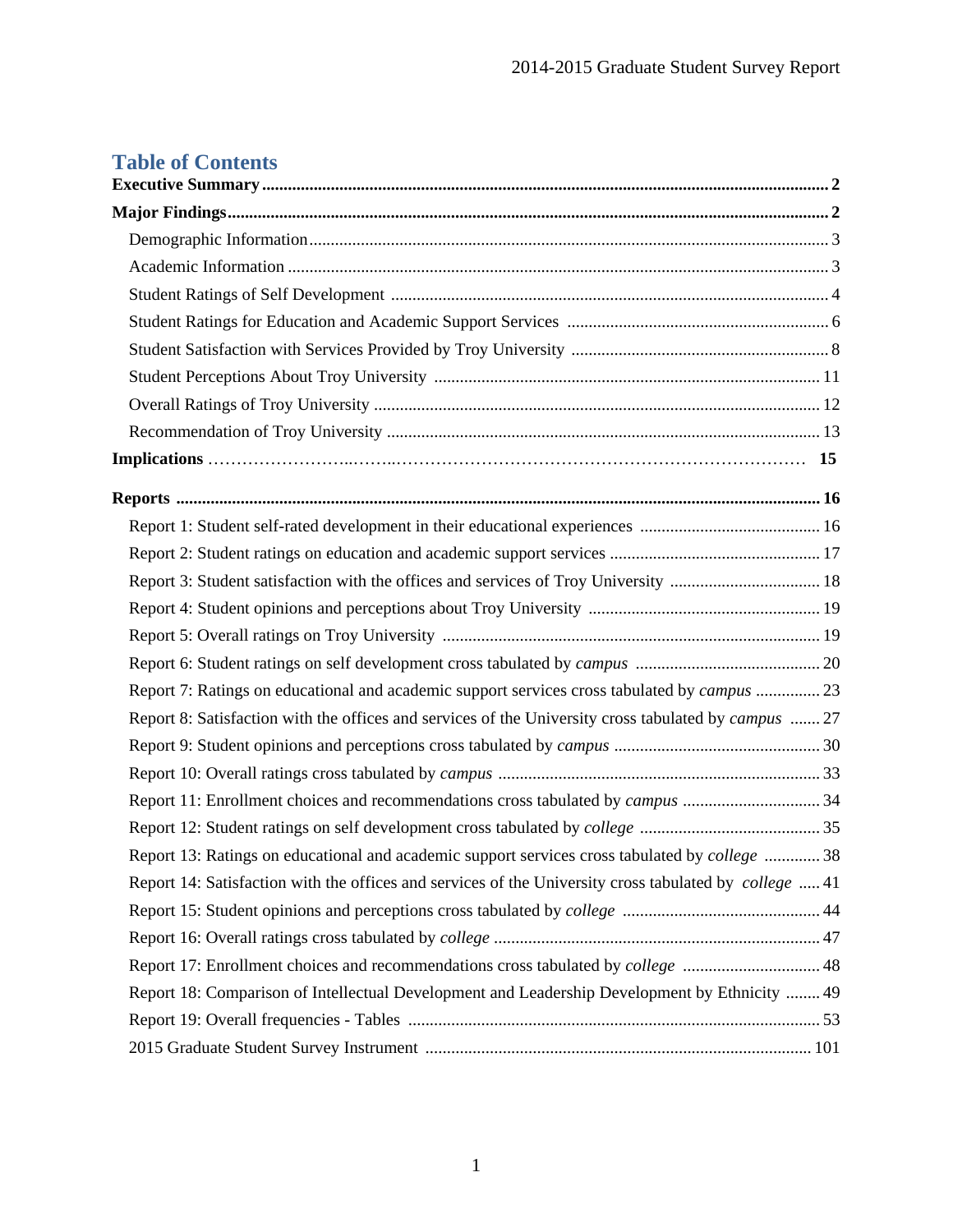## **Executive Summary**

 The purpose of this survey is to identify graduate student satisfaction with their experiences at Troy University, recognize student development as a result of their Troy University education, and identify areas that need to be improved. Data collected in this survey are used to help the University strengthen its graduate degree programs, better serve the needs of its students, and become more effective and efficient in accomplishing its mission and goals.

 As an effort of institutional effectiveness, the Troy University Office of Institutional Research, Planning, and Effectiveness (IRPE) conducted the *Troy University Graduate Student Survey* on all campuses of the University from March 30, 2015 to May 30, 2015. During this time frame three invitations to participate emails were sent.

 The questionnaire for the survey contained 42 questions and was adapted from the Senior Survey. The first 20 questions ask for information regarding students' demographics, academics, employment, and financial aid. Questions  $21 - 36$  of the survey, with a high reliability, focus on measuring students' perceptions about and satisfaction with their Troy experiences. Question 37 was an open-ended question allowing for additional comments. Questions 38-42 asked more specifically the student's plans upon graduation; these are in their second survey cycle as they were new additions to the 2013-2014 Graduate Student Survey. These same questions are also asked of the students during the exit process at the graduation ceremony on the Troy campus.

For data analysis, descriptive methods were used for the overall University as well as for each individual campus and college. Questions 21 to 36 were tabulated and items were presented in a cross tabulation by campus so that comparison, if necessary, could be made between campuses or between campus and the university overall. Questions 21 - 24, which contain measures in 61 areas, are analyzed based on the factors defined from the same measures in the previous year's survey. Importantly, a five year comparison was made between academic years 10-11, 11-12, 12-13, 13-14 and 14-15 responses to identify any possible improvement, as well as between campuses to explore in detail areas where improvement efforts can be focused. In the end, frequency tables for all survey questions are provided as appendices for the overall responses as well as for each of the campuses and colleges.

## **Major Findings**

 The 2014-2015 *Troy University Graduate Student Survey* was administered during spring 2015. During this time, students who were classified as graduate students in Datatel were emailed the link to the survey. By the time data collection was closed on May 30, 2015, 526 responses were received. 1,829 students were identified as graduate students and were sent the invitation to participate email which resulted in a 29% response rate. The initial invitation to participate email was sent on 3/30/2015. Reminder emails were sent to non-respondents on 4/09/2015 and 4/20/2015. The characteristics of the survey respondents were determined to be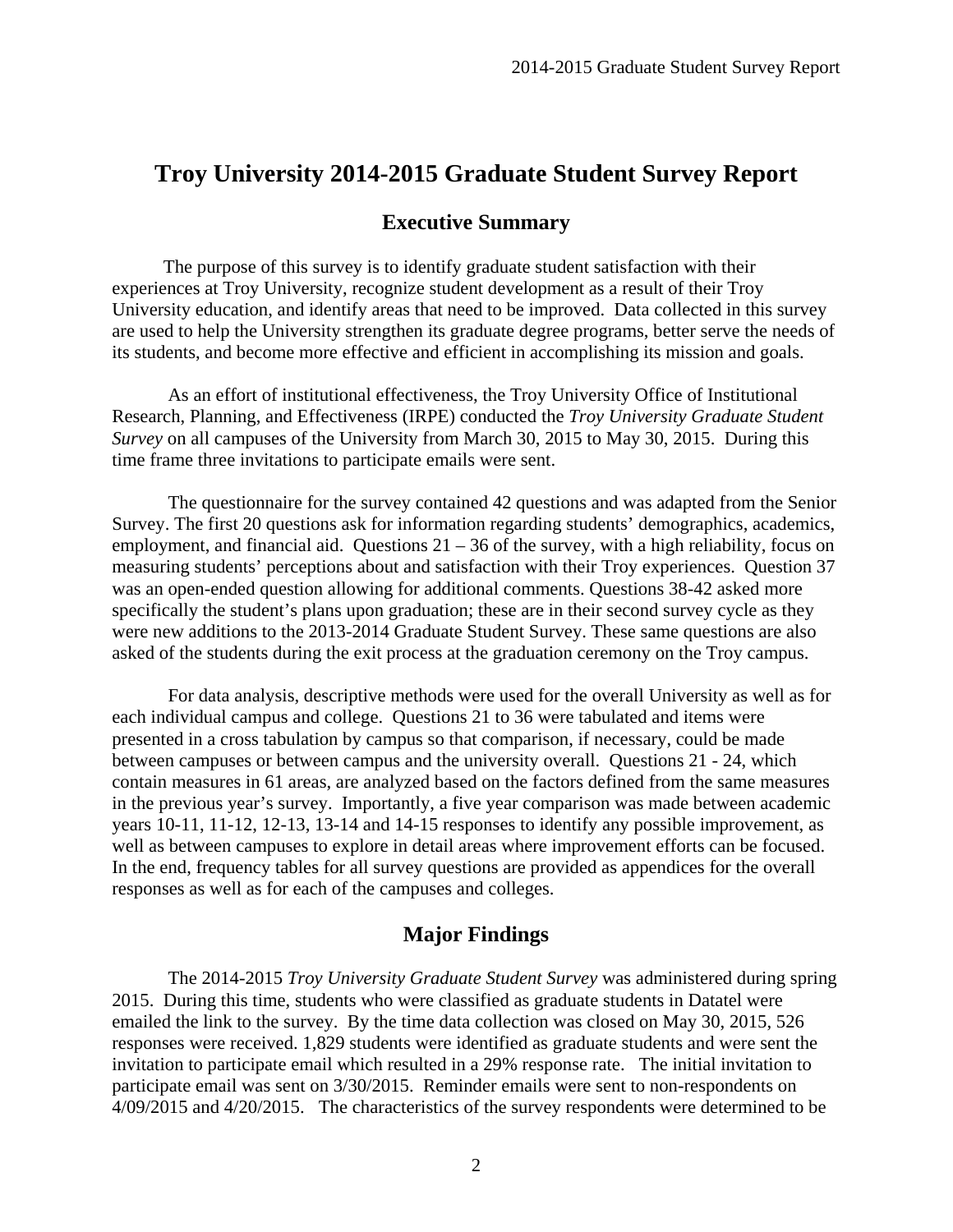similar to those of the total graduate students of the year although some variation existed. Therefore, the responses to the survey could be considered representative of the ideas and opinions of the graduate students who were attending in during the 2014-2015 Academic Year.

 This is the sixth year that the *Graduate Student Survey* has been administered. The stability of an annual survey for Graduate students allows for multiple year comparisons and trend lines.

The individual questions within the survey were assigned into in eight major categories which provide factors for analyses. Each factor is measured on a scale with 1 being low satisfaction and 5 being high satisfaction. The overall mean ratings for each of these factors for the past five years are shown below in the table. The current year's data show improvements in four of the eight factors with Leadership Development rating the highest and Student Services rating the lowest.

| <b>Graduate Student Survey</b>   | <b>AY</b><br>$14 - 15$ | <b>AY</b><br>$13 - 14$ | <b>AY</b><br>$12 - 13$ | <b>AY</b><br>$11 - 12$ | <b>AY</b><br>$10 - 11$ |
|----------------------------------|------------------------|------------------------|------------------------|------------------------|------------------------|
| <b>Leadership Development</b>    | 4.31                   | 4.22                   | 4.20                   | 4.28                   | 4.22                   |
| <b>Instruction</b>               | 4.03                   | 4.14                   | 4.00                   | 4.10                   | 3.92                   |
| <b>Administration</b>            | 4.01                   | 4.13                   | 4.05                   | 4.16                   | 3.98                   |
| <b>Intellectual Development</b>  | 4.16                   | 4.07                   | 4.06                   | 4.12                   | 4.05                   |
| <b>Perceptions</b>               | 4.01                   | 4.10                   | 4.08                   | 4.08                   | 3.91                   |
| <b>Academic Support Services</b> | 3.99                   | 3.96                   | 3.77                   | 3.98                   | 3.73                   |
| <b>Overall Ratings</b>           | 3.97                   | 3.92                   | 3.93                   | 3.94                   | 3.89                   |
| <b>Student Services</b>          | 3.78                   | 3.87                   | 3.80                   | 3.87                   | 3.70                   |

## Demographic Information

 Of the 526 respondents, 75% were female, 25% were male, 46% were White compared to 43% Black and 94% were aged 25 or older. While the majority (96%) were US citizens, the 4% international student participants represented 11 countries in various parts of the world. The largest percentage of respondents were from eTROY, 35%. About 16% of the respondents were graduating from Troy Campus, 14% were Global Campus students, and the remainder of the students were from Dothan (10%), Montgomery (13%) and Phenix City (12%). Additionally, Global Campus students responded from 13 different sites.

## Academic Information

 Academically, 98% of the respondents were expecting to receive a Master's degree and 2% were expecting to receive an Education Specialist degree. The largest population of graduate students (40%) represented the College of Education, followed by about 26% of the respondents planning to graduate from the College of Arts and Sciences, 16% from Business, 14% from the College of Health and Human Services and 3% from Communication and Fine Arts.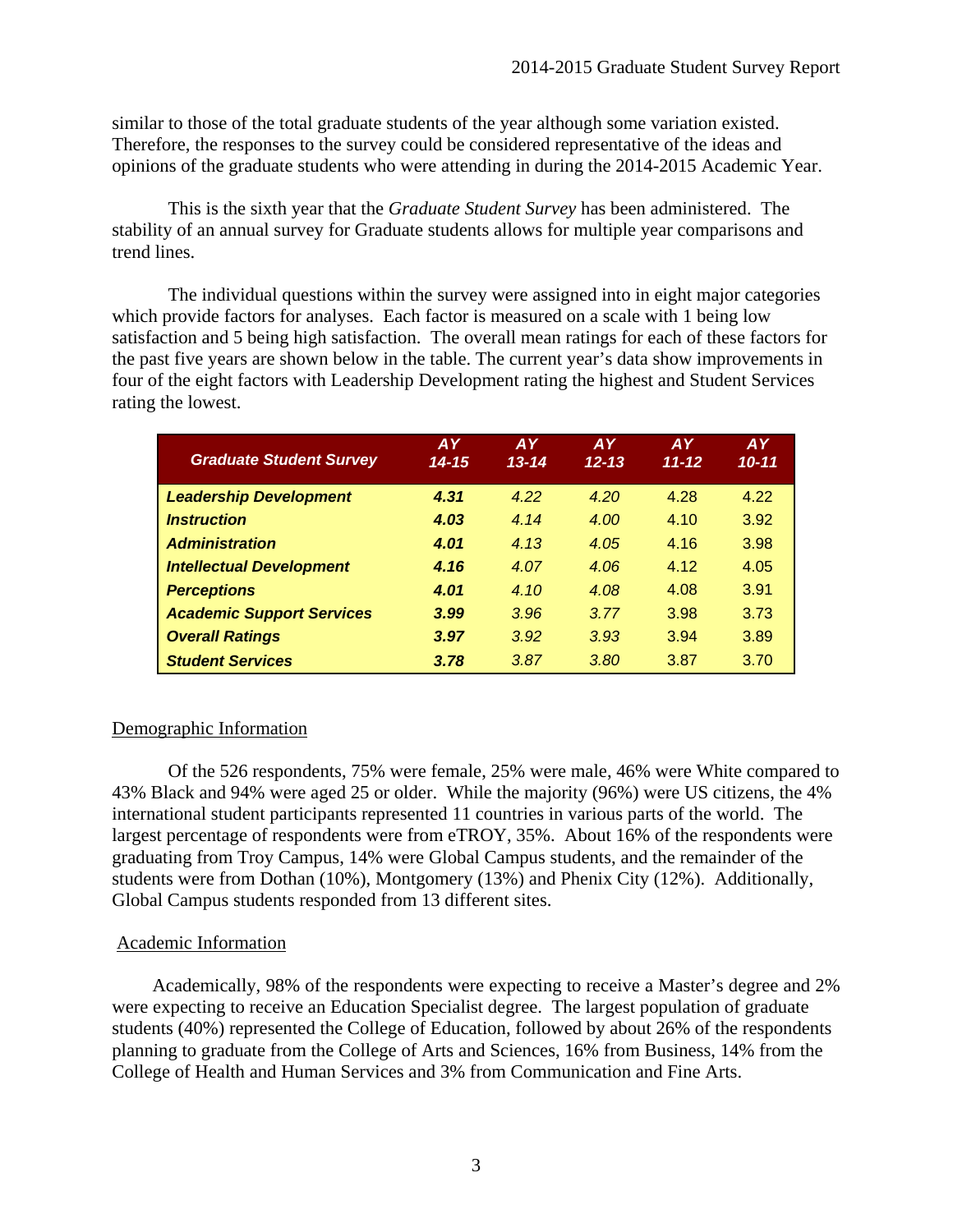According to the responses, approximately 89% of the students did not transfer graduate credit hours from other institutions. For the 11% of students who did transfer graduate credit hours, 3% of them transferred from 16 to 30 credit hours and 7% transferred more than 30 credit hours. The majority of participating graduate students (55%) were unconditionally admitted graduate students and 41% were conditionally admitted. 1% were graduate transfer students and 3% were graduate transient or dually admitted.

While attending Troy University, 71% of the students had taken online courses. About 68% reported that their cumulative GPA's were between 3.5 and 4.0, and 27% had GPA's between 3.0 and 3.49.

### Employment and Plan After Graduation

 Approximately 82% of the respondents reported that they worked while attending Troy University with about 73% working full-time (40 hours or over). Upon graduation, about 56% were planning to work in areas related to their majors at Troy University, 39% would continue to work in the jobs they had already, and approximately 14% were going to continue their education. The survey also found that of those planning to continue their education about 67% hope to pursue a doctoral degree after they graduated, 20% would study for another masters degree, around 8% would seek an educational specialist degree, and another 5% would pursue a professional degree as their ultimate goal in education.

### Financial Aid Information

 While the financial aid options varied, over half of the respondents (62%) had received student loans, 4% obtained grants, 12% had scholarships or graduate assistantships, and about 13% received tuition assistance. Additionally, about 3% received a third party pay or other kind of financial aid, mostly from military or VA benefits.

## Student Satisfaction

## *Student self-rated development (Report 1 – Q21)*

 Eighteen items related to knowledge, skills, and abilities were provided for the students to rate their development as a result of Troy University education. From the 18 items, two factors were identified - *Intellectual Development* and *Leadership Development.* In comparison to the prior four academic years, respondents shared about the same opinions regarding their development in the areas measured, with an average rating for *Intellectual Development* as 4.16 for 14-15, 4.07 for 13-14, 4.06 for 12-13, 4.12 for 11-12, and 4.05 for 10-11; and an average rating for *Leadership Development* as 4.31 for 14-15, 4.22 for 13-14, 4.20 for 12-13, 4.28 for 11-12, and 4.22 for 10-11; all in a 5-point scale with 1 as "Poor" and 5 as "Excellent." What appeared in 2012-2013 as a declining trend seems to have turned upward in and has increased over the recent two years for each category.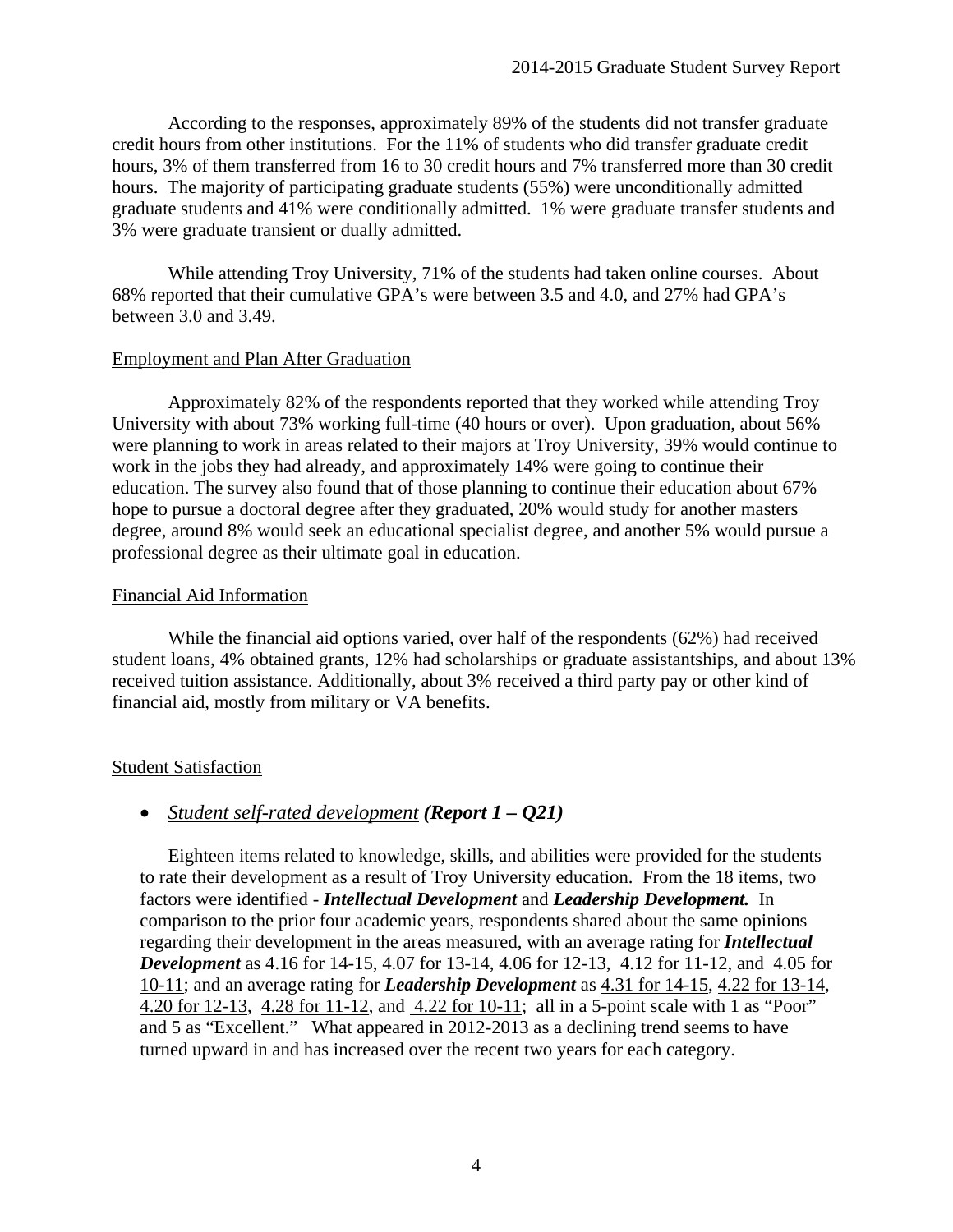As indicated in Table 1, the majority of the areas measured for student *Intellectual Development* were rated high above 4.00 (on a scale of 1 to 5) and the majority of the students rated their development in these areas as either "Excellent" or "Good."

|                                            | AY 14-15                  |      | AY 13-14                  |      | AY 12-13                  |      | AY 11-12                  |      | AY 10-11                  |      |
|--------------------------------------------|---------------------------|------|---------------------------|------|---------------------------|------|---------------------------|------|---------------------------|------|
|                                            | Excellent<br><b>/Good</b> | Mean | Excellent<br><b>/Good</b> | Mean | Excellent<br><b>/Good</b> | Mean | Excellent<br><b>/Good</b> | Mean | Excellent<br><b>/Good</b> | Mean |
| Critical thinking skills                   | 90%                       | 4.42 | 94%                       | 4.39 | 89%                       | 4.35 | 90%                       | 4.38 | 90%                       | 4.31 |
| Problem solving skills                     | 91%                       | 4.39 | 92%                       | 4.32 | 86%                       | 4.26 | 88%                       | 4.30 | 88%                       | 4.26 |
| Research skills                            | 89%                       | 4.33 | 88%                       | 4.30 | 88%                       | 4.32 | 91%                       | 4.39 | 86%                       | 4.23 |
| Writing skills                             | 90%                       | 4.33 | 88%                       | 4.21 | 85%                       | 4.18 | 88%                       | 4.30 | 85%                       | 4.19 |
| <b>Reading Skills</b>                      | 88%                       | 4.33 | 89%                       | 4.23 | 88%                       | 4.27 | 89%                       | 4.31 | 88%                       | 4.29 |
| Understanding different philosophy/culture | 87%                       | 4.29 | 85%                       | 4.17 | 83%                       | 4.15 | 83%                       | 4.21 | 80%                       | 4.07 |
| Speaking/presentation skills               | 83%                       | 4.17 | 79%                       | 3.99 | 76%                       | 4.01 | 82%                       | 4.13 | 78%                       | 4.04 |
| Computer technologies                      | 75%                       | 4.02 | 78%                       | 3.99 | 76%                       | 3.94 | 75%                       | 4.00 | 76%                       | 4.00 |
| Scientific principles & methods            | 74%                       | 3.96 | 74%                       | 3.92 | 75%                       | 3.89 | 76%                       | 4.00 | 70%                       | 3.85 |
| Appreciation of the arts                   | 68%                       | 3.86 | 63%                       | 3.68 | 61%                       | 3.64 | 61%                       | 3.69 | 62%                       | 3.69 |
| <b>Mathematical skills</b>                 | 57%                       | 3.60 | 59%                       | 3.62 | 63%                       | 3.69 | 58%                       | 3.62 | 58%                       | 3.63 |
| Overall average ratings                    | 4.16                      |      | 4.07                      |      | 4.06                      |      | 4.12                      |      | 4.05                      |      |

|  |  |  | Table 1. Ratings on areas related to <i>Intellectual Development</i> : 2010-2015 |
|--|--|--|----------------------------------------------------------------------------------|
|  |  |  |                                                                                  |

Similar to the ratings on *Intellectual Development*, ratings on *Leadership Development* were also strong as ratings in five of the seven areas increased in 2014-2015 from the previous academic year. As illustrated in Table 2, more than 80% of the students gave positive ratings of either "Excellent" or "Good" to their development in all seven areas related to *Leadership Development.* All mean ratings for items were 4.20 or higher, the factor mean was 4.31.

Table 2. Ratings on areas related to *Leadership Development*: 2010-2015

|                                             | AY 14-15                  |      | AY 13-14                  |      | AY 12-13                  |      | AY 11-12                  |      | AY 10-11                  |      |
|---------------------------------------------|---------------------------|------|---------------------------|------|---------------------------|------|---------------------------|------|---------------------------|------|
|                                             | Excellent<br><b>/Good</b> | Mean | Excellent<br><b>/Good</b> | Mean | Excellent<br><b>/Good</b> | Mean | Excellent<br><b>/Good</b> | Mean | Excellent<br><b>/Good</b> | Mean |
| Strategies for applying skills in the field | 89%                       | 4.38 | 85%                       | 4.26 | 86%                       | 4.25 | 88%                       | 4.35 | 86%                       | 4.21 |
| Planning and carrying out projects          | 88%                       | 4.38 | 90%                       | 4.30 | 87%                       | 4.32 | 90%                       | 4.36 | 89%                       | 4.32 |
| Management and organizational skills        | 89%                       | 4.36 | 89%                       | 4.28 | 86%                       | 4.22 | 87%                       | 4.32 | 87%                       | 4.29 |
| Working collaboratively in groups           | 86%                       | 4.30 | 84%                       | 4.20 | 83%                       | 4.20 | 86%                       | 4.28 | 83%                       | 4.21 |
| Time management                             | 85%                       | 4.29 | 89%                       | 4.31 | 87%                       | 4.23 | 87%                       | 4.35 | 86%                       | 4.25 |
| Leadership skills                           | 85%                       | 4.27 | 84%                       | 4.22 | 84%                       | 4.20 | 83%                       | 4.22 | 83%                       | 4.19 |
| Citizenship skills                          | 82%                       | 4.22 | 75%                       | 3.99 | 71%                       | 3.97 | 76%                       | 4.09 | 78%                       | 4.05 |
| Overall average ratings                     | 4.31                      |      | 4.22                      |      | 4.20                      |      | 4.28                      |      | 4.22                      |      |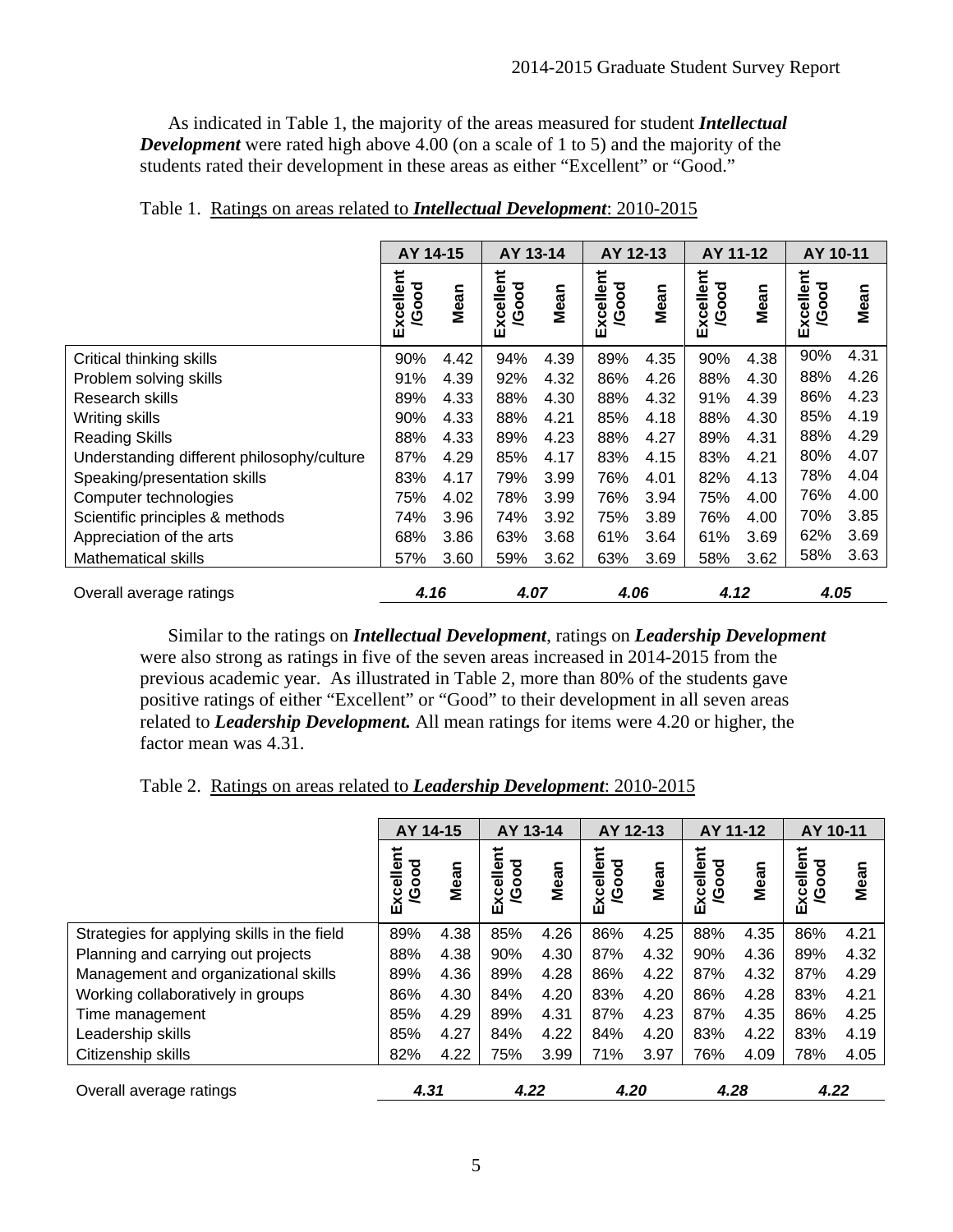For detailed ratings on areas included in these two factors, please see Report 1.

### *Student ratings for quality of education and academic support services (Report 2 – Q22)*

 Seventeen items were measured in terms of what students thought about the quality of education and academic support services at Troy University. Again a factor analysis identified two factors, which include *Academic Support Services* and *Instruction*. The factor *Instruction*, or *Academics*, includes areas related to instruction and faculty and had an average rating of 4.03 for 14-15, 4.14 for 13-14, 4.00 for 12-13, 4.10 for 11-12, and 3.92 for 10-11; all on a 5-point scale with 1 as "Poor" and 5 as "Excellent." The factor average for 2014-2015 showed a marked decline from the previous year, however, over 75% or more of graduate students rated items as either Excellent or Good in seven of the ten categories.

|                                                | AY 14-15                  |      | AY 13-14                  |      | AY 12-13                  |      | AY 11-12                  |      | AY 10-11                  |      |
|------------------------------------------------|---------------------------|------|---------------------------|------|---------------------------|------|---------------------------|------|---------------------------|------|
|                                                | Excellent<br><b>/Good</b> | Mean | Excellent<br><b>/Good</b> | Mean | Excellent<br><b>/Good</b> | Mean | Excellent<br><b>/Good</b> | Mean | Excellent<br><b>/Good</b> | Mean |
| Overall quality of academic program            | 84%                       | 4.18 | 88%                       | 4.35 | 83%                       | 4.25 | 88%                       | 4.33 | 82%                       | 4.12 |
| Instruction in major courses                   | 84%                       | 4.17 | 88%                       | 4.26 | 80%                       | 4.10 | 87%                       | 4.28 | 80%                       | 4.06 |
| <b>Registration procedures</b>                 | 80%                       | 4.12 | 83%                       | 4.15 | 80%                       | 4.09 | 78%                       | 4.10 | 76%                       | 3.98 |
| Instruction in general education               | 82%                       | 4.10 | 84%                       | 4.18 | 78%                       | 4.04 | 83%                       | 4.21 | 78%                       | 4.02 |
| Faculty's use technologies to enhance teaching | 79%                       | 4.09 | 85%                       | 4.20 | 75%                       | 4.03 | 82%                       | 4.17 | 74%                       | 3.96 |
| <b>Faculty accessibility</b>                   | 77%                       | 4.06 | 83%                       | 4.21 | 75%                       | 4.00 | 75%                       | 4.00 | 73%                       | 3.92 |
| Communication between faculty and students     | 78%                       | 4.04 | 80%                       | 4.16 | 76%                       | 4.00 | 82%                       | 4.16 | 75%                       | 3.98 |
| Course availability in your major              | 73%                       | 3.88 | 80%                       | 4.11 | 77%                       | 4.06 | 82%                       | 4.21 | 70%                       | 3.82 |
| Academic advising                              | 70%                       | 3.84 | 77%                       | 4.02 | 69%                       | 3.85 | 67%                       | 3.76 | 68%                       | 3.73 |
| New Student Orientation program                | 68%                       | 3.81 | 67%                       | 3.74 | 57%                       | 3.62 | 65%                       | 3.77 | 63%                       | 3.65 |
| Overall average ratings                        | 4.03                      |      | 4.14                      |      | 4.00                      |      | 4.10                      |      | 3.92                      |      |

Table 3. Ratings on areas of *Instruction*: 2010-2015:

As indicated in the table above (Table 3), the majority of the students rated all of the areas related to *Instruction* as either "Excellent" or "Good," which is about the same as found in the previous year's survey. Individual item analysis showed the most notable ratings decline (7%) in the area of course availability in the major. Further examination by campus (Table 4) found that Montgomery and Dothan Campus students regularly ranked this item lower than the other campuses. In general, the Phenix City campus students ranked items in the factor of instruction higher than students from other campuses.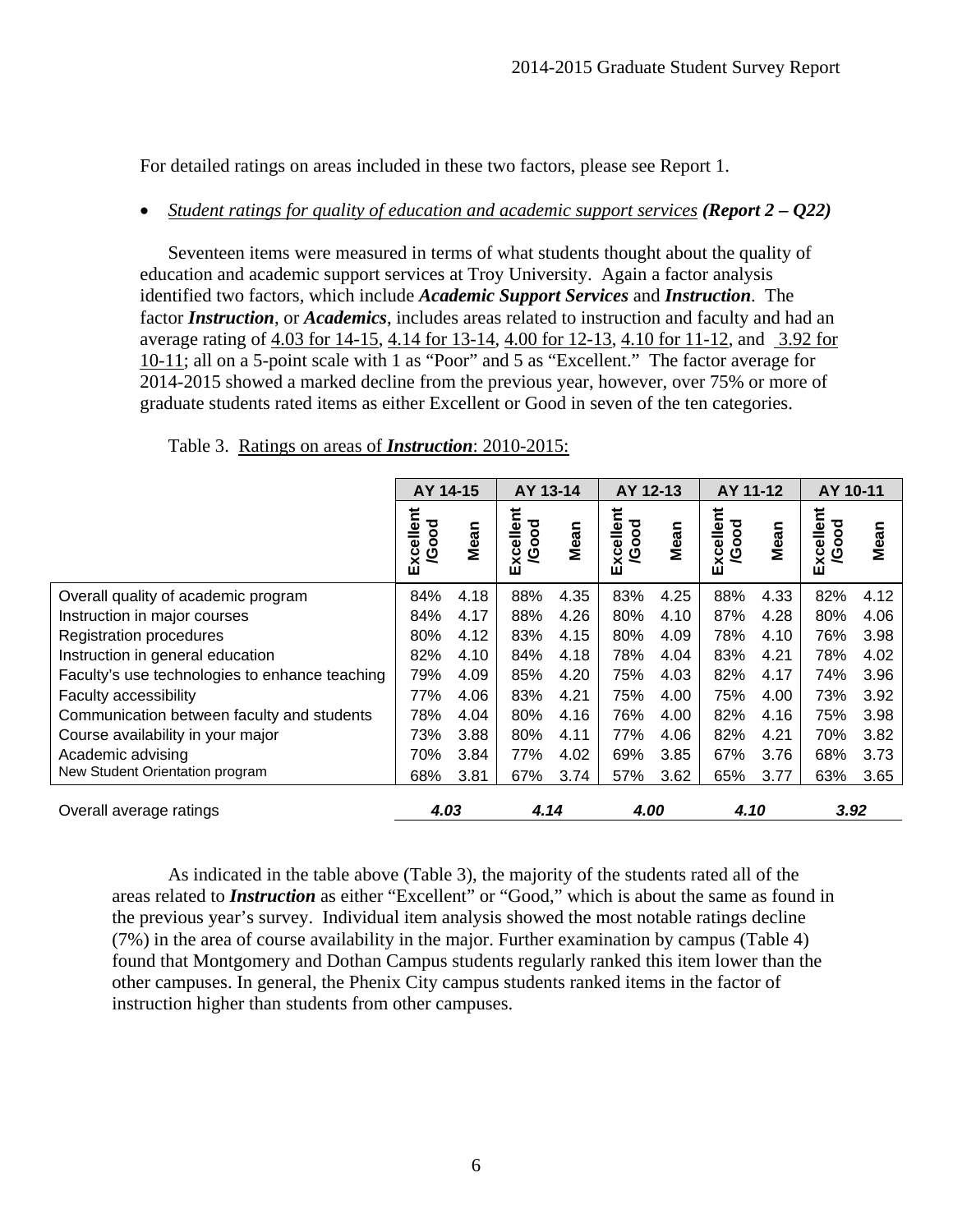|                                                      | <b>Dothan</b><br><b>Campus</b> | <b>Montgomery</b><br><b>Campus</b> | <b>Phenix</b><br><b>City</b><br><b>Campus</b> | <b>Troy</b><br><b>Campus</b> | eTROY | Global<br>Campus |
|------------------------------------------------------|--------------------------------|------------------------------------|-----------------------------------------------|------------------------------|-------|------------------|
| Overall quality of your academic program             | 4.25                           | 4.10                               | 4.39                                          | 4.15                         | 4.11  | 4.22             |
| Academic advising                                    | 4.06                           | 3.83                               | 4.15                                          | 3.86                         | 3.75  | 3.59             |
| Faculty accessibility                                | 4.22                           | 3.82                               | 4.10                                          | 4.22                         | 4.01  | 4.03             |
| Instruction in major courses                         | 4.25                           | 4.16                               | 4.29                                          | 4.25                         | 4.02  | 4.26             |
| Instruction in general education courses             | 4.18                           | 4.15                               | 4.40                                          | 4.03                         | 4.00  | 4.08             |
| Faculty's use of technologies to enhance<br>teaching | 4.23                           | 3.98                               | 4.33                                          | 4.15                         | 4.03  | 3.97             |
| Course availability in your major                    | 3.65                           | 3.60                               | 3.70                                          | 3.92                         | 4.14  | 3.80             |
| Communication between faculty and students           | 4.08                           | 3.87                               | 4.10                                          | 4.07                         | 4.07  | 3.99             |
| <b>Registration procedures</b>                       | 4.06                           | 4.13                               | 3.97                                          | 4.15                         | 4.23  | 3.97             |
| New Student Orientation program                      | 4.16                           | 3.89                               | 3.98                                          | 3.78                         | 3.81  | 3.44             |
| <b>Overall Average Ratings</b>                       | 4.11                           | 3.95                               | 4.14                                          | 4.06                         | 4.02  | 3.93             |

Table 4. Average ratings on *Instruction* by campus AY 14-15:

The *Academic Support Services* include Library, Computer labs, Writing Center, Reading Center, Center for International Programs, etc., and the average rating for this factor is 3.99 for 14-15, 3.96 for 13-14, 3.77 for 12-13, 3.98 for 11-12, and 3.73 for 10-11. The ratings on this factor have experienced slight fluctuations from year to year. There was a 11% overall rankings increase from the previous year in AY 13-14, followed by a 3% drop in 14-15; however, current year ratings still maintained a 8% increase over the 12-13 percentage rankings. Table 5 below provides a listing of all seven areas in *Academic Support Services.*

Table 5. Ratings on areas related to *Academic Support Services*: 2010-2015:

|                                    | AY 14-15                  |      | AY 13-14                  |      | AY 12-13                  |      | AY 11-12                  |      | AY 10-11                  |      |
|------------------------------------|---------------------------|------|---------------------------|------|---------------------------|------|---------------------------|------|---------------------------|------|
|                                    | Excellent<br><b>/Good</b> | Mean | Excellent<br><b>/Good</b> | Mean | Excellent<br><b>/Good</b> | Mean | Excellent<br><b>/Good</b> | Mean | Excellent<br><b>/Good</b> | Mean |
| Library                            | 77%                       | 4.07 | 77%                       | 3.97 | 75%                       | 3.94 | 77%                       | 4.06 | 71%                       | 3.90 |
| <b>Writing Center</b>              | 77%                       | 4.02 | 81%                       | 4.00 | 65%                       | 3.72 | 72%                       | 3.92 | 63%                       | 3.67 |
| <b>Natural Science Center</b>      | 75%                       | 4.00 | 80%                       | 4.02 | 61%                       | 3.60 | 68%                       | 3.88 | 64%                       | 3.75 |
| Center for International Programs  | 74%                       | 3.99 | 78%                       | 4.07 | 60%                       | 3.68 | 70%                       | 3.94 | 66%                       | 3.75 |
| <b>Testing Center</b>              | 75%                       | 3.98 | 76%                       | 3.92 | 70%                       | 3.86 | 76%                       | 4.01 | 59%                       | 3.57 |
| <b>Computer Labs</b>               | 73%                       | 3.96 | 76%                       | 3.91 | 70%                       | 3.86 | 76%                       | 4.01 | 65%                       | 3.75 |
| Laboratory/Instructional equipment | 72%                       | 3.93 | 74%                       | 3.86 | 68%                       | 3.76 | 74%                       | 4.00 | 63%                       | 3.70 |
| Overall average ratings            | 3.99                      |      | 3.96                      |      | 3.77                      |      | 3.98                      |      | 3.73                      |      |

Further examination of *Academic Support Services* ratings by campus showed that ratings of students from different campuses varied (Table 6). It is important to note that only students who have used the services gave their ratings. The Natural Science Center, and Writing Center were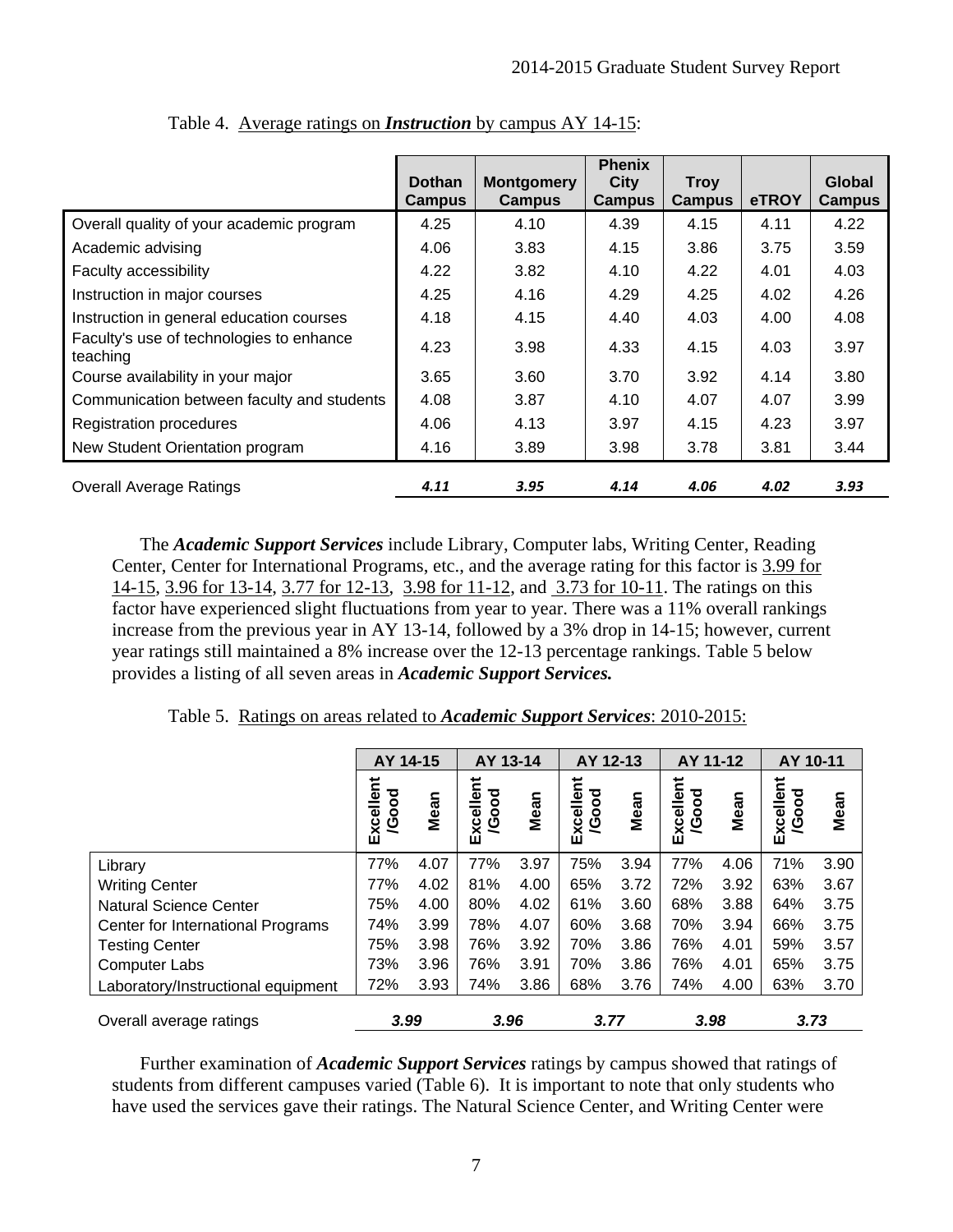rated by mostly Troy Campus students and only international students rated the Center for International Programs. Ratings of NA or blank entries were omitted from means calculations.

|                                       | <b>Dothan</b><br><b>Campus</b> | <b>Montgomery</b><br><b>Campus</b> | <b>Phenix</b><br><b>City</b><br><b>Campus</b> | <b>Troy</b><br><b>Campus</b> | eTROY | Global<br><b>Campus</b> |
|---------------------------------------|--------------------------------|------------------------------------|-----------------------------------------------|------------------------------|-------|-------------------------|
| Library                               | 4.34                           | 3.96                               | 4.04                                          | 3.91                         | 4.20  | 3.86                    |
| Computer labs                         | 4.30                           | 3.86                               | 4.04                                          | 3.82                         | 4.07  | 3.69                    |
| Laboratory/instructional<br>equipment | 4.21                           | 3.87                               | 4.00                                          | 3.86                         | 4.04  | 3.59                    |
| <b>Testing Center</b>                 | 4.37                           | 3.65                               | 4.05                                          | 4.04                         | 4.11  | 3.58                    |
| <b>Writing Center</b>                 | 4.25                           | 3.73                               | 4.28                                          | 4.17                         | 4.03  | 3.56                    |
| <b>Natural Science Center</b>         | 4.29                           | 3.71                               | 4.25                                          | 4.03                         | 4.11  | 3.55                    |
| Center for International Programs     | 4.27                           | 3.86                               | 4.35                                          | 3.93                         | 4.05  | 3.58                    |
| <b>Overall Average Ratings</b>        | 4.29                           | 3.81                               | 4.14                                          | 3.97                         | 4.09  | 3.63                    |

Table 6. Average ratings on *Academic Support Service* by campus for AY 14-15:

## *Student satisfaction with services provided by Troy University (Report 3 – Q23)*

 Sixteen offices and services of the University were measured in terms of student satisfaction. Two factors were identified. They were *Student Services* and *Administration*. *Student Services* includes such areas as Career Services, Placement Services, Student Health Services, etc, while *Administration* includes the Admissions Office, Registrar/Records Office, Business Office, Financial Aid Office, Trojan WebExpress, and so on. The overall average ratings for *Administration* were 4.01 for 14-15, 4.13 for 13-14, 4.05 for 12-13, 4.16 for 11-12, and 3.98 for 10-11, (on a 5-point scale with 1 as "Very Dissatisfied" and 5 as "Very Satisfied").

 As can be seen from Table 7, under *Administration*, Trojan Web Express, Registrar/Records Office, Admissions Office, and IT Services were rated the best, with 75% or more of the students feeling "Satisfied" or "Very Satisfied" with their services. Most areas in *Administration* had relatively low ratings, 4.01 and below (4.00 = Satisfied) on average, with the Veteran Services Office being rated the lowest and with only 70% of the students feeling satisfied with the services they provided. The areas which experienced the most significant drop in the mean from the previous 13-14 year to the current year were Veterans Services, Financial Aid Services, and IT Services with declines in the means of .18, .18, and .16 respectively.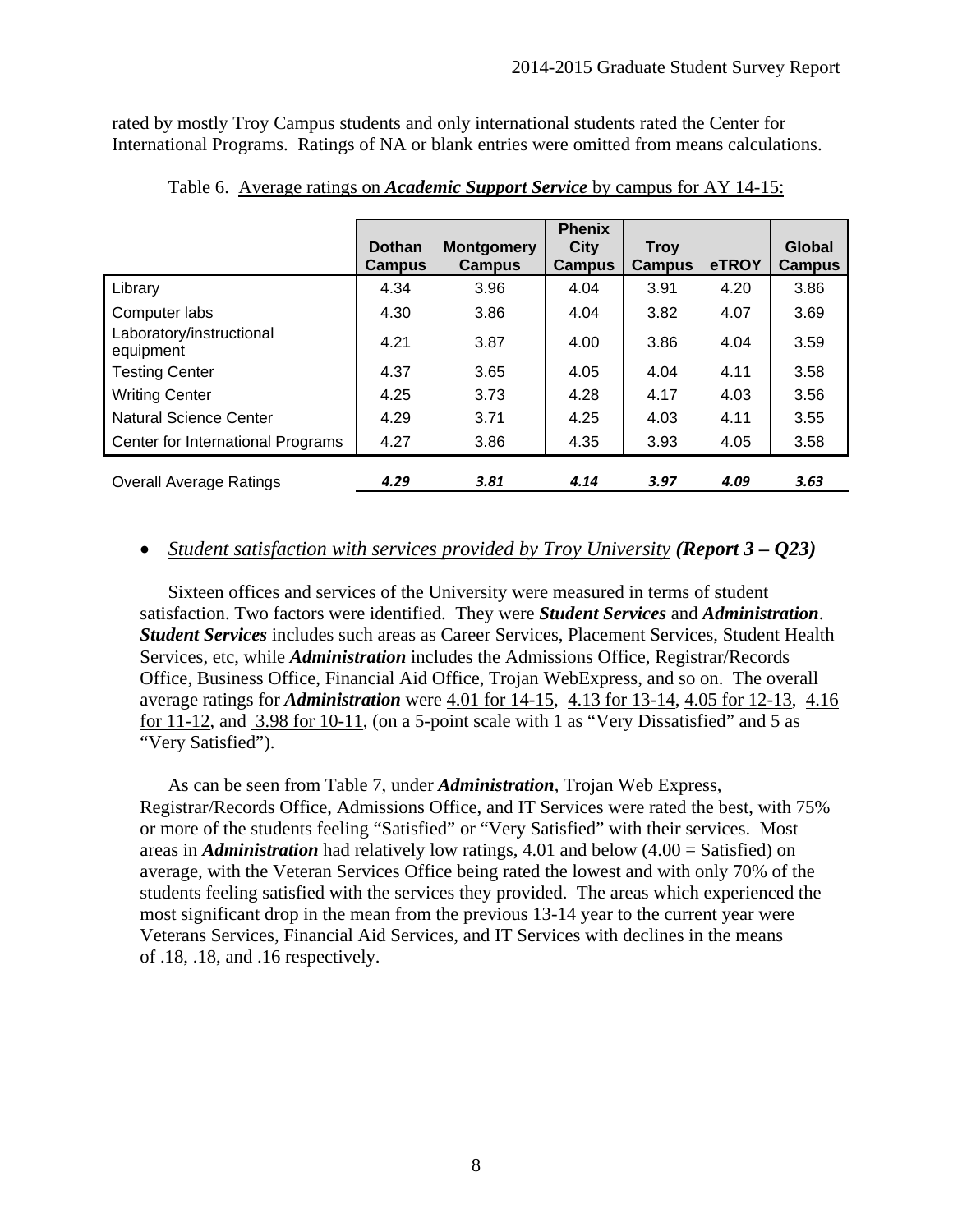|                               | AY 14-15                   |      | AY 13-14                |      | AY 12-13                   |      | AY 11-12                   |      | AY 10-11                   |      |
|-------------------------------|----------------------------|------|-------------------------|------|----------------------------|------|----------------------------|------|----------------------------|------|
|                               | Satisfied/<br>Sat.<br>Very | Mean | Satisfied/<br>Very Sat. | Mean | Sat.<br>Satisfied/<br>Very | Mean | Satisfied/<br>Sat.<br>Very | Mean | Satisfied/<br>Sāt.<br>Very | Mean |
| Trojan Web Express            | 83%                        | 4.14 | 87%                     | 4.26 | 89%                        | 4.33 | 90%                        | 4.36 | 85%                        | 4.17 |
| Registrar/Records             | 77%                        | 4.01 | 80%                     | 4.05 | 79%                        | 4.04 | 79%                        | 4.05 | 77%                        | 4.00 |
| <b>Admissions Office</b>      | 76%                        | 4.01 | 84%                     | 4.12 | 80%                        | 4.09 | 81%                        | 4.11 | 78%                        | 4.02 |
| <b>IT Services</b>            | 76%                        | 4.00 | 85%                     | 4.16 | 76%                        | 4.02 | 79%                        | 4.10 | 74%                        | 3.93 |
| <b>Business Office</b>        | 74%                        | 4.00 | 82%                     | 4.10 | 76%                        | 4.02 | 79%                        | 4.09 | 76%                        | 3.97 |
| <b>Veteran Services</b>       | 70%                        | 3.96 | 82%                     | 4.14 | 77%                        | 3.91 | 81%                        | 4.25 | 69%                        | 3.93 |
| <b>Financial Aid Services</b> | 74%                        | 3.93 | 82%                     | 4.10 | 73%                        | 3.94 | 81%                        | 4.13 | 73%                        | 3.87 |
| Overall average ratings       | 4.01                       |      | 4.13                    |      | 4.05                       |      | 4.16                       |      | 3.98                       |      |

Table 7. Ratings on areas related to *Administration*: 2010-2015:

 A breakdown by campus showed that students from Montgomery and Global Campus had the lowest level of satisfaction with the *Administration*. Dothan Campus graduate students were found to be most satisfied regarding services provided by the administration offices compared to students from other campuses.

|                                      | <b>Dothan</b><br><b>Campus</b> | <b>Montgomery</b><br>Campus | <b>Phenix</b><br><b>City</b><br><b>Campus</b> | <b>Troy</b><br><b>Campus</b> | <b>eTROY</b> | Global<br><b>Campus</b> |
|--------------------------------------|--------------------------------|-----------------------------|-----------------------------------------------|------------------------------|--------------|-------------------------|
| Admissions Office                    | 4.20                           | 3.76                        | 4.07                                          | 4.00                         | 4.08         | 3.85                    |
| <b>Business Office</b>               | 4.19                           | 4.02                        | 4.21                                          | 3.91                         | 3.92         | 3.90                    |
| <b>Financial Aid Services</b>        | 3.98                           | 3.78                        | 4.06                                          | 3.88                         | 3.91         | 4.02                    |
| Information Technology (IT) Services | 4.21                           | 4.04                        | 4.10                                          | 3.98                         | 3.96         | 3.83                    |
| Registrar/Records Office             | 4.16                           | 3.90                        | 4.08                                          | 4.00                         | 4.04         | 3.90                    |
| Trojan Web Express                   | 4.18                           | 4.16                        | 4.08                                          | 4.08                         | 4.20         | 4.06                    |
| <b>Veteran Services</b>              | 4.06                           | 3.93                        | 4.00                                          | 3.90                         | 4.03         | 3.84                    |
| <b>Overall Average Ratings</b>       | 4.14                           | 3.94                        | 4.09                                          | 3.96                         | 4.02         | 3.91                    |

Table 8. Average ratings on *Administration* by campus for AY 14-15:

The trend data from the most recent five years indicates that overall, students are least satisfied with *Student Services*. As shown in Table 9, none of the nine areas in *Student Services* received an average rating of 4.00 or higher, with Placement Services, Career Services, and Parking Facilities being the lowest. The overall average ratings for *Student Services* were 3.78 for 14-15, 3.87 for 13-14, 3.80 for 12-13, 3.87 for 11-12, and 3.70 for 10- 11.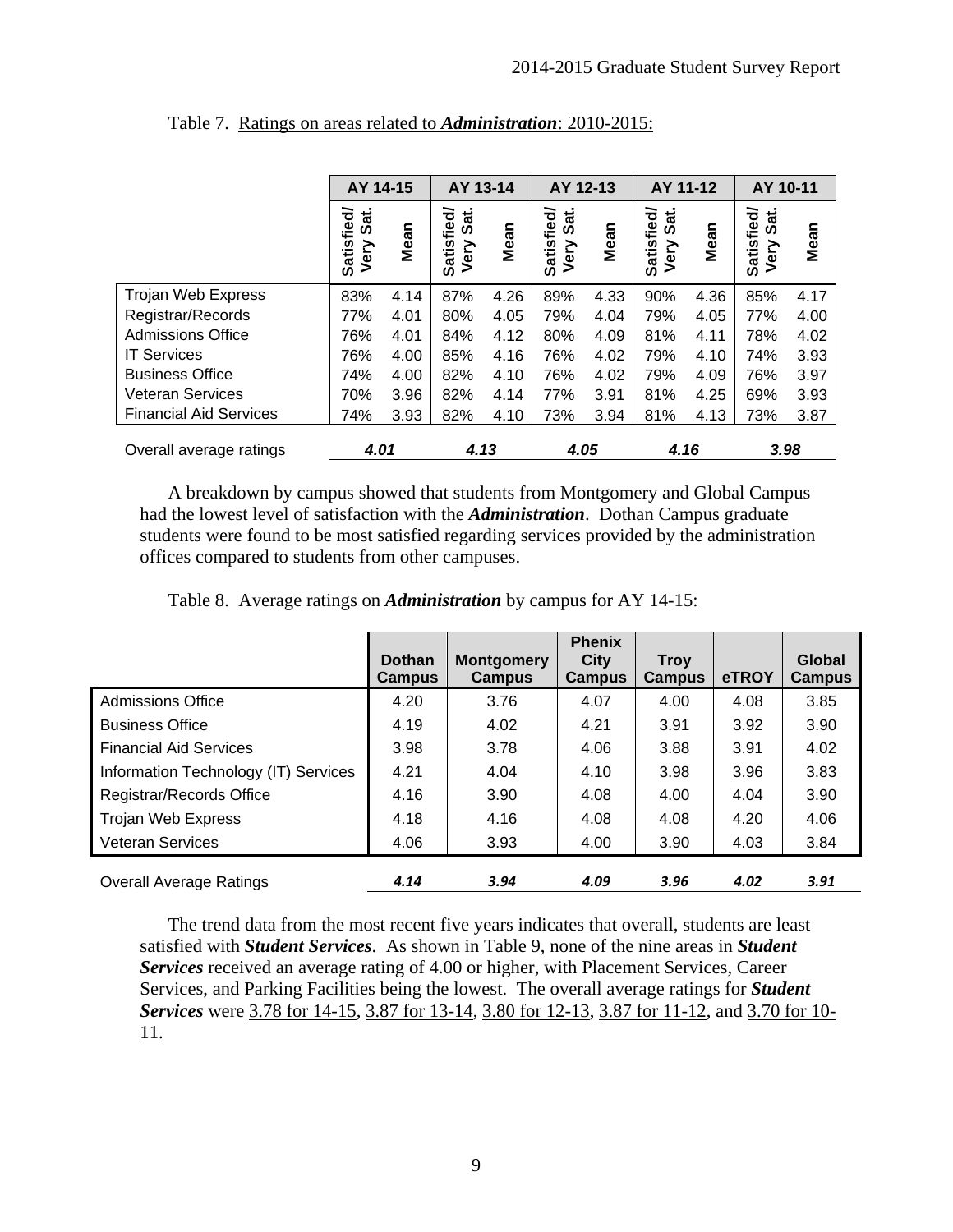|                                 | AY 14-15                          |      | AY 13-14                             |      | AY 12-13                          |      | AY 11-12                          |      | AY 10-11                          |      |
|---------------------------------|-----------------------------------|------|--------------------------------------|------|-----------------------------------|------|-----------------------------------|------|-----------------------------------|------|
|                                 | <b>Satisfied/</b><br>Sat.<br>Very | Mean | <b>Satisfied/</b><br>ີ<br>ຈີ<br>Very | Mean | <b>Satisfied/</b><br>Sat.<br>Very | Mean | <b>Satisfied/</b><br>Sat.<br>Very | Mean | <b>Satisfied/</b><br>Sat.<br>Very | Mean |
| Safety and Security Services    | 71%                               | 3.95 | 78%                                  | 4.03 | 78%                               | 4.04 | 78%                               | 4.08 | 69%                               | 3.85 |
| <b>University Media</b>         | 72%                               | 3.94 | 80%                                  | 4.13 | 79%                               | 4.10 | 76%                               | 4.06 | 74%                               | 3.93 |
| <b>Student Support Services</b> | 68%                               | 3.93 | 73%                                  | 3.92 | 72%                               | 3.94 | 71%                               | 3.94 | 68%                               | 3.82 |
| <b>Bookstore Services</b>       | 69%                               | 3.83 | 77%                                  | 4.01 | 70%                               | 3.90 | 72%                               | 3.97 | 69%                               | 3.77 |
| <b>Adaptive Needs Services</b>  | 62%                               | 3.81 | 74%                                  | 4.03 | 71%                               | 3.80 | 74%                               | 4.10 | 64%                               | 3.77 |
| <b>Counseling Services</b>      | 64%                               | 3.80 | 67%                                  | 3.79 | 65%                               | 3.75 | 61%                               | 3.74 | 59%                               | 3.64 |
| <b>Parking Facilities</b>       | 65%                               | 3.73 | 67%                                  | 3.68 | 65%                               | 3.65 | 69%                               | 3.85 | 63%                               | 3.61 |
| <b>Career Services</b>          | 53%                               | 3.55 | 58%                                  | 3.50 | 62%                               | 3.62 | 57%                               | 3.59 | 53%                               | 3.48 |
| <b>Placement Services</b>       | 53%                               | 3.50 | 63%                                  | 3.77 | 54%                               | 3.43 | 51%                               | 3.49 | 49%                               | 3.44 |
| Overall average ratings         | 3.78                              |      | 3.87                                 |      | 3.80                              |      | 3.87                              |      | 3.70                              |      |

## Table 9. Ratings in *Student Services*: 2010-2015:

 For Placement Services, approximately 16% of the students indicated that they were "Very Dissatisfied" or "Dissatisfied". Further analysis found that Dothan and eTROY students were most dissatisfied with Placement Services. Table 10 shows mean ratings by campus for each of the areas related to *Student Services*. Further studies may be needed before actions are taken for improvement.

|                                       | <b>Dothan</b><br><b>Campus</b> | <b>Montgomery</b><br>Campus | <b>Phenix</b><br><b>City</b><br><b>Campus</b> | <b>Trov</b><br><b>Campus</b> | <b>eTROY</b> | Global<br><b>Campus</b> |
|---------------------------------------|--------------------------------|-----------------------------|-----------------------------------------------|------------------------------|--------------|-------------------------|
| <b>Adaptive Needs Services</b>        | 3.93                           | 3.90                        | 4.16                                          | 3.85                         | 3.55         | 3.68                    |
| <b>Student Support Services (SSS)</b> | 3.96                           | 3.76                        | 4.00                                          | 4.05                         | 4.06         | 3.56                    |
| <b>Career Services</b>                | 3.60                           | 3.67                        | 3.59                                          | 3.60                         | 3.49         | 3.36                    |
| <b>Placement Service</b>              | 3.39                           | 3.57                        | 3.68                                          | 3.56                         | 3.40         | 3.42                    |
| <b>Counseling Services</b>            | 4.00                           | 3.89                        | 4.00                                          | 3.95                         | 3.57         | 3.60                    |
| <b>Bookstore Services</b>             | 4.13                           | 3.84                        | 3.81                                          | 3.73                         | 3.79         | 3.74                    |
| <b>Safety and Security Services</b>   | 4.16                           | 3.96                        | 4.38                                          | 3.80                         | 3.76         | 3.52                    |
| Parking facilities                    | 4.16                           | 3.71                        | 4.27                                          | 2.85                         | 3.63         | 3.87                    |
| <b>University Media</b>               | 3.95                           | 3.90                        | 4.25                                          | 3.82                         | 3.98         | 3.68                    |
| <b>Overall Average Ratings</b>        | 3.92                           | 3.80                        | 4.02                                          | 3.69                         | 3.69         | 3.60                    |

Table 10. Average ratings on *Student Services* by campus: AY 14-15: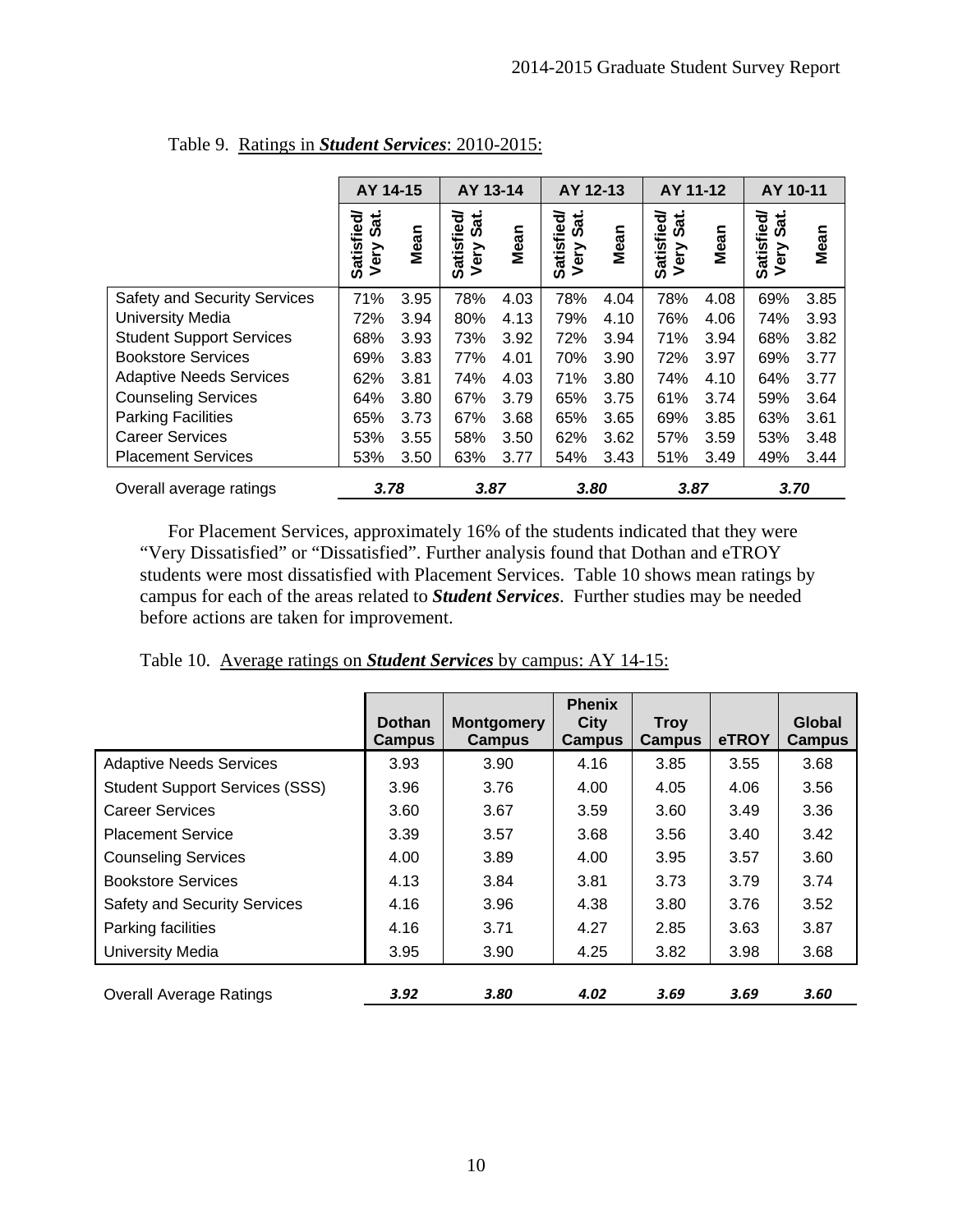## *Student perceptions about Troy University (Report 4 – Q24)*

 In this section, ten statements regarding the University in a broad sense were provided for the students to rate their agreement on a scale with 1 being Strongly Disagree and 5 being Strongly Agree. As indicated in Table 11 (derived from Report 4), over 84% of the students "Agree" or "Strongly Agree" with the first four statements, indicating strong satisfaction with the academic programs and confirming the findings in Table 3 above (derived from Report 2).

|                                                                                                                               | AY 14-15                |      | AY 13-14                       |      | AY 12-13                       |      | AY 11-12                       |      | AY 10-11                       |      |
|-------------------------------------------------------------------------------------------------------------------------------|-------------------------|------|--------------------------------|------|--------------------------------|------|--------------------------------|------|--------------------------------|------|
|                                                                                                                               | Strongly Agree<br>Agree | Mean | gree<br>Agree<br>∢<br>Strongly | Mean | gree<br>Strongly Ag<br>/ Agree | Mean | <b>Strongly Agree</b><br>Agree | Mean | <b>Strongly Agree</b><br>Agree | Mean |
| Courses in my curriculum contributed to the<br>skills and knowledge required in my field.                                     | 88%                     | 4.29 | 92%                            | 4.31 | 92%                            | 4.36 | 92%                            | 4.31 | 85%                            | 4.16 |
| My academic program was intellectually<br>challenging and stimulating.                                                        | 88%                     | 4.27 | 92%                            | 4.36 | 89%                            | 4.32 | 90%                            | 4.28 | 86%                            | 4.17 |
| The degree program in which I enrolled is<br>valuable for me in my employment.<br>The goals, objectives, and requirements for | 84%                     | 4.23 | 89%                            | 4.30 | 88%                            | 4.34 | 87%                            | 4.28 | 84%                            | 4.17 |
| my academic programs were clearly<br>defined.                                                                                 | 84%                     | 4.10 | 87%                            | 4.14 | 86%                            | 4.21 | 88%                            | 4.16 | 82%                            | 4.03 |
| Troy University faculty care about students<br>as individuals.                                                                | 80%                     | 4.06 | 83%                            | 4.12 | 80%                            | 4.06 | 80%                            | 4.09 | 74%                            | 3.91 |
| The tuition and fees I paid at Troy University<br>were a worthwhile investment.                                               | 72%                     | 3.84 | 82%                            | 4.04 | 72%                            | 3.94 | 77%                            | 3.98 | 71%                            | 3.86 |
| Courses were offered frequently enough for<br>timely completion of my degree program.                                         | 73%                     | 3.83 | 84%                            | 4.09 | 80%                            | 4.00 | 84%                            | 4.11 | 68%                            | 3.73 |
| Troy University is responsive to the needs<br>of its students.                                                                | 70%                     | 3.83 | 76%                            | 3.93 | 74%                            | 3.91 | 74%                            | 3.92 | 67%                            | 3.74 |
| Troy University faculty were helpful with my<br>career plan.                                                                  | 67%                     | 3.82 | 70%                            | 3.83 | 67%                            | 3.82 | 67%                            | 3.81 | 58%                            | 3.57 |
| The intellectual caliber of students in my<br>academic program was high.                                                      | 71%                     | 3.82 | 78%                            | 3.93 | 74%                            | 3.88 | 76%                            | 3.89 | 71%                            | 3.78 |
| Overall average ratings                                                                                                       | 4.01                    |      | 4.10                           |      | 4.08                           |      | 4.08                           |      | 3.91                           |      |

#### Table 11. Ratings on *Student Perceptions* about Troy University: 2010-2015:

 Students agreed most strongly and showed the highest mean ratings for "courses in my curriculum contributed to the skills and knowledge required in my field." This was closely followed by: "my academic program was intellectually challenging and simulating." The lowest ratings in this section were "The University faculty were helpful with my career plan" (70% Agree/Strongly Agree; M=3.83) and "Troy University is responsive to the needs of its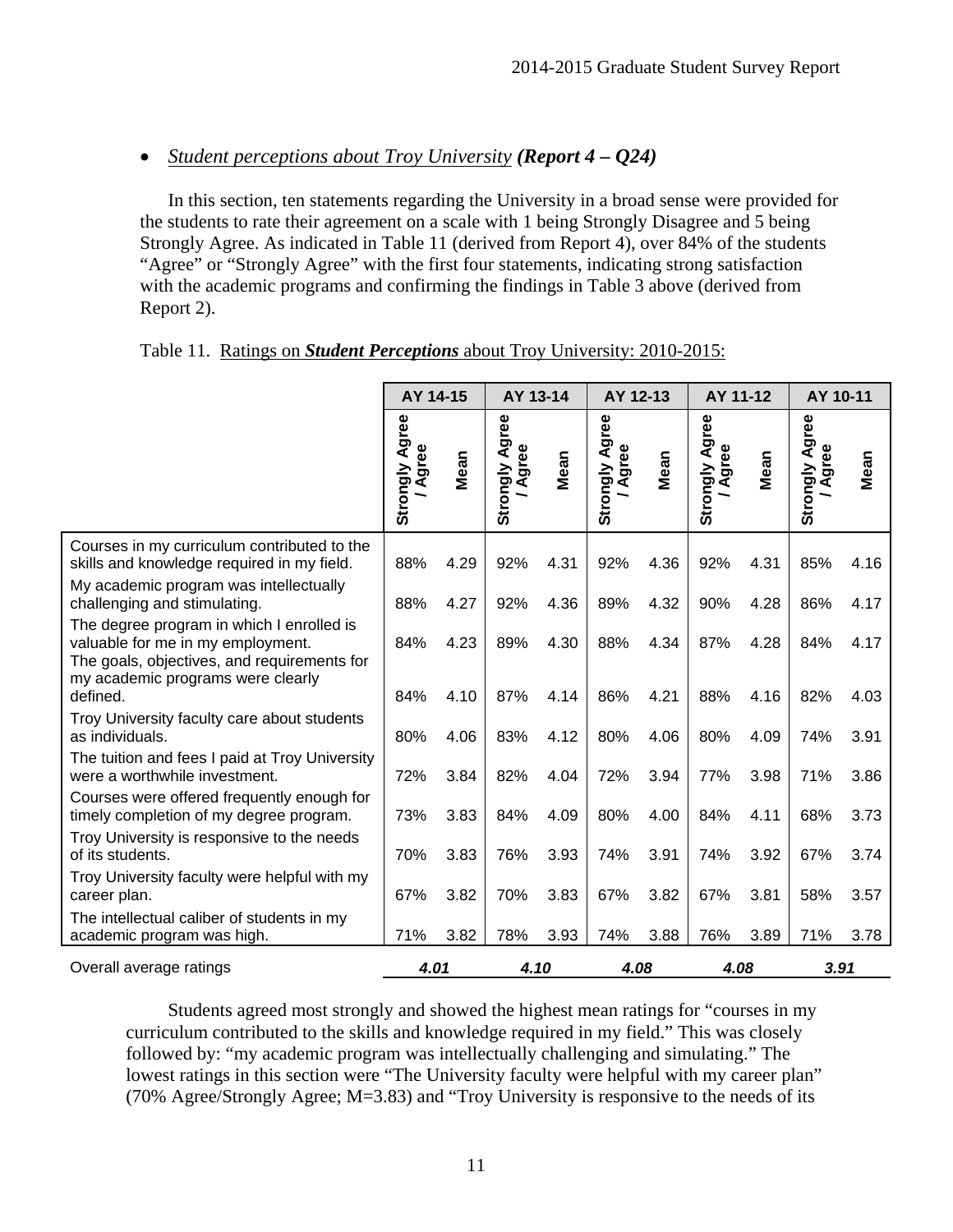students" (67% Agree/Strongly Agree; M=3.82). Course offerings and student intellectual caliber were rated low as well.

The following table (Table 12) shows a breakdown by campus for *Student Perceptions*.

|                                                                                           | <b>Dothan</b><br><b>Campus</b> | <b>Montgomery</b><br><b>Campus</b> | <b>Phenix</b><br><b>City</b><br><b>Campus</b> | <b>Troy</b><br><b>Campus</b> | eTROY | <b>Global</b><br><b>Campus</b> |
|-------------------------------------------------------------------------------------------|--------------------------------|------------------------------------|-----------------------------------------------|------------------------------|-------|--------------------------------|
| The goals, objectives, and requirements for<br>my academic program were clearly defined.  | 4.06                           | 4.00                               | 4.13                                          | 4.06                         | 4.23  | 3.91                           |
| My academic program was intellectually<br>challenging and stimulating.                    | 4.20                           | 4.02                               | 4.44                                          | 4.16                         | 4.35  | 4.30                           |
| Courses in my curriculum contributed to the<br>skills and knowledge required in my field. | 4.29                           | 4.18                               | 4.40                                          | 4.14                         | 4.36  | 4.28                           |
| Courses were offered frequently enough for<br>timely completion of my degree program.     | 3.41                           | 3.48                               | 3.57                                          | 3.81                         | 4.21  | 3.75                           |
| The intellectual caliber of students in my<br>academic program was high.                  | 3.84                           | 3.81                               | 3.90                                          | 3.84                         | 3.77  | 3.80                           |
| The degree program in which I enrolled is<br>valuable for me in my employment.            | 4.35                           | 4.17                               | 4.31                                          | 4.22                         | 4.24  | 4.12                           |
| Troy University faculty care about students<br>as individuals.                            | 4.10                           | 4.00                               | 4.20                                          | 4.00                         | 4.08  | 3.97                           |
| Troy University faculty were helpful with my<br>career plan.                              | 3.98                           | 3.71                               | 4.05                                          | 3.73                         | 3.76  | 3.80                           |
| Troy University is responsive to the needs of<br>its students.                            | 3.67                           | 3.60                               | 3.97                                          | 3.81                         | 3.93  | 3.78                           |
| The tuition and fees I paid at Troy University<br>were a worthwhile investment.           | 3.69                           | 3.82                               | 3.90                                          | 3.83                         | 3.91  | 3.74                           |
| <b>Overall average Ratings</b>                                                            | 3.96                           | 3.88                               | 4.09                                          | 3.96                         | 4.09  | 3.95                           |

|  |  |  |  | Table 12. Mean ratings on <i>Student Perceptions</i> by campus for AY $10 - 11$ : |
|--|--|--|--|-----------------------------------------------------------------------------------|
|--|--|--|--|-----------------------------------------------------------------------------------|

## *Overall ratings of Troy University (Report 5 – Q32)*

Students were asked to rate their preparation for employment and further education as well as to give an overall rating of their college experiences at Troy University. A high majority (79%) of the students gave a positive rating to their overall college experiences at Troy University, with an mean rating of 4.08, while 69% and 76% of the respondents gave a rating of either "Excellent" or "Good" to their Troy "preparation for employment" and for "further education", with mean ratings of 3.84 and 4.00 respectively. The graduate students from the past five years have shared about the same opinions in their overall ratings of the University. Table 13 shows an increase in the percentage of students who rated these questions as Excellent/Good in two of the three of the questions for the 14-15 survey.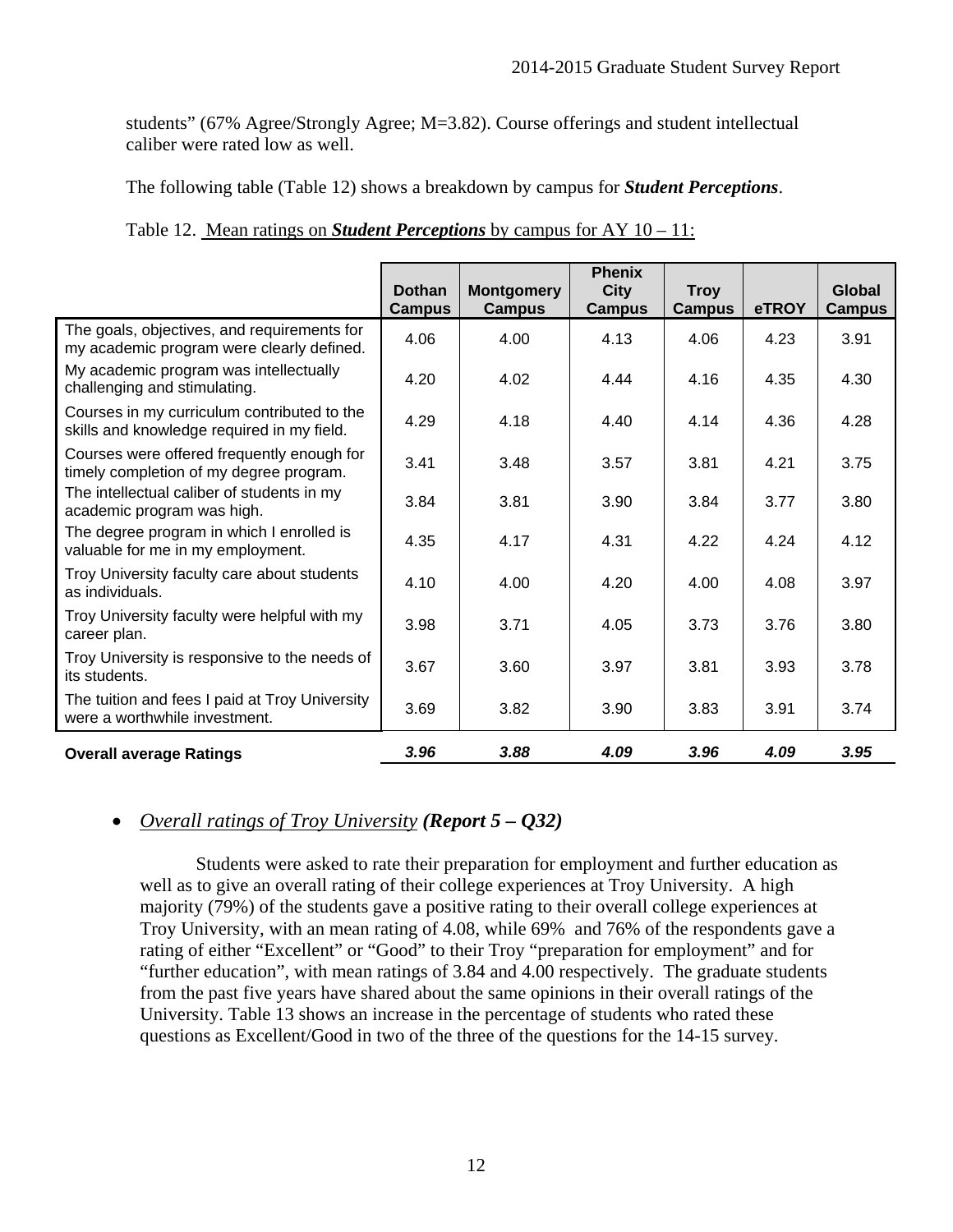|                                                                                                                        | AY 14-15           |      | AY 13-14           |      | AY 12-13           |      | AY 11-12          |      | AY 10-11           |      |
|------------------------------------------------------------------------------------------------------------------------|--------------------|------|--------------------|------|--------------------|------|-------------------|------|--------------------|------|
|                                                                                                                        | Excellent<br>/Good | Mean | Excellent<br>/Good | Mean | Excellent<br>/Good | Mean | Excellent<br>Good | Mean | Excellent<br>/Good | Mean |
| How would you rate Troy<br>University's preparation of you<br>for employment?                                          | 69%                | 3.84 | 66%                | 3.77 | 67%                | 3.77 | 68%               | 3.78 | 67%                | 3.78 |
| How would you rate Troy<br>University's preparation of you<br>for further education?<br>What is your overall rating of | 76%                | 4.00 | 78%                | 3.97 | 75%                | 3.97 | 74%               | 3.95 | 72%                | 3.90 |
| your college experiences at<br>Troy University?                                                                        | 79%                | 4.08 | 78%                | 4.01 | 78%                | 4.03 | 79%               | 4.07 | 75%                | 3.98 |
| Overall average ratings                                                                                                | 3.97               |      | 3.92               |      | 3.93               |      | 3.94              |      | 3.89               |      |

Table 13. Overall ratings on Troy University: 2010-2015:

## *Recommendation of Troy University*

Important satisfaction indicators used by colleges and universities include whether students would re-enroll in the university, re-enroll in the same academic program, and recommend their university to others. Table 14 shows the data broken down into individual categories of "Definitely Yes" and "Probably Yes", while Table 15 combines the "Yes" categories together to look at the overall measure. The surveys over the past few years found that over 80% of the students indicated that they would enroll in the same academic programs and 83% would attend Troy University again if they could start all over. The most important finding, which indicates student satisfaction with Troy University and academic programs, is that nearly 90% of the respondents would recommend Troy University and their academic programs.

## Table 14. Recommendation of Troy University: 2010-2015:

|                                                                              | AY 14-15          |                 | AY 13-14          |                 | AY 12-13          |                 |                   | AY 11-12        | AY 10-11          |                 |
|------------------------------------------------------------------------------|-------------------|-----------------|-------------------|-----------------|-------------------|-----------------|-------------------|-----------------|-------------------|-----------------|
|                                                                              | Yes<br>Definitely | Yes<br>Probably | Yes<br>Definitely | Yes<br>Probably | Yes<br>Definitely | Yes<br>Probably | Yes<br>Definitely | Yes<br>Probably | Yes<br>Definitely | Yes<br>Probably |
| If you were starting over, would you<br>enroll in the same program?          | 48%               | 34%             | 49%               | 31%             | 43%               | 36%             | 48%               | 34%             | 48%               | 35%             |
| If you could start college over, would<br>you attend Troy University again?  | 46%               | 37%             | 44%               | 39%             | 43%               | 37%             | 50%               | 36%             | 48%               | 36%             |
| Would you recommend your academic<br>program to other students?              | 50%               | 37%             | 49%               | 38%             | 45%               | 38%             | 53%               | 35%             | 54%               | 34%             |
| Would you recommend Troy University<br>to someone planning to go to college? | 51%               | 37%             | 53%               | 34%             | 50%               | 35%             | 56%               | 33%             | 57%               | 32%             |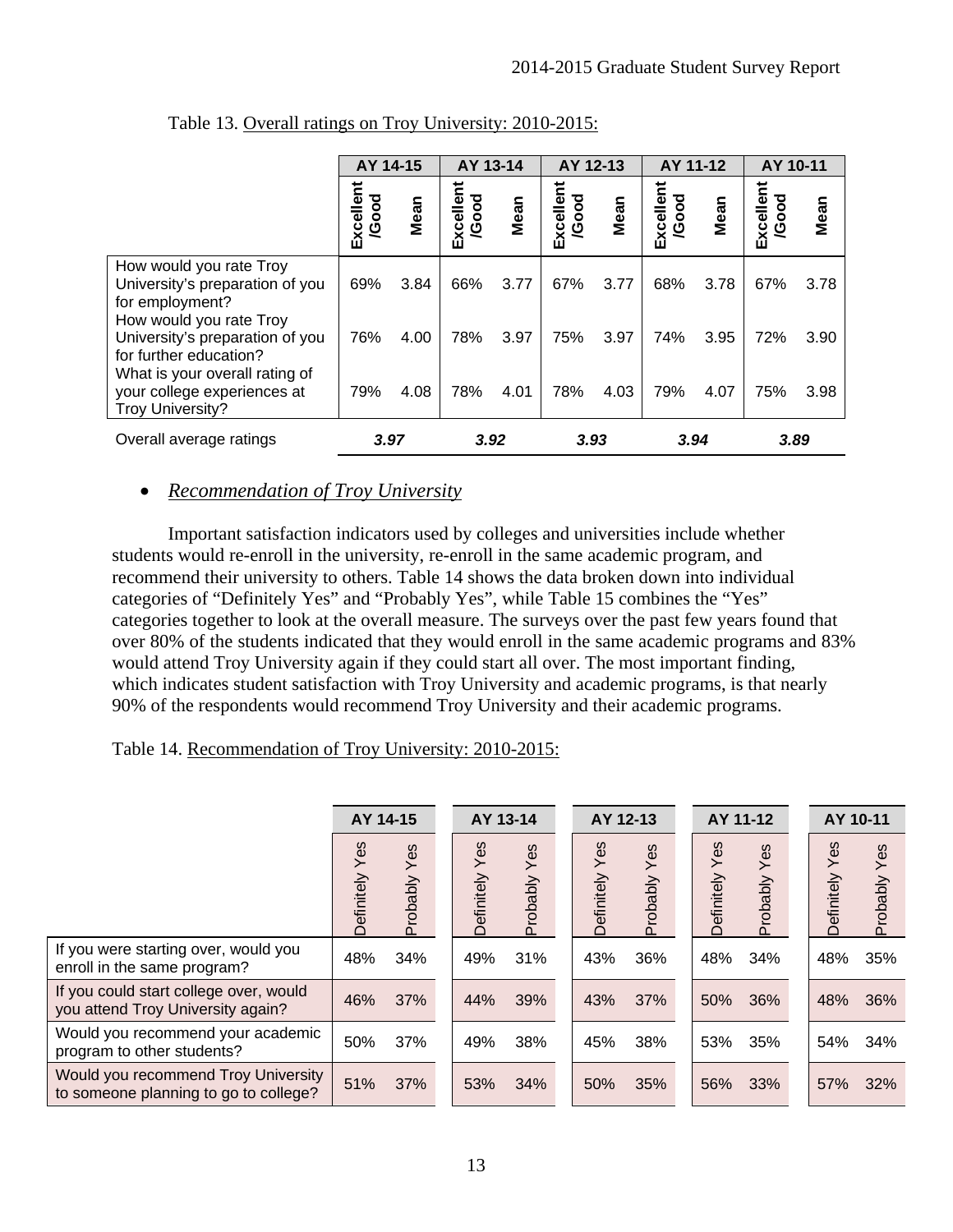## Table 15. Recommendation of Troy University: 2010-2015:

| <b>Graduate Student Satisfaction Survey</b>                                         | AY<br>$14 - 15$ | AY<br>$13 - 14$ | <b>AY</b><br>$12 - 13$ | <b>AY</b><br>$11 - 12$ | AY.<br>$10 - 11$ |
|-------------------------------------------------------------------------------------|-----------------|-----------------|------------------------|------------------------|------------------|
| If you were starting over, would you enroll in the<br>same program?                 | 82%             | 80%             | 78%                    | 82%                    | 83%              |
| If you could start college over, would you attend<br><b>Troy University again?</b>  | 83%             | 83%             | 80%                    | 86%                    | 85%              |
| Would you recommend your academic program<br>to other students?                     | 87%             | 88%             | 83%                    | 88%                    | 88%              |
| <b>Would you recommend Troy University to</b><br>someone planning to go to college? | 89%             | 87%             | 84%                    | 88%                    | 89%              |

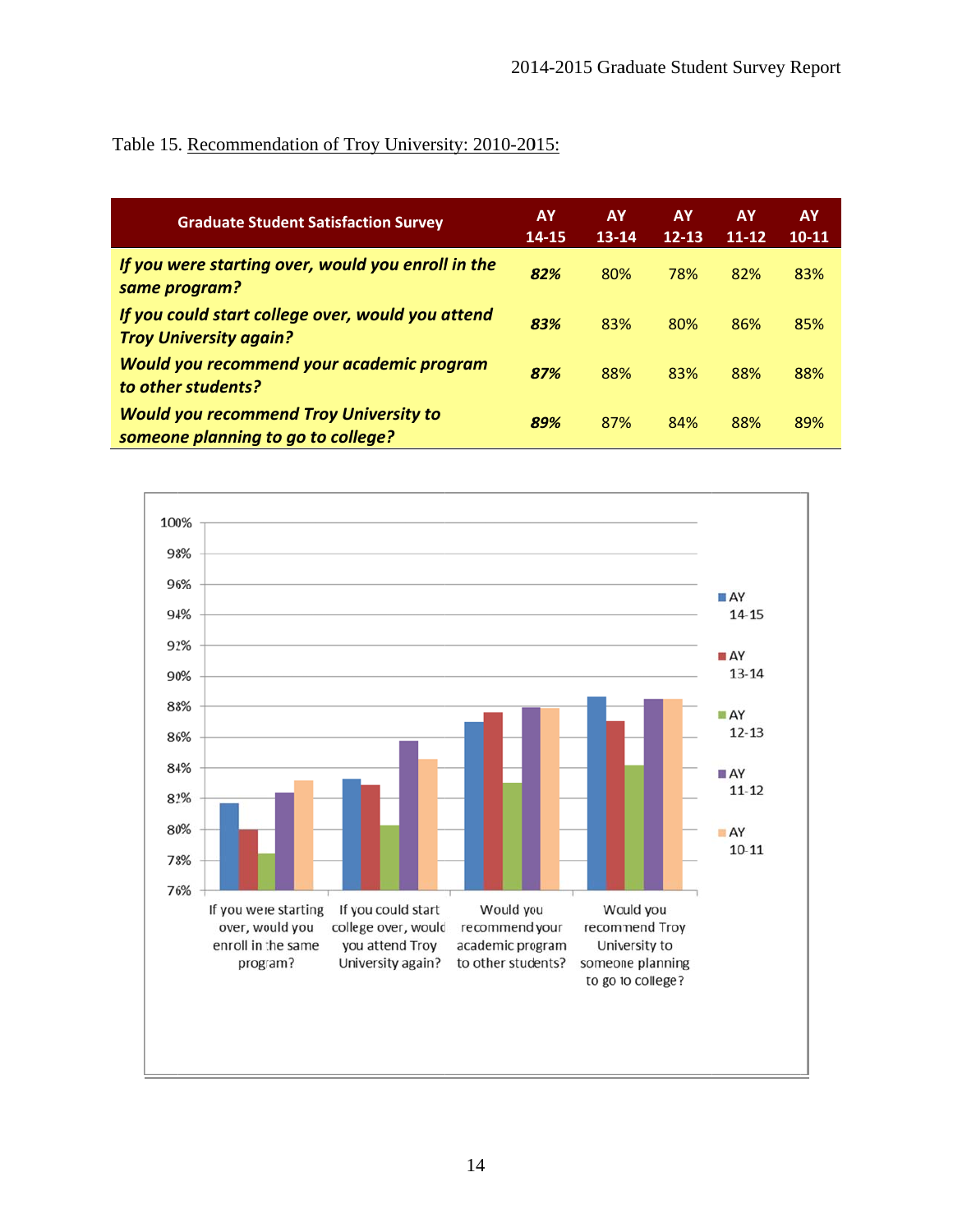## **Implications**

- 1. Overall, Troy University's graduate students were satisfied with their graduate school experience at TROY. In particular, the students were satisfied with their educational experiences at the University – instruction, the quality of education, and their academic programs, specifically. Furthermore, the students thought highly of their intellectual development and leadership development as a result of their education at Troy University.
- 2. The survey findings that about 83% of the graduate students would attend Troy University and enroll in the same programs again if they started over and that nearly 90% would recommend Troy University and their academic programs strongly suggest that Troy University was effective in offering quality education to its students.
- 3. However, the *Graduate Student Survey* satisfaction measures have identified areas that need to be improved, especially in the areas of *Academic Support Services* and *Student Services*.
- 4. Furthermore, based on survey responses, faculty should do more to help students in their career planning and the University should be more responsive to student needs.
- 5. While building plans for improvement for areas in which students are less satisfied, the reader needs to consider that various factors may contribute to the ratings; therefore, further studies should be conducted to look more closely into the areas of need before decisions for improvement are made or actions are taken.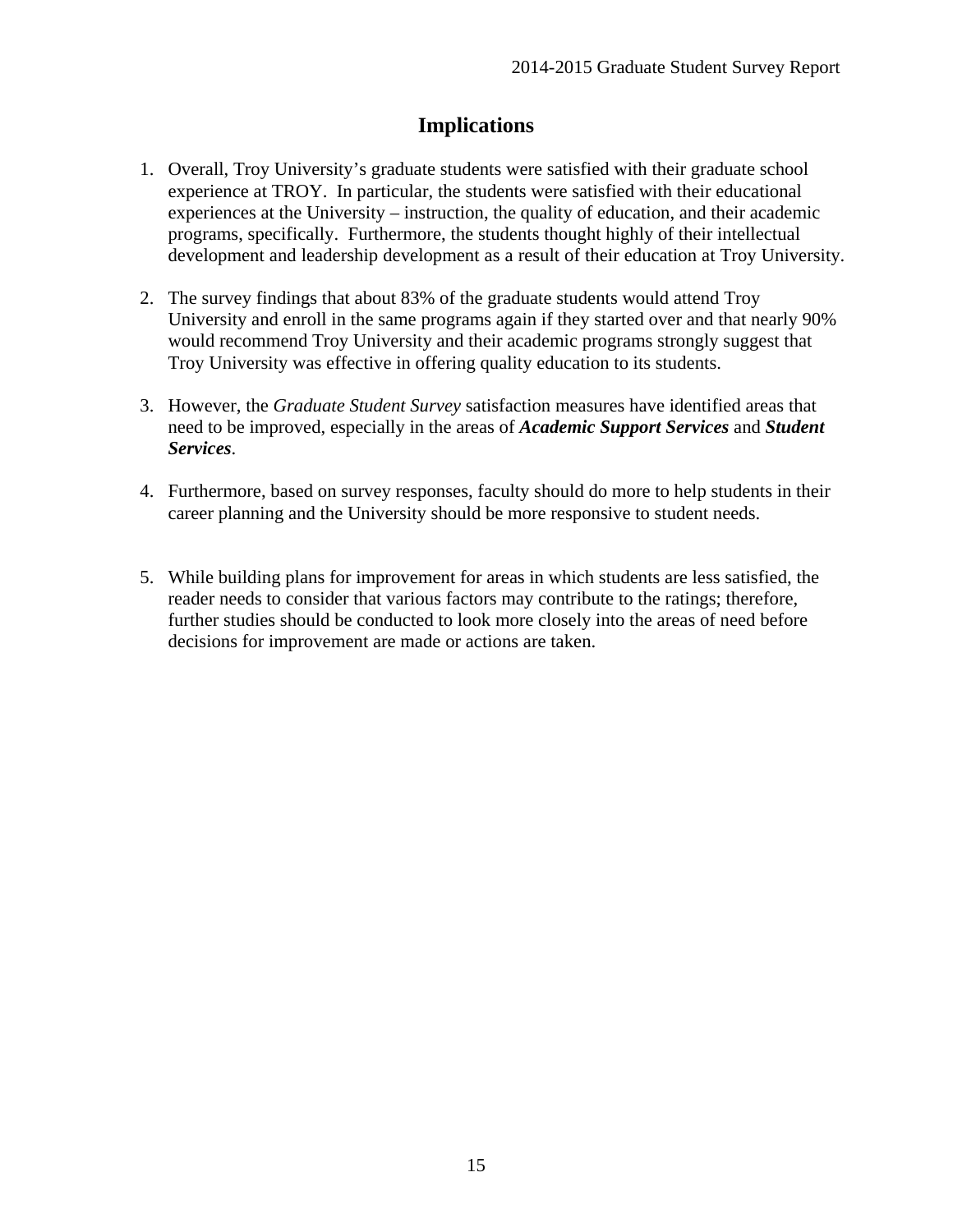| <b>TOPSTV TWELF, ORGONICON RECOVERING IN THE THEIR COLOGIONAL OXPONSIVOLD (III I WHIT ORGON</b><br><b>Graduate Student Data</b> |     | <b>Excellent</b> |     | Good  |     | Average |                | Fair |                | Poor |            | <b>Total</b> |           |
|---------------------------------------------------------------------------------------------------------------------------------|-----|------------------|-----|-------|-----|---------|----------------|------|----------------|------|------------|--------------|-----------|
| AY 2014-2015                                                                                                                    | N   | $\%$             | N   | $\%$  | N   | $\%$    | N              | $\%$ | N              | $\%$ | Total<br>N | Mean         | <b>SD</b> |
| <b>Mathematical skills</b>                                                                                                      | 93  | 18.6%            | 189 | 37.9% | 158 | 31.7%   | 42             | 8.4% | 17             | 3.4% | 499        | 3.60         | .99       |
| Appreciation of the arts                                                                                                        | 142 | 28.4%            | 200 | 40.0% | 118 | 23.6%   | 25             | 5.0% | 15             | 3.0% | 500        | 3.86         | .99       |
| Scientific principles and methods                                                                                               | 138 | 27.8%            | 231 | 46.6% | 104 | 21.0%   | 16             | 3.2% | $\overline{7}$ | 1.4% | 496        | 3.96         | .86       |
| Computer technologies                                                                                                           | 165 | 32.7%            | 215 | 42.7% | 101 | 20.0%   | 17             | 3.4% | 6              | 1.2% | 504        | 4.02         | .88       |
| Speaking/presentation skills                                                                                                    | 204 | 40.4%            | 216 | 42.8% | 63  | 12.5%   | 13             | 2.6% | 9              | 1.8% | 505        | 4.17         | .87       |
| Citizenship skills                                                                                                              | 230 | 45.9%            | 180 | 35.9% | 70  | 14.0%   | 13             | 2.6% | 8              | 1.6% | 501        | 4.22         | .89       |
| Leadership skills                                                                                                               | 234 | 46.7%            | 193 | 38.5% | 57  | 11.4%   | 8              | 1.6% | 9              | 1.8% | 501        | 4.27         | .86       |
| Understanding different philosophies<br>and cultures                                                                            | 226 | 45.2%            | 210 | 42.0% | 50  | 10.0%   | 10             | 2.0% | $\overline{4}$ | 0.8% | 500        | 4.29         | .79       |
| Time management                                                                                                                 | 236 | 47.2%            | 190 | 38.0% | 60  | 12.0%   | 10             | 2.0% | $\overline{4}$ | 0.8% | 500        | 4.29         | .81       |
| Working cooperatively in groups                                                                                                 | 257 | 51.4%            | 171 | 34.2% | 48  | 9.6%    | 12             | 2.4% | 12             | 2.4% | 500        | 4.30         | .91       |
| <b>Reading skills</b>                                                                                                           | 240 | 47.7%            | 205 | 40.8% | 48  | 9.5%    | 5              | 1.0% | 5              | 1.0% | 503        | 4.33         | .77       |
| Writing skills                                                                                                                  | 231 | 45.7%            | 222 | 43.9% | 46  | 9.1%    | 4              | 0.8% | 3              | 0.6% | 506        | 4.33         | .72       |
| <b>Research skills</b>                                                                                                          | 238 | 47.3%            | 209 | 41.6% | 46  | 9.1%    | 6              | 1.2% | $\overline{4}$ | 0.8% | 503        | 4.33         | .76       |
| Management and organizational skills                                                                                            | 255 | 50.9%            | 189 | 37.7% | 45  | 9.0%    | 8              | 1.6% | 4              | 0.8% | 501        | 4.36         | .78       |
| Planning and carrying out projects                                                                                              | 261 | 52.1%            | 181 | 36.1% | 50  | 10.0%   | $\overline{4}$ | 0.8% | 5              | 1.0% | 501        | 4.38         | .78       |
| Strategies for applying skills in my field                                                                                      | 261 | 52.0%            | 188 | 37.5% | 42  | 8.4%    | 6              | 1.2% | 5              | 1.0% | 502        | 4.38         | .77       |
| Problem solving skills                                                                                                          | 248 | 49.4%            | 208 | 41.4% | 40  | 8.0%    | 5              | 1.0% | $\mathbf{1}$   | 0.2% | 502        | 4.39         | .69       |
| Critical thinking skills                                                                                                        | 271 | 53.8%            | 184 | 36.5% | 41  | 8.1%    | 6              | 1.2% | $\overline{2}$ | 0.4% | 504        | 4.42         | .73       |

**Report 1 (Q21):** Student self-rated development in their educational experiences (in Rank Order)

\*Notes: 1. The ranking is based on the mean.

2. Those that did not respond or responded with NA were not included in the calculation of the means.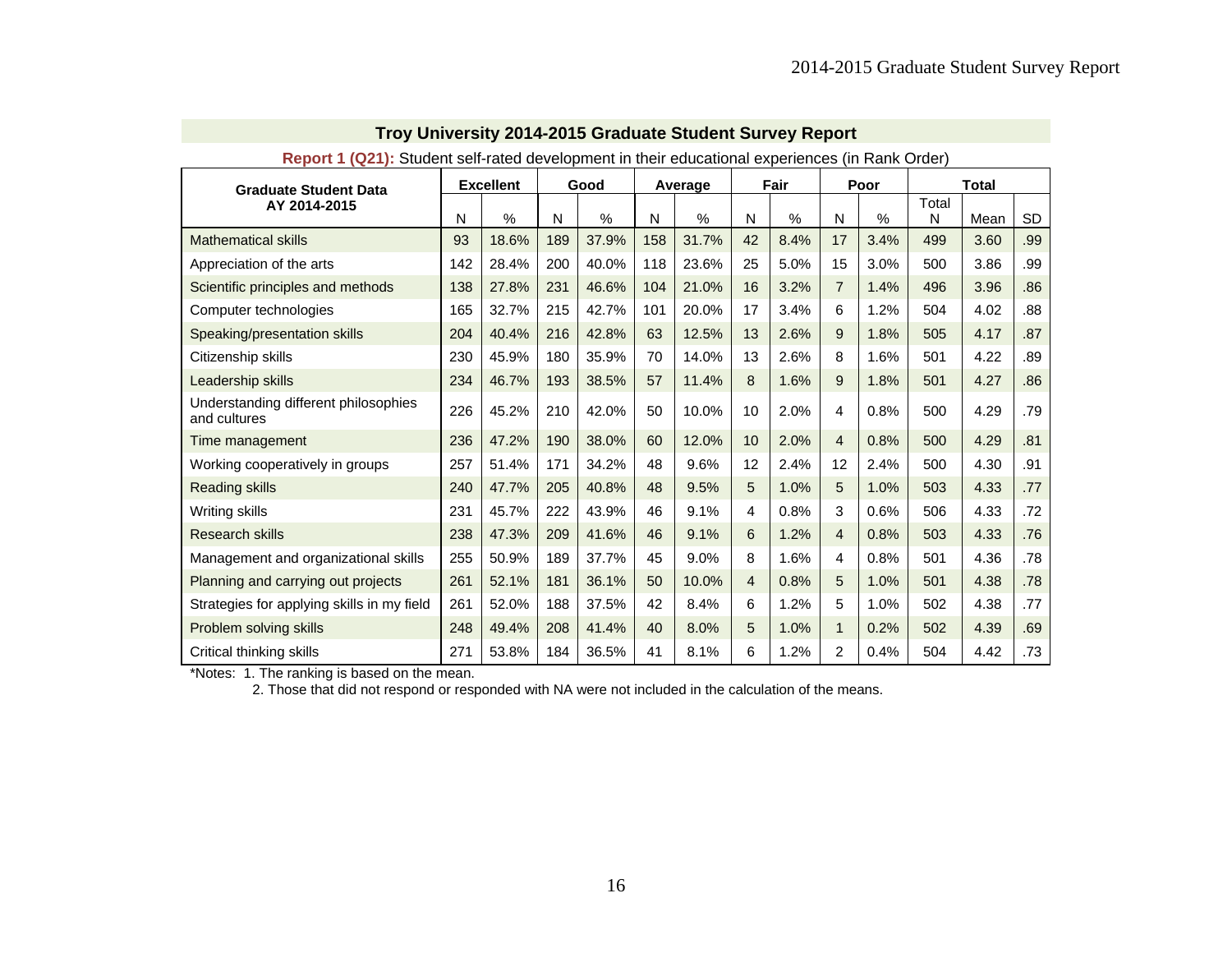| <b>Graduate Student Data</b>                         |     | <b>Excellent</b> |     | etadorit ratirigo ori caabation and abadorino capport corritoco (in ritamit craor<br>Good |    | Average |                 | Fair |                | Poor |            | <b>Total</b> |           |
|------------------------------------------------------|-----|------------------|-----|-------------------------------------------------------------------------------------------|----|---------|-----------------|------|----------------|------|------------|--------------|-----------|
| AY 2014-2015                                         | N   | %                | N   | $\%$                                                                                      | N  | $\%$    | N               | %    | N              | $\%$ | Total<br>N | Mean         | <b>SD</b> |
| Overall quality of your academic program             | 212 | 42.1%            | 212 | 42.1%                                                                                     | 49 | 9.7%    | 17              | 3.4% | 13             | 2.6% | 503        | 4.18         | .93       |
| Instruction in major courses                         | 211 | 42.5%            | 204 | 41.1%                                                                                     | 47 | 9.5%    | 21              | 4.2% | 13             | 2.6% | 496        | 4.17         | .95       |
| <b>Registration procedures</b>                       | 216 | 43.1%            | 186 | 37.1%                                                                                     | 54 | 10.8%   | 33              | 6.6% | 12             | 2.4% | 501        | 4.12         | 1.00      |
| Instruction in general education courses             | 148 | 36.5%            | 184 | 45.3%                                                                                     | 50 | 12.3%   | 14              | 3.4% | 10             | 2.5% | 406        | 4.10         | .92       |
| Faculty's use of technologies to enhance<br>teaching | 199 | 39.6%            | 200 | 39.8%                                                                                     | 66 | 13.1%   | 25              | 5.0% | 12             | 2.4% | 502        | 4.09         | .97       |
| Library                                              | 169 | 41.3%            | 144 | 35.2%                                                                                     | 64 | 15.6%   | 20              | 4.9% | 12             | 2.9% | 409        | 4.07         | 1.01      |
| Faculty accessibility                                | 196 | 39.3%            | 187 | 37.5%                                                                                     | 80 | 16.0%   | 21              | 4.2% | 15             | 3.0% | 499        | 4.06         | 1.00      |
| Communication between faculty and students           | 196 | 39.0%            | 196 | 39.0%                                                                                     | 65 | 12.9%   | 26              | 5.2% | 19             | 3.8% | 502        | 4.04         | 1.03      |
| <b>Writing Center</b>                                | 82  | 36.3%            | 92  | 40.7%                                                                                     | 33 | 14.6%   | 12              | 5.3% | $\overline{7}$ | 3.1% | 226        | 4.02         | 1.00      |
| <b>Natural Science Center</b>                        | 56  | 36.6%            | 58  | 37.9%                                                                                     | 27 | 17.6%   | 7               | 4.6% | 5              | 3.3% | 153        | 4.00         | 1.01      |
| Center for International Programs                    | 57  | 36.8%            | 58  | 37.4%                                                                                     | 26 | 16.8%   | 10 <sup>1</sup> | 6.5% | $\overline{4}$ | 2.6% | 155        | 3.99         | 1.02      |
| <b>Testing Center</b>                                | 96  | 34.4%            | 113 | 40.5%                                                                                     | 46 | 16.5%   | 16              | 5.7% | 8              | 2.9% | 279        | 3.98         | 1.00      |
| Computer labs                                        | 114 | 36.5%            | 113 | 36.2%                                                                                     | 53 | 17.0%   | 22              | 7.1% | 10             | 3.2% | 312        | 3.96         | 1.05      |
| Laboratory/instructional equipment                   | 94  | 34.8%            | 100 | 37.0%                                                                                     | 49 | 18.1%   | 16              | 5.9% | 11             | 4.1% | 270        | 3.93         | 1.06      |
| Course availability in your major                    | 183 | 36.6%            | 184 | 36.8%                                                                                     | 56 | 11.2%   | 46              | 9.2% | 31             | 6.2% | 500        | 3.88         | 1.18      |
| Academic advising                                    | 176 | 35.6%            | 170 | 34.3%                                                                                     | 74 | 14.9%   | 42              | 8.5% | 33             | 6.7% | 495        | 3.84         | 1.19      |
| New Student Orientation program                      | 116 | 33.9%            | 118 | 34.5%                                                                                     | 57 | 16.7%   | 29              | 8.5% | 22             | 6.4% | 342        | 3.81         | 1.18      |

**Report 2 (Q22):** Student ratings on education and academic support services (in Rank Order)

\*Notes: 1. The ranking is based on the mean.

2. Those that did not respond or responded with NA were not included in the calculation of the means.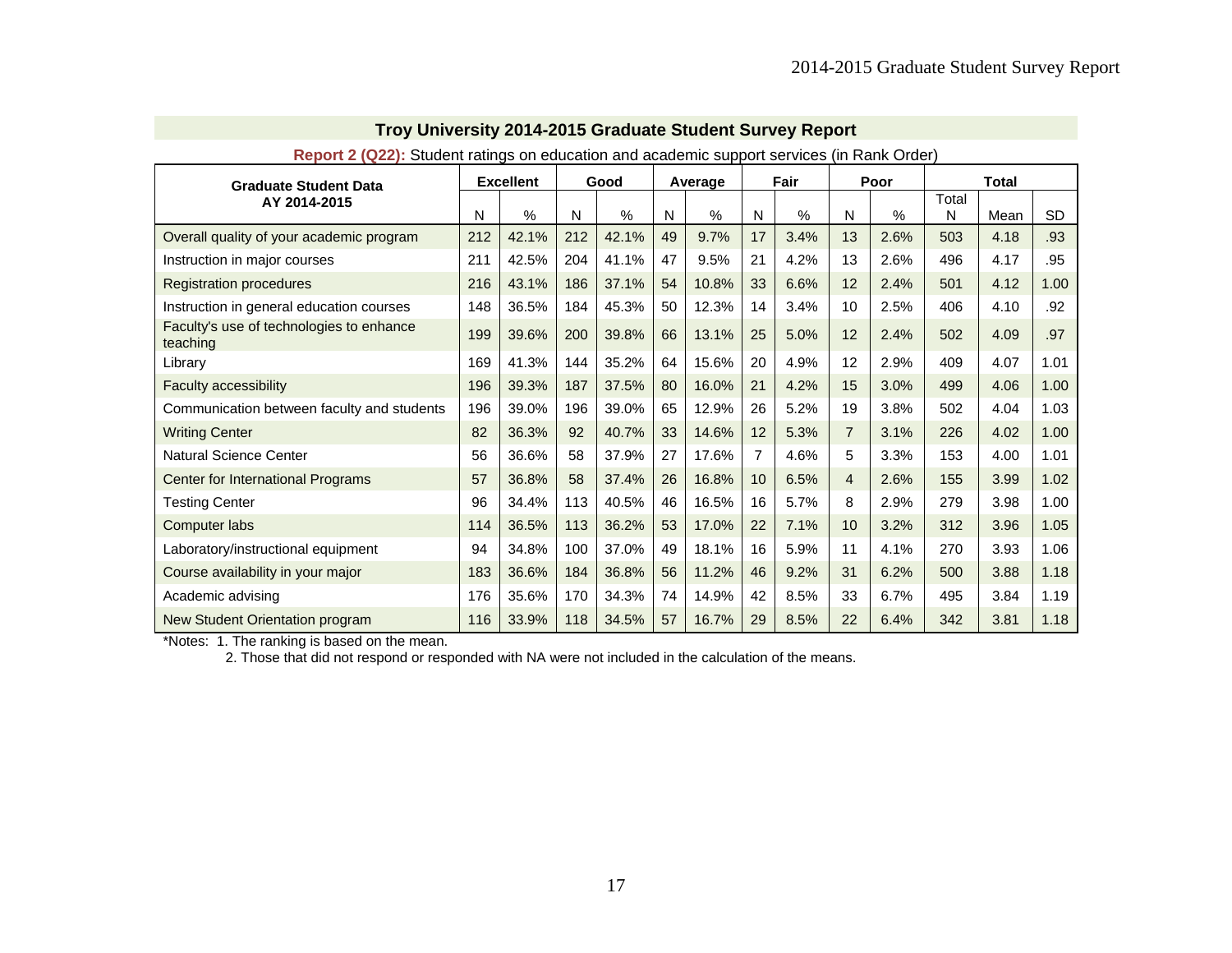| Report 3 (Q23): Student satisfaction with the offices and services of Troy University (in Rank Order) |     |                                 |                |                  |    |                |                |                     |    |                                    |            |              |           |
|-------------------------------------------------------------------------------------------------------|-----|---------------------------------|----------------|------------------|----|----------------|----------------|---------------------|----|------------------------------------|------------|--------------|-----------|
| <b>Graduate Student Data</b>                                                                          |     | <b>Very</b><br><b>Satisfied</b> |                | <b>Satisfied</b> |    | <b>Neutral</b> |                | <b>Dissatisfied</b> |    | <b>Very</b><br><b>Dissatisfied</b> |            | <b>Total</b> |           |
| AY 2014-2015                                                                                          | N   | $\%$                            | $\overline{N}$ | $\%$             | N  | $\%$           | N              | %                   | N  | %                                  | Total<br>N | Mean         | <b>SD</b> |
| <b>Trojan Web Express</b>                                                                             | 206 | 41.9%                           | 200            | 40.7%            | 53 | 10.8%          | 14             | 2.8%                | 19 | 3.9%                               | 492        | 4.14         | .99       |
| Registrar/Records Office                                                                              | 167 | 35.3%                           | 196            | 41.4%            | 78 | 16.5%          | 14             | 3.0%                | 18 | 3.8%                               | 473        | 4.01         | .99       |
| <b>Admissions Office</b>                                                                              | 173 | 36.3%                           | 188            | 39.5%            | 81 | 17.0%          | 14             | 2.9%                | 20 | 4.2%                               | 476        | 4.01         | 1.02      |
| Information Technology (IT) Services                                                                  | 139 | 36.4%                           | 150            | 39.3%            | 66 | 17.3%          | 9              | 2.4%                | 18 | 4.7%                               | 382        | 4.00         | 1.03      |
| <b>Business Office</b>                                                                                | 132 | 35.3%                           | 144            | 38.5%            | 76 | 20.3%          | 10             | 2.7%                | 12 | 3.2%                               | 374        | 4.00         | .98       |
| Veteran Services                                                                                      | 75  | 40.3%                           | 55             | 29.6%            | 40 | 21.5%          | 6              | 3.2%                | 10 | 5.4%                               | 186        | 3.96         | 1.11      |
| <b>Safety and Security Services</b>                                                                   | 99  | 36.5%                           | 94             | 34.7%            | 57 | 21.0%          | $\overline{7}$ | 2.6%                | 14 | 5.2%                               | 271        | 3.95         | 1.07      |
| University Media (website, newsletters,<br>radio, TV, etc)                                            | 105 | 30.1%                           | 148            | 42.4%            | 77 | 22.1%          | $\overline{7}$ | 2.0%                | 12 | 3.4%                               | 349        | 3.94         | .95       |
| <b>Student Support Services (SSS)</b>                                                                 | 89  | 37.4%                           | 74             | 31.1%            | 56 | 23.5%          | $\overline{7}$ | 2.9%                | 12 | 5.0%                               | 238        | 3.93         | 1.09      |
| <b>Financial Aid Services</b>                                                                         | 136 | 33.5%                           | 164            | 40.4%            | 65 | 16.0%          | 22             | 5.4%                | 19 | 4.7%                               | 406        | 3.93         | 1.06      |
| <b>Bookstore Services</b>                                                                             | 107 | 28.8%                           | 151            | 40.6%            | 79 | 21.2%          | 12             | 3.2%                | 23 | 6.2%                               | 372        | 3.83         | 1.08      |
| <b>Adaptive Needs Services</b>                                                                        | 51  | 32.3%                           | 47             | 29.7%            | 47 | 29.7%          | 5              | 3.2%                | 8  | 5.1%                               | 158        | 3.81         | 1.08      |
| <b>Counseling Services</b>                                                                            | 70  | 34.1%                           | 61             | 29.8%            | 51 | 24.9%          | 10             | 4.9%                | 13 | 6.3%                               | 205        | 3.80         | 1.15      |
| Parking facilities                                                                                    | 92  | 31.0%                           | 102            | 34.3%            | 59 | 19.9%          | 18             | 6.1%                | 26 | 8.8%                               | 297        | 3.73         | 1.21      |
| <b>Career Services</b>                                                                                | 56  | 26.7%                           | 56             | 26.7%            | 63 | 30.0%          | 17             | 8.1%                | 18 | 8.6%                               | 210        | 3.55         | 1.21      |
| <b>Placement Service</b>                                                                              | 42  | 23.6%                           | 53             | 29.8%            | 54 | 30.3%          | 10             | 5.6%                | 19 | 10.7%                              | 178        | 3.50         | 1.22      |

\*Notes: 1. The ranking is based on the mean.

2. Those that did not respond or responded with NA were not included in the calculation of the means.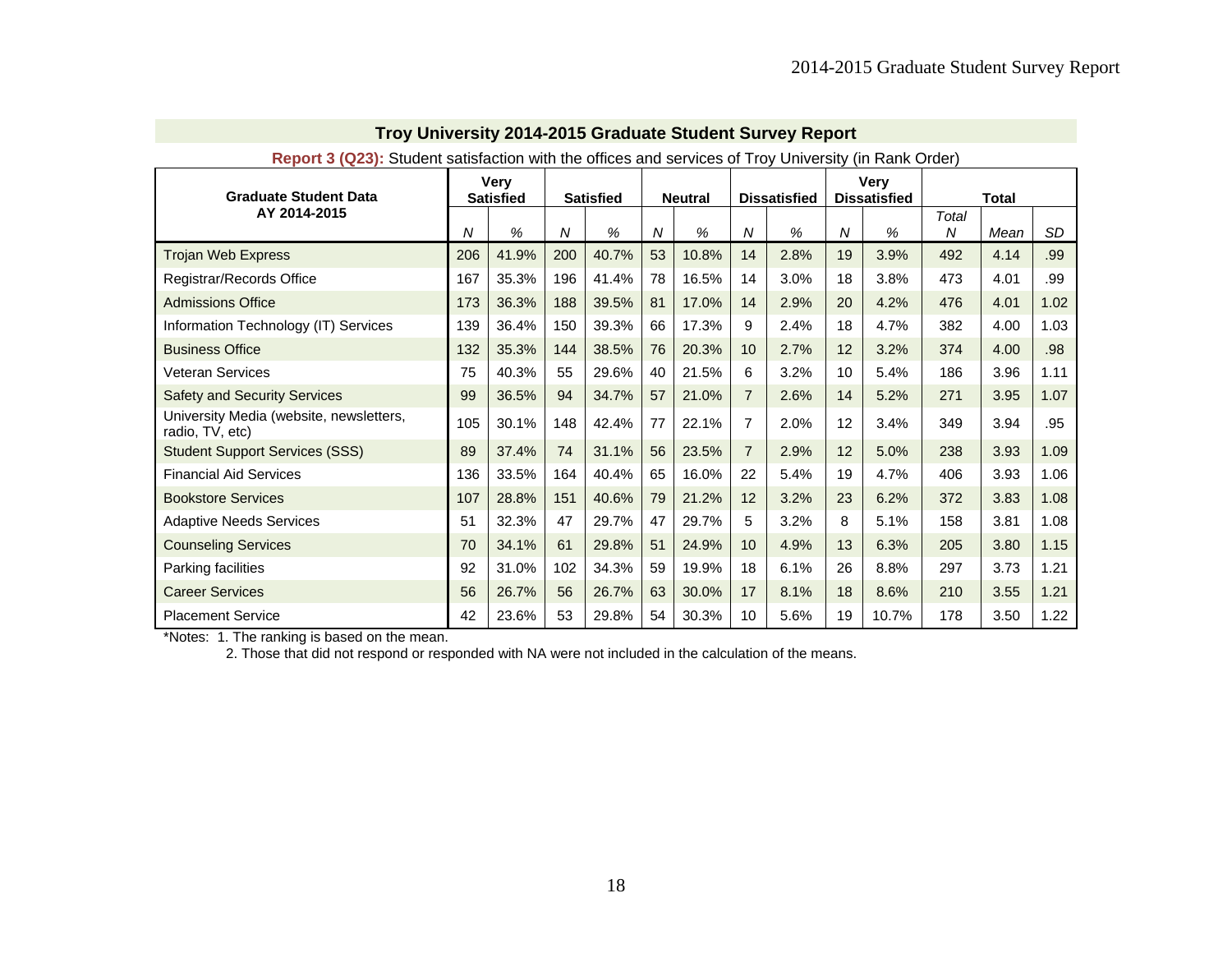| <b>Graduate Student Data</b>                                                              |     | <b>Strongly</b><br>Agree | Agree |       | <b>Neither Agree</b><br>nor Disagree |       | <b>Disagree</b> |       | <b>Strongly</b><br><b>Disagree</b> |      | Total      |      |           |
|-------------------------------------------------------------------------------------------|-----|--------------------------|-------|-------|--------------------------------------|-------|-----------------|-------|------------------------------------|------|------------|------|-----------|
| AY 2014-2015                                                                              | N   | $\%$                     | N     | %     | N                                    | %     | N               | %     | N                                  | %    | Total<br>N | Mean | <b>SD</b> |
| The intellectual caliber of students in my academic<br>program was high.                  | 137 | 27.7%                    | 214   | 43.3% | 78                                   | 15.8% | 45              | 9.1%  | 20                                 | 4.0% | 494        | 3.82 | 1.06      |
| Troy University faculty were helpful with my career plan.                                 | 160 | 32.5%                    | 169   | 34.3% | 103                                  | 20.9% | 36              | 7.3%  | 25                                 | 5.1% | 493        | 3.82 | 1.12      |
| Troy University is responsive to the needs of its students.                               | 153 | 31.0%                    | 194   | 39.3% | 80                                   | 16.2% | 42              | 8.5%  | 25                                 | 5.1% | 494        | 3.83 | 1.11      |
| Courses were offered frequently enough for timely<br>completion of my degree program.     | 177 | 35.8%                    | 183   | 37.0% | 45                                   | 9.1%  | 52              | 10.5% | 37                                 | 7.5% | 494        | 3.83 | 1.23      |
| The tuition and fees I paid at Troy University were a<br>worthwhile investment.           | 138 | 28.0%                    | 216   | 43.9% | 84                                   | 17.1% | 28              | 5.7%  | 26                                 | 5.3% | 492        | 3.84 | 1.06      |
| Troy University faculty care about students as individuals.                               | 194 | 39.4%                    | 201   | 40.8% | 54                                   | 11.0% | 23              | 4.7%  | 21                                 | 4.3% | 493        | 4.06 | 1.04      |
| The goals, objectives, and requirements for my academic<br>program were clearly defined.  | 196 | 39.8%                    | 218   | 44.3% | 30                                   | 6.1%  | 27              | 5.5%  | 21                                 | 4.3% | 492        | 4.10 | 1.03      |
| The degree program in which I enrolled is valuable for me<br>in my employment.            | 237 | 48.1%                    | 179   | 36.3% | 49                                   | 9.9%  | 10              | 2.0%  | 18                                 | 3.7% | 493        | 4.23 | .97       |
| My academic program was intellectually challenging and<br>stimulating.                    | 235 | 47.6%                    | 200   | 40.5% | 29                                   | 5.9%  | 17              | 3.4%  | 13                                 | 2.6% | 494        | 4.27 | .92       |
| Courses in my curriculum contributed to the skills and<br>knowledge required in my field. | 239 | 48.8%                    | 194   | 39.6% | 32                                   | 6.5%  | 10              | 2.0%  | 15                                 | 3.1% | 490        | 4.29 | .91       |

**Report 4 (Q24):** Student opinions and perceptions about Troy University

\*Notes: 1. The ranking is based on the mean. 2. Those that did not respond or responded with NA were not included in the calculation of the means.

| Troy University 2014-2015 Graduate Student Survey Report                          |     |                  |     |       |     |         |    |      |    |      |            |       |           |
|-----------------------------------------------------------------------------------|-----|------------------|-----|-------|-----|---------|----|------|----|------|------------|-------|-----------|
| Report 5 (Q32): Overall ratings on Troy University                                |     |                  |     |       |     |         |    |      |    |      |            |       |           |
| <b>Graduate Student Data</b>                                                      |     | <b>Excellent</b> |     | Good  |     | Average |    | Fair |    | Poor |            | Total |           |
| AY 2014-2015                                                                      | N   | $\%$             | N   | %     | N   | %       | N  | %    | N  | $\%$ | Total<br>N | Mean  | <b>SD</b> |
| How would you rate Troy University's<br>preparation of you for employment?        | 143 | 29.5%            | 189 | 39.0% | 105 | 21.7%   | 26 | 5.4% | 21 | 4.3% | 484        | 3.84  | 1.05      |
| How would you rate Troy University's<br>preparation of you for further education? | 167 | 34.5%            | 202 | 41.7% | 79  | 16.3%   | 22 | 4.5% | 14 | 2.9% | 484        | 4.00  | .98       |
| What is your overall rating of your college<br>experiences at TROY?               | 199 | 41.0%            | 186 | 38.4% | 57  | 11.8%   | 25 | 5.2% | 18 | 3.7% | 485        | 4.08  | 1.03      |

**Troy University 2014-2015 Graduate Student Survey Report**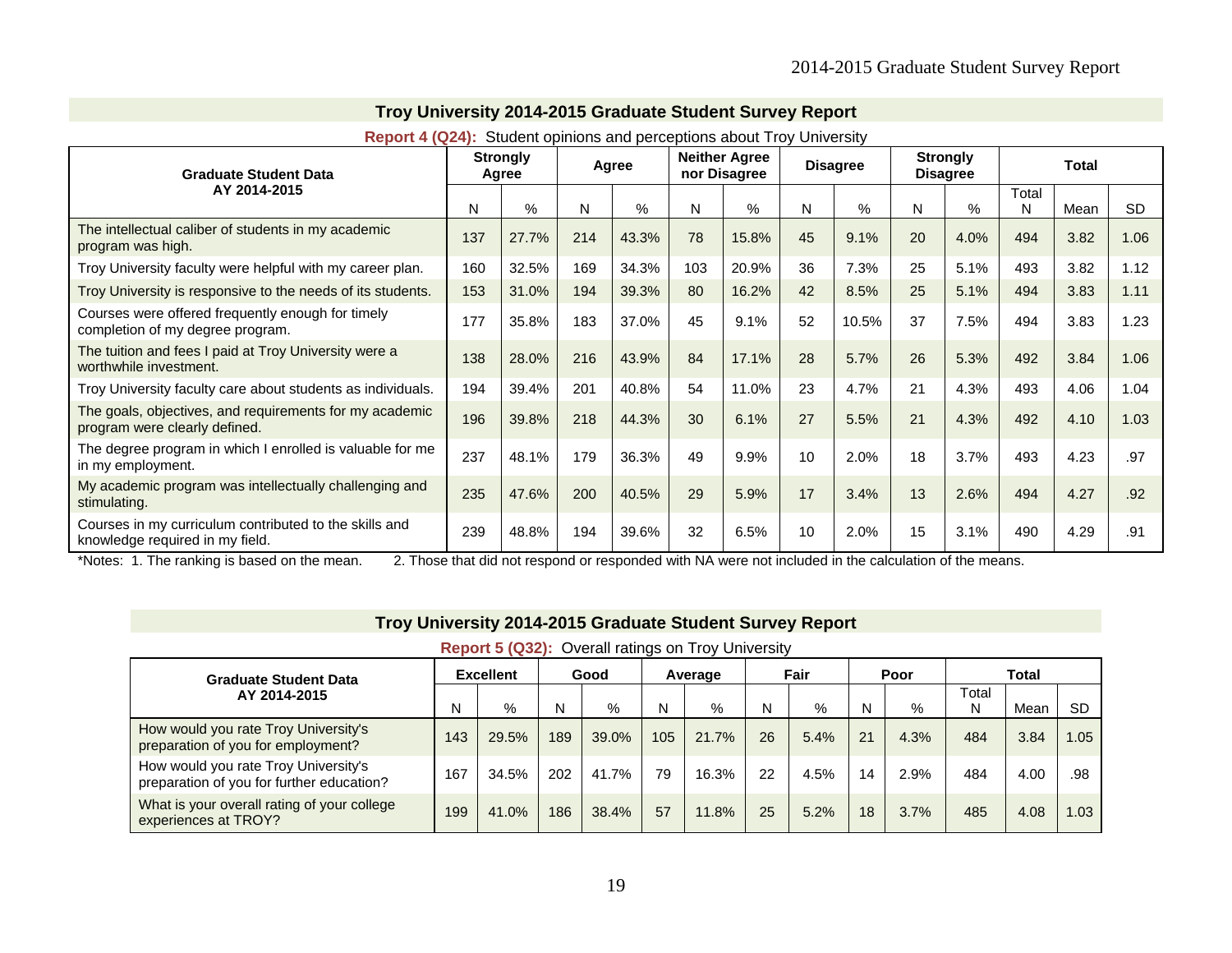**Report 6 (Q20):** Student self-rated development in their educational experiences (Cross Tabulated by **Campus**)

| <b>Graduate Student Data</b><br>AY 2014-2015 |           |                 | <b>Dothan</b><br><b>Campus</b> |                 | <b>Montgomery</b><br><b>Campus</b> |                 | <b>Phenix City</b><br><b>Campus</b> |                 | <b>Troy</b><br><b>Campus</b> |                 | eTROY  |                 | <b>Global</b><br><b>Campus</b> |
|----------------------------------------------|-----------|-----------------|--------------------------------|-----------------|------------------------------------|-----------------|-------------------------------------|-----------------|------------------------------|-----------------|--------|-----------------|--------------------------------|
|                                              |           | N               | %                              | $\mathsf{N}$    | %                                  | $\mathsf{N}$    | %                                   | $\mathsf{N}$    | $\%$                         | $\mathsf{N}$    | %      | $\mathsf{N}$    | %                              |
| <b>Writing skills</b>                        | Excellent | $\overline{31}$ | 59.6%                          | 33              | 50.8%                              | $\overline{32}$ | 53.3%                               | $\overline{30}$ | 38.0%                        | $\overline{70}$ | 39.3%  | $\overline{34}$ | 48.6%                          |
|                                              | Good      | 17              | 32.7%                          | 25              | 38.5%                              | 25              | 41.7%                               | 37              | 46.8%                        | 88              | 49.4%  | 29              | 41.4%                          |
|                                              | Average   | $\overline{4}$  | 7.7%                           | $\overline{7}$  | 10.8%                              | 3               | 5.0%                                | 10              | 12.7%                        | 16              | 9.0%   | 6               | 8.6%                           |
|                                              | Fair      | $\overline{0}$  | 0.0%                           | $\mathbf{0}$    | 0.0%                               | $\mathbf{0}$    | 0.0%                                | $\overline{2}$  | 2.5%                         | $\overline{2}$  | 1.1%   | 0               | 0.0%                           |
|                                              | Poor      | $\overline{0}$  | 0.0%                           | $\mathbf{0}$    | 0.0%                               | $\Omega$        | 0.0%                                | $\overline{0}$  | 0.0%                         | $\overline{2}$  | 1.1%   | $\mathbf{1}$    | 1.4%                           |
|                                              | Total     | 52              | 100.0%                         | 65              | 100.0%                             | 60              | 100.0%                              | 79              | 100.0%                       | 178             | 100.0% | 70              | 100.0%                         |
| Speaking/presentation                        | Excellent | $\overline{24}$ | 46.2%                          | $\overline{27}$ | 41.5%                              | 29              | 48.3%                               | $\overline{27}$ | 34.6%                        | 65              | 36.5%  | $\overline{31}$ | 44.3%                          |
| skills                                       | Good      | 16              | 30.8%                          | 28              | 43.1%                              | 27              | 45.0%                               | 39              | 50.0%                        | 71              | 39.9%  | 34              | 48.6%                          |
|                                              | Average   | 11              | 21.2%                          | $9\,$           | 13.8%                              | 3               | 5.0%                                | 9               | 11.5%                        | 27              | 15.2%  | $\overline{4}$  | 5.7%                           |
|                                              | Fair      | $\mathbf{1}$    | 1.9%                           | $\mathbf{1}$    | 1.5%                               | $\mathbf{1}$    | 1.7%                                | $\overline{2}$  | 2.6%                         | 8               | 4.5%   | 0               | 0.0%                           |
|                                              | Poor      | $\overline{0}$  | 0.0%                           | $\mathbf{0}$    | 0.0%                               | $\Omega$        | 0.0%                                | $\mathbf{1}$    | 1.3%                         | $\overline{7}$  | 3.9%   | $\mathbf{1}$    | 1.4%                           |
|                                              | Total     | 52              | 100.0%                         | 65              | 100.0%                             | 60              | 100.0%                              | 78              | 100.0%                       | 178             | 100.0% | 70              | 100.0%                         |
| Reading skills                               | Excellent | $\overline{30}$ | 57.7%                          | 33              | 51.6%                              | 36              | 60.0%                               | $\overline{32}$ | 41.6%                        | 74              | 41.6%  | $\overline{35}$ | 50.0%                          |
|                                              | Good      | 18              | 34.6%                          | 24              | 37.5%                              | 22              | 36.7%                               | 33              | 42.9%                        | 79              | 44.4%  | 28              | 40.0%                          |
|                                              | Average   | $\overline{4}$  | 7.7%                           | $\overline{7}$  | 10.9%                              | $\overline{2}$  | 3.3%                                | $9\,$           | 11.7%                        | 19              | 10.7%  | 6               | 8.6%                           |
|                                              | Fair      | $\overline{0}$  | 0.0%                           | $\mathbf 0$     | 0.0%                               | $\Omega$        | 0.0%                                | $\overline{2}$  | 2.6%                         | 3               | 1.7%   | 0               | 0.0%                           |
|                                              | Poor      | $\overline{0}$  | 0.0%                           | $\mathbf{0}$    | 0.0%                               | $\Omega$        | 0.0%                                | $\mathbf{1}$    | 1.3%                         | 3               | 1.7%   | $\mathbf{1}$    | 1.4%                           |
|                                              | Total     | 52              | 100.0%                         | 64              | 100.0%                             | 60              | 100.0%                              | 77              | 100.0%                       | 178             | 100.0% | 70              | 100.0%                         |
| Critical thinking skills                     | Excellent | 24              | 46.2%                          | 36              | 55.4%                              | 37              | 61.7%                               | 39              | 50.6%                        | 94              | 52.8%  | 40              | 57.1%                          |
|                                              | Good      | 23              | 44.2%                          | 23              | 35.4%                              | 21              | 35.0%                               | 29              | 37.7%                        | 62              | 34.8%  | 25              | 35.7%                          |
|                                              | Average   | 5               | 9.6%                           | $6\phantom{1}6$ | 9.2%                               | $\mathbf{1}$    | 1.7%                                | $\overline{7}$  | 9.1%                         | 19              | 10.7%  | 3               | 4.3%                           |
|                                              | Fair      | $\overline{0}$  | 0.0%                           | $\mathbf 0$     | 0.0%                               | $\mathbf{1}$    | 1.7%                                | $\overline{c}$  | 2.6%                         | $\overline{2}$  | 1.1%   | $\mathbf{1}$    | 1.4%                           |
|                                              | Poor      | $\overline{0}$  | 0.0%                           | $\mathbf{0}$    | 0.0%                               | $\Omega$        | 0.0%                                | $\overline{0}$  | 0.0%                         | $\mathbf{1}$    | 0.6%   | $\mathbf{1}$    | 1.4%                           |
|                                              | Total     | 52              | 100.0%                         | 65              | 100.0%                             | 60              | 100.0%                              | 77              | 100.0%                       | 178             | 100.0% | 70              | 100.0%                         |
| Problem solving skills                       | Excellent | 26              | 51.0%                          | $\overline{34}$ | 52.3%                              | 37              | 61.7%                               | 31              | 39.7%                        | 79              | 44.6%  | $\overline{40}$ | 57.1%                          |
|                                              | Good      | 20              | 39.2%                          | 28              | 43.1%                              | 20              | 33.3%                               | 38              | 48.7%                        | 78              | 44.1%  | 24              | 34.3%                          |
|                                              | Average   | 5               | 9.8%                           | 3               | 4.6%                               | $\overline{2}$  | 3.3%                                | 8               | 10.3%                        | 17              | 9.6%   | 5               | 7.1%                           |
|                                              | Fair      | $\Omega$        | 0.0%                           | 0               | 0.0%                               | $\mathbf{1}$    | 1.7%                                | $\mathbf{1}$    | 1.3%                         | $\overline{a}$  | 1.1%   | $\mathbf{1}$    | 1.4%                           |
|                                              | Poor      | $\Omega$        | 0.0%                           | $\Omega$        | 0.0%                               | $\Omega$        | 0.0%                                | $\overline{0}$  | 0.0%                         | $\mathbf{1}$    | 0.6%   | $\overline{0}$  | 0.0%                           |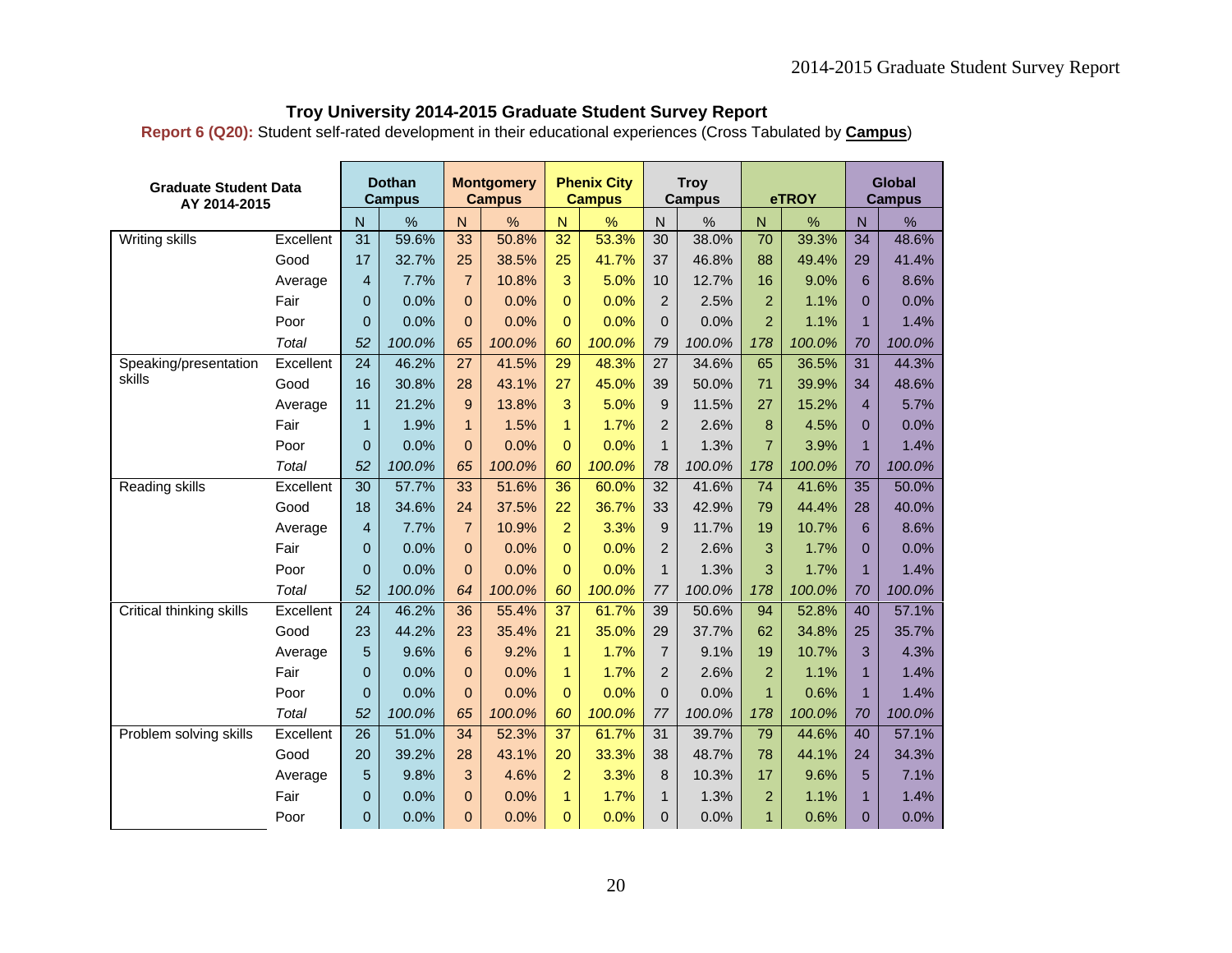|                            | Total     | 51               | 100.0% | 65              | 100.0% | 60              | 100.0% | 78              | 100.0% | 177            | 100.0% | 70              | 100.0% |
|----------------------------|-----------|------------------|--------|-----------------|--------|-----------------|--------|-----------------|--------|----------------|--------|-----------------|--------|
| <b>Mathematical skills</b> | Excellent | 11               | 21.2%  | 17              | 26.2%  | $\overline{18}$ | 30.0%  | 10              | 13.0%  | 30             | 17.3%  | $\overline{7}$  | 10.0%  |
|                            | Good      | 22               | 42.3%  | 29              | 44.6%  | 29              | 48.3%  | 28              | 36.4%  | 53             | 30.6%  | 27              | 38.6%  |
|                            | Average   | 17               | 32.7%  | 13              | 20.0%  | 11              | 18.3%  | 27              | 35.1%  | 62             | 35.8%  | 27              | 38.6%  |
|                            | Fair      | $\mathbf{1}$     | 1.9%   | 6               | 9.2%   | $\mathbf{1}$    | 1.7%   | 10              | 13.0%  | 18             | 10.4%  | 6               | 8.6%   |
|                            | Poor      | $\mathbf{1}$     | 1.9%   | $\Omega$        | 0.0%   | $\overline{1}$  | 1.7%   | $\overline{2}$  | 2.6%   | 10             | 5.8%   | 3               | 4.3%   |
|                            | Total     | 52               | 100.0% | 65              | 100.0% | 60              | 100.0% | 77              | 100.0% | 173            | 100.0% | 70              | 100.0% |
| Computer                   | Excellent | 17               | 32.7%  | 23              | 35.4%  | $\overline{25}$ | 41.7%  | 26              | 33.3%  | 54             | 30.5%  | 20              | 28.6%  |
| technologies               | Good      | 24               | 46.2%  | 29              | 44.6%  | 28              | 46.7%  | 31              | 39.7%  | 76             | 42.9%  | 27              | 38.6%  |
|                            | Average   | 9                | 17.3%  | 10              | 15.4%  | $\overline{7}$  | 11.7%  | 17              | 21.8%  | 36             | 20.3%  | 20              | 28.6%  |
|                            | Fair      | $\overline{2}$   | 3.8%   | 3               | 4.6%   | $\overline{0}$  | 0.0%   | 3               | 3.8%   | $\overline{7}$ | 4.0%   | $\overline{2}$  | 2.9%   |
|                            | Poor      | $\overline{0}$   | 0.0%   | $\overline{0}$  | 0.0%   | $\overline{0}$  | 0.0%   | $\mathbf{1}$    | 1.3%   | $\overline{4}$ | 2.3%   | $\overline{1}$  | 1.4%   |
|                            | Total     | 52               | 100.0% | 65              | 100.0% | 60              | 100.0% | 78              | 100.0% | 177            | 100.0% | 70              | 100.0% |
| Research skills            | Excellent | $\overline{25}$  | 48.1%  | $\overline{30}$ | 46.2%  | 33              | 55.0%  | 35              | 44.9%  | 85             | 47.8%  | $\overline{29}$ | 42.0%  |
|                            | Good      | 19               | 36.5%  | 27              | 41.5%  | 22              | 36.7%  | 32              | 41.0%  | 76             | 42.7%  | 33              | 47.8%  |
|                            | Average   | 8                | 15.4%  | 8               | 12.3%  | 4               | 6.7%   | 8               | 10.3%  | 13             | 7.3%   | 5               | 7.2%   |
|                            | Fair      | $\overline{0}$   | 0.0%   | $\pmb{0}$       | 0.0%   | $\mathbf{1}$    | 1.7%   | 3               | 3.8%   | $\overline{2}$ | 1.1%   | $\mathbf{0}$    | 0.0%   |
|                            | Poor      | $\overline{0}$   | 0.0%   | $\overline{0}$  | 0.0%   | $\Omega$        | 0.0%   | $\overline{0}$  | 0.0%   | $\overline{2}$ | 1.1%   | $\overline{2}$  | 2.9%   |
|                            | Total     | 52               | 100.0% | 65              | 100.0% | 60              | 100.0% | 78              | 100.0% | 178            | 100.0% | 69              | 100.0% |
| Scientific principles      | Excellent | $\overline{14}$  | 26.9%  | $\overline{18}$ | 28.1%  | $\overline{22}$ | 36.7%  | $\overline{21}$ | 27.6%  | 44             | 25.0%  | $\overline{18}$ | 26.9%  |
| and methods                | Good      | 23               | 44.2%  | 34              | 53.1%  | 29              | 48.3%  | 35              | 46.1%  | 74             | 42.0%  | 36              | 53.7%  |
|                            | Average   | 13               | 25.0%  | 9               | 14.1%  | 8               | 13.3%  | 16              | 21.1%  | 47             | 26.7%  | 11              | 16.4%  |
|                            | Fair      | $\mathbf{1}$     | 1.9%   | 3               | 4.7%   | $\Omega$        | 0.0%   | 3               | 3.9%   | 8              | 4.5%   | $\mathbf{1}$    | 1.5%   |
|                            | Poor      | $\mathbf{1}$     | 1.9%   | $\overline{0}$  | 0.0%   | $\mathbf{1}$    | 1.7%   | $\mathbf{1}$    | 1.3%   | 3              | 1.7%   | $\overline{1}$  | 1.5%   |
|                            | Total     | 52               | 100.0% | 64              | 100.0% | 60              | 100.0% | 76              | 100.0% | 176            | 100.0% | 67              | 100.0% |
| Understanding              | Excellent | $\overline{25}$  | 48.1%  | 31              | 48.4%  | 34              | 56.7%  | $\overline{27}$ | 34.6%  | 69             | 39.2%  | 39              | 57.4%  |
| different philosophies     | Good      | 19               | 36.5%  | 28              | 43.8%  | 22              | 36.7%  | 37              | 47.4%  | 79             | 44.9%  | 24              | 35.3%  |
| and cultures               | Average   | $\overline{7}$   | 13.5%  | 3               | 4.7%   | 3               | 5.0%   | 11              | 14.1%  | 22             | 12.5%  | $\overline{4}$  | 5.9%   |
|                            | Fair      | $\boldsymbol{0}$ | 0.0%   | $\overline{2}$  | 3.1%   | $\overline{0}$  | 0.0%   | $\overline{2}$  | 2.6%   | 5              | 2.8%   | 1               | 1.5%   |
|                            | Poor      | $\mathbf{1}$     | 1.9%   | $\overline{0}$  | 0.0%   | $\mathbf{1}$    | 1.7%   | $\mathbf{1}$    | 1.3%   | $\mathbf{1}$   | 0.6%   | $\mathbf{0}$    | 0.0%   |
|                            | Total     | 52               | 100.0% | 64              | 100.0% | 60              | 100.0% | 78              | 100.0% | 176            | 100.0% | 68              | 100.0% |
| Appreciation of the        | Excellent | $\overline{14}$  | 26.9%  | $\overline{20}$ | 30.8%  | $\overline{21}$ | 35.0%  | 17              | 22.1%  | 50             | 28.2%  | $\overline{20}$ | 29.4%  |
| arts                       | Good      | 20               | 38.5%  | 26              | 40.0%  | 30              | 50.0%  | 35              | 45.5%  | 60             | 33.9%  | 29              | 42.6%  |
|                            | Average   | 15               | 28.8%  | 14              | 21.5%  | 6               | 10.0%  | 19              | 24.7%  | 51             | 28.8%  | 12              | 17.6%  |
|                            | Fair      | $\overline{2}$   | 3.8%   | $\overline{4}$  | 6.2%   | $\overline{2}$  | 3.3%   | 5               | 6.5%   | 8              | 4.5%   | $\overline{4}$  | 5.9%   |
|                            | Poor      | $\mathbf{1}$     | 1.9%   | $\mathbf{1}$    | 1.5%   | $\overline{1}$  | 1.7%   | $\mathbf{1}$    | 1.3%   | 8              | 4.5%   | 3               | 4.4%   |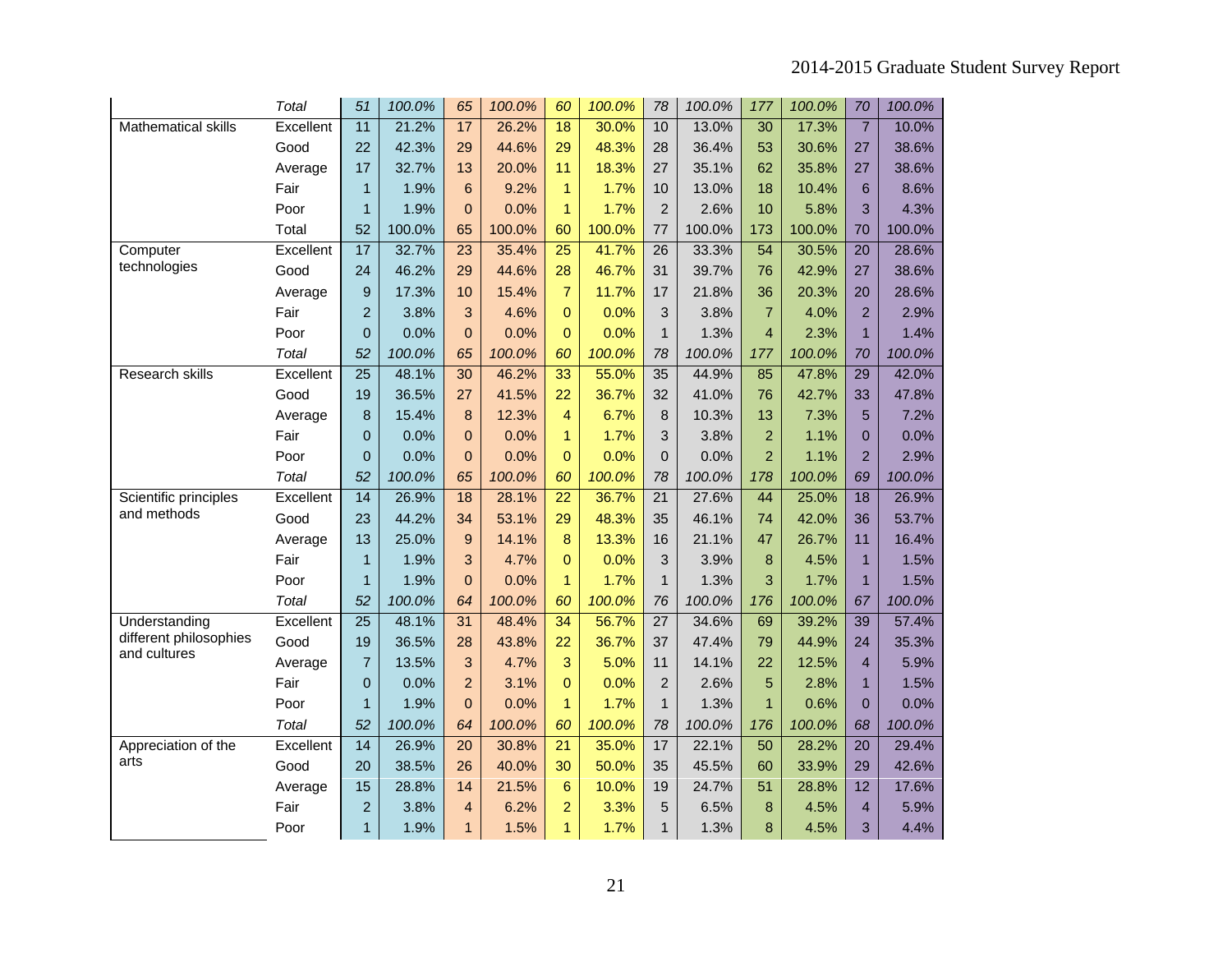|                       | Total     | 52              | 100.0% | 65                      | 100.0% | 60              | 100.0% | 77              | 100.0% | 177            | 100.0% | 68              | 100.0% |
|-----------------------|-----------|-----------------|--------|-------------------------|--------|-----------------|--------|-----------------|--------|----------------|--------|-----------------|--------|
| Leadership skills     | Excellent | 27              | 52.9%  | 28                      | 43.1%  | 38              | 63.3%  | 30              | 38.0%  | 79             | 44.9%  | 30              | 44.1%  |
|                       | Good      | 19              | 37.3%  | 29                      | 44.6%  | 17              | 28.3%  | 39              | 49.4%  | 62             | 35.2%  | 27              | 39.7%  |
|                       | Average   | 5               | 9.8%   | 8                       | 12.3%  | 4               | 6.7%   | $\overline{7}$  | 8.9%   | 23             | 13.1%  | 10              | 14.7%  |
|                       | Fair      | $\overline{0}$  | 0.0%   | $\mathbf 0$             | 0.0%   | $\mathbf{1}$    | 1.7%   | $\overline{c}$  | 2.5%   | 5              | 2.8%   | $\overline{0}$  | 0.0%   |
|                       | Poor      | $\overline{0}$  | 0.0%   | $\overline{0}$          | 0.0%   | $\Omega$        | 0.0%   | $\mathbf{1}$    | 1.3%   | $\overline{7}$ | 4.0%   | $\mathbf{1}$    | 1.5%   |
|                       | Total     | 51              | 100.0% | 65                      | 100.0% | 60              | 100.0% | 79              | 100.0% | 176            | 100.0% | 68              | 100.0% |
| Management and        | Excellent | 28              | 53.8%  | 31                      | 47.7%  | 38              | 63.3%  | 35              | 44.9%  | 91             | 51.7%  | $\overline{31}$ | 45.6%  |
| organizational skills | Good      | 18              | 34.6%  | 26                      | 40.0%  | 19              | 31.7%  | 33              | 42.3%  | 61             | 34.7%  | 31              | 45.6%  |
|                       | Average   | 6               | 11.5%  | 8                       | 12.3%  | $\overline{2}$  | 3.3%   | 8               | 10.3%  | 17             | 9.7%   | $\overline{4}$  | 5.9%   |
|                       | Fair      | $\overline{0}$  | 0.0%   | $\mathbf 0$             | 0.0%   | $\mathbf{1}$    | 1.7%   | $\mathbf{1}$    | 1.3%   | 5              | 2.8%   | 1               | 1.5%   |
|                       | Poor      | $\overline{0}$  | 0.0%   | $\overline{0}$          | 0.0%   | $\Omega$        | 0.0%   | $\mathbf{1}$    | 1.3%   | $\overline{2}$ | 1.1%   | $\mathbf{1}$    | 1.5%   |
|                       | Total     | 52              | 100.0% | 65                      | 100.0% | 60              | 100.0% | 78              | 100.0% | 176            | 100.0% | 68              | 100.0% |
| Time management       | Excellent | $\overline{27}$ | 51.9%  | 28                      | 43.1%  | 35              | 59.3%  | 30              | 38.5%  | 83             | 47.2%  | $\overline{32}$ | 47.1%  |
|                       | Good      | 16              | 30.8%  | 26                      | 40.0%  | 22              | 37.3%  | 37              | 47.4%  | 65             | 36.9%  | 24              | 35.3%  |
|                       | Average   | 8               | 15.4%  | 11                      | 16.9%  | $\overline{2}$  | 3.4%   | 9               | 11.5%  | 20             | 11.4%  | 9               | 13.2%  |
|                       | Fair      | 1               | 1.9%   | $\boldsymbol{0}$        | 0.0%   | $\Omega$        | 0.0%   | $\mathbf{1}$    | 1.3%   | $\overline{7}$ | 4.0%   | $\mathbf{1}$    | 1.5%   |
|                       | Poor      | $\overline{0}$  | 0.0%   | $\mathbf{0}$            | 0.0%   | $\Omega$        | 0.0%   | $\mathbf{1}$    | 1.3%   | $\mathbf{1}$   | 0.6%   | $\overline{2}$  | 2.9%   |
|                       | Total     | 52              | 100.0% | 65                      | 100.0% | 59              | 100.0% | 78              | 100.0% | 176            | 100.0% | 68              | 100.0% |
| Working cooperatively | Excellent | $\overline{29}$ | 55.8%  | $\overline{41}$         | 63.1%  | $\overline{37}$ | 61.7%  | 40              | 51.9%  | 67             | 38.3%  | $\overline{42}$ | 60.9%  |
| in groups             | Good      | 19              | 36.5%  | 19                      | 29.2%  | 21              | 35.0%  | 24              | 31.2%  | 67             | 38.3%  | 20              | 29.0%  |
|                       | Average   | $\overline{4}$  | 7.7%   | 5                       | 7.7%   | $\overline{2}$  | 3.3%   | 9               | 11.7%  | 24             | 13.7%  | $\overline{4}$  | 5.8%   |
|                       | Fair      | $\Omega$        | 0.0%   | $\overline{0}$          | 0.0%   | $\Omega$        | 0.0%   | 3               | 3.9%   | $\overline{7}$ | 4.0%   | $\overline{2}$  | 2.9%   |
|                       | Poor      | $\overline{0}$  | 0.0%   | $\bf 0$                 | 0.0%   | $\overline{0}$  | 0.0%   | $\mathbf{1}$    | 1.3%   | 10             | 5.7%   | $\mathbf{1}$    | 1.4%   |
|                       | Total     | 52              | 100.0% | 65                      | 100.0% | 60              | 100.0% | 77              | 100.0% | 175            | 100.0% | 69              | 100.0% |
| Planning and carrying | Excellent | $\overline{27}$ | 51.9%  | $\overline{36}$         | 55.4%  | $\overline{38}$ | 63.3%  | 40              | 51.3%  | 83             | 47.2%  | $\overline{36}$ | 52.9%  |
| out projects          | Good      | 19              | 36.5%  | 25                      | 38.5%  | 20              | 33.3%  | 27              | 34.6%  | 65             | 36.9%  | 24              | 35.3%  |
|                       | Average   | 6               | 11.5%  | $\overline{\mathbf{4}}$ | 6.2%   | $\overline{a}$  | 3.3%   | 10              | 12.8%  | 22             | 12.5%  | 6               | 8.8%   |
|                       | Fair      | $\overline{0}$  | 0.0%   | $\mathbf 0$             | 0.0%   | $\Omega$        | 0.0%   | $\overline{0}$  | 0.0%   | 3              | 1.7%   | $\mathbf{1}$    | 1.5%   |
|                       | Poor      | $\Omega$        | 0.0%   | $\overline{0}$          | 0.0%   | $\Omega$        | 0.0%   | $\mathbf{1}$    | 1.3%   | 3              | 1.7%   | $\mathbf{1}$    | 1.5%   |
|                       | Total     | 52              | 100.0% | 65                      | 100.0% | 60              | 100.0% | 78              | 100.0% | 176            | 100.0% | 68              | 100.0% |
| Citizenship skills    | Excellent | $\overline{26}$ | 50.0%  | $\overline{32}$         | 49.2%  | 33              | 55.0%  | $\overline{30}$ | 38.5%  | 78             | 44.3%  | $\overline{29}$ | 42.6%  |
|                       | Good      | 20              | 38.5%  | 18                      | 27.7%  | 23              | 38.3%  | 31              | 39.7%  | 59             | 33.5%  | 29              | 42.6%  |
|                       | Average   | $6\phantom{1}6$ | 11.5%  | 15                      | 23.1%  | 4               | 6.7%   | 11              | 14.1%  | 25             | 14.2%  | 9               | 13.2%  |
|                       | Fair      | $\overline{0}$  | 0.0%   | $\mathbf 0$             | 0.0%   | $\overline{0}$  | 0.0%   | 6               | 7.7%   | $\overline{7}$ | 4.0%   | 0               | 0.0%   |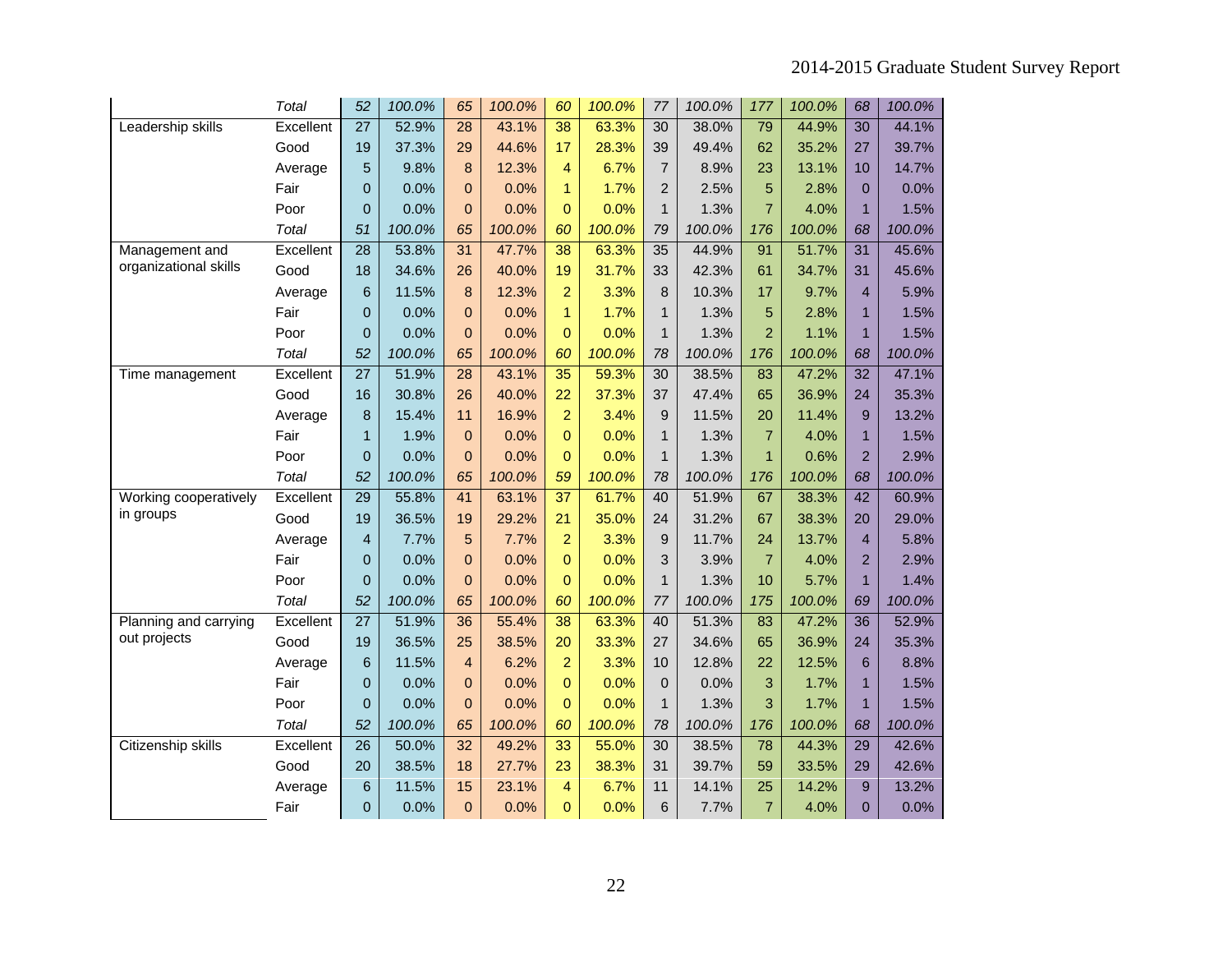|                         | Poor      | 0               | $0.0\%$ | $\mathbf{0}$ | 0.0%   | 0              | $0.0\%$ | $\Omega$ | 0.0%   |     | 4.0%   |                | 1.5%   |
|-------------------------|-----------|-----------------|---------|--------------|--------|----------------|---------|----------|--------|-----|--------|----------------|--------|
|                         | Total     | 52              | 100.0%  | 65           | 100.0% | 60             | 100.0%  | 78       | 100.0% | 176 | 100.0% | 68             | 100.0% |
| Strategies for applying | Excellent | 34              | 65.4%   | 30           | 46.9%  | 39             | 66.1%   | 38       | 49.4%  | 82  | 46.1%  | 36             | 51.4%  |
| skills in my field      | Good      | 15 <sup>°</sup> | 28.8%   | 25           | 39.1%  | 17             | 28.8%   | 29       | 37.7%  | 71  | 39.9%  | 31             | 44.3%  |
|                         | Average   | 3               | 5.8%    | 9            | 14.1%  | $\overline{2}$ | 3.4%    | 8        | 10.4%  | 18  | 10.1%  | $\overline{2}$ | 2.9%   |
|                         | Fair      | 0               | $0.0\%$ | $\mathbf{0}$ | 0.0%   |                | 1.7%    |          | 1.3%   | 3   | 1.7%   |                | 1.4%   |
|                         | Poor      | 0               | 0.0%    | $\mathbf{0}$ | 0.0%   | 0.             | 0.0%    |          | 1.3%   | 4   | 2.2%   |                | 0.0%   |
|                         | Total     | 52              | 100.0%  | 64           | 100.0% | 59             | 100.0%  | 77       | 100.0% | 178 | 100.0% | 70             | 100.0% |

**Report 7 (Q22):** Student ratings on education and academic support services (Cross Tabulated by **Campus**)

| <b>Graduate Student Data</b><br>AY 2014-2015 |           |                | <b>Dothan</b><br><b>Campus</b> |                | <b>Montgomery</b><br><b>Campus</b> |                | <b>Phenix City</b><br><b>Campus</b> |                | <b>Troy</b><br><b>Campus</b> |                | eTROY  |    | <b>Global</b><br><b>Campus</b> |
|----------------------------------------------|-----------|----------------|--------------------------------|----------------|------------------------------------|----------------|-------------------------------------|----------------|------------------------------|----------------|--------|----|--------------------------------|
|                                              |           | N              | $\%$                           | N.             | $\frac{0}{0}$                      | N.             | $\%$                                | N              | $\frac{0}{0}$                | N              | $\%$   | N  | %                              |
| Overall quality of your                      | Excellent | 18             | 34.6%                          | 25             | 39.7%                              | 31             | 50.8%                               | 33             | 40.7%                        | 73             | 41.5%  | 31 | 45.6%                          |
| academic program                             | Good      | 29             | 55.8%                          | 27             | 42.9%                              | 23             | 37.7%                               | 35             | 43.2%                        | 69             | 39.2%  | 28 | 41.2%                          |
|                                              | Average   | 5              | 9.6%                           | 5              | 7.9%                               | $\overline{7}$ | 11.5%                               | 8              | 9.9%                         | 19             | 10.8%  | 5  | 7.4%                           |
|                                              | Fair      | 0              | 0.0%                           | 4              | 6.3%                               | $\Omega$       | 0.0%                                | $\overline{2}$ | 2.5%                         | 10             | 5.7%   | 1  | 1.5%                           |
|                                              | Poor      | 0              | 0.0%                           | $\overline{2}$ | 3.2%                               | $\Omega$       | 0.0%                                | 3              | 3.7%                         | 5              | 2.8%   | 3  | 4.4%                           |
|                                              | Total     | 52             | 100.0%                         | 63             | 100.0%                             | 61             | 100.0%                              | 81             | 100.0%                       | 176            | 100.0% | 68 | 100.0%                         |
| Academic advising                            | Excellent | 23             | 45.1%                          | 21             | 33.3%                              | 28             | 46.7%                               | 28             | 35.4%                        | 57             | 33.1%  | 19 | 27.5%                          |
|                                              | Good      | 14             | 27.5%                          | 24             | 38.1%                              | 20             | 33.3%                               | 28             | 35.4%                        | 58             | 33.7%  | 25 | 36.2%                          |
|                                              | Average   | 9              | 17.6%                          | $\overline{7}$ | 11.1%                              | $\overline{7}$ | 11.7%                               | 13             | 16.5%                        | 27             | 15.7%  | 11 | 15.9%                          |
|                                              | Fair      | 4              | 7.8%                           | 8              | 12.7%                              | 3              | 5.0%                                | $\overline{4}$ | 5.1%                         | 17             | 9.9%   | 6  | 8.7%                           |
|                                              | Poor      |                | 2.0%                           | 3              | 4.8%                               | $\overline{2}$ | 3.3%                                | 6              | 7.6%                         | 13             | 7.6%   | 8  | 11.6%                          |
|                                              | Total     | 51             | 100.0%                         | 63             | 100.0%                             | 60             | 100.0%                              | 79             | 100.0%                       | 172            | 100.0% | 69 | 100.0%                         |
| <b>Faculty accessibility</b>                 | Excellent | 26             | 51.0%                          | 20             | 32.3%                              | 27             | 44.3%                               | 34             | 42.0%                        | 60             | 34.9%  | 28 | 40.0%                          |
|                                              | Good      | 14             | 27.5%                          | 21             | 33.9%                              | 21             | 34.4%                               | 34             | 42.0%                        | 71             | 41.3%  | 25 | 35.7%                          |
|                                              | Average   | 8              | 15.7%                          | 14             | 22.6%                              | 8              | 13.1%                               | 10             | 12.3%                        | 29             | 16.9%  | 11 | 15.7%                          |
|                                              | Fair      | $\overline{2}$ | 3.9%                           | 4              | 6.5%                               | $\overline{2}$ | 3.3%                                | 3              | 3.7%                         | $\overline{7}$ | 4.1%   | 3  | 4.3%                           |
|                                              | Poor      |                | 2.0%                           | 3              | 4.8%                               | 3              | 4.9%                                | 0              | 0.0%                         | 5              | 2.9%   | 3  | 4.3%                           |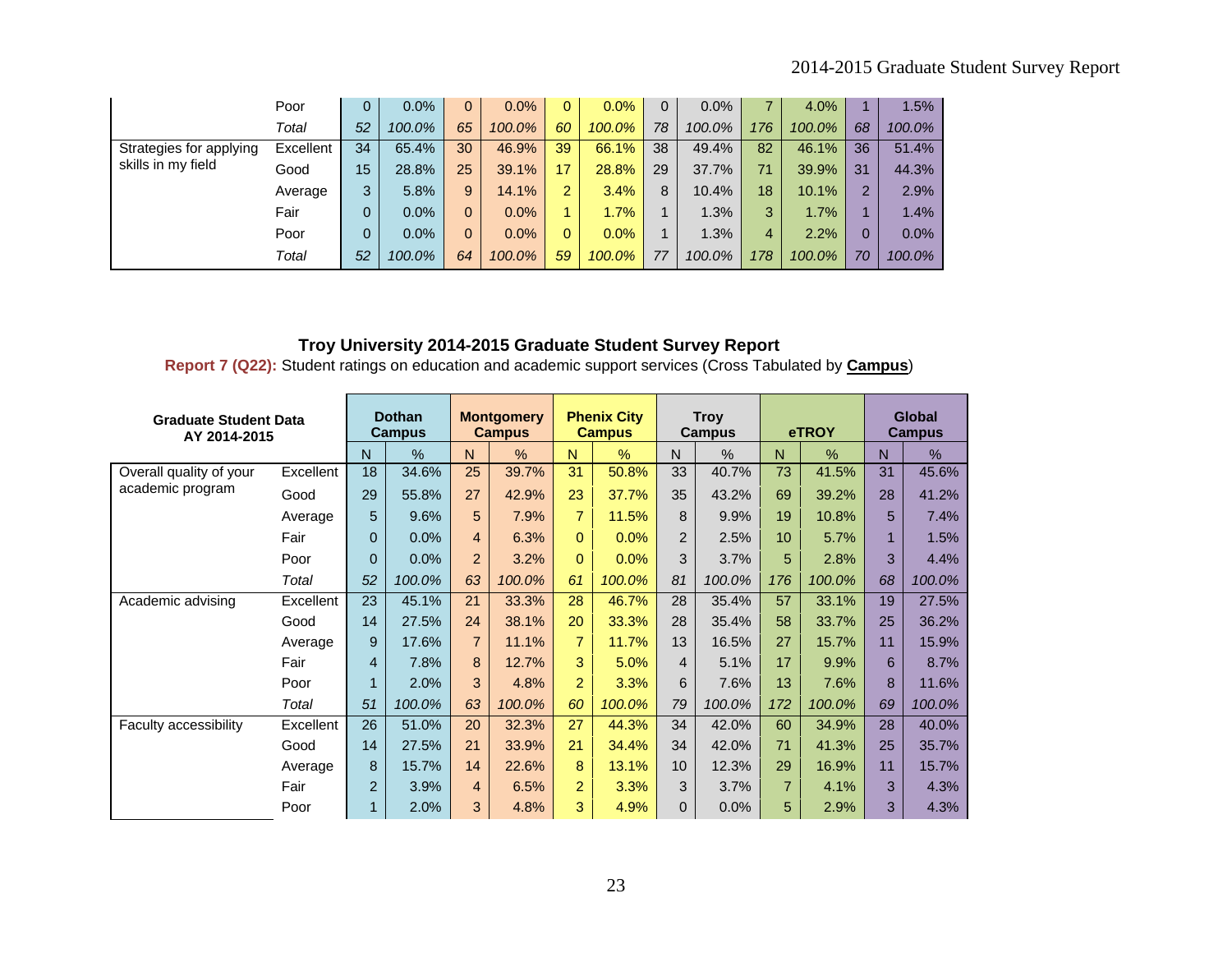|                                     | <b>Total</b> | 51              | 100.0% | 62              | 100.0% | 61              | 100.0% | 81                      | 100.0% | 172             | 100.0% | 70              | 100.0% |
|-------------------------------------|--------------|-----------------|--------|-----------------|--------|-----------------|--------|-------------------------|--------|-----------------|--------|-----------------|--------|
| Instruction in major                | Excellent    | $\overline{22}$ | 42.3%  | $\overline{26}$ | 41.9%  | $\overline{32}$ | 54.2%  | 33                      | 41.3%  | 64              | 37.2%  | 33              | 47.8%  |
| courses                             | Good         | 23              | 44.2%  | 25              | 40.3%  | 18              | 30.5%  | 37                      | 46.3%  | 72              | 41.9%  | 28              | 40.6%  |
|                                     | Average      | 6               | 11.5%  | $\overline{7}$  | 11.3%  | 3               | 5.1%   | 8                       | 10.0%  | 19              | 11.0%  | $\overline{4}$  | 5.8%   |
|                                     | Fair         | $\overline{0}$  | 0.0%   | 3               | 4.8%   | 6               | 10.2%  | $\mathbf{1}$            | 1.3%   | 10              | 5.8%   | $\mathbf{1}$    | 1.4%   |
|                                     | Poor         | $\mathbf{1}$    | 1.9%   | $\mathbf{1}$    | 1.6%   | $\overline{0}$  | 0.0%   | $\mathbf{1}$            | 1.3%   | $\overline{7}$  | 4.1%   | 3               | 4.3%   |
|                                     | Total        | 52              | 100.0% | 62              | 100.0% | 59              | 100.0% | 80                      | 100.0% | 172             | 100.0% | 69              | 100.0% |
| Instruction in general              | Excellent    | $\overline{13}$ | 32.5%  | 19              | 36.5%  | $\overline{26}$ | 54.2%  | $\overline{22}$         | 31.9%  | $\overline{51}$ | 35.4%  | 17              | 32.1%  |
| education courses                   | Good         | 21              | 52.5%  | 25              | 48.1%  | 17              | 35.4%  | 30                      | 43.5%  | 61              | 42.4%  | 30              | 56.6%  |
|                                     | Average      | 6               | 15.0%  | 5               | 9.6%   | 3               | 6.3%   | 15                      | 21.7%  | 19              | 13.2%  | $\overline{2}$  | 3.8%   |
|                                     | Fair         | 0               | 0.0%   | 3               | 5.8%   | $\overline{2}$  | 4.2%   | $\mathbf{1}$            | 1.4%   | $\overline{7}$  | 4.9%   | $\mathbf{1}$    | 1.9%   |
|                                     | Poor         | $\overline{0}$  | 0.0%   | $\overline{0}$  | 0.0%   | $\overline{0}$  | 0.0%   | $\mathbf{1}$            | 1.4%   | 6               | 4.2%   | 3               | 5.7%   |
|                                     | Total        | 40              | 100.0% | 52              | 100.0% | 48              | 100.0% | 69                      | 100.0% | 144             | 100.0% | 53              | 100.0% |
| Faculty's use of                    | Excellent    | 19              | 36.5%  | $\overline{21}$ | 33.3%  | 33              | 54.1%  | 33                      | 40.7%  | 68              | 38.9%  | $\overline{24}$ | 35.3%  |
| technologies to<br>enhance teaching | Good         | 28              | 53.8%  | 25              | 39.7%  | 18              | 29.5%  | 32                      | 39.5%  | 68              | 38.9%  | 29              | 42.6%  |
|                                     | Average      | 3               | 5.8%   | 13              | 20.6%  | $\overline{7}$  | 11.5%  | 11                      | 13.6%  | 23              | 13.1%  | 8               | 11.8%  |
|                                     | Fair         | $\overline{2}$  | 3.8%   | 3               | 4.8%   | 3               | 4.9%   | 5                       | 6.2%   | 9               | 5.1%   | 3               | 4.4%   |
|                                     | Poor         | $\overline{0}$  | 0.0%   | $\mathbf{1}$    | 1.6%   | $\overline{0}$  | 0.0%   | $\overline{0}$          | 0.0%   | $\overline{7}$  | 4.0%   | $\overline{4}$  | 5.9%   |
|                                     | Total        | 52              | 100.0% | 63              | 100.0% | 61              | 100.0% | 81                      | 100.0% | 175             | 100.0% | 68              | 100.0% |
| Course availability in              | Excellent    | 17              | 33.3%  | $\overline{22}$ | 34.9%  | $\overline{23}$ | 38.3%  | $\overline{26}$         | 32.9%  | $\overline{75}$ | 42.6%  | $\overline{20}$ | 29.0%  |
| your major                          | Good         | 16              | 31.4%  | 19              | 30.2%  | 17              | 28.3%  | 34                      | 43.0%  | 68              | 38.6%  | 29              | 42.0%  |
|                                     | Average      | 5               | 9.8%   | 5               | 7.9%   | 6               | 10.0%  | 10                      | 12.7%  | 19              | 10.8%  | 10              | 14.5%  |
|                                     | Fair         | 9               | 17.6%  | 9               | 14.3%  | $\overline{7}$  | 11.7%  | 5                       | 6.3%   | 10              | 5.7%   | 6               | 8.7%   |
|                                     | Poor         | $\overline{4}$  | 7.8%   | 8               | 12.7%  | $\overline{7}$  | 11.7%  | $\overline{4}$          | 5.1%   | $\overline{4}$  | 2.3%   | $\overline{4}$  | 5.8%   |
|                                     | Total        | 51              | 100.0% | 63              | 100.0% | 60              | 100.0% | 79                      | 100.0% | 176             | 100.0% | 69              | 100.0% |
| Communication                       | Excellent    | 19              | 37.3%  | 19              | 30.2%  | $\overline{27}$ | 44.3%  | 33                      | 40.7%  | $\overline{70}$ | 40.0%  | $\overline{26}$ | 37.7%  |
| between faculty and<br>students     | Good         | 23              | 45.1%  | 25              | 39.7%  | 20              | 32.8%  | 31                      | 38.3%  | 70              | 40.0%  | 27              | 39.1%  |
|                                     | Average      | 5               | 9.8%   | 14              | 22.2%  | 8               | 13.1%  | 10                      | 12.3%  | 19              | 10.9%  | 9               | 13.0%  |
|                                     | Fair         | $\overline{a}$  | 3.9%   | $\overline{a}$  | 3.2%   | 5               | 8.2%   | $\overline{\mathbf{4}}$ | 4.9%   | 10              | 5.7%   | 3               | 4.3%   |
|                                     | Poor         | $\overline{2}$  | 3.9%   | 3               | 4.8%   | $\mathbf{1}$    | 1.6%   | 3                       | 3.7%   | 6               | 3.4%   | $\overline{4}$  | 5.8%   |
|                                     | Total        | 51              | 100.0% | 63              | 100.0% | 61              | 100.0% | 81                      | 100.0% | 175             | 100.0% | 69              | 100.0% |
| Registration                        | Excellent    | 19              | 36.5%  | $\overline{26}$ | 41.3%  | $\overline{26}$ | 43.3%  | 33                      | 41.3%  | 86              | 49.1%  | $\overline{25}$ | 36.2%  |
| procedures                          | Good         | 23              | 44.2%  | 24              | 38.1%  | 19              | 31.7%  | 32                      | 40.0%  | 59              | 33.7%  | 29              | 42.0%  |
|                                     | Average      | 5               | 9.6%   | 9               | 14.3%  | 6               | 10.0%  | 9                       | 11.3%  | 17              | 9.7%   | $\overline{7}$  | 10.1%  |
|                                     | Fair         | 4               | 7.7%   | 3               | 4.8%   | 5               | 8.3%   | 6                       | 7.5%   | 11              | 6.3%   | $\overline{4}$  | 5.8%   |
|                                     | Poor         | $\mathbf{1}$    | 1.9%   | $\mathbf{1}$    | 1.6%   | 4               | 6.7%   | $\overline{0}$          | 0.0%   | $\overline{2}$  | 1.1%   | $\overline{4}$  | 5.8%   |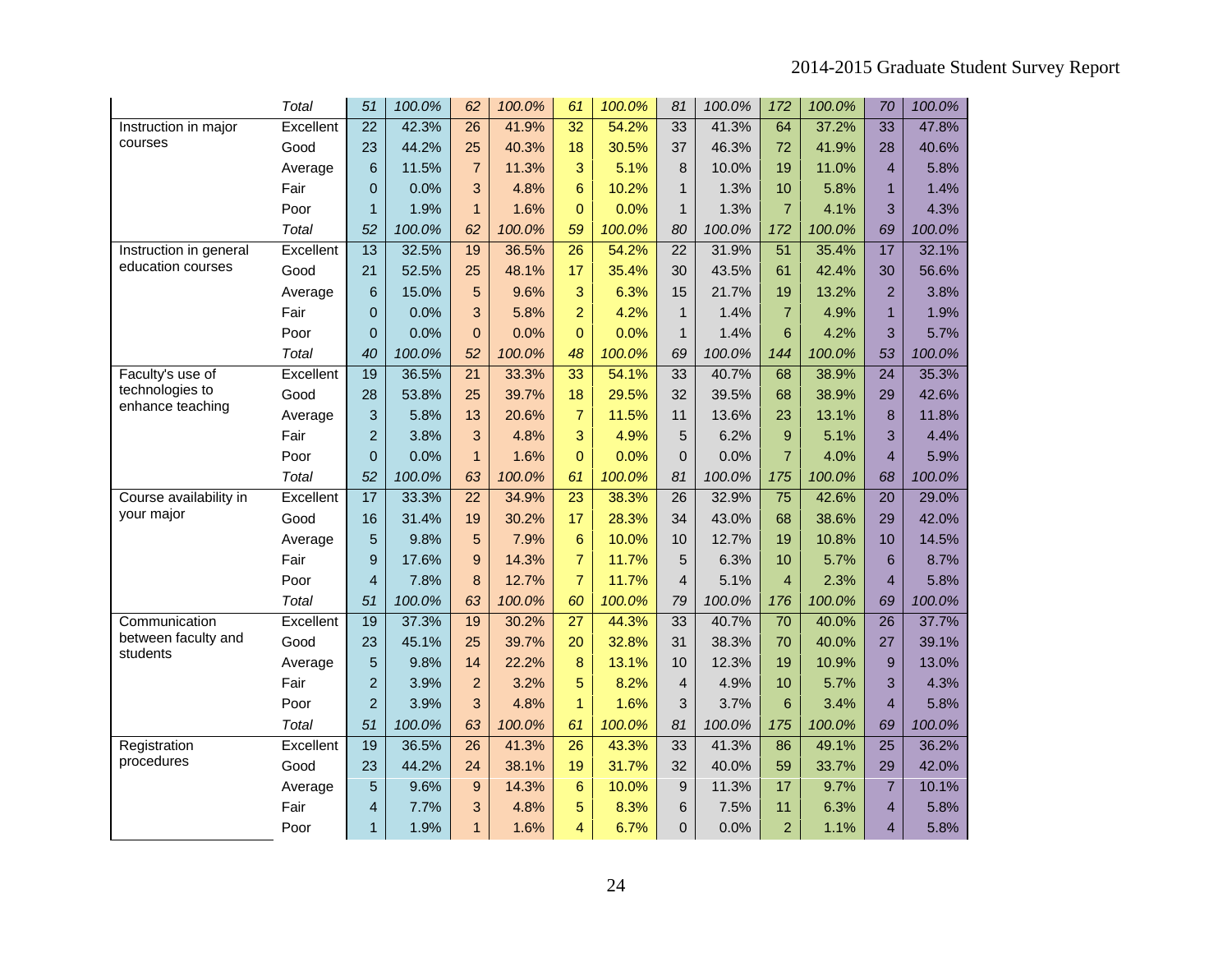|                          | Total     | 52              | 100.0% | 63                      | 100.0% | 60              | 100.0% | 80              | 100.0% | 175             | 100.0% | 69              | 100.0% |
|--------------------------|-----------|-----------------|--------|-------------------------|--------|-----------------|--------|-----------------|--------|-----------------|--------|-----------------|--------|
| <b>New Student</b>       | Excellent | $\overline{14}$ | 45.2%  | $\overline{14}$         | 36.8%  | 19              | 46.3%  | 16              | 25.4%  | 39              | 34.2%  | $\overline{13}$ | 24.1%  |
| Orientation program      | Good      | 10              | 32.3%  | 14                      | 36.8%  | 11              | 26.8%  | 28              | 44.4%  | 38              | 33.3%  | 17              | 31.5%  |
|                          | Average   | 5               | 16.1%  | $\overline{4}$          | 10.5%  | 5               | 12.2%  | 10              | 15.9%  | 21              | 18.4%  | 12              | 22.2%  |
|                          | Fair      | $\overline{2}$  | 6.5%   | $\overline{4}$          | 10.5%  | 3               | 7.3%   | $\overline{7}$  | 11.1%  | 8               | 7.0%   | 5               | 9.3%   |
|                          | Poor      | $\overline{0}$  | 0.0%   | $\overline{2}$          | 5.3%   | 3               | 7.3%   | $\overline{2}$  | 3.2%   | 8               | 7.0%   | $\overline{7}$  | 13.0%  |
|                          | Total     | 31              | 100.0% | 38                      | 100.0% | 41              | 100.0% | 63              | 100.0% | 114             | 100.0% | 54              | 100.0% |
| Library                  | Excellent | 22              | 46.8%  | $\overline{22}$         | 40.7%  | $\overline{21}$ | 46.7%  | 23              | 32.9%  | 62              | 45.6%  | 19              | 33.3%  |
|                          | Good      | 20              | 42.6%  | 16                      | 29.6%  | 15              | 33.3%  | 28              | 40.0%  | 47              | 34.6%  | 18              | 31.6%  |
|                          | Average   | $\overline{4}$  | 8.5%   | 9                       | 16.7%  | 4               | 8.9%   | 12              | 17.1%  | 21              | 15.4%  | 14              | 24.6%  |
|                          | Fair      | $\mathbf{1}$    | 2.1%   | 6                       | 11.1%  | $\Omega$        | 0.0%   | $\overline{4}$  | 5.7%   | $\overline{4}$  | 2.9%   | 5               | 8.8%   |
|                          | Poor      | 0               | 0.0%   | $\mathbf{1}$            | 1.9%   | 5               | 11.1%  | 3               | 4.3%   | $\overline{2}$  | 1.5%   | $\overline{1}$  | 1.8%   |
|                          | Total     | 47              | 100.0% | 54                      | 100.0% | 45              | 100.0% | 70              | 100.0% | 136             | 100.0% | 57              | 100.0% |
| Computer labs            | Excellent | 20              | 43.5%  | 16                      | 32.7%  | $\overline{24}$ | 45.3%  | $\overline{14}$ | 24.6%  | 26              | 46.4%  | $\overline{14}$ | 27.5%  |
|                          | Good      | 20              | 43.5%  | 16                      | 32.7%  | 17              | 32.1%  | 29              | 50.9%  | 15              | 26.8%  | 16              | 31.4%  |
|                          | Average   | 6               | 13.0%  | 11                      | 22.4%  | 5               | 9.4%   | $\overline{7}$  | 12.3%  | 10              | 17.9%  | 14              | 27.5%  |
|                          | Fair      | 0               | 0.0%   | 6                       | 12.2%  | 4               | 7.5%   | $\overline{4}$  | 7.0%   | 3               | 5.4%   | 5               | 9.8%   |
|                          | Poor      | 0               | 0.0%   | $\overline{0}$          | 0.0%   | 3               | 5.7%   | 3               | 5.3%   | $\overline{2}$  | 3.6%   | $\overline{2}$  | 3.9%   |
|                          | Total     | 46              | 100.0% | 49                      | 100.0% | 53              | 100.0% | 57              | 100.0% | 56              | 100.0% | 51              | 100.0% |
| Laboratory/instructional | Excellent | 11              | 32.4%  | $\overline{14}$         | 31.1%  | 19              | 45.2%  | 15              | 26.3%  | $\overline{27}$ | 49.1%  | $\overline{8}$  | 21.6%  |
| equipment                | Good      | 19              | 55.9%  | 16                      | 35.6%  | 14              | 33.3%  | 28              | 49.1%  | 11              | 20.0%  | 12              | 32.4%  |
|                          | Average   | 4               | 11.8%  | 10                      | 22.2%  | $\overline{2}$  | 4.8%   | 9               | 15.8%  | 11              | 20.0%  | 13              | 35.1%  |
|                          | Fair      | $\overline{0}$  | 0.0%   | 5                       | 11.1%  | $\overline{4}$  | 9.5%   | $\mathbf{1}$    | 1.8%   | $\overline{4}$  | 7.3%   | $\overline{2}$  | 5.4%   |
|                          | Poor      | $\overline{0}$  | 0.0%   | $\overline{0}$          | 0.0%   | 3               | 7.1%   | $\overline{4}$  | 7.0%   | $\overline{2}$  | 3.6%   | $\overline{2}$  | 5.4%   |
|                          | Total     | 34              | 100.0% | 45                      | 100.0% | 42              | 100.0% | 57              | 100.0% | 55              | 100.0% | 37              | 100.0% |
| <b>Testing Center</b>    | Excellent | $\overline{13}$ | 43.3%  | $\overline{7}$          | 18.9%  | 15              | 37.5%  | 16              | 33.3%  | 39              | 46.4%  | $\overline{6}$  | 15.0%  |
|                          | Good      | 15              | 50.0%  | 16                      | 43.2%  | 17              | 42.5%  | 22              | 45.8%  | 25              | 29.8%  | 18              | 45.0%  |
|                          | Average   | $\overline{2}$  | 6.7%   | $\overline{9}$          | 24.3%  | 5               | 12.5%  | $\overline{7}$  | 14.6%  | 12              | 14.3%  | 11              | 27.5%  |
|                          | Fair      | $\overline{0}$  | 0.0%   | $\overline{\mathbf{4}}$ | 10.8%  | $\mathbf{1}$    | 2.5%   | $\overline{2}$  | 4.2%   | 6               | 7.1%   | 3               | 7.5%   |
|                          | Poor      | $\overline{0}$  | 0.0%   | $\mathbf{1}$            | 2.7%   | $\overline{2}$  | 5.0%   | $\mathbf{1}$    | 2.1%   | $\overline{2}$  | 2.4%   | $\overline{2}$  | 5.0%   |
|                          | Total     | 30              | 100.0% | 37                      | 100.0% | 40              | 100.0% | 48              | 100.0% | 84              | 100.0% | 40              | 100.0% |
| <b>Writing Center</b>    | Excellent | 9               | 37.5%  | 9                       | 30.0%  | 13              | 44.8%  | 17              | 36.2%  | 28              | 40.6%  | 6               | 22.2%  |
|                          | Good      | 13              | 54.2%  | 12                      | 40.0%  | 13              | 44.8%  | 23              | 48.9%  | 21              | 30.4%  | 10              | 37.0%  |
|                          | Average   | $\mathbf{1}$    | 4.2%   | $\overline{\mathbf{4}}$ | 13.3%  | $\mathbf{1}$    | 3.4%   | 5               | 10.6%  | 15              | 21.7%  | $\overline{7}$  | 25.9%  |
|                          | Fair      | $\mathbf{1}$    | 4.2%   | $\overline{a}$          | 6.7%   | $\overline{2}$  | 6.9%   | $\overline{c}$  | 4.3%   | $\overline{4}$  | 5.8%   | $\mathbf{1}$    | 3.7%   |
|                          | Poor      | 0               | 0.0%   | 3                       | 10.0%  | $\overline{0}$  | 0.0%   | $\mathbf 0$     | 0.0%   | $\mathbf{1}$    | 1.4%   | 3               | 11.1%  |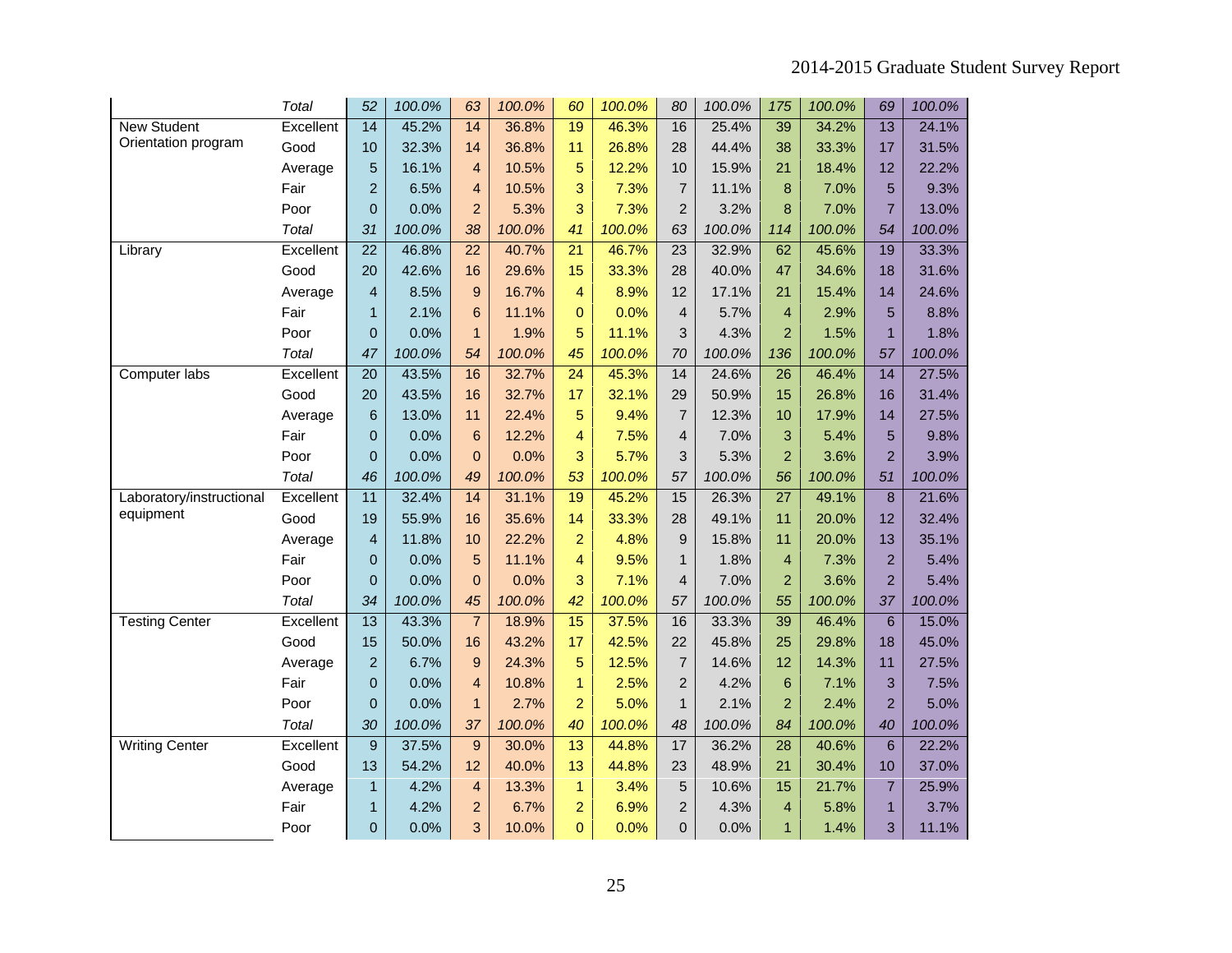|                               | Total     | 24 | 100.0% | 30             | 100.0% | 29              | 100.0% | 47             | 100.0% | 69             | 100.0% | 27             | 100.0% |
|-------------------------------|-----------|----|--------|----------------|--------|-----------------|--------|----------------|--------|----------------|--------|----------------|--------|
| <b>Natural Science Center</b> | Excellent | 6  | 35.3%  | 5              | 23.8%  | 9               | 45.0%  | 12             | 32.4%  | 19             | 50.0%  | 5              | 25.0%  |
|                               | Good      | 10 | 58.8%  | 9              | 42.9%  | 9               | 45.0%  | 16             | 43.2%  | 8              | 21.1%  | 6              | 30.0%  |
|                               | Average   |    | 5.9%   | $\overline{4}$ | 19.0%  | 1               | 5.0%   | $\overline{7}$ | 18.9%  | 8              | 21.1%  | 6              | 30.0%  |
|                               | Fair      | 0  | 0.0%   | $\overline{2}$ | 9.5%   | $\overline{0}$  | 0.0%   | $\overline{2}$ | 5.4%   | $\overline{2}$ | 5.3%   | $\blacksquare$ | 5.0%   |
|                               | Poor      | 0  | 0.0%   | $\mathbf{1}$   | 4.8%   | 1.              | 5.0%   | 0              | 0.0%   | $\mathbf 1$    | 2.6%   | $\overline{2}$ | 10.0%  |
|                               | Total     | 17 | 100.0% | 21             | 100.0% | 20              | 100.0% | 37             | 100.0% | 38             | 100.0% | 20             | 100.0% |
| Center for International      | Excellent | 5  | 33.3%  | 5              | 23.8%  | 10 <sup>°</sup> | 50.0%  | 13             | 32.5%  | 19             | 47.5%  | 5 <sub>5</sub> | 26.3%  |
| Programs                      | Good      | 9  | 60.0%  | 10             | 47.6%  | 8               | 40.0%  | 15             | 37.5%  | 10             | 25.0%  | 6              | 31.6%  |
|                               | Average   | 1  | 6.7%   | $\overline{4}$ | 19.0%  | $\mathbf{1}$    | 5.0%   | 8              | 20.0%  | $\overline{7}$ | 17.5%  | 5              | 26.3%  |
|                               | Fair      | 0  | 0.0%   | $\overline{2}$ | 9.5%   | $\mathbf{1}$    | 5.0%   | 4              | 10.0%  | $\overline{2}$ | 5.0%   | $\mathbf{1}$   | 5.3%   |
|                               | Poor      | 0  | 0.0%   | $\overline{0}$ | 0.0%   | $\overline{0}$  | 0.0%   | 0              | 0.0%   | $\overline{2}$ | 5.0%   | $\overline{2}$ | 10.5%  |
|                               | Total     | 15 | 100.0% | 21             | 100.0% | 20              | 100.0% | 40             | 100.0% | 40             | 100.0% | 19             | 100.0% |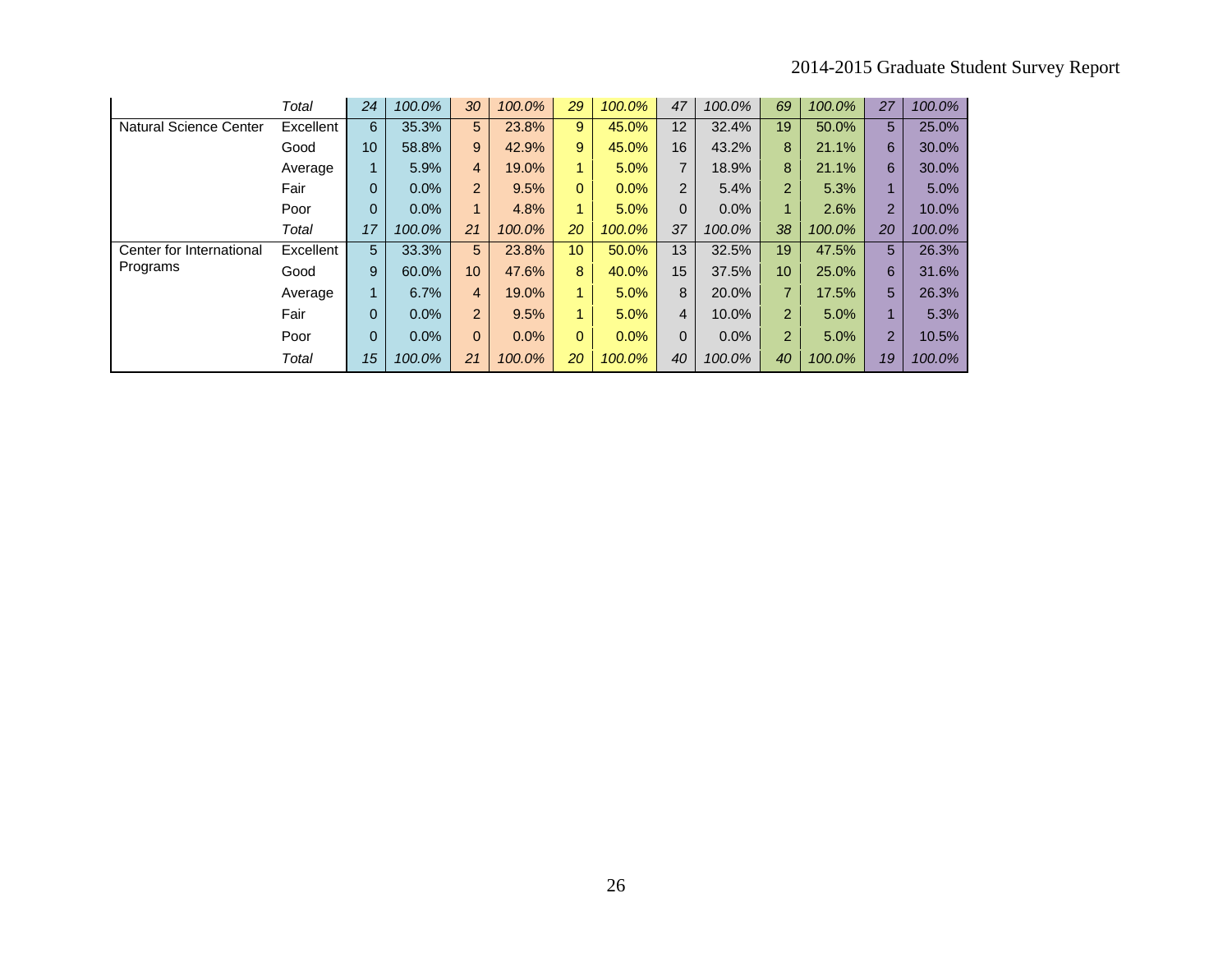**Report 8 (Q23):** Student satisfaction with the offices and services of Troy University (Cross Tabulated by **Campus**)

| <b>Graduate Student Data</b><br>AY 2014-2015 |                             |                 | <b>Dothan</b><br><b>Campus</b> |                | <b>Montgomery</b><br><b>Campus</b> |                 | <b>Phenix City</b><br><b>Campus</b> |                | <b>Troy</b><br><b>Campus</b> |                 | eTROY  |                | Global<br><b>Campus</b> |
|----------------------------------------------|-----------------------------|-----------------|--------------------------------|----------------|------------------------------------|-----------------|-------------------------------------|----------------|------------------------------|-----------------|--------|----------------|-------------------------|
|                                              |                             | N               | $\frac{1}{2}$                  | $\overline{N}$ | $\frac{1}{2}$                      | $\mathsf{N}$    | $\frac{9}{6}$                       | $\overline{N}$ | $\frac{9}{6}$                | $\mathsf{N}$    | %      | N              | $\%$                    |
| <b>Admissions Office</b>                     | <b>Very Satisfied</b>       | 26              | 51.0%                          | 19             | 30.6%                              | 22              | 36.7%                               | 20             | 26.7%                        | 67              | 40.1%  | 19             | 31.7%                   |
|                                              | Satisfied                   | 16              | 31.4%                          | 22             | 35.5%                              | 25              | 41.7%                               | 38             | 50.7%                        | 68              | 40.7%  | 18             | 30.0%                   |
|                                              | Neutral                     | 5               | 9.8%                           | 14             | 22.6%                              | $\overline{9}$  | 15.0%                               | 14             | 18.7%                        | 20              | 12.0%  | 19             | 31.7%                   |
|                                              | <b>Dissatisfied</b>         | $\mathbf{1}$    | 2.0%                           | $\mathbf{1}$   | 1.6%                               | 3               | 5.0%                                | 3              | 4.0%                         | 3               | 1.8%   | 3              | 5.0%                    |
|                                              | Very<br><b>Dissatisfied</b> | 3               | 5.9%                           | 6              | 9.7%                               | $\mathbf{1}$    | 1.7%                                | $\Omega$       | 0.0%                         | 9               | 5.4%   | $\mathbf{1}$   | 1.7%                    |
|                                              | Total                       | 51              | 100.0%                         | 62             | 100.0%                             | 60              | 100.0%                              | 75             | 100.0%                       | 167             | 100.0% | 60             | 100.0%                  |
| Registrar/Records                            | <b>Very Satisfied</b>       | $\overline{22}$ | 44.0%                          | 20             | 32.8%                              | $\overline{23}$ | 37.7%                               | 22             | 28.9%                        | 61              | 37.0%  | 19             | 32.2%                   |
| Office                                       | Satisfied                   | 19              | 38.0%                          | 24             | 39.3%                              | 25              | 41.0%                               | 35             | 46.1%                        | 71              | 43.0%  | 21             | 35.6%                   |
|                                              | Neutral                     | 6               | 12.0%                          | 12             | 19.7%                              | 9               | 14.8%                               | 16             | 21.1%                        | 21              | 12.7%  | 14             | 23.7%                   |
|                                              | <b>Dissatisfied</b>         | $\mathbf{1}$    | 2.0%                           | $\mathbf{1}$   | 1.6%                               | 3               | 4.9%                                | 3              | 3.9%                         | $\overline{2}$  | 1.2%   | $\overline{4}$ | 6.8%                    |
|                                              | Very<br><b>Dissatisfied</b> | $\overline{2}$  | 4.0%                           | 4              | 6.6%                               | $\mathbf{1}$    | 1.6%                                | $\overline{0}$ | 0.0%                         | 10              | 6.1%   | $\mathbf{1}$   | 1.7%                    |
|                                              | Total                       | 50              | 100.0%                         | 61             | 100.0%                             | 61              | 100.0%                              | 76             | 100.0%                       | 165             | 100.0% | 59             | 100.0%                  |
| Veteran Services                             | <b>Very Satisfied</b>       | $6\phantom{1}$  | 37.5%                          | 10             | 37.0%                              | $\bf 8$         | 40.0%                               | $\overline{7}$ | 23.3%                        | 33              | 53.2%  | 11             | 35.5%                   |
|                                              | Satisfied                   | $\overline{7}$  | 43.8%                          | 8              | 29.6%                              | $\overline{7}$  | 35.0%                               | 14             | 46.7%                        | 11              | 17.7%  | 8              | 25.8%                   |
|                                              | <b>Neutral</b>              | $\overline{2}$  | 12.5%                          | $\overline{7}$ | 25.9%                              | 3               | 15.0%                               | 8              | 26.7%                        | 10              | 16.1%  | 10             | 32.3%                   |
|                                              | <b>Dissatisfied</b>         | $\overline{0}$  | 0.0%                           | $\mathbf{1}$   | 3.7%                               | $\mathbf{1}$    | 5.0%                                | $\mathbf{1}$   | 3.3%                         | 3               | 4.8%   | $\mathbf{0}$   | 0.0%                    |
|                                              | Very<br>Dissatisfied        | $\mathbf{1}$    | 6.3%                           | $\mathbf{1}$   | 3.7%                               | $\mathbf{1}$    | 5.0%                                | $\overline{0}$ | 0.0%                         | 5               | 8.1%   | $\overline{2}$ | 6.5%                    |
|                                              | Total                       | 16              | 100.0%                         | 27             | 100.0%                             | 20              | 100.0%                              | 30             | 100.0%                       | 62              | 100.0% | 31             | 100.0%                  |
| <b>Financial Aid</b>                         | <b>Very Satisfied</b>       | 15              | 35.7%                          | 17             | 28.8%                              | 20              | 40.0%                               | 15             | 23.1%                        | $\overline{53}$ | 38.4%  | 16             | 31.4%                   |
| Services                                     | Satisfied                   | 19              | 45.2%                          | 23             | 39.0%                              | 17              | 34.0%                               | 34             | 52.3%                        | 49              | 35.5%  | 21             | 41.2%                   |
|                                              | Neutral                     | 3               | 7.1%                           | 11             | 18.6%                              | 10              | 20.0%                               | 11             | 16.9%                        | 17              | 12.3%  | 13             | 25.5%                   |
|                                              | <b>Dissatisfied</b>         | $\overline{2}$  | 4.8%                           | 5              | 8.5%                               | $\overline{2}$  | 4.0%                                | 3              | 4.6%                         | 9               | 6.5%   | $\mathbf{1}$   | 2.0%                    |
|                                              | Very<br>Dissatisfied        | 3               | 7.1%                           | 3              | 5.1%                               | $\mathbf{1}$    | 2.0%                                | $\overline{2}$ | 3.1%                         | 10              | 7.2%   | $\overline{0}$ | 0.0%                    |
|                                              | Total                       | 42              | 100.0%                         | 59             | 100.0%                             | 50              | 100.0%                              | 65             | 100.0%                       | 138             | 100.0% | 51             | 100.0%                  |
| <b>Business Office</b>                       | <b>Very Satisfied</b>       | 17              | 40.5%                          | 18             | 36.0%                              | $\overline{22}$ | 42.3%                               | 18             | 26.1%                        | 42              | 37.5%  | 15             | 31.3%                   |
|                                              | Satisfied                   | 18              | 42.9%                          | 18             | 36.0%                              | 22              | 42.3%                               | 32             | 46.4%                        | 38              | 33.9%  | 15             | 31.3%                   |
|                                              | Neutral                     | 6               | 14.3%                          | 12             | 24.0%                              | 6               | 11.5%                               | 15             | 21.7%                        | 20              | 17.9%  | 17             | 35.4%                   |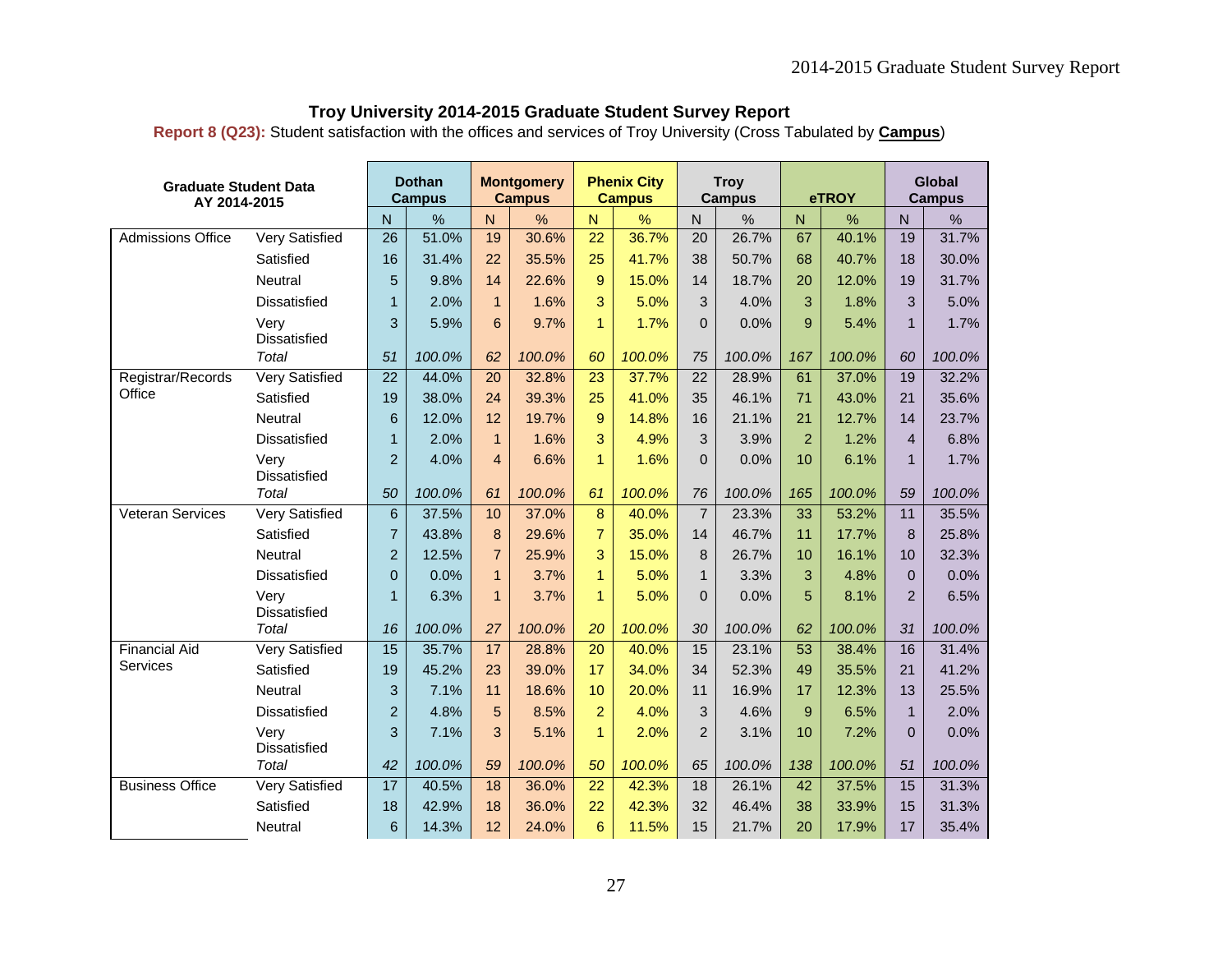|                                    | Dissatisfied                 | $\pmb{0}$       | 0.0%   | 1               | 2.0%   | $\mathbf{1}$    | 1.9%   | 3               | 4.3%   | 5               | 4.5%   | 0                       | 0.0%   |
|------------------------------------|------------------------------|-----------------|--------|-----------------|--------|-----------------|--------|-----------------|--------|-----------------|--------|-------------------------|--------|
|                                    | Very                         | $\mathbf{1}$    | 2.4%   | $\mathbf{1}$    | 2.0%   | $\mathbf{1}$    | 1.9%   | $\mathbf{1}$    | 1.4%   | $\overline{7}$  | 6.3%   | $\mathbf{1}$            | 2.1%   |
|                                    | Dissatisfied                 |                 |        |                 |        |                 |        |                 |        |                 |        |                         |        |
|                                    | Total                        | 42              | 100.0% | 50              | 100.0% | 52              | 100.0% | 69              | 100.0% | 112             | 100.0% | 48                      | 100.0% |
| Information                        | Very Satisfied               | 16              | 37.2%  | 17              | 36.2%  | $\overline{23}$ | 45.1%  | 19              | 29.2%  | $\overline{45}$ | 36.3%  | 19                      | 36.5%  |
| Technology (IT)<br><b>Services</b> | Satisfied                    | 22              | 51.2%  | 19              | 40.4%  | 17              | 33.3%  | 30              | 46.2%  | 47              | 37.9%  | 15                      | 28.8%  |
|                                    | Neutral                      | $\overline{4}$  | 9.3%   | 8               | 17.0%  | $\overline{7}$  | 13.7%  | 13              | 20.0%  | 21              | 16.9%  | 13                      | 25.0%  |
|                                    | Dissatisfied                 | $\overline{0}$  | 0.0%   | $\overline{2}$  | 4.3%   | $\mathbf{1}$    | 2.0%   | $\overline{2}$  | 3.1%   | $\overline{4}$  | 3.2%   | $\pmb{0}$               | 0.0%   |
|                                    | Very<br>Dissatisfied         | $\mathbf{1}$    | 2.3%   | $\mathbf{1}$    | 2.1%   | 3               | 5.9%   | $\mathbf 1$     | 1.5%   | $\overline{7}$  | 5.6%   | 5                       | 9.6%   |
|                                    | Total                        | 43              | 100.0% | 47              | 100.0% | 51              | 100.0% | 65              | 100.0% | 124             | 100.0% | 52                      | 100.0% |
| <b>Trojan Web</b>                  | <b>Very Satisfied</b>        | $\overline{22}$ | 43.1%  | $\overline{26}$ | 41.9%  | $\overline{25}$ | 41.0%  | $\overline{24}$ | 30.4%  | 83              | 48.5%  | $\overline{25}$         | 37.9%  |
| <b>Express</b>                     | Satisfied                    | 20              | 39.2%  | 26              | 41.9%  | 26              | 42.6%  | 41              | 51.9%  | 61              | 35.7%  | 26                      | 39.4%  |
|                                    | Neutral                      | 6               | 11.8%  | $\overline{7}$  | 11.3%  | 3               | 4.9%   | 11              | 13.9%  | 14              | 8.2%   | 11                      | 16.7%  |
|                                    | Dissatisfied                 | $\overline{a}$  | 3.9%   | $\overline{0}$  | 0.0%   | $\overline{4}$  | 6.6%   | $\overline{2}$  | 2.5%   | $\overline{4}$  | 2.3%   | $\overline{2}$          | 3.0%   |
|                                    | Very                         | $\overline{1}$  | 2.0%   | 3               | 4.8%   | 3               | 4.9%   | $\mathbf 1$     | 1.3%   | 9               | 5.3%   | $\overline{2}$          | 3.0%   |
|                                    | Dissatisfied<br><b>Total</b> | 51              | 100.0% | 62              | 100.0% | 61              | 100.0% | 79              | 100.0% | 171             | 100.0% | 66                      | 100.0% |
| <b>Adaptive Needs</b>              | <b>Very Satisfied</b>        | $\overline{4}$  | 26.7%  | 10              | 32.3%  | $\overline{11}$ | 57.9%  | 9               | 27.3%  | $\overline{12}$ | 31.6%  | $\overline{5}$          | 22.7%  |
| Services                           | Satisfied                    | 6               | 40.0%  | 11              | 35.5%  | $\overline{a}$  | 10.5%  | 13              | 39.4%  | 8               | 21.1%  | $\overline{7}$          | 31.8%  |
|                                    | Neutral                      | 5               | 33.3%  | 8               | 25.8%  | 5               | 26.3%  | $\bf 8$         | 24.2%  | 12              | 31.6%  | 9                       | 40.9%  |
|                                    | Dissatisfied                 | $\mathbf 0$     | 0.0%   | $\mathbf{1}$    | 3.2%   | $\mathbf{0}$    | 0.0%   | 3               | 9.1%   | $\mathbf{1}$    | 2.6%   | $\overline{0}$          | 0.0%   |
|                                    | Very<br>Dissatisfied         | $\overline{0}$  | 0.0%   | $\mathbf{1}$    | 3.2%   | $\mathbf{1}$    | 5.3%   | $\overline{0}$  | 0.0%   | 5               | 13.2%  | $\mathbf{1}$            | 4.5%   |
|                                    | <b>Total</b>                 | 15              | 100.0% | 31              | 100.0% | 19              | 100.0% | 33              | 100.0% | 38              | 100.0% | 22                      | 100.0% |
| <b>Student Support</b>             | <b>Very Satisfied</b>        | $\mathsf g$     | 36.0%  | 8               | 24.2%  | $\overline{15}$ | 44.1%  | 13              | 31.7%  | 33              | 47.1%  | 10                      | 29.4%  |
| Services (SSS)                     | Satisfied                    | 8               | 32.0%  | 13              | 39.4%  | 9               | 26.5%  | 17              | 41.5%  | 19              | 27.1%  | 8                       | 23.5%  |
|                                    | Neutral                      | $\overline{7}$  | 28.0%  | 9               | 27.3%  | $\overline{7}$  | 20.6%  | 11              | 26.8%  | 12              | 17.1%  | 10                      | 29.4%  |
|                                    | <b>Dissatisfied</b>          | $\mathbf 0$     | 0.0%   | $\overline{2}$  | 6.1%   | $\mathbf{1}$    | 2.9%   | $\pmb{0}$       | 0.0%   | $\mathbf{1}$    | 1.4%   | 3                       | 8.8%   |
|                                    | Very<br><b>Dissatisfied</b>  | $\mathbf{1}$    | 4.0%   | $\mathbf{1}$    | 3.0%   | $\overline{2}$  | 5.9%   | $\overline{0}$  | 0.0%   | 5               | 7.1%   | 3                       | 8.8%   |
|                                    | Total                        | 25              | 100.0% | 33              | 100.0% | 34              | 100.0% | 41              | 100.0% | 70              | 100.0% | 34                      | 100.0% |
| <b>Career Services</b>             | <b>Very Satisfied</b>        | 8               | 26.7%  | 8               | 26.7%  | 10              | 45.5%  | $9\,$           | 19.1%  | 14              | 26.4%  | $\overline{7}$          | 25.0%  |
|                                    | Satisfied                    | 8               | 26.7%  | 11              | 36.7%  | 3               | 13.6%  | 18              | 38.3%  | 10              | 18.9%  | 6                       | 21.4%  |
|                                    | Neutral                      | 9               | 30.0%  | $6\phantom{1}6$ | 20.0%  | 3               | 13.6%  | 15              | 31.9%  | 21              | 39.6%  | 9                       | 32.1%  |
|                                    | <b>Dissatisfied</b>          | $\overline{4}$  | 13.3%  | 3               | 10.0%  | $\overline{2}$  | 9.1%   | $\overline{2}$  | 4.3%   | $\overline{4}$  | 7.5%   | $\overline{2}$          | 7.1%   |
|                                    | Very<br>Dissatisfied         | $\mathbf{1}$    | 3.3%   | $\overline{2}$  | 6.7%   | 4               | 18.2%  | 3               | 6.4%   | 4               | 7.5%   | $\overline{\mathbf{4}}$ | 14.3%  |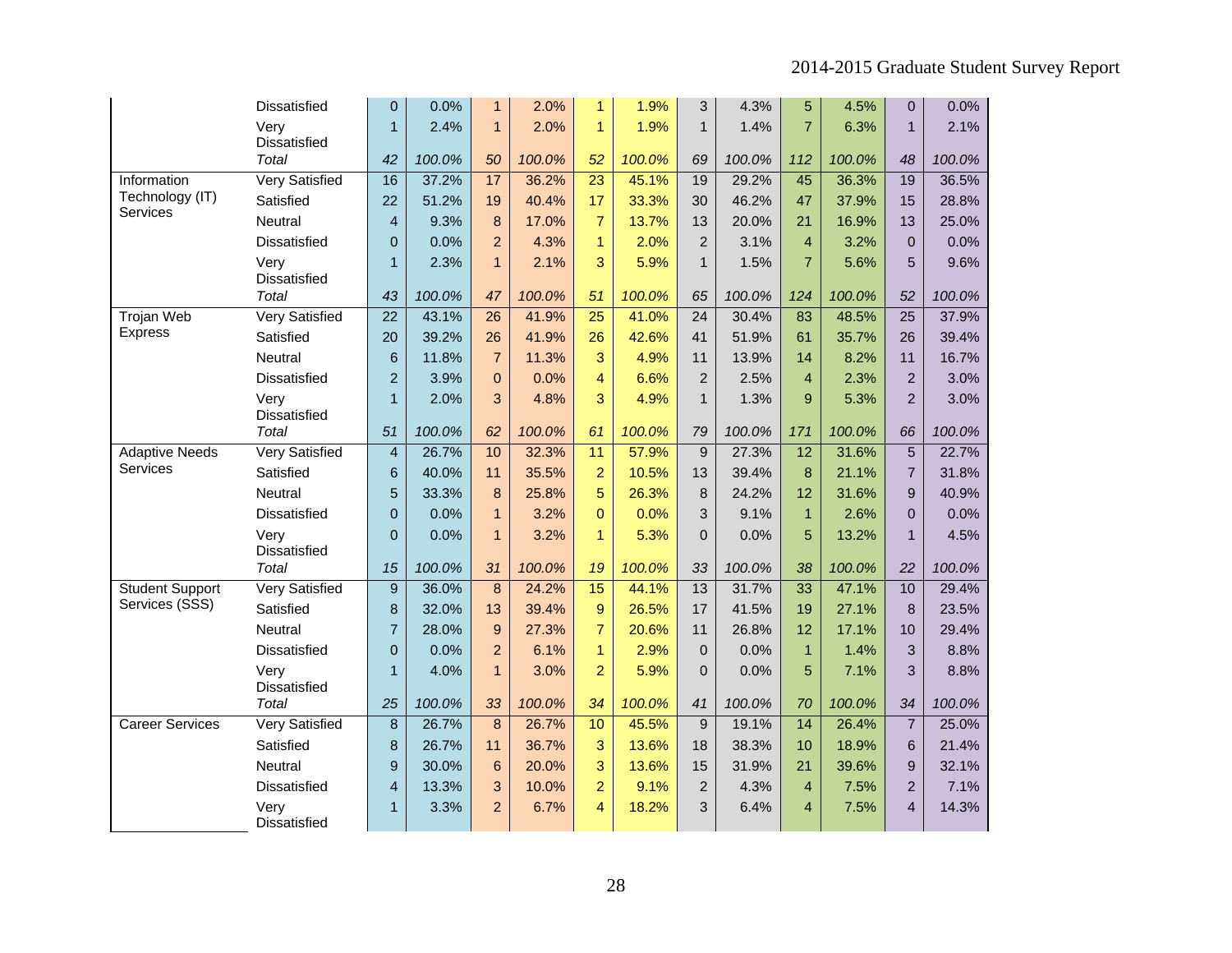|                          | Total                       | 30              | 100.0% | 30              | 100.0% | 22               | 100.0% | 47              | 100.0% | 53              | 100.0% | 28             | 100.0% |
|--------------------------|-----------------------------|-----------------|--------|-----------------|--------|------------------|--------|-----------------|--------|-----------------|--------|----------------|--------|
| <b>Placement Service</b> | <b>Very Satisfied</b>       | 5               | 21.7%  | $6\phantom{a}$  | 21.4%  | 11               | 44.0%  | $\overline{7}$  | 19.4%  | 8               | 20.0%  | $\overline{5}$ | 19.2%  |
|                          | Satisfied                   | 6               | 26.1%  | 11              | 39.3%  | $\overline{4}$   | 16.0%  | 13              | 36.1%  | 10              | 25.0%  | 9              | 34.6%  |
|                          | Neutral                     | $\overline{7}$  | 30.4%  | $\overline{7}$  | 25.0%  | $\overline{4}$   | 16.0%  | 12              | 33.3%  | 16              | 40.0%  | 8              | 30.8%  |
|                          | Dissatisfied                | 3               | 13.0%  | $\overline{1}$  | 3.6%   | 3                | 12.0%  | $\mathbf{1}$    | 2.8%   | $\overline{2}$  | 5.0%   | 0              | 0.0%   |
|                          | Very<br>Dissatisfied        | $\overline{2}$  | 8.7%   | 3               | 10.7%  | 3                | 12.0%  | 3               | 8.3%   | $\overline{4}$  | 10.0%  | $\overline{4}$ | 15.4%  |
|                          | Total                       | 23              | 100.0% | 28              | 100.0% | 25               | 100.0% | 36              | 100.0% | 40              | 100.0% | 26             | 100.0% |
| Counseling               | <b>Very Satisfied</b>       | 10              | 38.5%  | 10              | 35.7%  | $\overline{12}$  | 46.2%  | 13              | 31.0%  | 16              | 30.2%  | 9              | 30.0%  |
| Services                 | Satisfied                   | 9               | 34.6%  | $\mathbf{9}$    | 32.1%  | $\boldsymbol{6}$ | 23.1%  | 18              | 42.9%  | 11              | 20.8%  | 8              | 26.7%  |
|                          | Neutral                     | 5               | 19.2%  | $6\phantom{1}6$ | 21.4%  | $6\phantom{1}6$  | 23.1%  | 8               | 19.0%  | 18              | 34.0%  | 8              | 26.7%  |
|                          | Dissatisfied                | $\mathbf{1}$    | 3.8%   | $\overline{2}$  | 7.1%   | $\overline{0}$   | 0.0%   | $\overline{2}$  | 4.8%   | 3               | 5.7%   | $\overline{2}$ | 6.7%   |
|                          | Very<br><b>Dissatisfied</b> | $\mathbf{1}$    | 3.8%   | $\overline{1}$  | 3.6%   | $\overline{2}$   | 7.7%   | $\mathbf{1}$    | 2.4%   | 5               | 9.4%   | 3              | 10.0%  |
|                          | Total                       | 26              | 100.0% | 28              | 100.0% | 26               | 100.0% | 42              | 100.0% | 53              | 100.0% | 30             | 100.0% |
| Bookstore                | <b>Very Satisfied</b>       | 19              | 42.2%  | 19              | 33.3%  | 14               | 29.2%  | 12              | 19.0%  | $\overline{34}$ | 29.1%  | 9              | 21.4%  |
| Services                 | Satisfied                   | 17              | 37.8%  | 18              | 31.6%  | 20               | 41.7%  | 29              | 46.0%  | 48              | 41.0%  | 19             | 45.2%  |
|                          | Neutral                     | $\overline{7}$  | 15.6%  | 15              | 26.3%  | 8                | 16.7%  | 18              | 28.6%  | 21              | 17.9%  | 10             | 23.8%  |
|                          | Dissatisfied                | $\mathbf 0$     | 0.0%   | $\overline{2}$  | 3.5%   | 3                | 6.3%   | $\mathbf{1}$    | 1.6%   | $\overline{4}$  | 3.4%   | $\overline{2}$ | 4.8%   |
|                          | Very<br>Dissatisfied        | $\overline{a}$  | 4.4%   | 3               | 5.3%   | 3                | 6.3%   | 3               | 4.8%   | 10              | 8.5%   | $\overline{2}$ | 4.8%   |
|                          | Total                       | 45              | 100.0% | 57              | 100.0% | 48               | 100.0% | 63              | 100.0% | 117             | 100.0% | 42             | 100.0% |
| Safety and               | <b>Very Satisfied</b>       | $\overline{21}$ | 48.8%  | 16              | 34.0%  | $\overline{27}$  | 57.4%  | $\overline{14}$ | 23.0%  | 14              | 33.3%  | $\overline{7}$ | 22.6%  |
| <b>Security Services</b> | Satisfied                   | 13              | 30.2%  | 17              | 36.2%  | 14               | 29.8%  | 29              | 47.5%  | 12              | 28.6%  | 9              | 29.0%  |
|                          | Neutral                     | $6\phantom{1}6$ | 14.0%  | 12              | 25.5%  | 4                | 8.5%   | 13              | 21.3%  | 11              | 26.2%  | 11             | 35.5%  |
|                          | Dissatisfied                | $\mathbf{1}$    | 2.3%   | $\mathbf 0$     | 0.0%   | $\mathbf{1}$     | 2.1%   | $\overline{2}$  | 3.3%   | $\overline{2}$  | 4.8%   | $\mathbf{1}$   | 3.2%   |
|                          | Very<br>Dissatisfied        | $\overline{2}$  | 4.7%   | $\overline{2}$  | 4.3%   | $\mathbf{1}$     | 2.1%   | 3               | 4.9%   | 3               | 7.1%   | 3              | 9.7%   |
|                          | Total                       | 43              | 100.0% | 47              | 100.0% | 47               | 100.0% | 61              | 100.0% | 42              | 100.0% | 31             | 100.0% |
| Parking facilities       | <b>Very Satisfied</b>       | $\overline{22}$ | 44.9%  | 16              | 29.1%  | $\overline{24}$  | 46.2%  | $\overline{3}$  | 5.1%   | $\overline{13}$ | 37.1%  | 14             | 31.1%  |
|                          | Satisfied                   | 18              | 36.7%  | 19              | 34.5%  | 20               | 38.5%  | 19              | 32.2%  | 6               | 17.1%  | 18             | 40.0%  |
|                          | Neutral                     | 6               | 12.2%  | 11              | 20.0%  | $\overline{7}$   | 13.5%  | 16              | 27.1%  | 10              | 28.6%  | $\overline{9}$ | 20.0%  |
|                          | <b>Dissatisfied</b>         | $\mathbf{1}$    | 2.0%   | 6               | 10.9%  | $\mathbf{0}$     | 0.0%   | 8               | 13.6%  | $\overline{2}$  | 5.7%   | $\mathbf{1}$   | 2.2%   |
|                          | Very<br><b>Dissatisfied</b> | $\overline{2}$  | 4.1%   | 3               | 5.5%   | $\mathbf{1}$     | 1.9%   | 13              | 22.0%  | $\overline{4}$  | 11.4%  | 3              | 6.7%   |
|                          | <b>Total</b>                | 49              | 100.0% | 55              | 100.0% | 52               | 100.0% | 59              | 100.0% | 35              | 100.0% | 45             | 100.0% |
| <b>University Media</b>  | Very Satisfied              | $\overline{14}$ | 34.1%  | 13              | 25.5%  | $\overline{23}$  | 43.4%  | 14              | 21.5%  | 30              | 31.6%  | 11             | 25.0%  |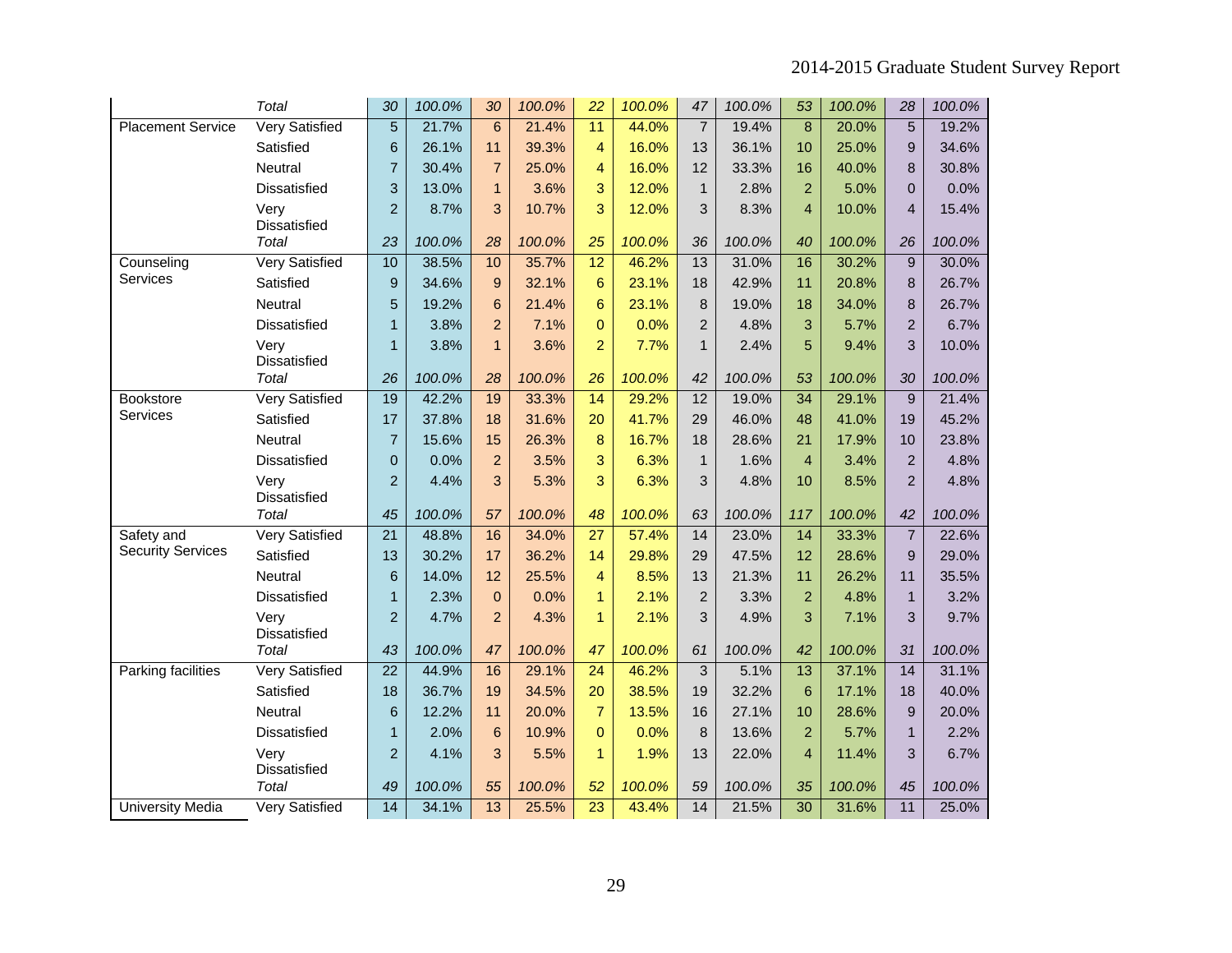| (website,           | Satisfied    | 16 | 39.0%  | 23 | 45.1%  | 22 | 41.5%   | 29 | 44.6%  | 42 | 44.2%   | 16            | 36.4%  |
|---------------------|--------------|----|--------|----|--------|----|---------|----|--------|----|---------|---------------|--------|
| newsletters, radio, | Neutral      | 8  | 19.5%  | 13 | 25.5%  |    | 13.2%   | 19 | 29.2%  | 18 | 18.9%   | 12            | 27.3%  |
| TV, etc)            | Dissatisfied |    | 2.4%   |    | 2.0%   |    | $0.0\%$ | 2  | 3.1%   |    | $1.1\%$ | っ<br><u>.</u> | 4.5%   |
|                     | Verv         | ົ  | 4.9%   |    | 2.0%   |    | .9%     |    | $.5\%$ | 4  | 4.2%    | 2.<br>J       | 6.8%   |
|                     | Dissatisfied |    |        |    |        |    |         |    |        |    |         |               |        |
|                     | Total        | 41 | 100.0% | 51 | 100.0% | 53 | 100.0%  | 65 | 100.0% | 95 | 100.0%  | 44            | 100.0% |

**Report 9 (Q24):** Student opinions and perceptions about Troy University (Cross Tabulated by **Campus**)

| <b>Graduate Student Data</b><br>AY 2014-2015            |                                      | <b>Dothan</b><br><b>Campus</b> |        | <b>Montgomery</b><br><b>Campus</b> |        | <b>Phenix City</b><br><b>Campus</b> |        | <b>Troy</b><br><b>Campus</b> |        | eTROY          |        | Global<br><b>Campus</b> |               |
|---------------------------------------------------------|--------------------------------------|--------------------------------|--------|------------------------------------|--------|-------------------------------------|--------|------------------------------|--------|----------------|--------|-------------------------|---------------|
|                                                         |                                      | N                              | %      | N                                  | %      | N                                   | %      | N                            | %      | N              | %      | N                       | $\frac{0}{6}$ |
| The goals, objectives,                                  | <b>Strongly Agree</b>                | 19                             | 37.3%  | 25                                 | 39.7%  | 26                                  | 42.6%  | 27                           | 34.2%  | 77             | 46.1%  | 21                      | 30.4%         |
| and requirements for                                    | Agree                                | 22                             | 43.1%  | 26                                 | 41.3%  | 25                                  | 41.0%  | 39                           | 49.4%  | 69             | 41.3%  | 36                      | 52.2%         |
| my academic program<br>were clearly defined.            | Neither Agree nor<br><b>Disagree</b> | $6\phantom{1}6$                | 11.8%  | $\overline{4}$                     | 6.3%   | $\overline{2}$                      | 3.3%   | $\overline{7}$               | 8.9%   | 10             | 6.0%   | $\mathbf{1}$            | 1.4%          |
|                                                         | Disagree                             | $\overline{2}$                 | 3.9%   | 3                                  | 4.8%   | 8                                   | 13.1%  | 3                            | 3.8%   | $\overline{4}$ | 2.4%   | $\overline{7}$          | 10.1%         |
|                                                         | <b>Strongly Disagree</b>             | $\overline{c}$                 | 3.9%   | 5                                  | 7.9%   | $\Omega$                            | 0.0%   | 3                            | 3.8%   | $\overline{7}$ | 4.2%   | $\overline{4}$          | 5.8%          |
|                                                         | Total                                | 51                             | 100.0% | 63                                 | 100.0% | 61                                  | 100.0% | 79                           | 100.0% | 167            | 100.0% | 69                      | 100.0%        |
| My academic program                                     | <b>Strongly Agree</b>                | 18                             | 35.3%  | 24                                 | 38.1%  | 33                                  | 54.1%  | 29                           | 36.3%  | 91             | 54.2%  | 38                      | 55.1%         |
| was intellectually                                      | Agree                                | 28                             | 54.9%  | 27                                 | 42.9%  | 22                                  | 36.1%  | 41                           | 51.3%  | 58             | 34.5%  | 24                      | 34.8%         |
| challenging and<br>stimulating.                         | Neither Agree nor<br><b>Disagree</b> | 3                              | 5.9%   | $\overline{4}$                     | 6.3%   | 6                                   | 9.8%   | 6                            | 7.5%   | 9              | 5.4%   | $\mathbf{1}$            | 1.4%          |
|                                                         | Disagree                             | $\mathbf{1}$                   | 2.0%   | 5                                  | 7.9%   | $\Omega$                            | 0.0%   | $\overline{2}$               | 2.5%   | $\overline{7}$ | 4.2%   | $\overline{2}$          | 2.9%          |
|                                                         | <b>Strongly Disagree</b>             | $\mathbf{1}$                   | 2.0%   | 3                                  | 4.8%   | $\Omega$                            | 0.0%   | 2                            | 2.5%   | 3              | 1.8%   | $\overline{4}$          | 5.8%          |
|                                                         | Total                                | 51                             | 100.0% | 63                                 | 100.0% | 61                                  | 100.0% | 80                           | 100.0% | 168            | 100.0% | 69                      | 100.0%        |
| Courses in my                                           | <b>Strongly Agree</b>                | 23                             | 45.1%  | 30                                 | 48.4%  | 29                                  | 48.3%  | 29                           | 36.7%  | 93             | 55.4%  | 33                      | 48.5%         |
| curriculum contributed                                  | Agree                                | 23                             | 45.1%  | 22                                 | 35.5%  | 27                                  | 45.0%  | 39                           | 49.4%  | 54             | 32.1%  | 29                      | 42.6%         |
| to the skills and<br>knowledge required in<br>my field. | Neither Agree nor<br><b>Disagree</b> | 3                              | 5.9%   | 5                                  | 8.1%   | 3                                   | 5.0%   | $\overline{7}$               | 8.9%   | 13             | 7.7%   | $\mathbf{1}$            | 1.5%          |
|                                                         | <b>Disagree</b>                      | $\mathbf{1}$                   | 2.0%   | $\mathbf{1}$                       | 1.6%   | $\mathbf{1}$                        | 1.7%   | $\mathbf{1}$                 | 1.3%   | $\overline{4}$ | 2.4%   | $\overline{2}$          | 2.9%          |
|                                                         | <b>Strongly Disagree</b>             | $\mathbf{1}$                   | 2.0%   | $\overline{4}$                     | 6.5%   | $\mathbf{0}$                        | 0.0%   | 3                            | 3.8%   | $\overline{4}$ | 2.4%   | 3                       | 4.4%          |
|                                                         | Total                                | 51                             | 100.0% | 62                                 | 100.0% | 60                                  | 100.0% | 79                           | 100.0% | 168            | 100.0% | 68                      | 100.0%        |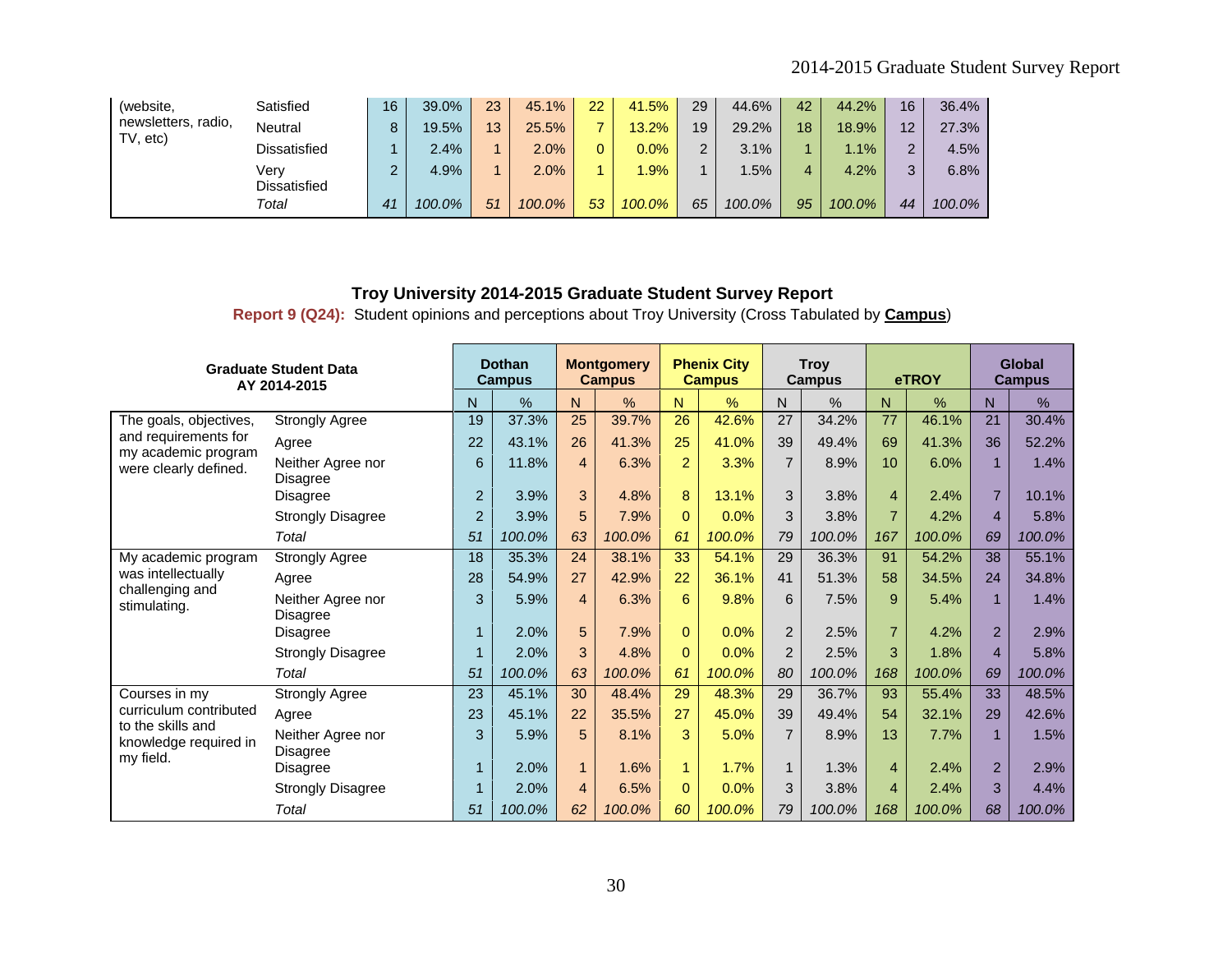| Courses were offered                            | <b>Strongly Agree</b>                | 14              | 27.5%  | 19              | 30.2%  | 18               | 29.5%  | 23              | 28.8%  | 82              | 48.8%  | 19              | 27.5%  |
|-------------------------------------------------|--------------------------------------|-----------------|--------|-----------------|--------|------------------|--------|-----------------|--------|-----------------|--------|-----------------|--------|
| frequently enough for                           | Agree                                | 17              | 33.3%  | 17              | 27.0%  | 22               | 36.1%  | 37              | 46.3%  | 59              | 35.1%  | 31              | 44.9%  |
| timely completion of<br>my degree program.      | Neither Agree nor<br><b>Disagree</b> | $\overline{4}$  | 7.8%   | 8               | 12.7%  | $\overline{4}$   | 6.6%   | 8               | 10.0%  | 13              | 7.7%   | 8               | 11.6%  |
|                                                 | Disagree                             | $\bf 8$         | 15.7%  | 13              | 20.6%  | 11               | 18.0%  | 6               | 7.5%   | 9               | 5.4%   | 5               | 7.2%   |
|                                                 | <b>Strongly Disagree</b>             | 8               | 15.7%  | $6\phantom{1}$  | 9.5%   | $\boldsymbol{6}$ | 9.8%   | 6               | 7.5%   | 5               | 3.0%   | 6               | 8.7%   |
|                                                 | Total                                | 51              | 100.0% | 63              | 100.0% | 61               | 100.0% | 80              | 100.0% | 168             | 100.0% | 69              | 100.0% |
| The intellectual                                | <b>Strongly Agree</b>                | 16              | 31.4%  | 14              | 22.2%  | 18               | 29.5%  | 20              | 25.0%  | 50              | 29.8%  | 18              | 26.1%  |
| caliber of students in                          | Agree                                | 20              | 39.2%  | 33              | 52.4%  | 25               | 41.0%  | 39              | 48.8%  | 64              | 38.1%  | 32              | 46.4%  |
| my academic program<br>was high.                | Neither Agree nor<br><b>Disagree</b> | 8               | 15.7%  | 8               | 12.7%  | 13               | 21.3%  | 12              | 15.0%  | 27              | 16.1%  | 10              | 14.5%  |
|                                                 | <b>Disagree</b>                      | 5               | 9.8%   | $6\phantom{1}6$ | 9.5%   | $\overline{4}$   | 6.6%   | 6               | 7.5%   | 19              | 11.3%  | 5               | 7.2%   |
|                                                 | <b>Strongly Disagree</b>             | $\overline{a}$  | 3.9%   | $\overline{2}$  | 3.2%   | $\mathbf{1}$     | 1.6%   | 3               | 3.8%   | 8               | 4.8%   | $\overline{4}$  | 5.8%   |
|                                                 | Total                                | 51              | 100.0% | 63              | 100.0% | 61               | 100.0% | 80              | 100.0% | 168             | 100.0% | 69              | 100.0% |
| The degree program                              | Strongly Agree                       | $\overline{25}$ | 49.0%  | $\overline{28}$ | 44.4%  | 29               | 47.5%  | $\overline{37}$ | 46.8%  | 87              | 51.8%  | $\overline{30}$ | 43.5%  |
| in which I enrolled is<br>valuable for me in my | Agree                                | 21              | 41.2%  | 23              | 36.5%  | 24               | 39.3%  | 29              | 36.7%  | 53              | 31.5%  | 29              | 42.0%  |
| employment.                                     | Neither Agree nor<br><b>Disagree</b> | $\overline{4}$  | 7.8%   | 9               | 14.3%  | $\overline{7}$   | 11.5%  | 8               | 10.1%  | 16              | 9.5%   | $\overline{4}$  | 5.8%   |
|                                                 | <b>Disagree</b>                      | $\pmb{0}$       | 0.0%   | $\mathbf{1}$    | 1.6%   | $\mathbf 0$      | 0.0%   | 3               | 3.8%   | $6\phantom{1}6$ | 3.6%   | $\mathbf{0}$    | 0.0%   |
|                                                 | <b>Strongly Disagree</b>             | $\mathbf{1}$    | 2.0%   | $\overline{a}$  | 3.2%   | $\mathbf{1}$     | 1.6%   | $\overline{c}$  | 2.5%   | 6               | 3.6%   | 6               | 8.7%   |
|                                                 | Total                                | 51              | 100.0% | 63              | 100.0% | 61               | 100.0% | 79              | 100.0% | 168             | 100.0% | 69              | 100.0% |
| <b>Troy University faculty</b>                  | <b>Strongly Agree</b>                | $\overline{22}$ | 43.1%  | 24              | 38.7%  | $\overline{26}$  | 42.6%  | 26              | 32.5%  | 69              | 41.1%  | 25              | 36.2%  |
| care about students<br>as individuals.          | Agree                                | 18              | 35.3%  | 24              | 38.7%  | 26               | 42.6%  | 40              | 50.0%  | 64              | 38.1%  | 29              | 42.0%  |
|                                                 | Neither Agree nor<br>Disagree        | 6               | 11.8%  | $\overline{7}$  | 11.3%  | $\overline{4}$   | 6.6%   | $\overline{7}$  | 8.8%   | 21              | 12.5%  | 9               | 13.0%  |
|                                                 | <b>Disagree</b>                      | $\overline{4}$  | 7.8%   | $\overline{4}$  | 6.5%   | 5                | 8.2%   | $\overline{c}$  | 2.5%   | 8               | 4.8%   | $\overline{0}$  | 0.0%   |
|                                                 | <b>Strongly Disagree</b>             | $\overline{1}$  | 2.0%   | 3               | 4.8%   | $\mathbf{0}$     | 0.0%   | 5               | 6.3%   | 6               | 3.6%   | 6               | 8.7%   |
|                                                 | Total                                | 51              | 100.0% | 62              | 100.0% | 61               | 100.0% | 80              | 100.0% | 168             | 100.0% | 69              | 100.0% |
| <b>Troy University faculty</b>                  | Strongly Agree                       | 19              | 37.3%  | 18              | 29.0%  | 22               | 36.1%  | 19              | 23.8%  | 56              | 33.3%  | 24              | 34.8%  |
| were helpful with my                            | Agree                                | 19              | 37.3%  | 22              | 35.5%  | 25               | 41.0%  | 36              | 45.0%  | 45              | 26.8%  | 22              | 31.9%  |
| career plan.                                    | Neither Agree nor<br>Disagree        | 8               | 15.7%  | 12              | 19.4%  | 10               | 16.4%  | 14              | 17.5%  | 45              | 26.8%  | 14              | 20.3%  |
|                                                 | <b>Disagree</b>                      | 3               | 5.9%   | 6               | 9.7%   | 3                | 4.9%   | 6               | 7.5%   | 15              | 8.9%   | 3               | 4.3%   |
|                                                 | <b>Strongly Disagree</b>             | $\overline{a}$  | 3.9%   | $\overline{4}$  | 6.5%   | $\mathbf{1}$     | 1.6%   | 5               | 6.3%   | $\overline{7}$  | 4.2%   | 6               | 8.7%   |
|                                                 | Total                                | 51              | 100.0% | 62              | 100.0% | 61               | 100.0% | 80              | 100.0% | 168             | 100.0% | 69              | 100.0% |
| <b>Troy University is</b>                       | <b>Strongly Agree</b>                | 14              | 27.5%  | 15              | 23.8%  | $\overline{22}$  | 36.1%  | 20              | 25.0%  | 62              | 36.9%  | $\overline{20}$ | 29.0%  |
| responsive to the                               | Agree                                | 18              | 35.3%  | 24              | 38.1%  | 24               | 39.3%  | 40              | 50.0%  | 58              | 34.5%  | 29              | 42.0%  |
| needs of its students.                          | Neither Agree nor                    | 10              | 19.6%  | 13              | 20.6%  | 8                | 13.1%  | 8               | 10.0%  | 29              | 17.3%  | 11              | 15.9%  |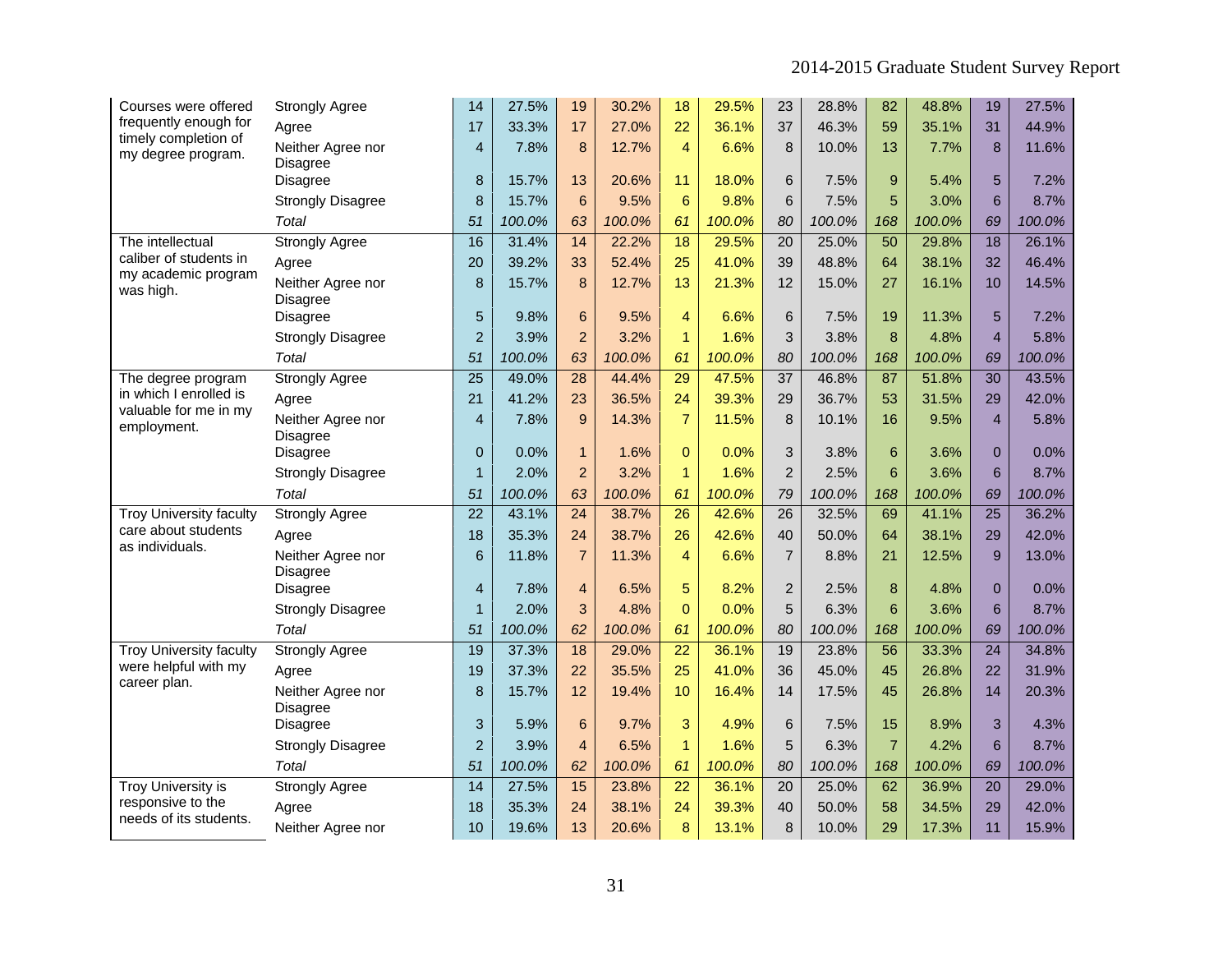|                                                | <b>Disagree</b>               |                |        |    |        |                |        |    |        |     |        |    |        |
|------------------------------------------------|-------------------------------|----------------|--------|----|--------|----------------|--------|----|--------|-----|--------|----|--------|
|                                                | <b>Disagree</b>               | 6              | 11.8%  | 6  | 9.5%   | 5              | 8.2%   | 9  | 11.3%  | 13  | 7.7%   | 3  | 4.3%   |
|                                                | <b>Strongly Disagree</b>      | 3              | 5.9%   | 5  | 7.9%   | $\overline{2}$ | 3.3%   | 3  | 3.8%   | 6   | 3.6%   | 6  | 8.7%   |
|                                                | Total                         | 51             | 100.0% | 63 | 100.0% | 61             | 100.0% | 80 | 100.0% | 168 | 100.0% | 69 | 100.0% |
| The tuition and fees I                         | <b>Strongly Agree</b>         | 11             | 21.6%  | 17 | 27.4%  | 17             | 27.9%  | 20 | 25.0%  | 55  | 32.9%  | 17 | 24.6%  |
| paid at Troy                                   | Agree                         | 22             | 43.1%  | 28 | 45.2%  | 26             | 42.6%  | 39 | 48.8%  | 69  | 41.3%  | 32 | 46.4%  |
| University were a<br>worthwhile<br>investment. | Neither Agree nor<br>Disagree | 11             | 21.6%  | 9  | 14.5%  | 14             | 23.0%  | 13 | 16.3%  | 24  | 14.4%  | 12 | 17.4%  |
|                                                | Disagree                      | 5              | 9.8%   | 5  | 8.1%   | 3              | 4.9%   | 3  | 3.8%   | 11  | 6.6%   |    | 1.4%   |
|                                                | <b>Strongly Disagree</b>      | $\overline{2}$ | 3.9%   | 3  | 4.8%   |                | .6%    | 5  | 6.3%   | 8   | 4.8%   |    | 10.1%  |
|                                                | Total                         | 51             | 100.0% | 62 | 100.0% | 61             | 100.0% | 80 | 100.0% | 167 | 100.0% | 69 | 100.0% |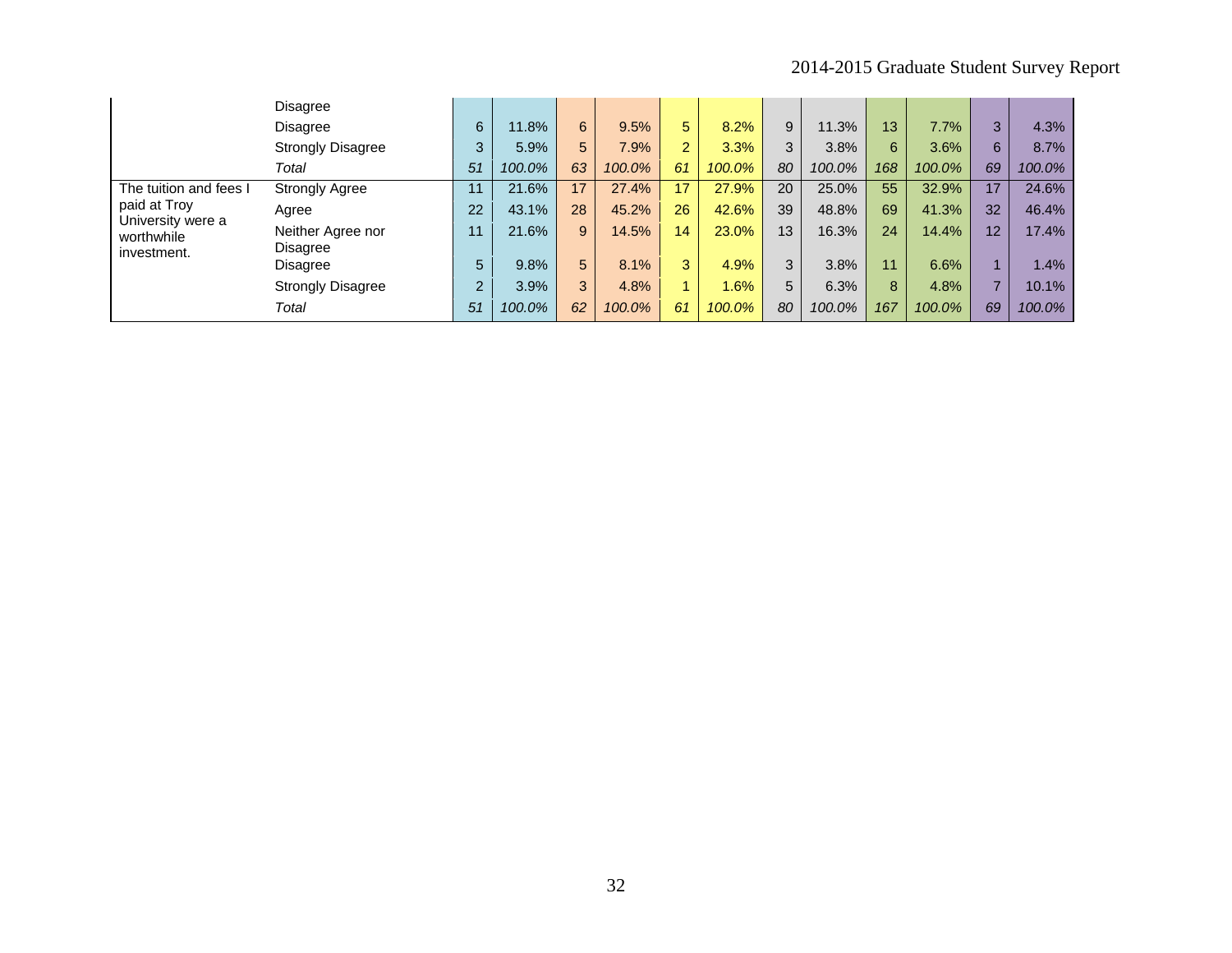| <b>Graduate Student Data</b><br>AY 2014-2015 |           | <b>Dothan</b><br><b>Campus</b> |        | <b>Montgomery</b><br><b>Campus</b> |               | <b>Phenix City</b><br><b>Campus</b> |        | <b>Troy</b><br><b>Campus</b> |        | eTROY          |        | <b>Global</b><br><b>Campus</b> |        |
|----------------------------------------------|-----------|--------------------------------|--------|------------------------------------|---------------|-------------------------------------|--------|------------------------------|--------|----------------|--------|--------------------------------|--------|
|                                              |           | N                              | $\%$   | N                                  | $\frac{9}{6}$ | N.                                  | %      | N.                           | %      | N              | $\%$   | N                              | $\%$   |
| How would you rate Troy University's         | Excellent | 15                             | 30.0%  | 22                                 | 35.5%         | 21                                  | 34.4%  | 20                           | 25.3%  | 44             | 26.5%  | 21                             | 32.3%  |
| preparation of you for employment?           | Good      | 22                             | 44.0%  | 20                                 | 32.3%         | 23                                  | 37.7%  | 39                           | 49.4%  | 58             | 34.9%  | 26                             | 40.0%  |
|                                              | Average   | 10                             | 20.0%  | 12                                 | 19.4%         | 16                                  | 26.2%  | 15                           | 19.0%  | 42             | 25.3%  | 10                             | 15.4%  |
|                                              | Fair      | 3                              | 6.0%   | 5                                  | 8.1%          | $\Omega$                            | 0.0%   | 2                            | 2.5%   | 12             | 7.2%   | $\overline{4}$                 | 6.2%   |
|                                              | Poor      | $\Omega$                       | 0.0%   | 3                                  | 4.8%          | $\overline{1}$                      | 1.6%   | 3                            | 3.8%   | 10             | 6.0%   | $\overline{4}$                 | 6.2%   |
|                                              | Total     | 50                             | 100.0% | 62                                 | 100.0%        | 61                                  | 100.0% | 79                           | 100.0% | 166            | 100.0% | 65                             | 100.0% |
| How would you rate Troy University's         | Excellent | 17                             | 34.0%  | 20                                 | 32.3%         | 24                                  | 39.3%  | 24                           | 30.4%  | 60             | 35.9%  | 22                             | 34.9%  |
| preparation of you for further               | Good      | 22                             | 44.0%  | 24                                 | 38.7%         | 24                                  | 39.3%  | 38                           | 48.1%  | 64             | 38.3%  | 28                             | 44.4%  |
| education?                                   | Average   | 8                              | 16.0%  | 13                                 | 21.0%         | 11                                  | 18.0%  | 14                           | 17.7%  | 26             | 15.6%  | $\overline{7}$                 | 11.1%  |
|                                              | Fair      | 3                              | 6.0%   | $\overline{4}$                     | 6.5%          | $\Omega$                            | 0.0%   | 3                            | 3.8%   | 8              | 4.8%   | $\overline{4}$                 | 6.3%   |
|                                              | Poor      | $\mathbf 0$                    | 0.0%   | $\mathbf{1}$                       | 1.6%          | $\overline{2}$                      | 3.3%   | $\mathbf{0}$                 | 0.0%   | 9              | 5.4%   | $\overline{2}$                 | 3.2%   |
|                                              | Total     | 50                             | 100.0% | 62                                 | 100.0%        | 61                                  | 100.0% | 79                           | 100.0% | 167            | 100.0% | 63                             | 100.0% |
| What is your overall rating of your          | Excellent | 19                             | 38.0%  | 25                                 | 40.3%         | 25                                  | 41.0%  | 32                           | 40.5%  | 72             | 43.1%  | 25                             | 39.1%  |
| college experiences at TROY?                 | Good      | 20                             | 40.0%  | 21                                 | 33.9%         | 25                                  | 41.0%  | 33                           | 41.8%  | 59             | 35.3%  | 27                             | 42.2%  |
|                                              | Average   | 8                              | 16.0%  | 8                                  | 12.9%         | 8                                   | 13.1%  | $\overline{7}$               | 8.9%   | 19             | 11.4%  | $\overline{7}$                 | 10.9%  |
|                                              | Fair      | $\overline{2}$                 | 4.0%   | 6                                  | 9.7%          | $\blacktriangleleft$                | 1.6%   | 6                            | 7.6%   | $\overline{7}$ | 4.2%   | 3                              | 4.7%   |
|                                              | Poor      | $\overline{1}$                 | 2.0%   | $\overline{2}$                     | 3.2%          | $\overline{2}$                      | 3.3%   | $\mathbf{1}$                 | 1.3%   | 10             | 6.0%   | 2 <sup>1</sup>                 | 3.1%   |
|                                              | Total     | 50                             | 100.0% | 62                                 | 100.0%        | 61                                  | 100.0% | 79                           | 100.0% | 167            | 100.0% | 64                             | 100.0% |

**Report 10 (Q32):** Overall ratings on Troy University (Cross Tabulated by **Campus**)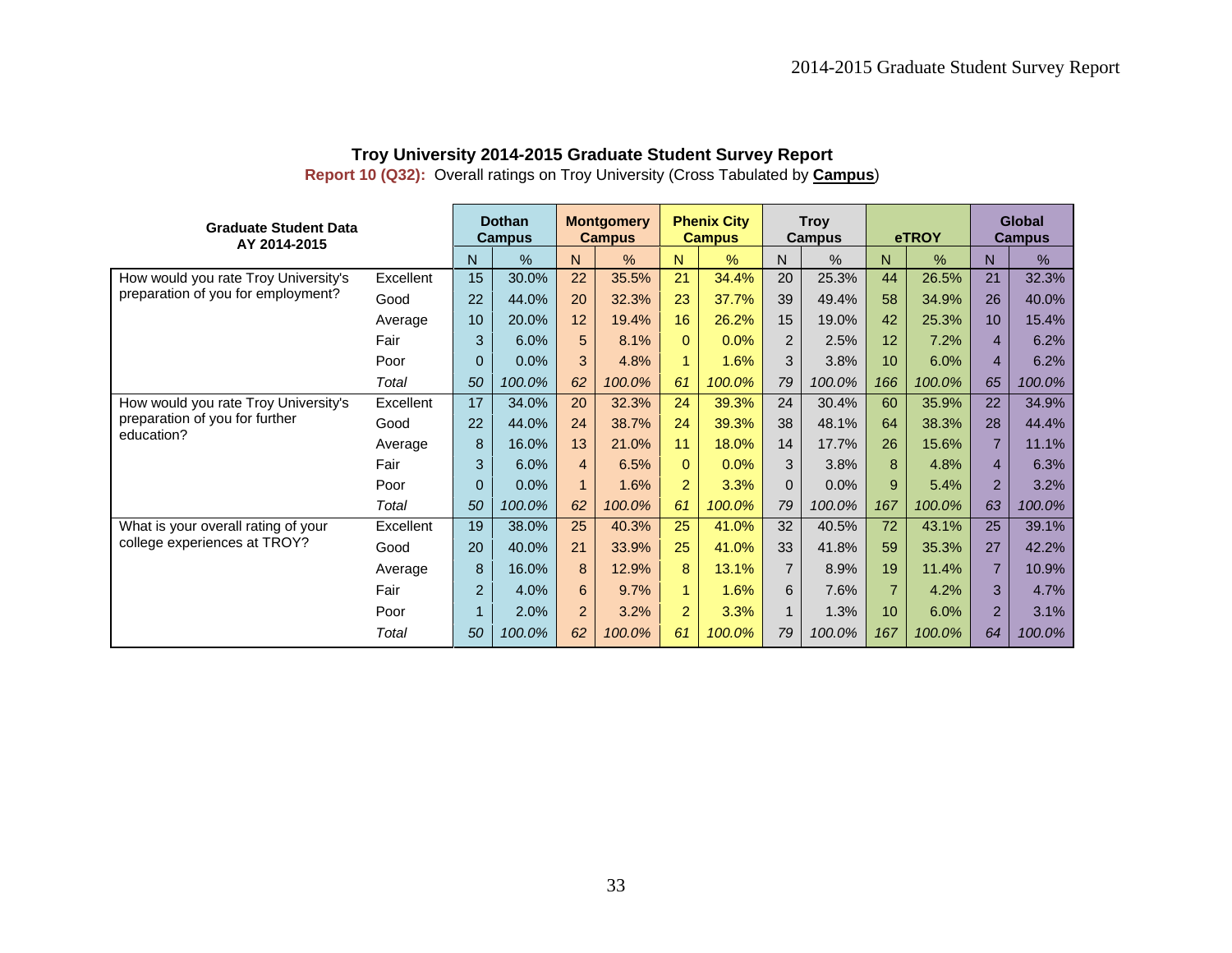| <b>Graduate Student Data</b><br>AY 2014-2015 |                | <b>Dothan</b><br><b>Campus</b> |        | <b>Montgomery</b><br><b>Campus</b> |               |                | <b>Phenix City</b><br><b>Campus</b> |                | <b>Troy</b><br>Campus |     | eTROY  | Global<br><b>Campus</b> |        |  |
|----------------------------------------------|----------------|--------------------------------|--------|------------------------------------|---------------|----------------|-------------------------------------|----------------|-----------------------|-----|--------|-------------------------|--------|--|
|                                              |                | N                              | $\%$   | N                                  | $\frac{0}{0}$ | N              | $\frac{9}{6}$                       | N.             | $\frac{0}{0}$         | N   | $\%$   | N                       | $\%$   |  |
| If you were starting                         | Definitely Yes | 23                             | 46.0%  | 32                                 | 52.5%         | 33             | 55.0%                               | 33             | 41.8%                 | 77  | 45.6%  | 33                      | 50.8%  |  |
| graduate school over,                        | Probably Yes   | 20                             | 40.0%  | 15                                 | 24.6%         | 19             | 31.7%                               | 28             | 35.4%                 | 61  | 36.1%  | 21                      | 32.3%  |  |
| would you enroll in the<br>same program?     | Probably Not   | $\overline{7}$                 | 14.0%  | 9                                  | 14.8%         | 6              | 10.0%                               | 12             | 15.2%                 | 21  | 12.4%  | $\overline{7}$          | 10.8%  |  |
|                                              | Definitely Not | $\Omega$                       | 0.0%   | 5                                  | 8.2%          | $\overline{2}$ | 3.3%                                | 6              | 7.6%                  | 10  | 5.9%   | 4                       | 6.2%   |  |
|                                              | Total          | 50                             | 100.0% | 61                                 | 100.0%        | 60             | 100.0%                              | 79             | 100.0%                | 169 | 100.0% | 65                      | 100.0% |  |
| If you could start                           | Definitely Yes | 23                             | 46.9%  | 28                                 | 45.2%         | 32             | 53.3%                               | 24             | 30.4%                 | 83  | 49.1%  | 31                      | 48.4%  |  |
| graduate school over,                        | Probably Yes   | 12                             | 24.5%  | 23                                 | 37.1%         | 23             | 38.3%                               | 35             | 44.3%                 | 62  | 36.7%  | 26                      | 40.6%  |  |
| would you attend Troy<br>University again?   | Probably Not   | 13                             | 26.5%  | 5                                  | 8.1%          | 3              | 5.0%                                | 15             | 19.0%                 | 15  | 8.9%   | $\overline{4}$          | 6.3%   |  |
|                                              | Definitely Not | $\blacksquare$                 | 2.0%   | 6                                  | 9.7%          | $\overline{2}$ | 3.3%                                | 5              | 6.3%                  | 9   | 5.3%   | 3                       | 4.7%   |  |
|                                              | Total          | 49                             | 100.0% | 62                                 | 100.0%        | 60             | 100.0%                              | 79             | 100.0%                | 169 | 100.0% | 64                      | 100.0% |  |
| Would you recommend                          | Definitely Yes | 24                             | 48.0%  | 30                                 | 49.2%         | 32             | 53.3%                               | 32             | 41.0%                 | 88  | 52.4%  | 36                      | 55.4%  |  |
| your academic program                        | Probably Yes   | 18                             | 36.0%  | 23                                 | 37.7%         | 25             | 41.7%                               | 37             | 47.4%                 | 53  | 31.5%  | 21                      | 32.3%  |  |
| to other students?                           | Probably Not   | $\overline{7}$                 | 14.0%  | 6                                  | 9.8%          | $\mathbf{1}$   | 1.7%                                | $\overline{7}$ | 9.0%                  | 19  | 11.3%  | 5                       | 7.7%   |  |
|                                              | Definitely Not | 1                              | 2.0%   | $\overline{2}$                     | 3.3%          | $\overline{a}$ | 3.3%                                | $\mathcal{P}$  | 2.6%                  | 8   | 4.8%   | 3                       | 4.6%   |  |
|                                              | Total          | 50                             | 100.0% | 61                                 | 100.0%        | 60             | 100.0%                              | 78             | 100.0%                | 168 | 100.0% | 65                      | 100.0% |  |
| Would you recommend                          | Definitely Yes | 24                             | 49.0%  | 35                                 | 56.5%         | 32             | 53.3%                               | 38             | 48.1%                 | 86  | 51.5%  | 33                      | 50.8%  |  |
| Troy University to                           | Probably Yes   | 17                             | 34.7%  | 22                                 | 35.5%         | 25             | 41.7%                               | 30             | 38.0%                 | 60  | 35.9%  | 25                      | 38.5%  |  |
| someone planning to go<br>to college?        | Probably Not   | 6                              | 12.2%  | $\overline{2}$                     | 3.2%          | $\mathbf{1}$   | 1.7%                                | 9              | 11.4%                 | 12  | 7.2%   | 4                       | 6.2%   |  |
|                                              | Definitely Not | $\overline{2}$                 | 4.1%   | 3                                  | 4.8%          | $\overline{2}$ | 3.3%                                | 2              | 2.5%                  | 9   | 5.4%   | 3                       | 4.6%   |  |
|                                              | Total          | 49                             | 100.0% | 62                                 | 100.0%        | 60             | 100.0%                              | 79             | 100.0%                | 167 | 100.0% | 65                      | 100.0% |  |

**Report 11:** Enrollment choices and recommendations (Cross Tabulated by **Campus**)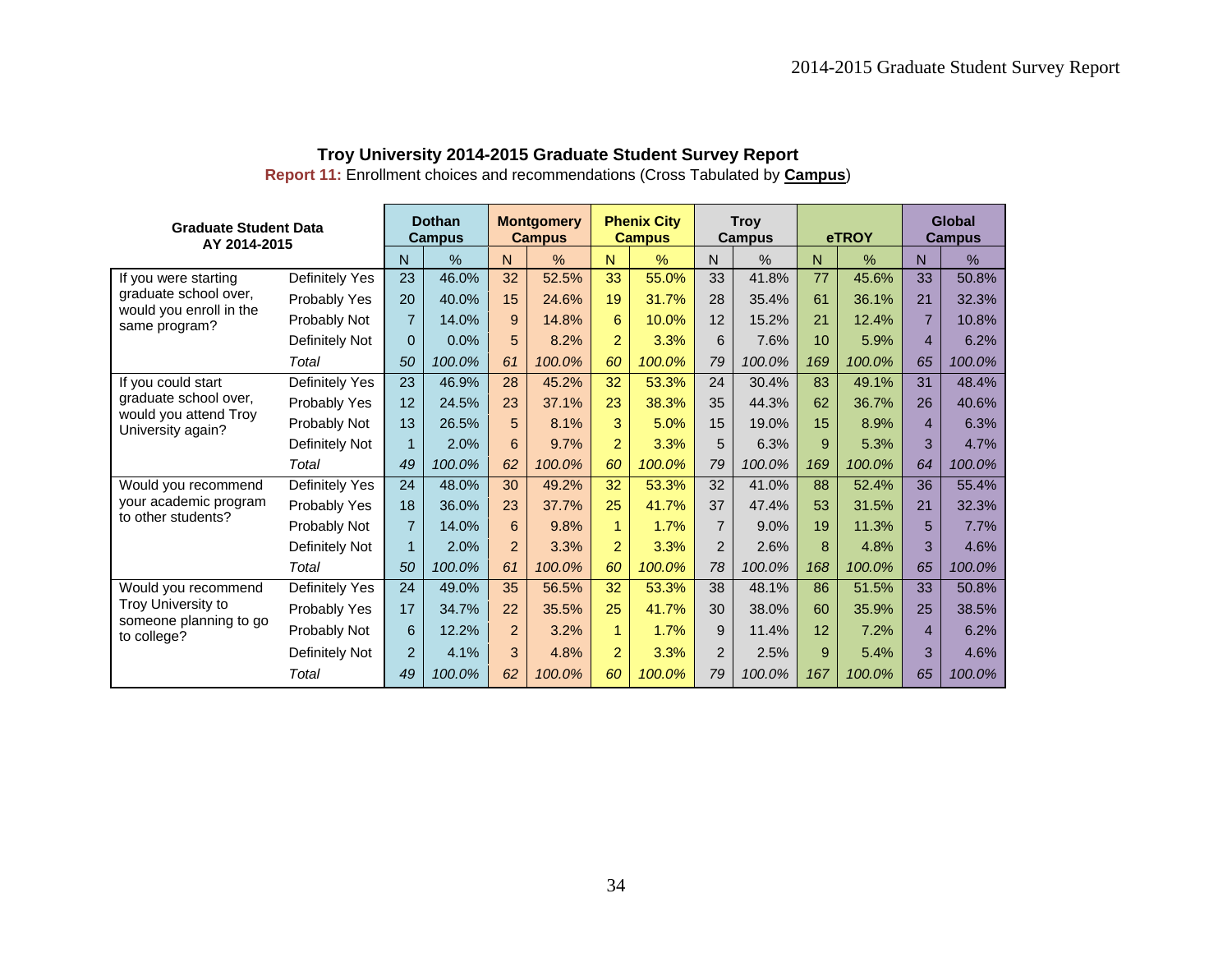|  | Troy University 2014-2015 Graduate Student Survey Report |  |
|--|----------------------------------------------------------|--|
|--|----------------------------------------------------------|--|

**Report 12 (Q21):** Student self-rated development in their educational experiences (Cross Tabulated by **College**)

| <b>Graduate Student Data</b> |           | Arts &                  |                 |                 | <b>Sorrell College</b> |                         | Communication |                         |                  | Health &<br>Human |                 |  |
|------------------------------|-----------|-------------------------|-----------------|-----------------|------------------------|-------------------------|---------------|-------------------------|------------------|-------------------|-----------------|--|
| AY 2014-2015                 |           |                         | <b>Sciences</b> |                 | of Business            |                         | & Fine Arts   |                         | <b>Education</b> |                   | <b>Services</b> |  |
|                              |           | $\overline{\mathsf{N}}$ | $\%$            | $\mathsf{N}$    | %                      | $\overline{\mathsf{N}}$ | $\frac{0}{0}$ | $\overline{\mathsf{N}}$ | $\%$             | ${\sf N}$         | $\%$            |  |
| Writing skills               | Excellent | 62                      | 47.3%           | 29              | 34.9%                  | 9                       | 60.0%         | 96                      | 48.2%            | 35                | 47.9%           |  |
|                              | Good      | 53                      | 40.5%           | 45              | 54.2%                  | 4                       | 26.7%         | 87                      | 43.7%            | 31                | 42.5%           |  |
|                              | Average   | 14                      | 10.7%           | 9               | 10.8%                  | 0                       | 0.0%          | 14                      | 7.0%             | 6                 | 8.2%            |  |
|                              | Fair      | $\mathbf 0$             | 0.0%            | $\mathbf 0$     | 0.0%                   | $\overline{c}$          | 13.3%         | 1                       | 0.5%             | $\mathbf{1}$      | 1.4%            |  |
|                              | Poor      | $\overline{2}$          | 1.5%            | $\Omega$        | 0.0%                   | 0                       | 0.0%          | 1                       | 0.5%             | $\Omega$          | 0.0%            |  |
|                              | Total     | 131                     | 100.0%          | 83              | 100.0%                 | 15                      | 100.0%        | 199                     | 100.0%           | 73                | 100.0%          |  |
| Speaking/presentation        | Excellent | 45                      | 34.4%           | $\overline{36}$ | 43.4%                  | 8                       | 53.3%         | 89                      | 44.9%            | 26                | 35.6%           |  |
| skills                       | Good      | 56                      | 42.7%           | 33              | 39.8%                  | 4                       | 26.7%         | 81                      | 40.9%            | 39                | 53.4%           |  |
|                              | Average   | 19                      | 14.5%           | 11              | 13.3%                  | 1                       | 6.7%          | 24                      | 12.1%            | 6                 | 8.2%            |  |
|                              | Fair      | 5                       | 3.8%            | $\overline{2}$  | 2.4%                   | 2                       | 13.3%         | 3                       | 1.5%             | 1                 | 1.4%            |  |
|                              | Poor      | 6                       | 4.6%            | $\mathbf{1}$    | 1.2%                   | 0                       | 0.0%          | 1                       | 0.5%             | $\mathbf{1}$      | 1.4%            |  |
|                              | Total     | 131                     | 100.0%          | 83              | 100.0%                 | 15                      | 100.0%        | 198                     | 100.0%           | 73                | 100.0%          |  |
| Reading skills               | Excellent | 61                      | 46.9%           | 31              | 37.3%                  | $\overline{7}$          | 46.7%         | 108                     | 54.8%            | 33                | 45.2%           |  |
|                              | Good      | 52                      | 40.0%           | 43              | 51.8%                  | $\overline{7}$          | 46.7%         | 71                      | 36.0%            | 29                | 39.7%           |  |
|                              | Average   | 13                      | 10.0%           | 8               | 9.6%                   | 0                       | 0.0%          | 15                      | 7.6%             | 10                | 13.7%           |  |
|                              | Fair      | 1                       | 0.8%            | $\mathbf{1}$    | 1.2%                   | $\mathbf{1}$            | 6.7%          | 1                       | 0.5%             | $\mathbf{1}$      | 1.4%            |  |
|                              | Poor      | 3                       | 2.3%            | $\Omega$        | 0.0%                   | $\overline{0}$          | 0.0%          | $\overline{c}$          | 1.0%             | $\Omega$          | 0.0%            |  |
|                              | Total     | 130                     | 100.0%          | 83              | 100.0%                 | 15                      | 100.0%        | 197                     | 100.0%           | 73                | 100.0%          |  |
| Critical thinking skills     | Excellent | 68                      | 52.3%           | 37              | 44.6%                  | 9                       | 60.0%         | 109                     | 55.1%            | 48                | 65.8%           |  |
|                              | Good      | 47                      | 36.2%           | 36              | 43.4%                  | 4                       | 26.7%         | 73                      | 36.9%            | 21                | 28.8%           |  |
|                              | Average   | 12                      | 9.2%            | 8               | 9.6%                   | 2                       | 13.3%         | 14                      | 7.1%             | 3                 | 4.1%            |  |
|                              | Fair      | $\overline{c}$          | 1.5%            | $\overline{c}$  | 2.4%                   | 0                       | 0.0%          | 1                       | 0.5%             | 1                 | 1.4%            |  |
|                              | Poor      | $\mathbf{1}$            | 0.8%            | $\Omega$        | 0.0%                   | 0                       | 0.0%          | 1                       | 0.5%             | $\Omega$          | 0.0%            |  |
|                              | Total     | 130                     | 100.0%          | 83              | 100.0%                 | 15                      | 100.0%        | 198                     | 100.0%           | 73                | 100.0%          |  |
| Problem solving skills       | Excellent | 57                      | 44.2%           | $\overline{35}$ | 42.2%                  | $\overline{7}$          | 46.7%         | 106                     | 53.8%            | 43                | 58.9%           |  |
|                              | Good      | 59                      | 45.7%           | 37              | 44.6%                  | $\overline{7}$          | 46.7%         | 78                      | 39.6%            | 24                | 32.9%           |  |
|                              | Average   | 11                      | 8.5%            | 9               | 10.8%                  | $\mathbf{1}$            | 6.7%          | 12                      | 6.1%             | 5                 | 6.8%            |  |
|                              | Fair      | $\mathbf{1}$            | 0.8%            | $\overline{c}$  | 2.4%                   | $\overline{0}$          | 0.0%          | 1                       | 0.5%             | $\mathbf{1}$      | 1.4%            |  |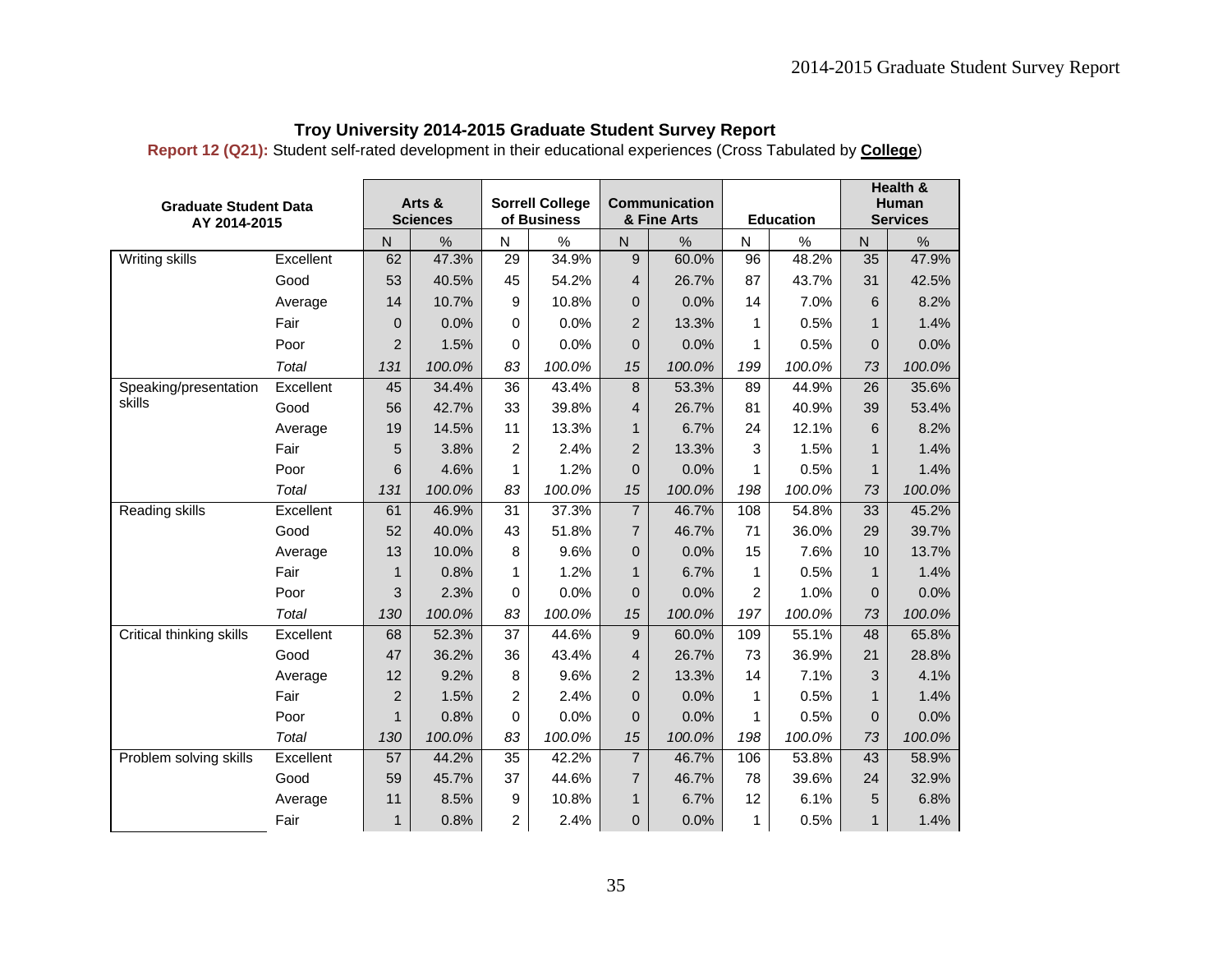|                        | Poor      | $\mathbf{1}$   | 0.8%   | 0               | 0.0%   | $\mathbf 0$             | 0.0%   | 0               | 0.0%   | 0               | 0.0%   |
|------------------------|-----------|----------------|--------|-----------------|--------|-------------------------|--------|-----------------|--------|-----------------|--------|
|                        | Total     | 129            | 100.0% | 83              | 100.0% | 15                      | 100.0% | 197             | 100.0% | 73              | 100.0% |
| Mathematical skills    | Excellent | 24             | 18.9%  | 17              | 20.5%  | $\mathbf{1}$            | 6.7%   | 36              | 18.4%  | 15              | 20.5%  |
|                        | Good      | 41             | 32.3%  | 32              | 38.6%  | 3                       | 20.0%  | 80              | 40.8%  | 31              | 42.5%  |
|                        | Average   | 41             | 32.3%  | 29              | 34.9%  | $\overline{7}$          | 46.7%  | 58              | 29.6%  | 20              | 27.4%  |
|                        | Fair      | 12             | 9.4%   | 4               | 4.8%   | 3                       | 20.0%  | 19              | 9.7%   | 4               | 5.5%   |
|                        | Poor      | 9              | 7.1%   | 1               | 1.2%   | 1                       | 6.7%   | 3               | 1.5%   | 3               | 4.1%   |
|                        | Total     | 127            | 100.0% | 83              | 100.0% | 15                      | 100.0% | 196             | 100.0% | 73              | 100.0% |
| Computer               | Excellent | 44             | 33.6%  | $\overline{22}$ | 26.5%  | 6                       | 40.0%  | 64              | 32.5%  | 29              | 39.7%  |
| technologies           | Good      | 46             | 35.1%  | 44              | 53.0%  | 8                       | 53.3%  | 81              | 41.1%  | 34              | 46.6%  |
|                        | Average   | 34             | 26.0%  | 15              | 18.1%  | 0                       | 0.0%   | 42              | 21.3%  | $\overline{7}$  | 9.6%   |
|                        | Fair      | 5              | 3.8%   | 1               | 1.2%   | 0                       | 0.0%   | 9               | 4.6%   | $\overline{2}$  | 2.7%   |
|                        | Poor      | $\overline{2}$ | 1.5%   | $\mathbf{1}$    | 1.2%   | $\mathbf{1}$            | 6.7%   | 1               | 0.5%   | $\mathbf{1}$    | 1.4%   |
|                        | Total     | 131            | 100.0% | 83              | 100.0% | 15                      | 100.0% | 197             | 100.0% | 73              | 100.0% |
| <b>Research skills</b> | Excellent | 64             | 48.9%  | $\overline{32}$ | 38.6%  | $\overline{\mathbf{7}}$ | 46.7%  | 94              | 48.0%  | 40              | 54.8%  |
|                        | Good      | 53             | 40.5%  | 38              | 45.8%  | 6                       | 40.0%  | 84              | 42.9%  | 26              | 35.6%  |
|                        | Average   | 12             | 9.2%   | 11              | 13.3%  | $\mathbf{1}$            | 6.7%   | 15              | 7.7%   | 5               | 6.8%   |
|                        | Fair      | $\mathbf{1}$   | 0.8%   | 1               | 1.2%   | $\mathbf{1}$            | 6.7%   | 1               | 0.5%   | $\overline{2}$  | 2.7%   |
|                        | Poor      | $\mathbf{1}$   | 0.8%   | 1               | 1.2%   | 0                       | 0.0%   | $\overline{2}$  | 1.0%   | 0               | 0.0%   |
|                        | Total     | 131            | 100.0% | 83              | 100.0% | 15                      | 100.0% | 196             | 100.0% | 73              | 100.0% |
| Scientific principles  | Excellent | 33             | 25.8%  | 16              | 19.3%  | 5                       | 35.7%  | $\overline{59}$ | 30.4%  | $\overline{24}$ | 33.3%  |
| and methods            | Good      | 57             | 44.5%  | 38              | 45.8%  | 4                       | 28.6%  | 92              | 47.4%  | 38              | 52.8%  |
|                        | Average   | 36             | 28.1%  | 21              | 25.3%  | $\overline{2}$          | 14.3%  | 35              | 18.0%  | 9               | 12.5%  |
|                        | Fair      | $\mathbf{1}$   | 0.8%   | 4               | 4.8%   | 3                       | 21.4%  | 6               | 3.1%   | $\mathbf{1}$    | 1.4%   |
|                        | Poor      | $\mathbf{1}$   | 0.8%   | 4               | 4.8%   | $\mathbf 0$             | 0.0%   | $\overline{c}$  | 1.0%   | 0               | 0.0%   |
|                        | Total     | 128            | 100.0% | 83              | 100.0% | 14                      | 100.0% | 194             | 100.0% | 72              | 100.0% |
| Understanding          | Excellent | 55             | 42.6%  | 29              | 34.9%  | $\overline{7}$          | 46.7%  | $\overline{95}$ | 48.7%  | 40              | 54.8%  |
| different philosophies | Good      | 52             | 40.3%  | 38              | 45.8%  | $\overline{7}$          | 46.7%  | 83              | 42.6%  | 27              | 37.0%  |
| and cultures           | Average   | 19             | 14.7%  | 10              | 12.0%  | $\mathbf{1}$            | 6.7%   | 14              | 7.2%   | 5               | 6.8%   |
|                        | Fair      | $\overline{c}$ | 1.6%   | 4               | 4.8%   | 0                       | 0.0%   | 3               | 1.5%   | 0               | 0.0%   |
|                        | Poor      | $\mathbf{1}$   | 0.8%   | $\overline{2}$  | 2.4%   | 0                       | 0.0%   | 0               | 0.0%   | $\mathbf{1}$    | 1.4%   |
|                        | Total     | 129            | 100.0% | 83              | 100.0% | 15                      | 100.0% | 195             | 100.0% | 73              | 100.0% |
| Appreciation of the    | Excellent | 34             | 26.6%  | $\overline{19}$ | 22.9%  | $\overline{7}$          | 46.7%  | 62              | 31.6%  | $\overline{20}$ | 27.4%  |
| arts                   | Good      | 52             | 40.6%  | 29              | 34.9%  | 5                       | 33.3%  | 82              | 41.8%  | 31              | 42.5%  |
|                        | Average   | 29             | 22.7%  | 26              | 31.3%  | $\overline{\mathbf{c}}$ | 13.3%  | 44              | 22.4%  | 14              | 19.2%  |
|                        | Fair      | 8              | 6.3%   | 5               | 6.0%   | 0                       | 0.0%   | 6               | 3.1%   | 5               | 6.8%   |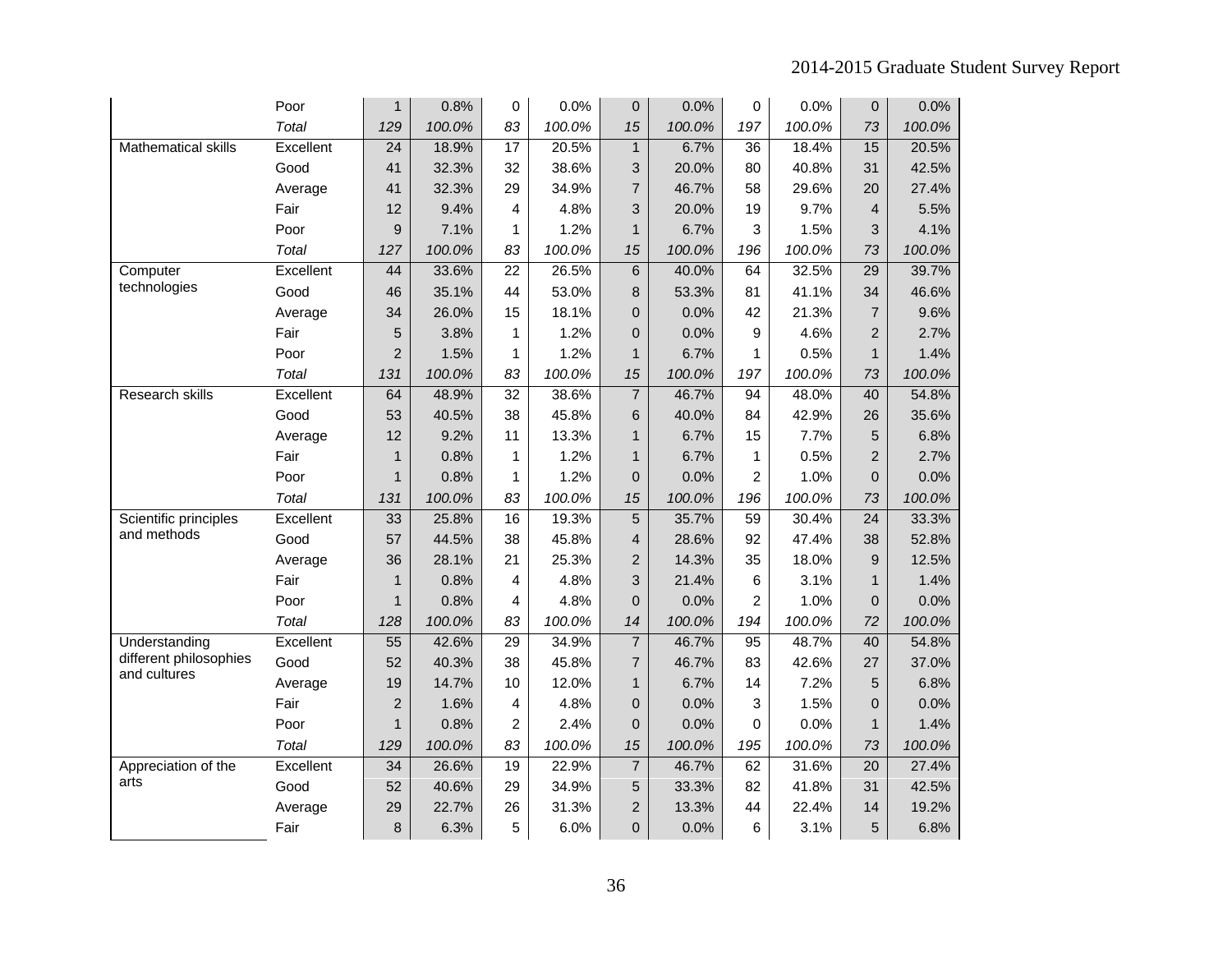|                       | Poor         | 5               | 3.9%   | 4               | 4.8%   | $\mathbf{1}$   | 6.7%   | $\overline{c}$ | 1.0%   | 3               | 4.1%   |
|-----------------------|--------------|-----------------|--------|-----------------|--------|----------------|--------|----------------|--------|-----------------|--------|
|                       | <b>Total</b> | 128             | 100.0% | 83              | 100.0% | 15             | 100.0% | 196            | 100.0% | 73              | 100.0% |
| Leadership skills     | Excellent    | 48              | 37.2%  | 46              | 55.4%  | 6              | 40.0%  | 95             | 48.5%  | 38              | 52.1%  |
|                       | Good         | 51              | 39.5%  | 29              | 34.9%  | 6              | 40.0%  | 75             | 38.3%  | 29              | 39.7%  |
|                       | Average      | 20              | 15.5%  | 6               | 7.2%   | $\mathbf{1}$   | 6.7%   | 24             | 12.2%  | 5               | 6.8%   |
|                       | Fair         | 5               | 3.9%   | 1               | 1.2%   | 1              | 6.7%   | 1              | 0.5%   | 0               | 0.0%   |
|                       | Poor         | 5               | 3.9%   | 1               | 1.2%   | 1              | 6.7%   | 1              | 0.5%   | $\mathbf{1}$    | 1.4%   |
|                       | Total        | 129             | 100.0% | 83              | 100.0% | 15             | 100.0% | 196            | 100.0% | 73              | 100.0% |
| Management and        | Excellent    | 59              | 45.7%  | 49              | 59.0%  | 8              | 53.3%  | 98             | 50.0%  | 40              | 54.8%  |
| organizational skills | Good         | 55              | 42.6%  | 25              | 30.1%  | 4              | 26.7%  | 77             | 39.3%  | 25              | 34.2%  |
|                       | Average      | 10              | 7.8%   | 8               | 9.6%   | $\mathbf{1}$   | 6.7%   | 20             | 10.2%  | 5               | 6.8%   |
|                       | Fair         | 3               | 2.3%   | 1               | 1.2%   | $\overline{c}$ | 13.3%  | 0              | 0.0%   | $\overline{2}$  | 2.7%   |
|                       | Poor         | $\overline{c}$  | 1.6%   | 0               | 0.0%   | 0              | 0.0%   | 1              | 0.5%   | $\mathbf{1}$    | 1.4%   |
|                       | Total        | 129             | 100.0% | 83              | 100.0% | 15             | 100.0% | 196            | 100.0% | 73              | 100.0% |
| Time management       | Excellent    | 58              | 45.0%  | 39              | 47.0%  | $\,6$          | 40.0%  | 98             | 50.0%  | 35              | 48.6%  |
|                       | Good         | 52              | 40.3%  | 31              | 37.3%  | 6              | 40.0%  | 68             | 34.7%  | 29              | 40.3%  |
|                       | Average      | 15              | 11.6%  | 10              | 12.0%  | $\overline{c}$ | 13.3%  | 26             | 13.3%  | 6               | 8.3%   |
|                       | Fair         | $\overline{2}$  | 1.6%   | 3               | 3.6%   | 1              | 6.7%   | 3              | 1.5%   | $\mathbf{1}$    | 1.4%   |
|                       | Poor         | $\overline{2}$  | 1.6%   | 0               | 0.0%   | 0              | 0.0%   | 1              | 0.5%   | $\mathbf{1}$    | 1.4%   |
|                       | Total        | 129             | 100.0% | 83              | 100.0% | 15             | 100.0% | 196            | 100.0% | 72              | 100.0% |
| Working cooperatively | Excellent    | $\overline{54}$ | 42.2%  | 44              | 53.0%  | $\sqrt{5}$     | 33.3%  | 116            | 59.2%  | $\overline{38}$ | 52.1%  |
| in groups             | Good         | 41              | 32.0%  | 30              | 36.1%  | 7              | 46.7%  | 63             | 32.1%  | 27              | 37.0%  |
|                       | Average      | 22              | 17.2%  | $\overline{7}$  | 8.4%   | $\overline{c}$ | 13.3%  | 12             | 6.1%   | 3               | 4.1%   |
|                       | Fair         | 4               | 3.1%   | 1               | 1.2%   | $\mathbf{1}$   | 6.7%   | 3              | 1.5%   | 3               | 4.1%   |
|                       | Poor         | $\overline{7}$  | 5.5%   | 1               | 1.2%   | 0              | 0.0%   | $\overline{c}$ | 1.0%   | $\overline{c}$  | 2.7%   |
|                       | Total        | 128             | 100.0% | 83              | 100.0% | 15             | 100.0% | 196            | 100.0% | 73              | 100.0% |
| Planning and carrying | Excellent    | 59              | 45.7%  | $\overline{45}$ | 54.2%  | $\bf 8$        | 53.3%  | 110            | 56.1%  | 39              | 53.4%  |
| out projects          | Good         | 49              | 38.0%  | 30              | 36.1%  | 5              | 33.3%  | 68             | 34.7%  | 26              | 35.6%  |
|                       | Average      | 16              | 12.4%  | 8               | 9.6%   | $\overline{c}$ | 13.3%  | 17             | 8.7%   | 5               | 6.8%   |
|                       | Fair         | 3               | 2.3%   | 0               | 0.0%   | 0              | 0.0%   | 0              | 0.0%   | $\mathbf{1}$    | 1.4%   |
|                       | Poor         | $\overline{c}$  | 1.6%   | 0               | 0.0%   | 0              | 0.0%   | 1              | 0.5%   | $\overline{2}$  | 2.7%   |
|                       | Total        | 129             | 100.0% | 83              | 100.0% | 15             | 100.0% | 196            | 100.0% | 73              | 100.0% |
| Citizenship skills    | Excellent    | 52              | 40.3%  | $\overline{41}$ | 49.4%  | $\overline{7}$ | 46.7%  | 98             | 50.0%  | 32              | 43.8%  |
|                       | Good         | 49              | 38.0%  | 28              | 33.7%  | $\overline{7}$ | 46.7%  | 68             | 34.7%  | 25              | 34.2%  |
|                       | Average      | 17              | 13.2%  | 13              | 15.7%  | 0              | 0.0%   | 26             | 13.3%  | 13              | 17.8%  |
|                       | Fair         | 6               | 4.7%   | 0               | 0.0%   | 1              | 6.7%   | 3              | 1.5%   | $\overline{c}$  | 2.7%   |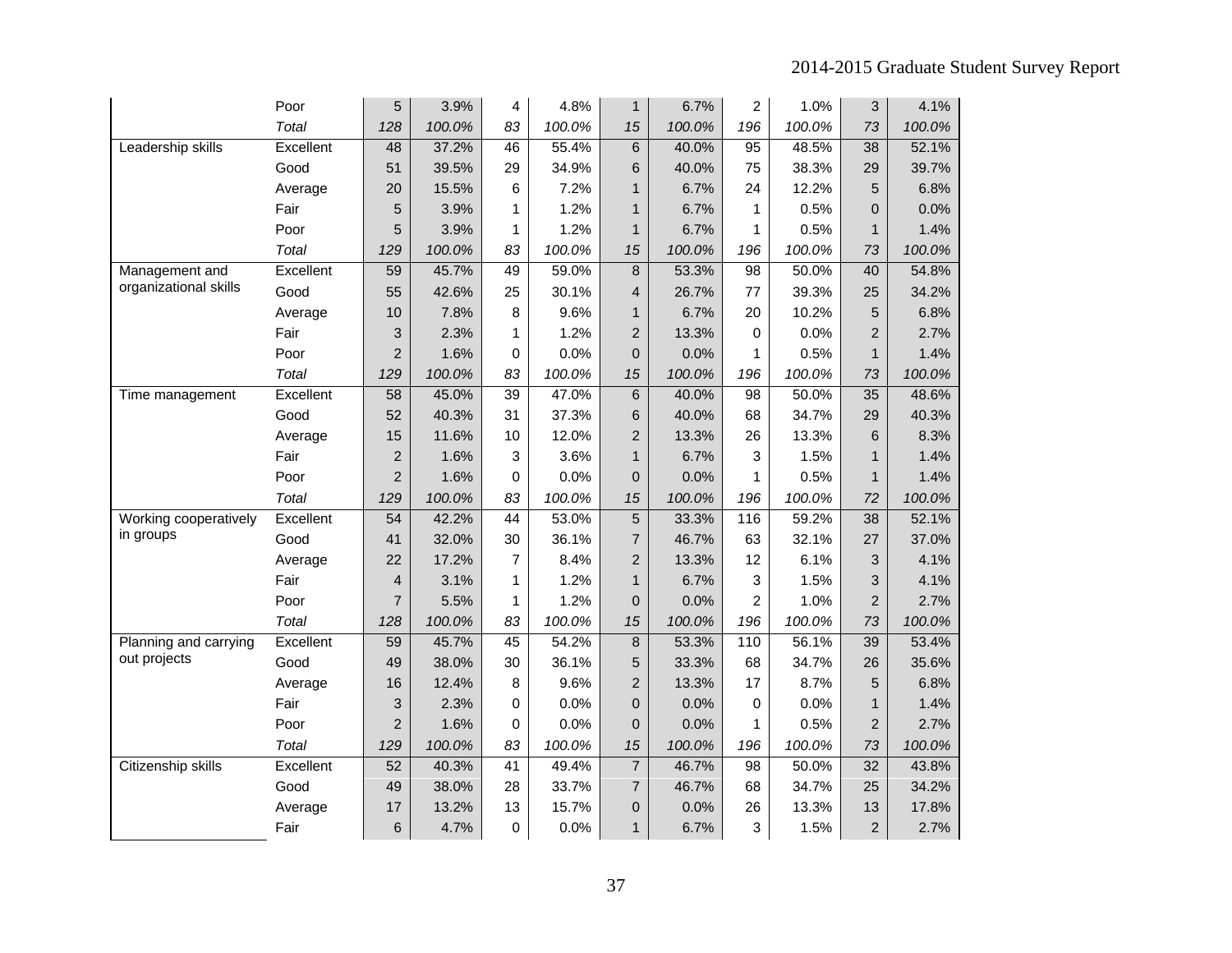|                         | Poor      | 5   | 3.9%   |    | 1.2%   | 0              | 0.0%   |     | 0.5%    |                | 1.4%   |
|-------------------------|-----------|-----|--------|----|--------|----------------|--------|-----|---------|----------------|--------|
|                         | Total     | 129 | 100.0% | 83 | 100.0% | 15             | 100.0% | 196 | 100.0%  | 73             | 100.0% |
| Strategies for applying | Excellent | 60  | 45.8%  | 37 | 45.1%  | 9              | 60.0%  | 112 | 57.1%   | 42             | 57.5%  |
| skills in my field      | Good      | 52  | 39.7%  | 36 | 43.9%  | 4              | 26.7%  | 68  | 34.7%   | 26             | 35.6%  |
|                         | Average   | 13  | 9.9%   |    | 8.5%   | $\overline{2}$ | 13.3%  | 15  | 7.7%    | $\overline{4}$ | 5.5%   |
|                         | Fair      | 2   | 1.5%   |    | 1.2%   | $\mathbf{0}$   | 0.0%   |     | 0.5%    |                | 1.4%   |
|                         | Poor      | 4   | 3.1%   |    | 1.2%   | $\mathbf{0}$   | 0.0%   | 0   | $0.0\%$ | $\mathbf{0}$   | 0.0%   |
|                         | Total     | 131 | 100.0% | 82 | 100.0% | 15             | 100.0% | 196 | 100.0%  | 73             | 100.0% |

**Report 13 (Q22):** Student ratings on education and academic support services (Cross Tabulated by **College**)

| <b>Graduate Student Data</b><br>AY 2014-2015 |           |     | Arts &<br><b>Sciences</b> |                | <b>Sorrell College</b><br>of Business |                | <b>Communication</b><br>& Fine Arts |     | <b>Education</b> |                | Health &<br><b>Human</b><br><b>Services</b> |
|----------------------------------------------|-----------|-----|---------------------------|----------------|---------------------------------------|----------------|-------------------------------------|-----|------------------|----------------|---------------------------------------------|
|                                              |           | N   | $\frac{0}{0}$             | N              | $\%$                                  | N              | $\frac{0}{0}$                       | N   | %                | $\mathsf{N}$   | $\frac{0}{0}$                               |
| Overall quality of your                      | Excellent | 54  | 40.9%                     | 31             | 37.3%                                 | $\overline{7}$ | 46.7%                               | 90  | 46.2%            | 29             | 40.3%                                       |
| academic program                             | Good      | 52  | 39.4%                     | 35             | 42.2%                                 | 6              | 40.0%                               | 83  | 42.6%            | 32             | 44.4%                                       |
|                                              | Average   | 15  | 11.4%                     | 13             | 15.7%                                 | $\mathbf 1$    | 6.7%                                | 17  | 8.7%             | 3              | 4.2%                                        |
|                                              | Fair      | 9   | 6.8%                      | $\overline{2}$ | 2.4%                                  | $\mathbf{1}$   | 6.7%                                | 3   | 1.5%             | 2              | 2.8%                                        |
|                                              | Poor      | 2   | 1.5%                      | 2              | 2.4%                                  | $\Omega$       | 0.0%                                | 2   | 1.0%             | 6              | 8.3%                                        |
|                                              | Total     | 132 | 100.0%                    | 83             | 100.0%                                | 15             | 100.0%                              | 195 | 100.0%           | 72             | 100.0%                                      |
| Academic advising                            | Excellent | 37  | 28.9%                     | 29             | 35.4%                                 | 5              | 33.3%                               | 77  | 39.9%            | 25             | 35.2%                                       |
|                                              | Good      | 50  | 39.1%                     | 28             | 34.1%                                 | 3              | 20.0%                               | 61  | 31.6%            | 27             | 38.0%                                       |
|                                              | Average   | 19  | 14.8%                     | 15             | 18.3%                                 | 4              | 26.7%                               | 29  | 15.0%            | 6              | 8.5%                                        |
|                                              | Fair      | 10  | 7.8%                      | 8              | 9.8%                                  | $\Omega$       | 0.0%                                | 18  | 9.3%             | 6              | 8.5%                                        |
|                                              | Poor      | 12  | 9.4%                      | $\overline{2}$ | 2.4%                                  | 3              | 20.0%                               | 8   | 4.1%             | $\overline{7}$ | 9.9%                                        |
|                                              | Total     | 128 | 100.0%                    | 82             | 100.0%                                | 15             | 100.0%                              | 193 | 100.0%           | 71             | 100.0%                                      |
| Faculty accessibility                        | Excellent | 51  | 38.6%                     | 29             | 35.8%                                 | 6              | 40.0%                               | 83  | 42.6%            | 25             | 35.2%                                       |
|                                              | Good      | 51  | 38.6%                     | 32             | 39.5%                                 | 6              | 40.0%                               | 63  | 32.3%            | 32             | 45.1%                                       |
|                                              | Average   | 19  | 14.4%                     | 15             | 18.5%                                 | $\overline{2}$ | 13.3%                               | 36  | 18.5%            | 8              | 11.3%                                       |
|                                              | Fair      | 8   | 6.1%                      | 3              | 3.7%                                  | $\mathbf{1}$   | 6.7%                                | 6   | 3.1%             | 3              | 4.2%                                        |
|                                              | Poor      | 3   | 2.3%                      | $\overline{2}$ | 2.5%                                  | $\mathbf{0}$   | 0.0%                                | 7   | 3.6%             | 3              | 4.2%                                        |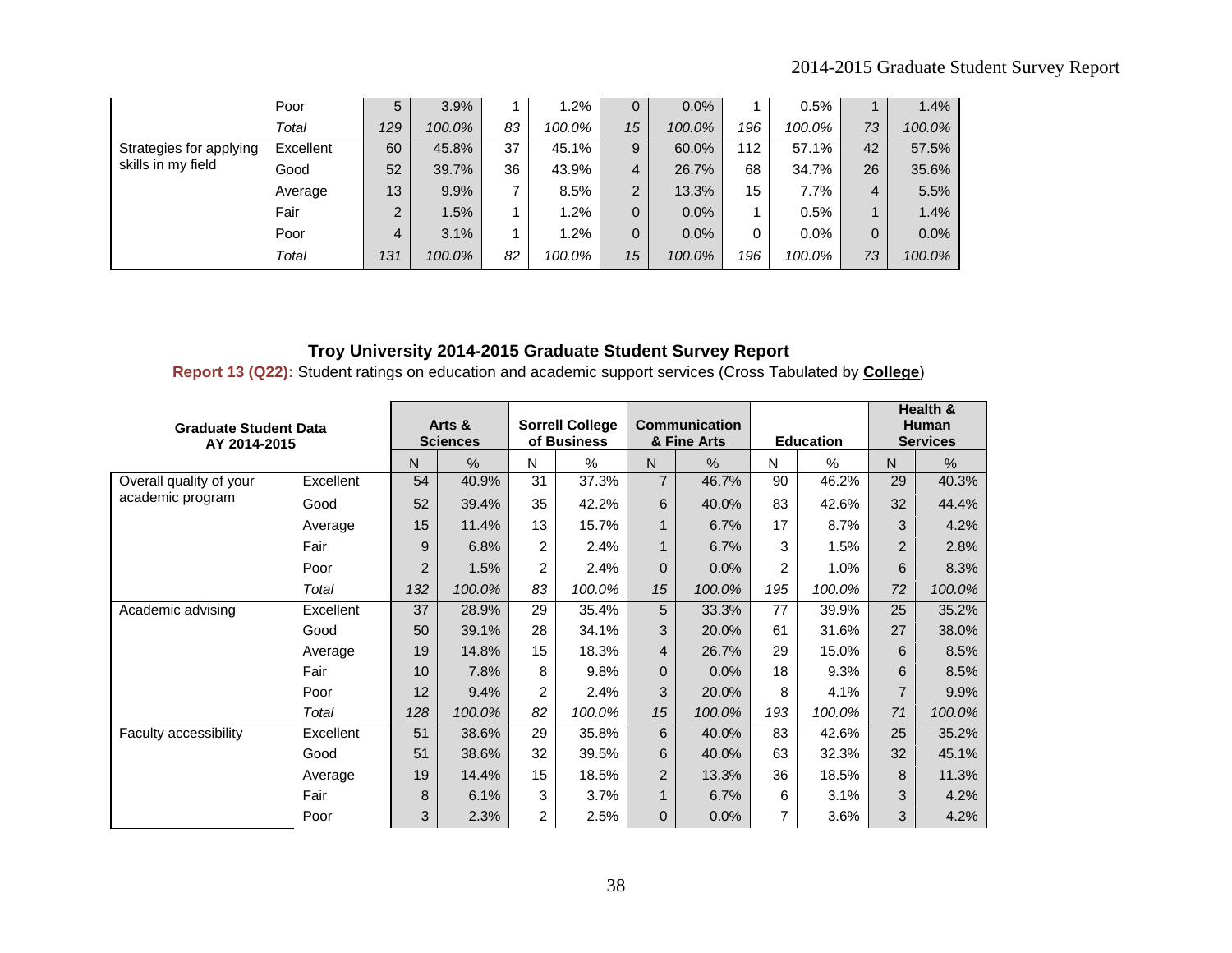|                                | <b>Total</b> | 132             | 100.0% | 81              | 100.0% | 15             | 100.0% | 195             | 100.0% | 71              | 100.0% |
|--------------------------------|--------------|-----------------|--------|-----------------|--------|----------------|--------|-----------------|--------|-----------------|--------|
| Instruction in major           | Excellent    | 52              | 40.3%  | $\overline{28}$ | 34.1%  | $\overline{6}$ | 40.0%  | $\overline{96}$ | 49.5%  | $\overline{27}$ | 38.6%  |
| courses                        | Good         | 55              | 42.6%  | 37              | 45.1%  | $\overline{7}$ | 46.7%  | 71              | 36.6%  | 32              | 45.7%  |
|                                | Average      | 13              | 10.1%  | 10              | 12.2%  | $\mathbf{1}$   | 6.7%   | 17              | 8.8%   | 5               | 7.1%   |
|                                | Fair         | 6               | 4.7%   | 3               | 3.7%   | $\mathbf{1}$   | 6.7%   | $\overline{7}$  | 3.6%   | $\overline{4}$  | 5.7%   |
|                                | Poor         | 3               | 2.3%   | 4               | 4.9%   | 0              | 0.0%   | 3               | 1.5%   | $\overline{2}$  | 2.9%   |
|                                | Total        | 129             | 100.0% | 82              | 100.0% | 15             | 100.0% | 194             | 100.0% | 70              | 100.0% |
| Instruction in general         | Excellent    | 33              | 31.4%  | 27              | 35.1%  | 4              | 33.3%  | 63              | 42.3%  | 19              | 32.2%  |
| education courses              | Good         | 49              | 46.7%  | 33              | 42.9%  | $\overline{7}$ | 58.3%  | 63              | 42.3%  | 31              | 52.5%  |
|                                | Average      | 13              | 12.4%  | 10              | 13.0%  | $\mathbf{1}$   | 8.3%   | 19              | 12.8%  | 6               | 10.2%  |
|                                | Fair         | $\overline{7}$  | 6.7%   | 3               | 3.9%   | 0              | 0.0%   | 1               | 0.7%   | 3               | 5.1%   |
|                                | Poor         | 3               | 2.9%   | 4               | 5.2%   | 0              | 0.0%   | 3               | 2.0%   | $\overline{0}$  | 0.0%   |
|                                | Total        | 105             | 100.0% | 77              | 100.0% | 12             | 100.0% | 149             | 100.0% | 59              | 100.0% |
| Faculty's use of               | Excellent    | 53              | 39.8%  | $\overline{34}$ | 41.5%  | 6              | 40.0%  | 79              | 40.3%  | $\overline{26}$ | 37.1%  |
| technologies to enhance        | Good         | 52              | 39.1%  | 32              | 39.0%  | 5              | 33.3%  | 81              | 41.3%  | 27              | 38.6%  |
| teaching                       | Average      | 16              | 12.0%  | 10              | 12.2%  | 3              | 20.0%  | 24              | 12.2%  | 12              | 17.1%  |
|                                | Fair         | 9               | 6.8%   | $\overline{c}$  | 2.4%   | $\mathbf{1}$   | 6.7%   | 8               | 4.1%   | 5               | 7.1%   |
|                                | Poor         | 3               | 2.3%   | 4               | 4.9%   | 0              | 0.0%   | 4               | 2.0%   | $\overline{0}$  | 0.0%   |
|                                | Total        | 133             | 100.0% | 82              | 100.0% | 15             | 100.0% | 196             | 100.0% | 70              | 100.0% |
| Course availability in your    | Excellent    | 48              | 36.9%  | $\overline{31}$ | 37.8%  | $\overline{7}$ | 46.7%  | $\overline{59}$ | 30.3%  | 36              | 50.0%  |
| major                          | Good         | 51              | 39.2%  | 36              | 43.9%  | $\overline{7}$ | 46.7%  | 64              | 32.8%  | 24              | 33.3%  |
|                                | Average      | 15              | 11.5%  | $\overline{7}$  | 8.5%   | 0              | 0.0%   | 27              | 13.8%  | 5               | 6.9%   |
|                                | Fair         | 12              | 9.2%   | 5               | 6.1%   | $\mathbf{1}$   | 6.7%   | 27              | 13.8%  | $\mathbf{1}$    | 1.4%   |
|                                | Poor         | $\overline{4}$  | 3.1%   | 3               | 3.7%   | 0              | 0.0%   | 18              | 9.2%   | 6               | 8.3%   |
|                                | Total        | 130             | 100.0% | 82              | 100.0% | 15             | 100.0% | 195             | 100.0% | 72              | 100.0% |
| Communication between          | Excellent    | 52              | 39.4%  | $\overline{31}$ | 37.3%  | $\overline{7}$ | 46.7%  | $\overline{80}$ | 41.2%  | $\overline{24}$ | 33.3%  |
| faculty and students           | Good         | 54              | 40.9%  | 34              | 41.0%  | 6              | 40.0%  | 69              | 35.6%  | 30              | 41.7%  |
|                                | Average      | 13              | 9.8%   | 12              | 14.5%  | 0              | 0.0%   | 30              | 15.5%  | 10              | 13.9%  |
|                                | Fair         | 9               | 6.8%   | 4               | 4.8%   | $\mathbf{1}$   | 6.7%   | 8               | 4.1%   | $\overline{4}$  | 5.6%   |
|                                | Poor         | 4               | 3.0%   | $\overline{c}$  | 2.4%   | $\mathbf{1}$   | 6.7%   | $\overline{7}$  | 3.6%   | $\overline{4}$  | 5.6%   |
|                                | <b>Total</b> | 132             | 100.0% | 83              | 100.0% | 15             | 100.0% | 194             | 100.0% | 72              | 100.0% |
| <b>Registration procedures</b> | Excellent    | 64              | 48.1%  | 34              | 42.0%  | 8              | 53.3%  | 79              | 40.5%  | 29              | 40.8%  |
|                                | Good         | 47              | 35.3%  | 28              | 34.6%  | $\overline{4}$ | 26.7%  | 75              | 38.5%  | 30              | 42.3%  |
|                                | Average      | 11              | 8.3%   | 8               | 9.9%   | $\mathbf{1}$   | 6.7%   | 26              | 13.3%  | 6               | 8.5%   |
|                                | Fair         | $6\phantom{1}6$ | 4.5%   | 8               | 9.9%   | $\overline{c}$ | 13.3%  | 11              | 5.6%   | 6               | 8.5%   |
|                                | Poor         | 5               | 3.8%   | 3               | 3.7%   | 0              | 0.0%   | 4               | 2.1%   | $\mathbf{0}$    | 0.0%   |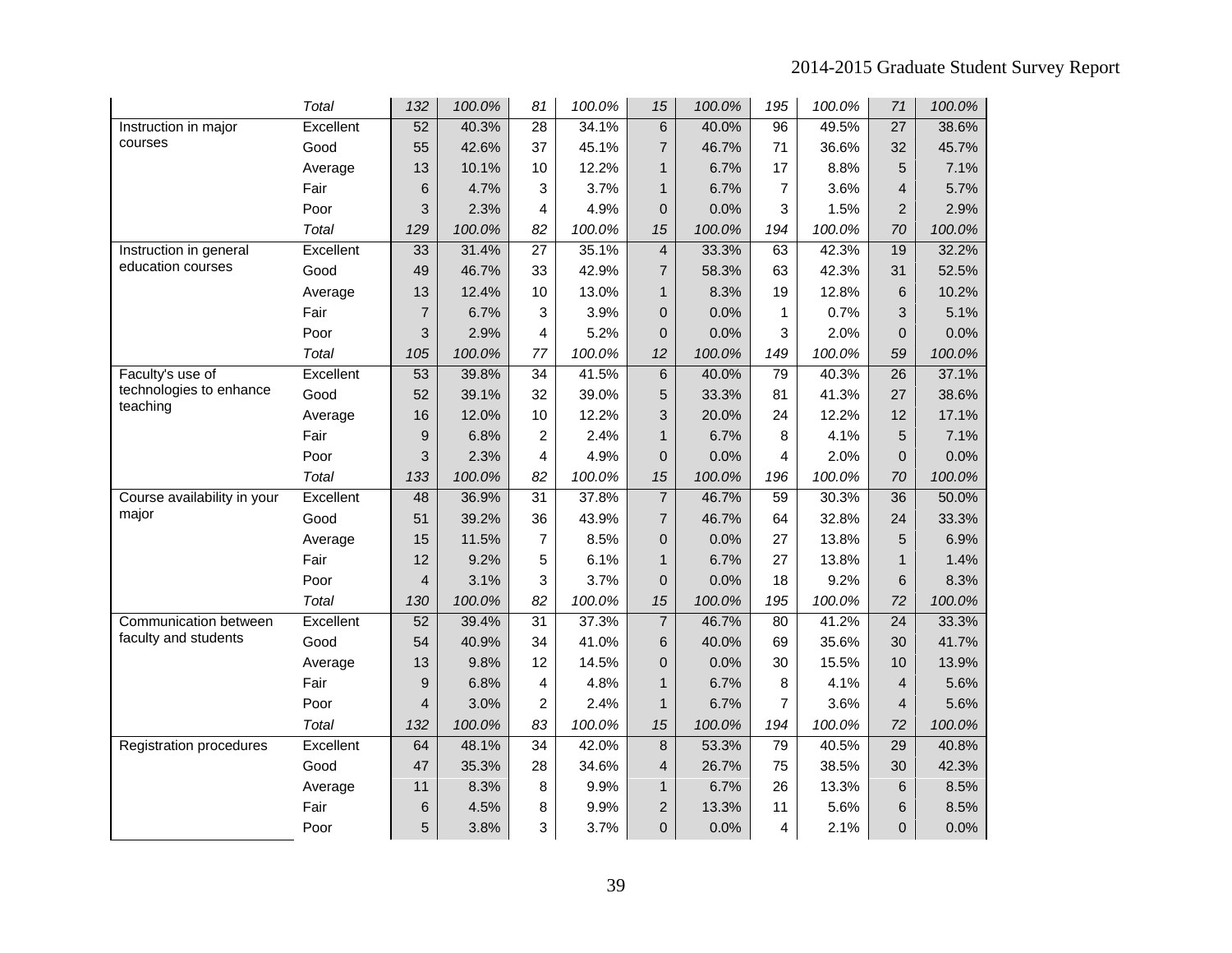|                                | Total        | 133                       | 100.0% | 81              | 100.0% | 15             | 100.0% | 195              | 100.0% | 71              | 100.0% |
|--------------------------------|--------------|---------------------------|--------|-----------------|--------|----------------|--------|------------------|--------|-----------------|--------|
| <b>New Student Orientation</b> | Excellent    | $\overline{28}$           | 28.6%  | $\overline{22}$ | 45.8%  | $\overline{3}$ | 30.0%  | 46               | 35.9%  | 16              | 29.1%  |
| program                        | Good         | 37                        | 37.8%  | 16              | 33.3%  | 3              | 30.0%  | 36               | 28.1%  | 25              | 45.5%  |
|                                | Average      | 18                        | 18.4%  | 6               | 12.5%  | $\overline{2}$ | 20.0%  | 23               | 18.0%  | $\overline{7}$  | 12.7%  |
|                                | Fair         | $\overline{7}$            | 7.1%   | 4               | 8.3%   | $\mathbf{1}$   | 10.0%  | 13               | 10.2%  | 4               | 7.3%   |
|                                | Poor         | 8                         | 8.2%   | 0               | 0.0%   | $\mathbf{1}$   | 10.0%  | 10               | 7.8%   | 3               | 5.5%   |
|                                | <b>Total</b> | 98                        | 100.0% | 48              | 100.0% | 10             | 100.0% | 128              | 100.0% | 55              | 100.0% |
| Library                        | Excellent    | 44                        | 40.4%  | 28              | 43.8%  | $\overline{4}$ | 33.3%  | 68               | 43.0%  | $\overline{24}$ | 38.7%  |
|                                | Good         | 44                        | 40.4%  | 23              | 35.9%  | 5              | 41.7%  | 50               | 31.6%  | 21              | 33.9%  |
|                                | Average      | 13                        | 11.9%  | 9               | 14.1%  | $\overline{c}$ | 16.7%  | 23               | 14.6%  | 16              | 25.8%  |
|                                | Fair         | $\overline{7}$            | 6.4%   | 1               | 1.6%   | $\mathbf{1}$   | 8.3%   | 10               | 6.3%   | 1               | 1.6%   |
|                                | Poor         | $\mathbf{1}$              | 0.9%   | 3               | 4.7%   | 0              | 0.0%   | $\overline{7}$   | 4.4%   | $\mathbf 0$     | 0.0%   |
|                                | Total        | 109                       | 100.0% | 64              | 100.0% | 12             | 100.0% | 158              | 100.0% | 62              | 100.0% |
| Computer labs                  | Excellent    | 22                        | 34.9%  | 19              | 46.3%  | $\overline{3}$ | 33.3%  | $\overline{53}$  | 34.6%  | 16              | 36.4%  |
|                                | Good         | 26                        | 41.3%  | 15              | 36.6%  | 5              | 55.6%  | 50               | 32.7%  | 17              | 38.6%  |
|                                | Average      | 8                         | 12.7%  | 5               | 12.2%  | $\mathbf{1}$   | 11.1%  | 30               | 19.6%  | 8               | 18.2%  |
|                                | Fair         | $\overline{4}$            | 6.3%   | $\overline{c}$  | 4.9%   | $\overline{0}$ | 0.0%   | 14               | 9.2%   | 2               | 4.5%   |
|                                | Poor         | 3                         | 4.8%   | 0               | 0.0%   | $\overline{0}$ | 0.0%   | 6                | 3.9%   | $\mathbf{1}$    | 2.3%   |
|                                | <b>Total</b> | 63                        | 100.0% | 41              | 100.0% | 9              | 100.0% | 153              | 100.0% | 44              | 100.0% |
| Laboratory/instructional       | Excellent    | 19                        | 34.5%  | 20              | 51.3%  | 3              | 33.3%  | 35               | 31.0%  | 16              | 30.8%  |
| equipment                      | Good         | 20                        | 36.4%  | 10              | 25.6%  | 5              | 55.6%  | 43               | 38.1%  | 22              | 42.3%  |
|                                | Average      | 10                        | 18.2%  | 6               | 15.4%  | $\mathbf{1}$   | 11.1%  | 21               | 18.6%  | 10              | 19.2%  |
|                                | Fair         | $\ensuremath{\mathsf{3}}$ | 5.5%   | 2               | 5.1%   | 0              | 0.0%   | $\boldsymbol{9}$ | 8.0%   | $\overline{2}$  | 3.8%   |
|                                | Poor         | 3                         | 5.5%   | 1               | 2.6%   | $\overline{0}$ | 0.0%   | 5                | 4.4%   | $\overline{2}$  | 3.8%   |
|                                | Total        | 55                        | 100.0% | 39              | 100.0% | 9              | 100.0% | 113              | 100.0% | 52              | 100.0% |
| <b>Testing Center</b>          | Excellent    | $\overline{23}$           | 33.3%  | 22              | 44.9%  | $\overline{3}$ | 30.0%  | $\overline{36}$  | 32.1%  | 11              | 28.9%  |
|                                | Good         | 25                        | 36.2%  | 18              | 36.7%  | 6              | 60.0%  | 44               | 39.3%  | 20              | 52.6%  |
|                                | Average      | 12                        | 17.4%  | 6               | 12.2%  | $\mathbf{1}$   | 10.0%  | 21               | 18.8%  | $6\phantom{1}$  | 15.8%  |
|                                | Fair         | 5                         | 7.2%   | 2               | 4.1%   | 0              | 0.0%   | 8                | 7.1%   | $\mathbf{1}$    | 2.6%   |
|                                | Poor         | 4                         | 5.8%   | $\mathbf{1}$    | 2.0%   | $\overline{0}$ | 0.0%   | 3                | 2.7%   | $\mathbf 0$     | 0.0%   |
|                                | <b>Total</b> | 69                        | 100.0% | 49              | 100.0% | 10             | 100.0% | 112              | 100.0% | 38              | 100.0% |
| Writing Center                 | Excellent    | 19                        | 29.2%  | 16              | 42.1%  | 3              | 33.3%  | 30               | 38.5%  | 13              | 37.1%  |
|                                | Good         | 27                        | 41.5%  | 14              | 36.8%  | 5              | 55.6%  | 30               | 38.5%  | 16              | 45.7%  |
|                                | Average      | 12                        | 18.5%  | 6               | 15.8%  | $\mathbf{1}$   | 11.1%  | 10               | 12.8%  | $\overline{4}$  | 11.4%  |
|                                | Fair         | 5                         | 7.7%   | 2               | 5.3%   | $\overline{0}$ | 0.0%   | 4                | 5.1%   | $\mathbf{1}$    | 2.9%   |
|                                | Poor         | $\overline{c}$            | 3.1%   | 0               | 0.0%   | 0              | 0.0%   | 4                | 5.1%   | $\mathbf{1}$    | 2.9%   |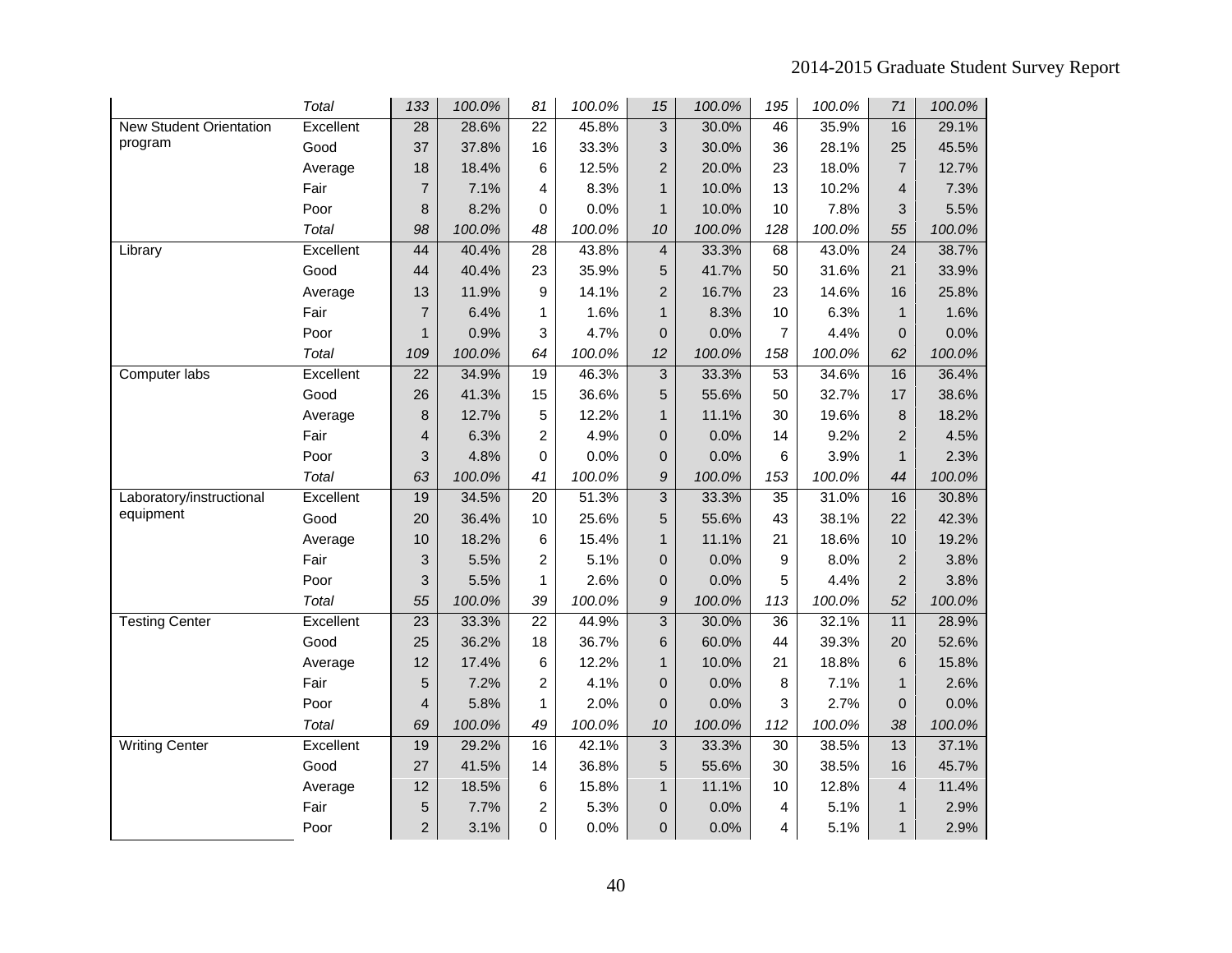|                               | Total     | 65 | 100.0% | 38 | 100.0%  | 9              | 100.0%  | 78 | 100.0% | 35                      | 100.0%  |
|-------------------------------|-----------|----|--------|----|---------|----------------|---------|----|--------|-------------------------|---------|
| <b>Natural Science Center</b> | Excellent | 12 | 28.6%  | 14 | 53.8%   |                | 16.7%   | 20 | 37.7%  | 8                       | 32.0%   |
|                               | Good      | 18 | 42.9%  | 6  | 23.1%   | 4              | 66.7%   | 20 | 37.7%  | 10                      | 40.0%   |
|                               | Average   | 7  | 16.7%  | 5  | 19.2%   | 1              | 16.7%   | 8  | 15.1%  | 6                       | 24.0%   |
|                               | Fair      | 4  | 9.5%   |    | 3.8%    | $\overline{0}$ | $0.0\%$ | 2  | 3.8%   | 0                       | $0.0\%$ |
|                               | Poor      |    | 2.4%   | 0  | $0.0\%$ | $\overline{0}$ | $0.0\%$ | 3  | 5.7%   | $\overline{A}$          | 4.0%    |
|                               | Total     | 42 | 100.0% | 26 | 100.0%  | 6              | 100.0%  | 53 | 100.0% | 25                      | 100.0%  |
| Center for International      | Excellent | 13 | 28.9%  | 14 | 53.8%   | $\mathbf{1}$   | 20.0%   | 19 | 37.3%  | 9                       | 33.3%   |
| Programs                      | Good      | 18 | 40.0%  | 6  | 23.1%   | 3              | 60.0%   | 20 | 39.2%  | 11                      | 40.7%   |
|                               | Average   | 6  | 13.3%  | 5  | 19.2%   | $\mathbf{1}$   | 20.0%   | 9  | 17.6%  | 5                       | 18.5%   |
|                               | Fair      | 6  | 13.3%  |    | 3.8%    | $\mathbf{0}$   | $0.0\%$ | 2  | 3.9%   | 1                       | 3.7%    |
|                               | Poor      | 2  | 4.4%   | 0  | $0.0\%$ | $\overline{0}$ | $0.0\%$ |    | 2.0%   | $\overline{\mathbf{A}}$ | 3.7%    |
|                               | Total     | 45 | 100.0% | 26 | 100.0%  | 5              | 100.0%  | 51 | 100.0% | 27                      | 100.0%  |

**Report 14 (Q23):** Student satisfaction with the offices and services of Troy University (Cross Tabulated by **College**)

| <b>Graduate Student Data</b><br>AY 2014-2015 |                       | Arts &<br><b>Sciences</b> |         | <b>Sorrell College</b><br>of Business |        | <b>Communication</b><br>& Fine Arts |        |     | <b>Education</b> |                | Health &<br><b>Human</b><br><b>Services</b> |
|----------------------------------------------|-----------------------|---------------------------|---------|---------------------------------------|--------|-------------------------------------|--------|-----|------------------|----------------|---------------------------------------------|
|                                              |                       | N                         | %       | N                                     | %      | N                                   | $\%$   | N   | %                | N              | $\%$                                        |
| <b>Admissions Office</b>                     | <b>Very Satisfied</b> | 48                        | 37.8%   | 25                                    | 32.9%  | 7                                   | 46.7%  | 69  | 37.5%            | 23             | 33.8%                                       |
|                                              | Satisfied             | 50                        | 39.4%   | 33                                    | 43.4%  | 2                                   | 13.3%  | 68  | 37.0%            | 32             | 47.1%                                       |
|                                              | Neutral               | 20                        | 15.7%   | 10                                    | 13.2%  | 3                                   | 20.0%  | 36  | 19.6%            | 10             | 14.7%                                       |
|                                              | Dissatisfied          | 3                         | 2.4%    | 3                                     | 3.9%   | 1                                   | 6.7%   | 6   | 3.3%             |                | 1.5%                                        |
|                                              | Very Dissatisfied     | 6                         | 4.7%    | 5                                     | 6.6%   | $\overline{2}$                      | 13.3%  | 5   | 2.7%             | $\overline{2}$ | 2.9%                                        |
|                                              | Total                 | 127                       | 100.0%  | 76                                    | 100.0% | 15                                  | 100.0% | 184 | 100.0%           | 68             | 100.0%                                      |
| Registrar/Records                            | <b>Very Satisfied</b> | 43                        | 33.9%   | 24                                    | 31.2%  | 5                                   | 35.7%  | 73  | 40.1%            | 21             | 31.3%                                       |
| Office                                       | Satisfied             | 59                        | 46.5%   | 33                                    | 42.9%  | 3                                   | 21.4%  | 65  | 35.7%            | 33             | 49.3%                                       |
|                                              | Neutral               | 18                        | 14.2%   | $12 \overline{ }$                     | 15.6%  | 3                                   | 21.4%  | 34  | 18.7%            | 9              | 13.4%                                       |
|                                              | Dissatisfied          | $\Omega$                  | $0.0\%$ | 4                                     | 5.2%   | 1                                   | 7.1%   | 6   | 3.3%             | 3              | 4.5%                                        |
|                                              | Very Dissatisfied     | 7                         | 5.5%    | 4                                     | 5.2%   | $\overline{2}$                      | 14.3%  | 4   | 2.2%             |                | 1.5%                                        |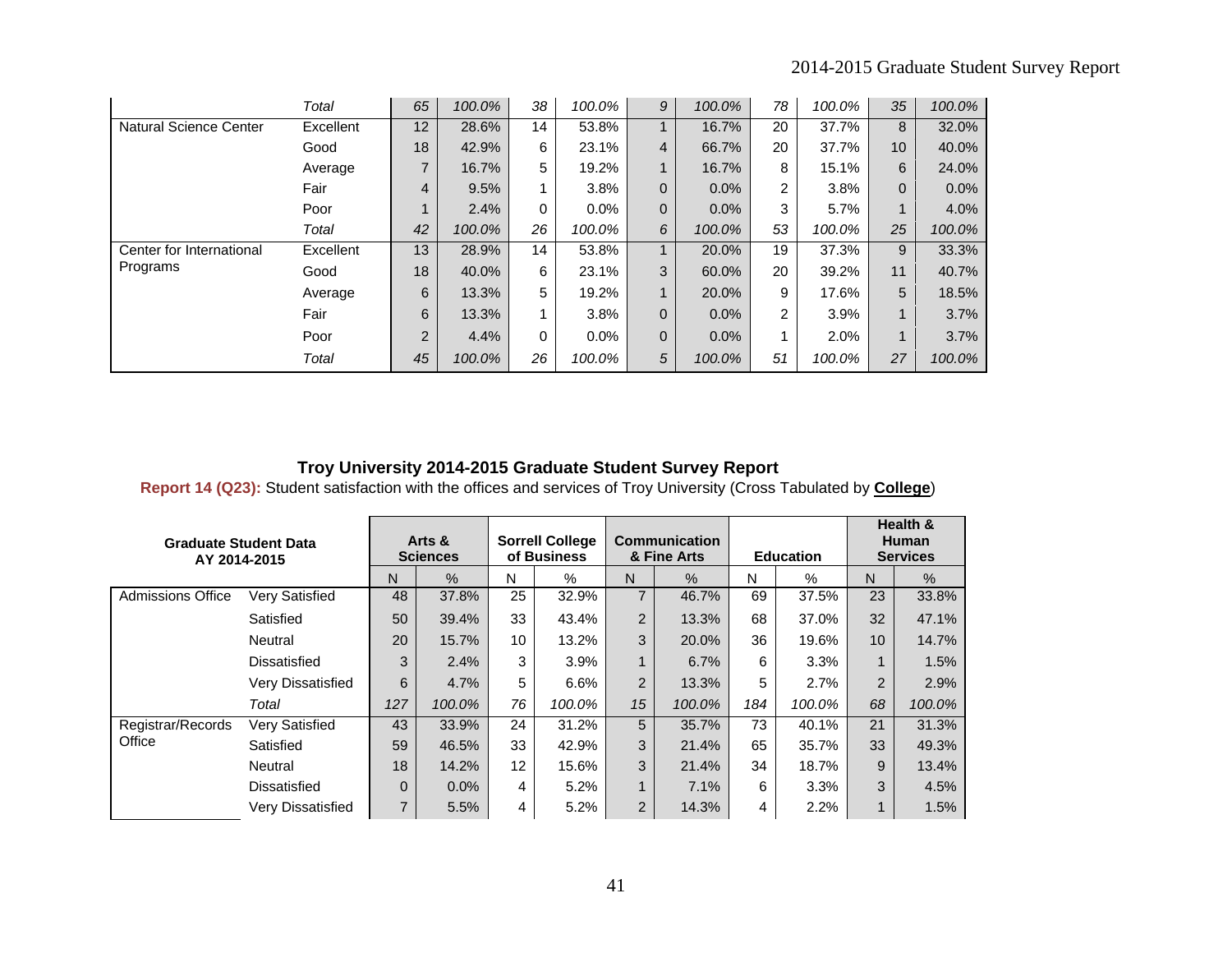|                         | Total                 | 127             | 100.0% | 77              | 100.0% | 14             | 100.0% | 182            | 100.0% | 67              | 100.0% |
|-------------------------|-----------------------|-----------------|--------|-----------------|--------|----------------|--------|----------------|--------|-----------------|--------|
| <b>Veteran Services</b> | <b>Very Satisfied</b> | 21              | 39.6%  | 18              | 47.4%  | $\overline{2}$ | 33.3%  | 26             | 44.1%  | 8               | 26.7%  |
|                         | Satisfied             | 19              | 35.8%  | 10              | 26.3%  | $\mathbf 0$    | 0.0%   | 14             | 23.7%  | 12              | 40.0%  |
|                         | Neutral               | $\overline{7}$  | 13.2%  | 8               | 21.1%  | 3              | 50.0%  | 14             | 23.7%  | 8               | 26.7%  |
|                         | <b>Dissatisfied</b>   | 3               | 5.7%   | 0               | 0.0%   | $\overline{0}$ | 0.0%   | $\overline{2}$ | 3.4%   | $\mathbf{1}$    | 3.3%   |
|                         | Very Dissatisfied     | 3               | 5.7%   | $\overline{2}$  | 5.3%   | $\mathbf{1}$   | 16.7%  | 3              | 5.1%   | $\mathbf{1}$    | 3.3%   |
|                         | Total                 | 53              | 100.0% | 38              | 100.0% | 6              | 100.0% | 59             | 100.0% | 30              | 100.0% |
| <b>Financial Aid</b>    | <b>Very Satisfied</b> | $\overline{32}$ | 30.2%  | $\overline{21}$ | 32.3%  | $\overline{5}$ | 45.5%  | 57             | 36.1%  | $\overline{21}$ | 34.4%  |
| Services                | Satisfied             | 49              | 46.2%  | 27              | 41.5%  | $\overline{2}$ | 18.2%  | 59             | 37.3%  | 24              | 39.3%  |
|                         | Neutral               | 14              | 13.2%  | 11              | 16.9%  | $\overline{2}$ | 18.2%  | 28             | 17.7%  | 8               | 13.1%  |
|                         | Dissatisfied          | $\overline{4}$  | 3.8%   | 3               | 4.6%   | $\mathbf 0$    | 0.0%   | 9              | 5.7%   | 6               | 9.8%   |
|                         | Very Dissatisfied     | $\overline{7}$  | 6.6%   | 3               | 4.6%   | $\overline{2}$ | 18.2%  | 5              | 3.2%   | $\overline{2}$  | 3.3%   |
|                         | Total                 | 106             | 100.0% | 65              | 100.0% | 11             | 100.0% | 158            | 100.0% | 61              | 100.0% |
| <b>Business Office</b>  | Very Satisfied        | 31              | 34.4%  | 26              | 39.4%  | 3              | 25.0%  | 52             | 36.1%  | 18              | 31.0%  |
|                         | Satisfied             | 33              | 36.7%  | 26              | 39.4%  | $\overline{4}$ | 33.3%  | 53             | 36.8%  | 27              | 46.6%  |
|                         | Neutral               | 16              | 17.8%  | 11              | 16.7%  | 3              | 25.0%  | 36             | 25.0%  | 9               | 15.5%  |
|                         | <b>Dissatisfied</b>   | 4               | 4.4%   | 1               | 1.5%   | $\overline{0}$ | 0.0%   | $\overline{2}$ | 1.4%   | 3               | 5.2%   |
|                         | Very Dissatisfied     | 6               | 6.7%   | $\mathbf 2$     | 3.0%   | $\overline{2}$ | 16.7%  | 1              | 0.7%   | $\mathbf{1}$    | 1.7%   |
|                         | Total                 | 90              | 100.0% | 66              | 100.0% | 12             | 100.0% | 144            | 100.0% | 58              | 100.0% |
| Information             | Very Satisfied        | 35              | 34.7%  | $\overline{22}$ | 36.1%  | $6\phantom{1}$ | 54.5%  | 56             | 38.4%  | 19              | 32.2%  |
| Technology (IT)         | Satisfied             | 39              | 38.6%  | 21              | 34.4%  | $\mathbf{1}$   | 9.1%   | 62             | 42.5%  | 24              | 40.7%  |
| Services                | Neutral               | 18              | 17.8%  | 13              | 21.3%  | $\overline{2}$ | 18.2%  | 22             | 15.1%  | 11              | 18.6%  |
|                         | <b>Dissatisfied</b>   | 3               | 3.0%   | 3               | 4.9%   | $\overline{0}$ | 0.0%   | $\mathbf{1}$   | 0.7%   | $\overline{2}$  | 3.4%   |
|                         | Very Dissatisfied     | 6               | 5.9%   | $\overline{c}$  | 3.3%   | $\overline{2}$ | 18.2%  | 5              | 3.4%   | 3               | 5.1%   |
|                         | Total                 | 101             | 100.0% | 61              | 100.0% | 11             | 100.0% | 146            | 100.0% | 59              | 100.0% |
| Trojan Web              | Very Satisfied        | 51              | 38.9%  | 40              | 51.9%  | 5              | 33.3%  | 82             | 42.7%  | 26              | 36.1%  |
| <b>Express</b>          | Satisfied             | 55              | 42.0%  | 22              | 28.6%  | $\overline{4}$ | 26.7%  | 83             | 43.2%  | 34              | 47.2%  |
|                         | Neutral               | 13              | 9.9%   | 10              | 13.0%  | 3              | 20.0%  | 18             | 9.4%   | 8               | 11.1%  |
|                         | Dissatisfied          | 6               | 4.6%   | 1               | 1.3%   | $\mathbf 0$    | 0.0%   | 6              | 3.1%   | $\mathbf{1}$    | 1.4%   |
|                         | Very Dissatisfied     | 6               | 4.6%   | 4               | 5.2%   | 3              | 20.0%  | 3              | 1.6%   | 3               | 4.2%   |
|                         | Total                 | 131             | 100.0% | 77              | 100.0% | 15             | 100.0% | 192            | 100.0% | 72              | 100.0% |
| <b>Adaptive Needs</b>   | <b>Very Satisfied</b> | 12              | 32.4%  | 9               | 31.0%  | $\mathbf{1}$   | 25.0%  | 21             | 36.2%  | $\overline{7}$  | 24.1%  |
| Services                | Satisfied             | 14              | 37.8%  | 7               | 24.1%  | $\mathbf 0$    | 0.0%   | 15             | 25.9%  | 11              | 37.9%  |
|                         | Neutral               | $\overline{7}$  | 18.9%  | 11              | 37.9%  | $\overline{2}$ | 50.0%  | 18             | 31.0%  | 9               | 31.0%  |
|                         | Dissatisfied          | $\mathbf{1}$    | 2.7%   | 0               | 0.0%   | $\pmb{0}$      | 0.0%   | 3              | 5.2%   | $\mathbf{1}$    | 3.4%   |
|                         | Very Dissatisfied     | 3               | 8.1%   | $\overline{2}$  | 6.9%   | $\mathbf{1}$   | 25.0%  | 1              | 1.7%   | $\mathbf{1}$    | 3.4%   |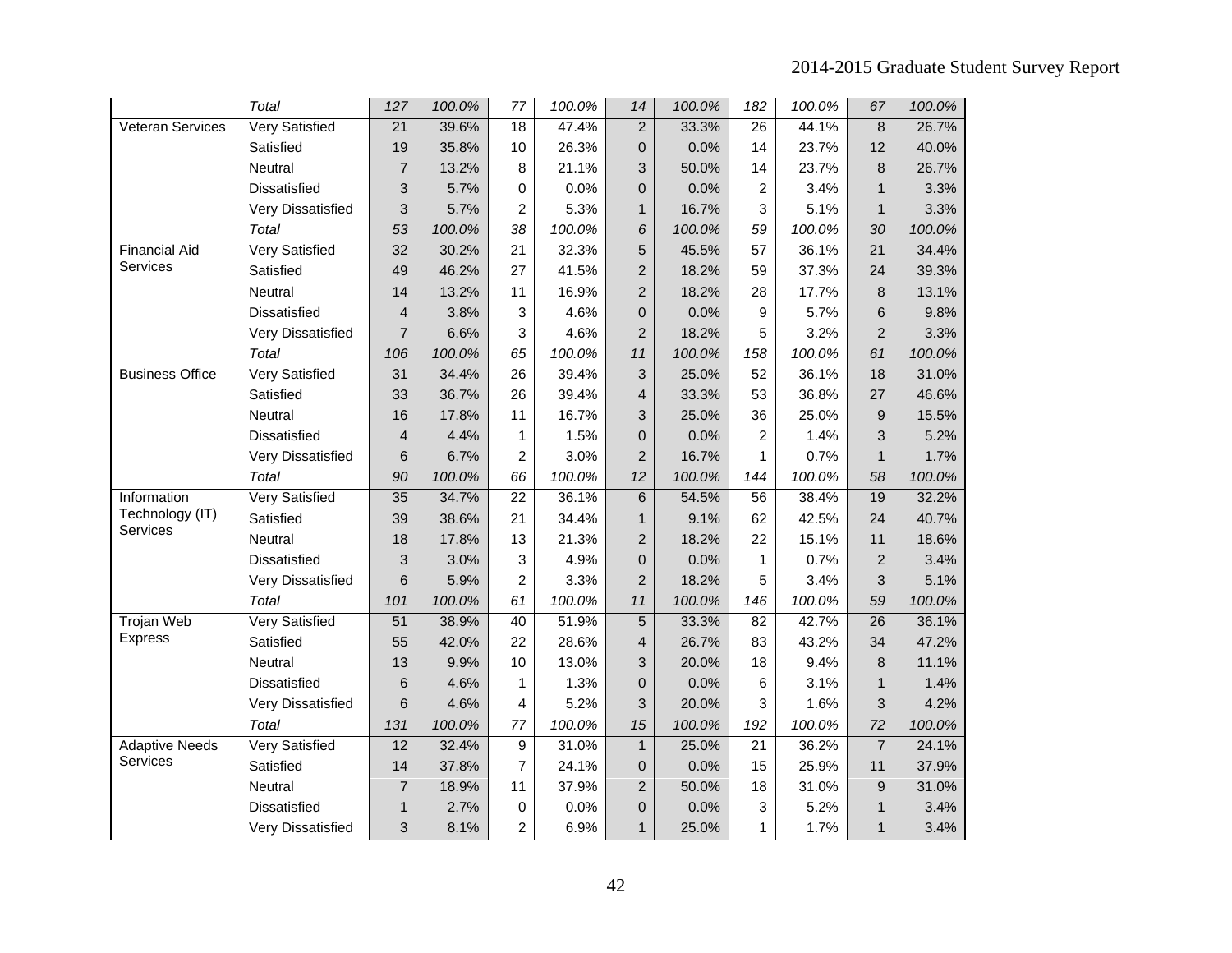|                          | Total                 | 37              | 100.0% | 29              | 100.0% | $\boldsymbol{4}$ | 100.0% | 58              | 100.0% | 29             | 100.0% |
|--------------------------|-----------------------|-----------------|--------|-----------------|--------|------------------|--------|-----------------|--------|----------------|--------|
| <b>Student Support</b>   | <b>Very Satisfied</b> | $\overline{27}$ | 41.5%  | $\overline{13}$ | 33.3%  | $\overline{5}$   | 55.6%  | $\overline{35}$ | 40.7%  | 8              | 21.6%  |
| Services (SSS)           | Satisfied             | 22              | 33.8%  | 13              | 33.3%  | $\mathbf 0$      | 0.0%   | 20              | 23.3%  | 18             | 48.6%  |
|                          | Neutral               | 11              | 16.9%  | 11              | 28.2%  | $\overline{2}$   | 22.2%  | 25              | 29.1%  | $\overline{7}$ | 18.9%  |
|                          | <b>Dissatisfied</b>   | $\mathbf{1}$    | 1.5%   | 1               | 2.6%   | $\mathbf{1}$     | 11.1%  | 3               | 3.5%   | $\mathbf{1}$   | 2.7%   |
|                          | Very Dissatisfied     | $\overline{4}$  | 6.2%   | 1               | 2.6%   | $\mathbf{1}$     | 11.1%  | 3               | 3.5%   | 3              | 8.1%   |
|                          | Total                 | 65              | 100.0% | 39              | 100.0% | 9                | 100.0% | 86              | 100.0% | 37             | 100.0% |
| <b>Career Services</b>   | <b>Very Satisfied</b> | 12              | 21.1%  | 9               | 28.1%  | $\mathbf{1}$     | 16.7%  | 26              | 31.3%  | $\overline{7}$ | 22.6%  |
|                          | Satisfied             | 17              | 29.8%  | 7               | 21.9%  | $\overline{0}$   | 0.0%   | 20              | 24.1%  | 12             | 38.7%  |
|                          | Neutral               | 19              | 33.3%  | 11              | 34.4%  | $\overline{4}$   | 66.7%  | 21              | 25.3%  | 8              | 25.8%  |
|                          | Dissatisfied          | $\overline{c}$  | 3.5%   | 3               | 9.4%   | $\mathbf 0$      | 0.0%   | 11              | 13.3%  | $\mathbf{1}$   | 3.2%   |
|                          | Very Dissatisfied     | $\overline{7}$  | 12.3%  | $\overline{2}$  | 6.3%   | $\mathbf{1}$     | 16.7%  | 5               | 6.0%   | 3              | 9.7%   |
|                          | Total                 | 57              | 100.0% | 32              | 100.0% | 6                | 100.0% | 83              | 100.0% | 31             | 100.0% |
| Placement                | <b>Very Satisfied</b> | 10              | 20.0%  | 8               | 30.8%  | $\mathbf{1}$     | 16.7%  | 17              | 24.6%  | $6\phantom{1}$ | 22.2%  |
| Service                  | Satisfied             | 16              | 32.0%  | 7               | 26.9%  | $\overline{0}$   | 0.0%   | 19              | 27.5%  | 11             | 40.7%  |
|                          | Neutral               | 16              | 32.0%  | 9               | 34.6%  | $\overline{4}$   | 66.7%  | 19              | 27.5%  | 6              | 22.2%  |
|                          | Dissatisfied          | $\mathbf{1}$    | 2.0%   | 0               | 0.0%   | $\mathbf 0$      | 0.0%   | 8               | 11.6%  | $\mathbf{1}$   | 3.7%   |
|                          | Very Dissatisfied     | $\overline{7}$  | 14.0%  | 2               | 7.7%   | $\mathbf{1}$     | 16.7%  | 6               | 8.7%   | 3              | 11.1%  |
|                          | Total                 | 50              | 100.0% | 26              | 100.0% | $\boldsymbol{6}$ | 100.0% | 69              | 100.0% | 27             | 100.0% |
| Counseling               | <b>Very Satisfied</b> | 16              | 27.1%  | $\overline{9}$  | 30.0%  | $\pmb{0}$        | 0.0%   | $\overline{36}$ | 43.9%  | 9              | 31.0%  |
| Services                 | Satisfied             | 19              | 32.2%  | 8               | 26.7%  | $\mathbf 0$      | 0.0%   | 22              | 26.8%  | 11             | 37.9%  |
|                          | Neutral               | 16              | 27.1%  | 10              | 33.3%  | 3                | 75.0%  | 16              | 19.5%  | 6              | 20.7%  |
|                          | <b>Dissatisfied</b>   | $\overline{4}$  | 6.8%   | 1               | 3.3%   | $\overline{0}$   | 0.0%   | 5               | 6.1%   | $\mathbf 0$    | 0.0%   |
|                          | Very Dissatisfied     | $\overline{4}$  | 6.8%   | 2               | 6.7%   | $\mathbf{1}$     | 25.0%  | 3               | 3.7%   | 3              | 10.3%  |
|                          | Total                 | 59              | 100.0% | 30              | 100.0% | 4                | 100.0% | 82              | 100.0% | 29             | 100.0% |
| <b>Bookstore</b>         | <b>Very Satisfied</b> | $\overline{22}$ | 22.4%  | 16              | 27.1%  | $\overline{2}$   | 25.0%  | $\overline{51}$ | 32.7%  | 15             | 31.9%  |
| Services                 | Satisfied             | 44              | 44.9%  | 25              | 42.4%  | $\mathbf{1}$     | 12.5%  | 61              | 39.1%  | 18             | 38.3%  |
|                          | Neutral               | 18              | 18.4%  | 13              | 22.0%  | 3                | 37.5%  | 32              | 20.5%  | 13             | 27.7%  |
|                          | <b>Dissatisfied</b>   | 5               | 5.1%   | $\overline{2}$  | 3.4%   | $\overline{0}$   | 0.0%   | $\overline{4}$  | 2.6%   | $\Omega$       | 0.0%   |
|                          | Very Dissatisfied     | 9               | 9.2%   | 3               | 5.1%   | $\overline{c}$   | 25.0%  | 8               | 5.1%   | $\mathbf{1}$   | 2.1%   |
|                          | Total                 | 98              | 100.0% | 59              | 100.0% | 8                | 100.0% | 156             | 100.0% | 47             | 100.0% |
| Safety and               | <b>Very Satisfied</b> | 14              | 26.4%  | $\overline{13}$ | 35.1%  | $\overline{c}$   | 40.0%  | 55              | 41.7%  | 14             | 34.1%  |
| <b>Security Services</b> | Satisfied             | 23              | 43.4%  | 12              | 32.4%  | $\mathbf 0$      | 0.0%   | 43              | 32.6%  | 14             | 34.1%  |
|                          | Neutral               | 11              | 20.8%  | 11              | 29.7%  | $\overline{2}$   | 40.0%  | 23              | 17.4%  | 10             | 24.4%  |
|                          | Dissatisfied          | $\overline{2}$  | 3.8%   | 0               | 0.0%   | $\pmb{0}$        | 0.0%   | 4               | 3.0%   | $\mathbf{1}$   | 2.4%   |
|                          | Very Dissatisfied     | 3               | 5.7%   | 1               | 2.7%   | $\mathbf{1}$     | 20.0%  | $\overline{7}$  | 5.3%   | $\overline{c}$ | 4.9%   |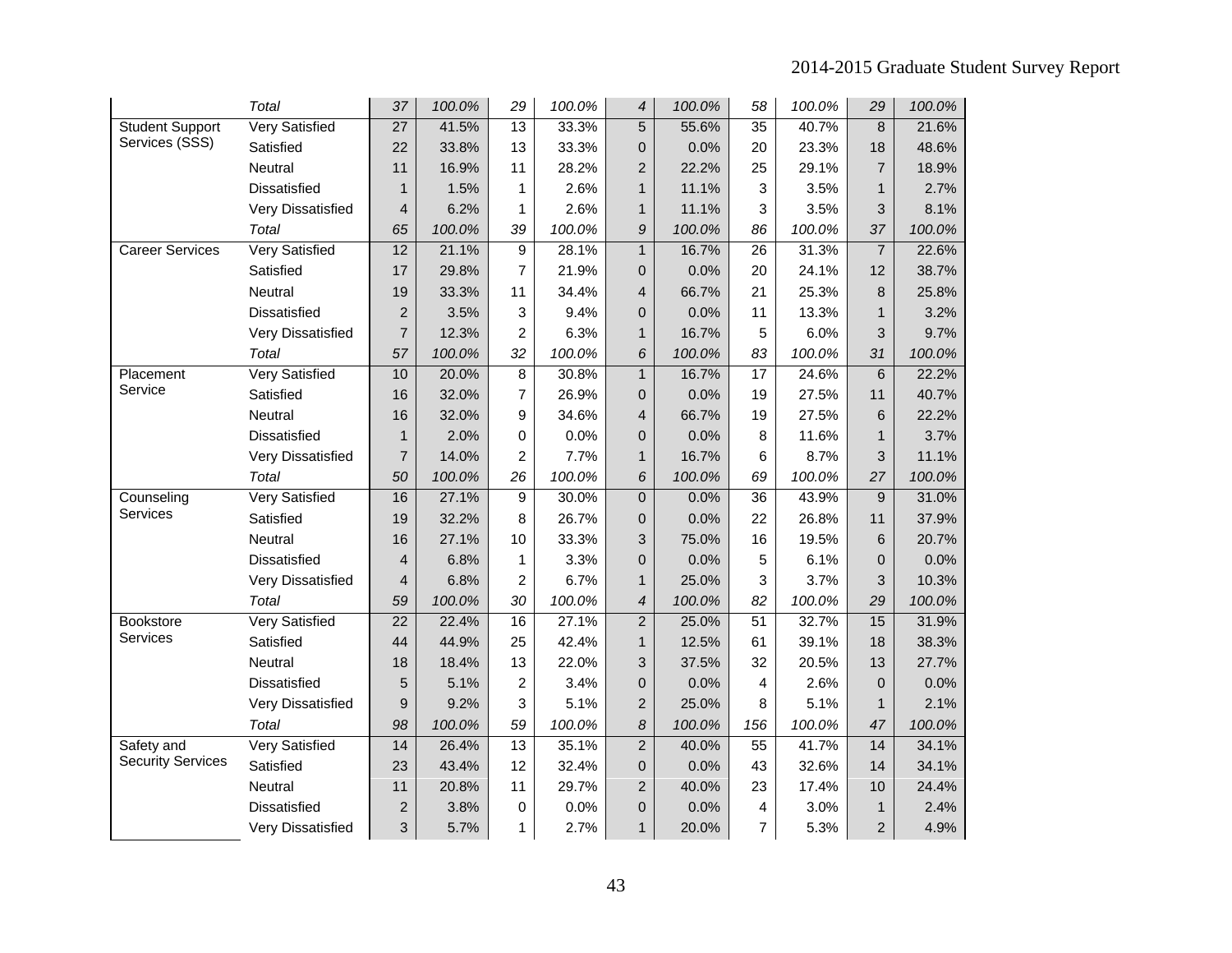|                                 | Total                 | 53               | 100.0% | 37 | 100.0%  | 5              | 100.0%  | 132 | 100.0% | 41           | 100.0% |
|---------------------------------|-----------------------|------------------|--------|----|---------|----------------|---------|-----|--------|--------------|--------|
| Parking facilities              | <b>Very Satisfied</b> | 12               | 22.6%  | 9  | 23.7%   | $\overline{2}$ | 40.0%   | 52  | 33.5%  | 16           | 36.4%  |
|                                 | Satisfied             | 20               | 37.7%  | 11 | 28.9%   | 0              | $0.0\%$ | 56  | 36.1%  | 14           | 31.8%  |
|                                 | Neutral               | 14               | 26.4%  | 13 | 34.2%   | $\overline{2}$ | 40.0%   | 23  | 14.8%  | 7            | 15.9%  |
|                                 | <b>Dissatisfied</b>   |                  | 1.9%   | 3  | 7.9%    | 0              | $0.0\%$ | 11  | 7.1%   | 3            | 6.8%   |
|                                 | Very Dissatisfied     | 6                | 11.3%  | 2  | 5.3%    | 1              | 20.0%   | 13  | 8.4%   | 4            | 9.1%   |
|                                 | Total                 | 53               | 100.0% | 38 | 100.0%  | 5              | 100.0%  | 155 | 100.0% | 44           | 100.0% |
| <b>University Media</b>         | <b>Very Satisfied</b> | 24               | 27.0%  | 15 | 30.0%   | 3              | 27.3%   | 46  | 31.1%  | 16           | 33.3%  |
| (website,                       | Satisfied             | 42               | 47.2%  | 21 | 42.0%   | 3              | 27.3%   | 59  | 39.9%  | 22           | 45.8%  |
| newsletters,<br>radio, TV, etc) | Neutral               | 20               | 22.5%  | 12 | 24.0%   | 3              | 27.3%   | 33  | 22.3%  | 8            | 16.7%  |
|                                 | Dissatisfied          | $\boldsymbol{A}$ | 1.1%   | 0  | $0.0\%$ | 0              | $0.0\%$ | 6   | 4.1%   | $\mathbf{0}$ | 0.0%   |
|                                 | Very Dissatisfied     | $\overline{2}$   | 2.2%   | 2  | 4.0%    | $\overline{2}$ | 18.2%   | 4   | 2.7%   | 2            | 4.2%   |
|                                 | Total                 | 89               | 100.0% | 50 | 100.0%  | 11             | 100.0%  | 148 | 100.0% | 48           | 100.0% |

**Report 15 (Q24):** Student opinions and perceptions about Troy University (Cross Tabulated by **College**)

|                                           | <b>Graduate Student Data</b><br>AY 2014-2015 |                | Arts &<br><b>Sciences</b> |                | <b>Sorrell College</b><br>of Business |                | <b>Communication</b><br>& Fine Arts |     | <b>Education</b> |                | Health &<br><b>Human</b><br><b>Services</b> |
|-------------------------------------------|----------------------------------------------|----------------|---------------------------|----------------|---------------------------------------|----------------|-------------------------------------|-----|------------------|----------------|---------------------------------------------|
|                                           |                                              | N              | $\frac{0}{0}$             | N              | $\%$                                  | N              | $\%$                                | N   | %                | N              | %                                           |
| The goals, objectives,                    | <b>Strongly Agree</b>                        | 55             | 42.6%                     | 33             | 41.3%                                 | 6              | 42.9%                               | 77  | 39.7%            | 23             | 33.3%                                       |
| and requirements for my                   | Agree                                        | 55             | 42.6%                     | 37             | 46.3%                                 | $\overline{7}$ | 50.0%                               | 84  | 43.3%            | 33             | 47.8%                                       |
| academic program were<br>clearly defined. | Neither Agree nor Disagree                   | $\overline{7}$ | 5.4%                      | 7              | 8.8%                                  | $\overline{1}$ | 7.1%                                | 11  | 5.7%             | 3              | 4.3%                                        |
|                                           | <b>Disagree</b>                              | 5              | 3.9%                      | 1              | 1.3%                                  | $\mathbf 0$    | 0.0%                                | 14  | 7.2%             | 6              | 8.7%                                        |
|                                           | <b>Strongly Disagree</b>                     | 7              | 5.4%                      | $\overline{c}$ | 2.5%                                  | $\Omega$       | $0.0\%$                             | 8   | 4.1%             | $\overline{4}$ | 5.8%                                        |
|                                           | Total                                        | 129            | 100.0%                    | 80             | 100.0%                                | 14             | 100.0%                              | 194 | 100.0%           | 69             | 100.0%                                      |
| My academic program                       | <b>Strongly Agree</b>                        | 66             | 50.8%                     | 41             | 51.3%                                 | $\overline{7}$ | 46.7%                               | 93  | 47.9%            | 26             | 37.7%                                       |
| was intellectually                        | Agree                                        | 51             | 39.2%                     | 29             | 36.3%                                 | 6              | 40.0%                               | 81  | 41.8%            | 32             | 46.4%                                       |
| challenging and                           | Neither Agree nor Disagree                   | $\overline{7}$ | 5.4%                      | 7              | 8.8%                                  |                | 6.7%                                | 9   | 4.6%             | 3              | 4.3%                                        |
| stimulating.                              | Disagree                                     | 3              | 2.3%                      | 1              | 1.3%                                  |                | 6.7%                                | 5   | 2.6%             | 6              | 8.7%                                        |
|                                           | <b>Strongly Disagree</b>                     | 3              | 2.3%                      | $\overline{2}$ | 2.5%                                  | $\Omega$       | $0.0\%$                             | 6   | 3.1%             | 2              | 2.9%                                        |
|                                           | Total                                        | 130            | 100.0%                    | 80             | 100.0%                                | 15             | 100.0%                              | 194 | 100.0%           | 69             | 100.0%                                      |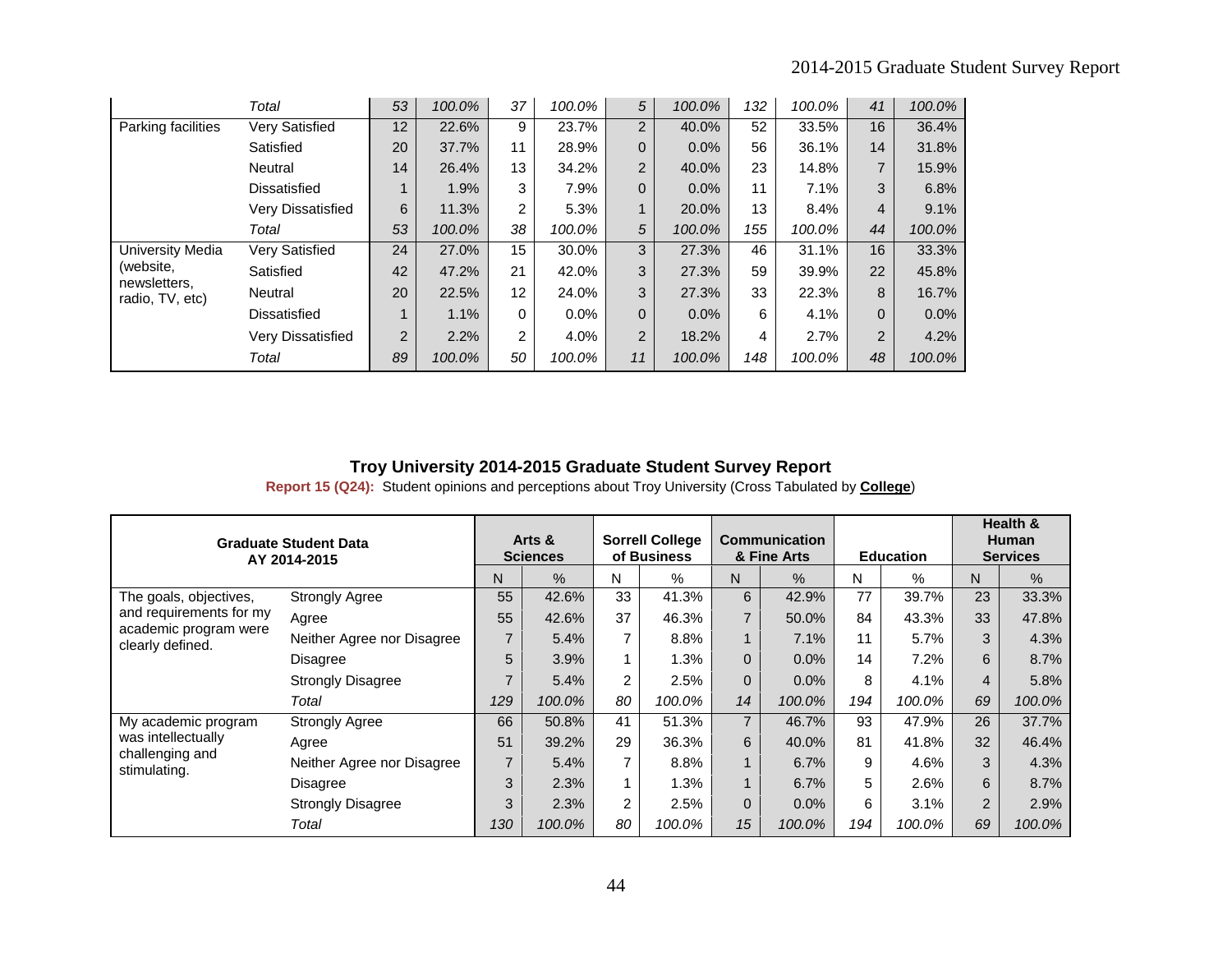| Courses in my                                     | <b>Strongly Agree</b>      | 63              | 48.8%  | 38              | 48.1%  | $\overline{7}$          | 46.7%  | 101            | 52.6%  | 28              | 40.6%  |
|---------------------------------------------------|----------------------------|-----------------|--------|-----------------|--------|-------------------------|--------|----------------|--------|-----------------|--------|
| curriculum contributed to                         | Agree                      | 48              | 37.2%  | 31              | 39.2%  | $\overline{7}$          | 46.7%  | 75             | 39.1%  | 32              | 46.4%  |
| the skills and knowledge<br>required in my field. | Neither Agree nor Disagree | 10              | 7.8%   | $\overline{7}$  | 8.9%   | $\mathbf{1}$            | 6.7%   | $\overline{7}$ | 3.6%   | 4               | 5.8%   |
|                                                   | Disagree                   | 3               | 2.3%   | 1               | 1.3%   | $\overline{0}$          | 0.0%   | 3              | 1.6%   | 3               | 4.3%   |
|                                                   | <b>Strongly Disagree</b>   | 5               | 3.9%   | $\overline{2}$  | 2.5%   | $\overline{0}$          | 0.0%   | 6              | 3.1%   | $\overline{2}$  | 2.9%   |
|                                                   | Total                      | 129             | 100.0% | 79              | 100.0% | 15                      | 100.0% | 192            | 100.0% | 69              | 100.0% |
| Courses were offered                              | <b>Strongly Agree</b>      | $\overline{55}$ | 42.3%  | $\overline{33}$ | 41.3%  | $\overline{7}$          | 46.7%  | 59             | 30.4%  | $\overline{21}$ | 30.4%  |
| frequently enough for                             | Agree                      | 53              | 40.8%  | 28              | 35.0%  | 6                       | 40.0%  | 63             | 32.5%  | 31              | 44.9%  |
| timely completion of my<br>degree program.        | Neither Agree nor Disagree | 8               | 6.2%   | 9               | 11.3%  | $\mathbf{1}$            | 6.7%   | 21             | 10.8%  | $\overline{4}$  | 5.8%   |
|                                                   | Disagree                   | 10              | 7.7%   | 8               | 10.0%  | $\mathbf{1}$            | 6.7%   | 27             | 13.9%  | 6               | 8.7%   |
|                                                   | <b>Strongly Disagree</b>   | $\overline{4}$  | 3.1%   | $\overline{c}$  | 2.5%   | $\overline{0}$          | 0.0%   | 24             | 12.4%  | $\overline{7}$  | 10.1%  |
|                                                   | Total                      | 130             | 100.0% | 80              | 100.0% | 15                      | 100.0% | 194            | 100.0% | 69              | 100.0% |
| The intellectual caliber                          | <b>Strongly Agree</b>      | 37              | 28.5%  | 19              | 23.8%  | 6                       | 40.0%  | 56             | 28.9%  | 18              | 26.1%  |
| of students in my                                 | Agree                      | 51              | 39.2%  | 37              | 46.3%  | 6                       | 40.0%  | 81             | 41.8%  | 37              | 53.6%  |
| academic program was<br>high.                     | Neither Agree nor Disagree | 20              | 15.4%  | 15              | 18.8%  | $\mathbf{1}$            | 6.7%   | 35             | 18.0%  | 5               | 7.2%   |
|                                                   | <b>Disagree</b>            | 15              | 11.5%  | 5               | 6.3%   | $\overline{2}$          | 13.3%  | 17             | 8.8%   | 5               | 7.2%   |
|                                                   | <b>Strongly Disagree</b>   | $\overline{7}$  | 5.4%   | 4               | 5.0%   | $\Omega$                | 0.0%   | 5              | 2.6%   | $\overline{4}$  | 5.8%   |
|                                                   | Total                      | 130             | 100.0% | 80              | 100.0% | 15                      | 100.0% | 194            | 100.0% | 69              | 100.0% |
| The degree program in                             | <b>Strongly Agree</b>      | $\overline{58}$ | 45.0%  | 36              | 45.0%  | $\bf 8$                 | 53.3%  | 99             | 51.0%  | $\overline{34}$ | 49.3%  |
| which I enrolled is                               | Agree                      | 44              | 34.1%  | 32              | 40.0%  | 6                       | 40.0%  | 70             | 36.1%  | 26              | 37.7%  |
| valuable for me in my<br>employment.              | Neither Agree nor Disagree | 16              | 12.4%  | $\overline{7}$  | 8.8%   | $\mathbf{1}$            | 6.7%   | 20             | 10.3%  | 3               | 4.3%   |
|                                                   | <b>Disagree</b>            | $\overline{4}$  | 3.1%   | $\overline{c}$  | 2.5%   | $\overline{0}$          | 0.0%   | 0              | 0.0%   | 3               | 4.3%   |
|                                                   | <b>Strongly Disagree</b>   | $\overline{7}$  | 5.4%   | 3               | 3.8%   | $\Omega$                | 0.0%   | 5              | 2.6%   | 3               | 4.3%   |
|                                                   | Total                      | 129             | 100.0% | 80              | 100.0% | 15                      | 100.0% | 194            | 100.0% | 69              | 100.0% |
| <b>Troy University faculty</b>                    | <b>Strongly Agree</b>      | 47              | 36.2%  | $\overline{28}$ | 35.0%  | $\overline{7}$          | 46.7%  | 85             | 44.0%  | $\overline{25}$ | 36.2%  |
| care about students as<br>individuals.            | Agree                      | 53              | 40.8%  | 38              | 47.5%  | $\overline{\mathbf{4}}$ | 26.7%  | 78             | 40.4%  | 26              | 37.7%  |
|                                                   | Neither Agree nor Disagree | 19              | 14.6%  | $\overline{7}$  | 8.8%   | $\overline{2}$          | 13.3%  | 17             | 8.8%   | $\overline{7}$  | 10.1%  |
|                                                   | <b>Disagree</b>            | 5               | 3.8%   | 5               | 6.3%   | $\overline{2}$          | 13.3%  | 5              | 2.6%   | 6               | 8.7%   |
|                                                   | <b>Strongly Disagree</b>   | 6               | 4.6%   | $\overline{2}$  | 2.5%   | $\overline{0}$          | 0.0%   | 8              | 4.1%   | 5               | 7.2%   |
|                                                   | Total                      | 130             | 100.0% | 80              | 100.0% | 15                      | 100.0% | 193            | 100.0% | 69              | 100.0% |
| <b>Troy University faculty</b>                    | <b>Strongly Agree</b>      | 39              | 30.0%  | $\overline{20}$ | 25.0%  | $\overline{4}$          | 26.7%  | 75             | 38.9%  | 19              | 27.5%  |
| were helpful with my                              | Agree                      | 39              | 30.0%  | 31              | 38.8%  | 3                       | 20.0%  | 67             | 34.7%  | 27              | 39.1%  |
| career plan.                                      | Neither Agree nor Disagree | 34              | 26.2%  | 22              | 27.5%  | 6                       | 40.0%  | 28             | 14.5%  | 13              | 18.8%  |
|                                                   | Disagree                   | 12              | 9.2%   | 4               | 5.0%   | $\mathbf{1}$            | 6.7%   | 13             | 6.7%   | 5               | 7.2%   |
|                                                   | <b>Strongly Disagree</b>   | 6               | 4.6%   | 3               | 3.8%   | $\mathbf{1}$            | 6.7%   | 10             | 5.2%   | 5               | 7.2%   |
|                                                   | Total                      | 130             | 100.0% | 80              | 100.0% | 15                      | 100.0% | 193            | 100.0% | 69              | 100.0% |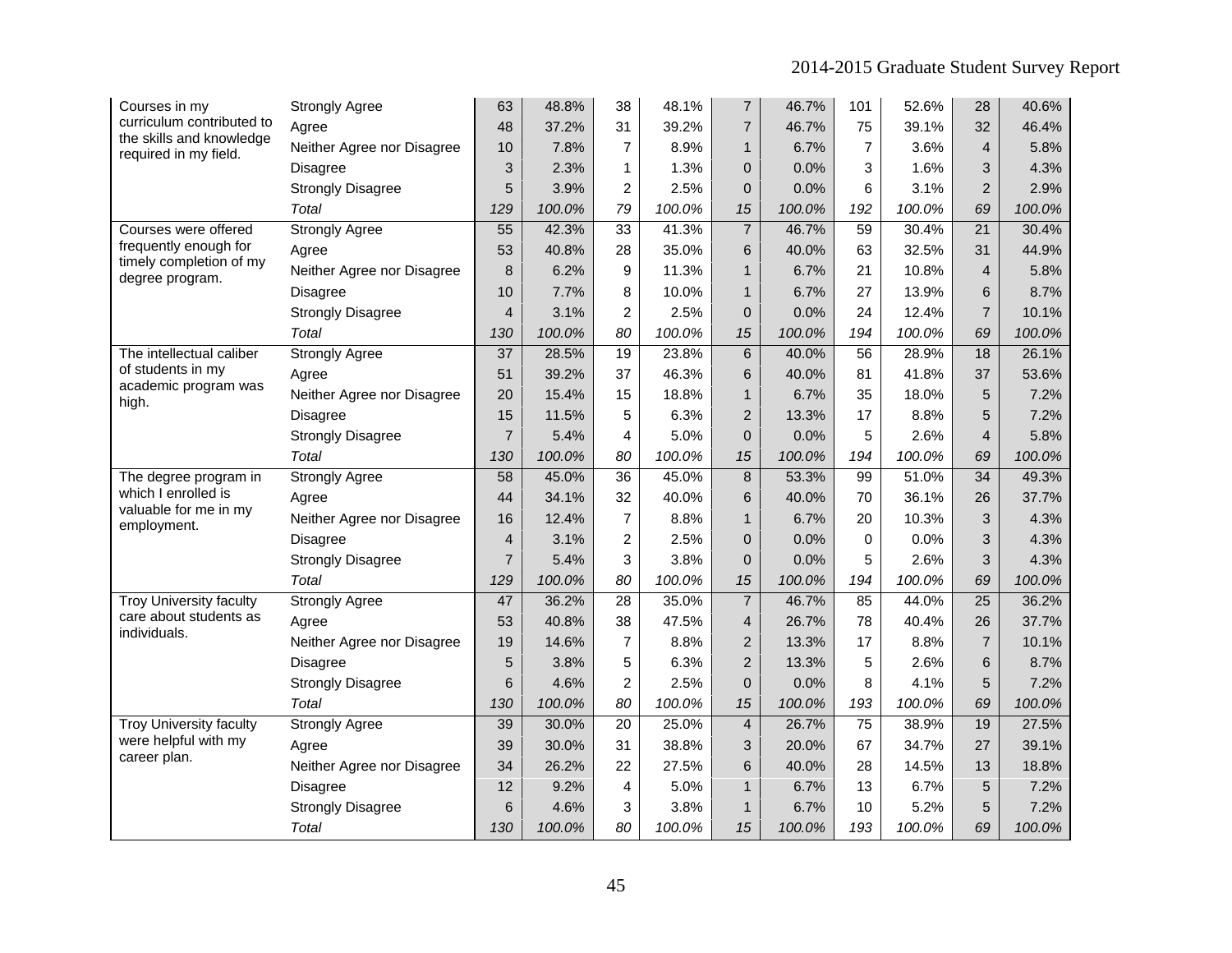| <b>Troy University is</b>                    | <b>Strongly Agree</b>      | 42  | 32.3%  | 22 | 27.5%  | 5              | 33.3%  | 60  | 30.9%  | 21             | 30.4%  |
|----------------------------------------------|----------------------------|-----|--------|----|--------|----------------|--------|-----|--------|----------------|--------|
| responsive to the needs<br>of its students.  | Agree                      | 56  | 43.1%  | 36 | 45.0%  | $\overline{4}$ | 26.7%  | 68  | 35.1%  | 28             | 40.6%  |
|                                              | Neither Agree nor Disagree | 18  | 13.8%  | 13 | 16.3%  | $\overline{4}$ | 26.7%  | 37  | 19.1%  | 8              | 11.6%  |
|                                              | <b>Disagree</b>            |     | 5.4%   | 7  | 8.8%   | $\overline{2}$ | 13.3%  | 17  | 8.8%   | 8              | 11.6%  |
|                                              | <b>Strongly Disagree</b>   |     | 5.4%   | 2  | 2.5%   | $\Omega$       | 0.0%   | 12  | 6.2%   | $\overline{4}$ | 5.8%   |
|                                              | Total                      | 130 | 100.0% | 80 | 100.0% | 15             | 100.0% | 194 | 100.0% | 69             | 100.0% |
| The tuition and fees I                       | <b>Strongly Agree</b>      | 37  | 28.7%  | 25 | 31.3%  | 5              | 33.3%  | 49  | 25.4%  | 20             | 29.0%  |
| paid at Troy University<br>were a worthwhile | Agree                      | 56  | 43.4%  | 37 | 46.3%  | 3              | 20.0%  | 88  | 45.6%  | 30             | 43.5%  |
| investment.                                  | Neither Agree nor Disagree | 21  | 16.3%  | 10 | 12.5%  | 5              | 33.3%  | 38  | 19.7%  | 9              | 13.0%  |
|                                              | <b>Disagree</b>            |     | 5.4%   | 4  | 5.0%   |                | 6.7%   | 10  | 5.2%   | 5              | 7.2%   |
|                                              | <b>Strongly Disagree</b>   | 8   | 6.2%   | 4  | 5.0%   |                | 6.7%   | 8   | 4.1%   | 5              | 7.2%   |
|                                              | Total                      | 129 | 100.0% | 80 | 100.0% | 15             | 100.0% | 193 | 100.0% | 69             | 100.0% |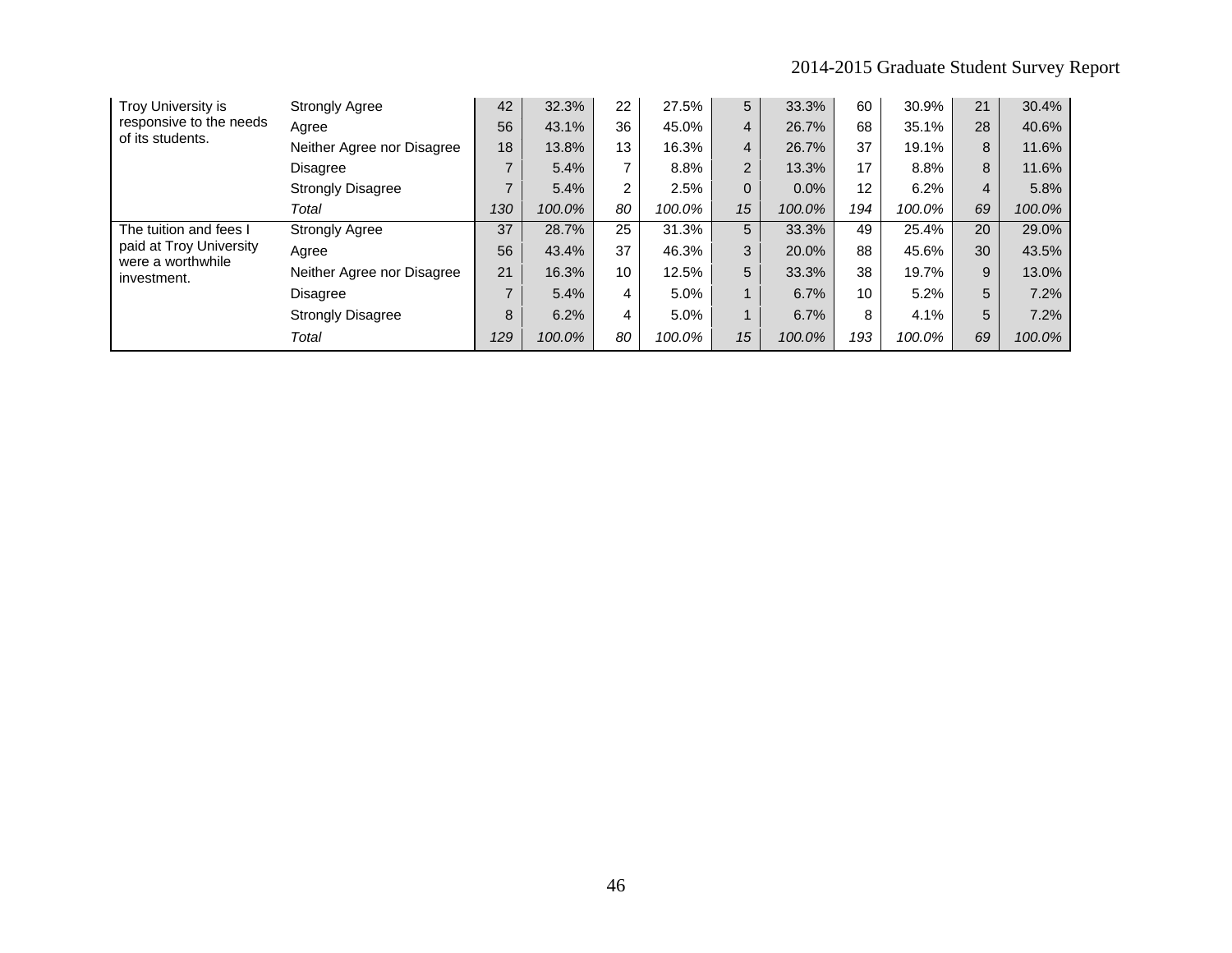| <b>Graduate Student Data</b><br>AY 2014-2015   |           |                | Arts &<br><b>Sciences</b> |    | <b>Sorrell College</b><br>of Business |                | <b>Communication</b><br>& Fine Arts |     | <b>Education</b> |                | Health &<br><b>Human</b><br><b>Services</b> |
|------------------------------------------------|-----------|----------------|---------------------------|----|---------------------------------------|----------------|-------------------------------------|-----|------------------|----------------|---------------------------------------------|
|                                                |           | $\mathsf{N}$   | %                         | N  | $\%$                                  | N              | $\frac{0}{0}$                       | N   | $\%$             | N              | $\frac{0}{0}$                               |
| How would you rate Troy                        | Excellent | 29             | 22.5%                     | 19 | 24.4%                                 | 3              | 20.0%                               | 70  | 37.0%            | 21             | 30.9%                                       |
| University's preparation                       | Good      | 51             | 39.5%                     | 30 | 38.5%                                 | 5              | 33.3%                               | 69  | 36.5%            | 31             | 45.6%                                       |
| of you for employment?                         | Average   | 32             | 24.8%                     | 22 | 28.2%                                 | 4              | 26.7%                               | 35  | 18.5%            | 12             | 17.6%                                       |
|                                                | Fair      | 6              | 4.7%                      | 4  | 5.1%                                  | $\overline{2}$ | 13.3%                               | 11  | 5.8%             | 2              | 2.9%                                        |
|                                                | Poor      | 11             | 8.5%                      | 3  | 3.8%                                  |                | 6.7%                                | 4   | 2.1%             | $\overline{2}$ | 2.9%                                        |
|                                                | Total     | 129            | 100.0%                    | 78 | 100.0%                                | 15             | 100.0%                              | 189 | 100.0%           | 68             | 100.0%                                      |
| How would you rate Troy                        | Excellent | 39             | 30.2%                     | 23 | 29.1%                                 | 6              | 40.0%                               | 73  | 38.6%            | 24             | 35.8%                                       |
| University's preparation<br>of you for further | Good      | 56             | 43.4%                     | 36 | 45.6%                                 | $\overline{4}$ | 26.7%                               | 74  | 39.2%            | 30             | 44.8%                                       |
| education?                                     | Average   | 23             | 17.8%                     | 14 | 17.7%                                 | 3              | 20.0%                               | 30  | 15.9%            | 9              | 13.4%                                       |
|                                                | Fair      | 5              | 3.9%                      | 4  | 5.1%                                  | 2              | 13.3%                               | 8   | 4.2%             | 3              | 4.5%                                        |
|                                                | Poor      | 6              | 4.7%                      | 2  | 2.5%                                  | $\Omega$       | 0.0%                                | 4   | 2.1%             |                | 1.5%                                        |
|                                                | Total     | 129            | 100.0%                    | 79 | 100.0%                                | 15             | 100.0%                              | 189 | 100.0%           | 67             | 100.0%                                      |
| What is your overall                           | Excellent | 49             | 37.7%                     | 30 | 38.5%                                 | $\overline{7}$ | 46.7%                               | 82  | 43.4%            | 28             | 41.2%                                       |
| rating of your college                         | Good      | 50             | 38.5%                     | 30 | 38.5%                                 | 5              | 33.3%                               | 75  | 39.7%            | 25             | 36.8%                                       |
| experiences at TROY?                           | Average   | 17             | 13.1%                     | 12 | 15.4%                                 | $\overline{2}$ | 13.3%                               | 20  | 10.6%            | 6              | 8.8%                                        |
|                                                | Fair      | $\overline{7}$ | 5.4%                      | 4  | 5.1%                                  | $\Omega$       | 0.0%                                | 6   | 3.2%             | 8              | 11.8%                                       |
|                                                | Poor      | $\overline{7}$ | 5.4%                      | 2  | 2.6%                                  | 1              | 6.7%                                | 6   | 3.2%             |                | 1.5%                                        |
|                                                | Total     | 130            | 100.0%                    | 78 | 100.0%                                | 15             | 100.0%                              | 189 | 100.0%           | 68             | 100.0%                                      |

**Report 16 (Q32):** Overall ratings on Troy University (Cross Tabulated by **College**)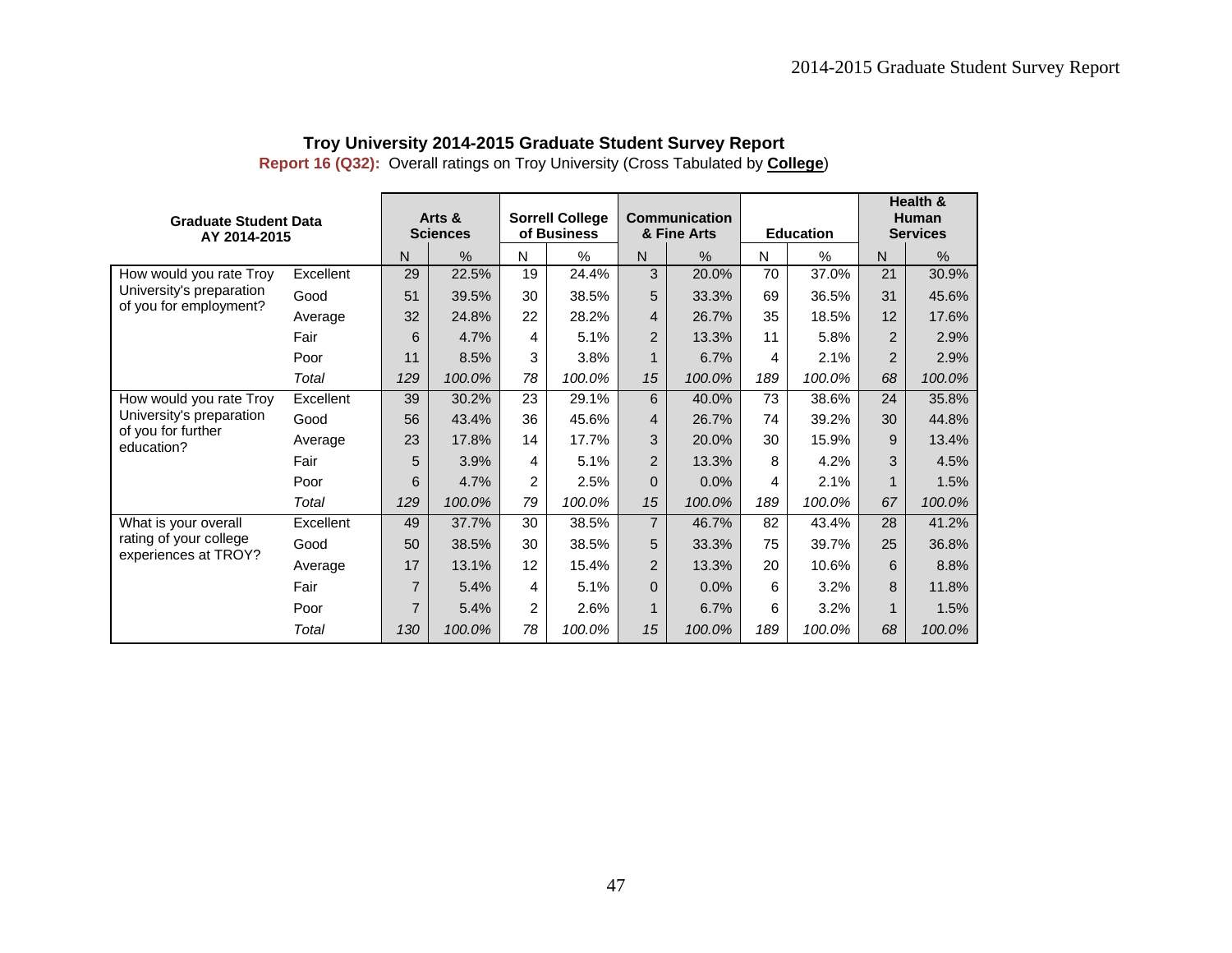| <b>Graduate Student Data</b><br>AY 2014-2015     |                |     | Arts &<br><b>Sciences</b> |    | <b>Sorrell College</b><br>of Business |                | Communication<br>& Fine Arts |                | <b>Education</b> |                | Health &<br>Human<br><b>Services</b> |
|--------------------------------------------------|----------------|-----|---------------------------|----|---------------------------------------|----------------|------------------------------|----------------|------------------|----------------|--------------------------------------|
|                                                  |                | N   | $\frac{0}{0}$             | N  | %                                     | $\mathsf{N}$   | %                            | N              | %                | N              | $\frac{0}{0}$                        |
| If you were starting                             | Definitely Yes | 52  | 40.0%                     | 31 | 39.2%                                 | $\overline{7}$ | 46.7%                        | 107            | 56.6%            | 35             | 51.5%                                |
| graduate school over,<br>would you enroll in the | Probably Yes   | 47  | 36.2%                     | 34 | 43.0%                                 | 4              | 26.7%                        | 53             | 28.0%            | 24             | 35.3%                                |
| same program?                                    | Probably Not   | 18  | 13.8%                     | 13 | 16.5%                                 | 2              | 13.3%                        | 23             | 12.2%            | 5              | 7.4%                                 |
|                                                  | Definitely Not | 13  | 10.0%                     | 1  | 1.3%                                  | $\overline{2}$ | 13.3%                        | 6              | 3.2%             | $\overline{4}$ | 5.9%                                 |
|                                                  | Total          | 130 | 100.0%                    | 79 | 100.0%                                | 15             | 100.0%                       | 189            | 100.0%           | 68             | 100.0%                               |
| If you could start                               | Definitely Yes | 56  | 43.1%                     | 33 | 41.8%                                 | 9              | 60.0%                        | 95             | 50.5%            | 27             | 39.7%                                |
| graduate school over,                            | Probably Yes   | 53  | 40.8%                     | 35 | 44.3%                                 | 3              | 20.0%                        | 60             | 31.9%            | 29             | 42.6%                                |
| would you attend Troy<br>University again?       | Probably Not   | 11  | 8.5%                      | 8  | 10.1%                                 | 1              | 6.7%                         | 26             | 13.8%            | 8              | 11.8%                                |
|                                                  | Definitely Not | 10  | 7.7%                      | 3  | 3.8%                                  | $\overline{2}$ | 13.3%                        | $\overline{7}$ | 3.7%             | 4              | 5.9%                                 |
|                                                  | Total          | 130 | 100.0%                    | 79 | 100.0%                                | 15             | 100.0%                       | 188            | 100.0%           | 68             | 100.0%                               |
| Would you recommend                              | Definitely Yes | 57  | 44.5%                     | 39 | 49.4%                                 | 9              | 60.0%                        | 100            | 53.2%            | 36             | 52.2%                                |
| your academic program                            | Probably Yes   | 50  | 39.1%                     | 31 | 39.2%                                 | 3              | 20.0%                        | 65             | 34.6%            | 27             | 39.1%                                |
| to other students?                               | Probably Not   | 12  | 9.4%                      | 6  | 7.6%                                  | 2              | 13.3%                        | 19             | 10.1%            | 5              | 7.2%                                 |
|                                                  | Definitely Not | 9   | 7.0%                      | 3  | 3.8%                                  | 1              | 6.7%                         | 4              | 2.1%             |                | 1.4%                                 |
|                                                  | Total          | 128 | 100.0%                    | 79 | 100.0%                                | 15             | 100.0%                       | 188            | 100.0%           | 69             | 100.0%                               |
| Would you recommend                              | Definitely Yes | 55  | 42.3%                     | 42 | 54.5%                                 | 9              | 60.0%                        | 103            | 54.8%            | 37             | 53.6%                                |
| Troy University to                               | Probably Yes   | 59  | 45.4%                     | 28 | 36.4%                                 | 3              | 20.0%                        | 68             | 36.2%            | 21             | 30.4%                                |
| someone planning to go<br>to college?            | Probably Not   | 6   | 4.6%                      | 4  | 5.2%                                  | 2              | 13.3%                        | 12             | 6.4%             | 9              | 13.0%                                |
|                                                  | Definitely Not | 10  | 7.7%                      | 3  | 3.9%                                  | 1              | 6.7%                         | 5              | 2.7%             | $\overline{2}$ | 2.9%                                 |
|                                                  | Total          | 130 | 100.0%                    | 77 | 100.0%                                | 15             | 100.0%                       | 188            | 100.0%           | 69             | 100.0%                               |

**Report 17:** Enrollment choices and recommendations (Cross Tabulated by **College**)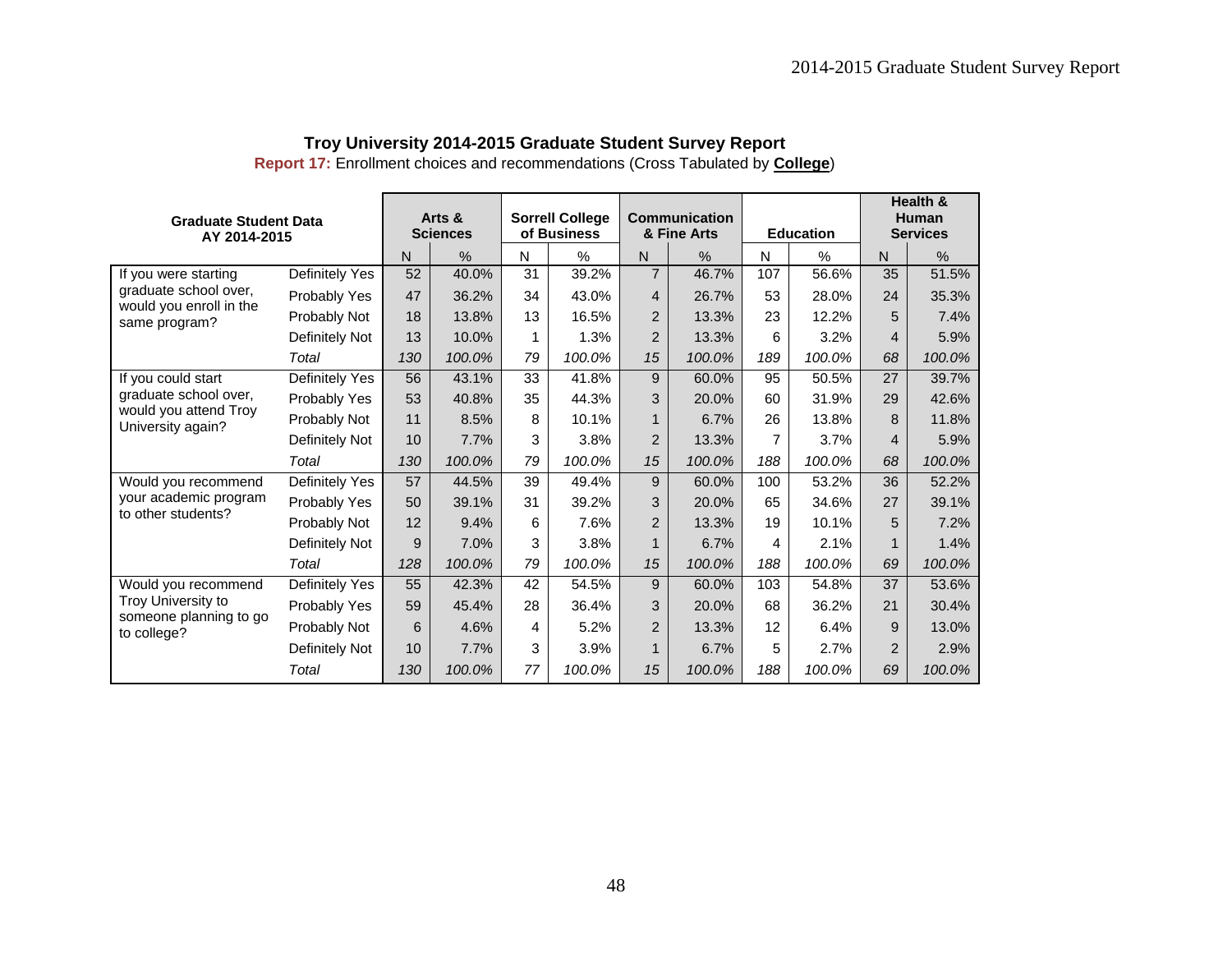| <b>Graduate Student Data</b> |           |                      |                            |                          | American                        |                |               |                      |            |                | <b>Hawaiian or</b><br><b>Other</b> |                 |                 |                |                     |             |                                   |
|------------------------------|-----------|----------------------|----------------------------|--------------------------|---------------------------------|----------------|---------------|----------------------|------------|----------------|------------------------------------|-----------------|-----------------|----------------|---------------------|-------------|-----------------------------------|
| AY 2014-2015                 |           |                      | African<br><b>American</b> |                          | <b>Indian/Alask</b><br>a Native |                | <b>Asian</b>  |                      | Caucasian  |                | <b>Pacific</b><br><b>Islander</b>  |                 | <b>Hispanic</b> |                | <b>Multi-Racial</b> |             | <b>Race/Ethnicit</b><br>y Unknown |
|                              |           | N                    | $\%$                       | N                        | $\frac{0}{0}$                   | $\mathsf{N}$   | $\frac{0}{0}$ | N                    | $\%$       | N              | $\%$                               | $\mathsf{N}$    | %               | N.             | $\frac{0}{0}$       | N           | $\%$                              |
| Writing skills               | Excellent | 92                   | 43.0%                      | 3                        | 75.0%                           | $\mathbf{3}$   | 17.6%         | 11                   | 47.6%      | $\overline{2}$ | 100.0                              | $\overline{11}$ | 68.8%           | $\overline{4}$ | 33.3%               | 1           | 33.3%                             |
|                              | Good      | 10<br>$\mathbf{1}$   | 47.2%                      | $\Omega$                 | 0.0%                            | 8              | 47.1%         | $\mathbf{1}$<br>98   | 42.1%      | $\Omega$       | %<br>0.0%                          | 5               | 31.3%           | 8              | 66.7%               | 1           | 33.3%                             |
|                              | Average   | 21                   | 9.8%                       | $\mathbf{1}$             | 25.0%                           | 5              | 29.4%         | 19                   | 8.2%       | $\Omega$       | 0.0%                               | $\mathbf 0$     | 0.0%            | $\mathbf{0}$   | 0.0%                | 0           | 0.0%                              |
|                              | Fair      | $\Omega$             | 0.0%                       | $\Omega$                 | 0.0%                            | $\mathbf{1}$   | 5.9%          | $\overline{2}$       | 0.9%       | $\Omega$       | 0.0%                               | $\Omega$        | 0.0%            | $\Omega$       | 0.0%                | 1           | 33.3%                             |
|                              | Poor      | $\mathbf{0}$         | 0.0%                       | $\Omega$                 | 0.0%                            | $\overline{0}$ | 0.0%          | 3                    | 1.3%       | $\mathbf{0}$   | 0.0%                               | 0               | 0.0%            | $\overline{0}$ | 0.0%                | $\Omega$    | 0.0%                              |
|                              | Total     | 21<br>$\overline{4}$ | 100.0<br>%                 | $\overline{\mathcal{A}}$ | 100.0<br>%                      | 17             | 100.0<br>%    | 23<br>$\sqrt{3}$     | 100.0<br>% | 2              | 100.0<br>%                         | 16              | 100.0<br>%      | 12             | 100.0<br>%          | 3           | 100.0%                            |
| Speaking/presentati          | Excellent | 94                   | 43.9%                      | $\overline{2}$           | 50.0%                           | 5              | 29.4%         | 84                   | 36.2%      | $\mathbf{1}$   | 50.0%                              | 9               | 56.3%           | 5              | 41.7%               | $\mathbf 1$ | 33.3%                             |
| on skills                    | Good      | 92                   | 43.0%                      | $\mathbf{1}$             | 25.0%                           | 6              | 35.3%         | 10<br>$\mathbf{1}$   | 43.5%      | $\mathbf{1}$   | 50.0%                              | 6               | 37.5%           | $\overline{7}$ | 58.3%               | 1           | 33.3%                             |
|                              | Average   | 23                   | 10.7%                      | $\mathbf{1}$             | 25.0%                           | 5              | 29.4%         | 32                   | 13.8%      | $\Omega$       | 0.0%                               | $\mathbf{1}$    | 6.3%            | $\mathbf{0}$   | 0.0%                | 0           | 0.0%                              |
|                              | Fair      | 5                    | 2.3%                       | $\Omega$                 | 0.0%                            | $\mathbf{1}$   | 5.9%          | 6                    | 2.6%       | $\Omega$       | 0.0%                               | $\Omega$        | 0.0%            | $\Omega$       | 0.0%                | 1           | 33.3%                             |
|                              | Poor      | $\mathbf{0}$         | 0.0%                       | 0                        | 0.0%                            | $\overline{0}$ | 0.0%          | 9                    | 3.9%       | $\mathbf{0}$   | 0.0%                               | $\Omega$        | 0.0%            | $\mathbf{0}$   | 0.0%                | 0           | 0.0%                              |
|                              | Total     | 21<br>$\overline{4}$ | 100.0<br>%                 | 4                        | 100.0<br>%                      | 17             | 100.0<br>%    | 23<br>$\sqrt{2}$     | 100.0<br>% | $\overline{c}$ | 100.0<br>%                         | 16              | 100.0<br>%      | 12             | 100.0<br>%          | 3           | 100.0%                            |
| Reading skills               | Excellent | 10                   | 50.9%                      | $\overline{2}$           | 50.0%                           | 5              | 29.4%         | 10                   | 45.3%      | $\mathbf{0}$   | 0.0%                               | 10              | 62.5%           | $\overline{7}$ | 58.3%               | $\mathbf 1$ | 33.3%                             |
|                              | Good      | 8<br>90              | 42.5%                      | $\mathbf{1}$             | 25.0%                           | $\overline{7}$ | 41.2%         | 5<br>91              | 39.2%      | $\overline{2}$ | 100.0<br>$\%$                      | 5               | 31.3%           | 5              | 41.7%               | 1           | 33.3%                             |
|                              | Average   | 14                   | 6.6%                       | $\mathbf{1}$             | 25.0%                           | $\overline{4}$ | 23.5%         | 28                   | 12.1%      | $\mathbf 0$    | 0.0%                               | $\mathbf{1}$    | 6.3%            | $\mathbf{0}$   | 0.0%                | 0           | 0.0%                              |
|                              | Fair      | $\Omega$             | 0.0%                       | $\Omega$                 | 0.0%                            | $\mathbf{1}$   | 5.9%          | 3                    | 1.3%       | $\Omega$       | 0.0%                               | $\Omega$        | 0.0%            | $\Omega$       | 0.0%                | 1           | 33.3%                             |
|                              | Poor      | $\Omega$             | 0.0%                       | $\Omega$                 | 0.0%                            | $\Omega$       | 0.0%          | 5                    | 2.2%       | $\Omega$       | 0.0%                               | $\Omega$        | 0.0%            | $\Omega$       | 0.0%                | $\Omega$    | 0.0%                              |
|                              | Total     | 21<br>$\overline{c}$ | 100.0<br>%                 | 4                        | 100.0<br>%                      | 17             | 100.0<br>$\%$ | 23<br>$\overline{c}$ | 100.0<br>% | $\overline{c}$ | 100.0<br>%                         | 16              | 100.0<br>%      | 12             | 100.0<br>%          | 3           | 100.0%                            |
| Critical thinking<br>skills  | Excellent | 11<br>$\overline{7}$ | 54.9%                      | 3                        | 75.0%                           | 3              | 17.6%         | 11<br>9              | 51.3%      | $\overline{2}$ | 100.0<br>$\frac{0}{0}$             | 14              | 87.5%           | $\overline{7}$ | 58.3%               | $\mathbf 1$ | 33.3%                             |
|                              | Good      | 81                   | 38.0%                      | $\Omega$                 | 0.0%                            | 9              | 52.9%         | 87                   | 37.5%      | $\mathbf 0$    | 0.0%                               | $\mathbf{1}$    | 6.3%            | 5              | 41.7%               | 1           | 33.3%                             |
|                              | Average   | 14                   | 6.6%                       | 1                        | 25.0%                           | 4              | 23.5%         | 21                   | 9.1%       | $\Omega$       | 0.0%                               | 1               | 6.3%            | 0              | 0.0%                | $\Omega$    | 0.0%                              |

**Report 18:** Comparison of Intellectual Development and Leadership Development Items by **Ethnicity**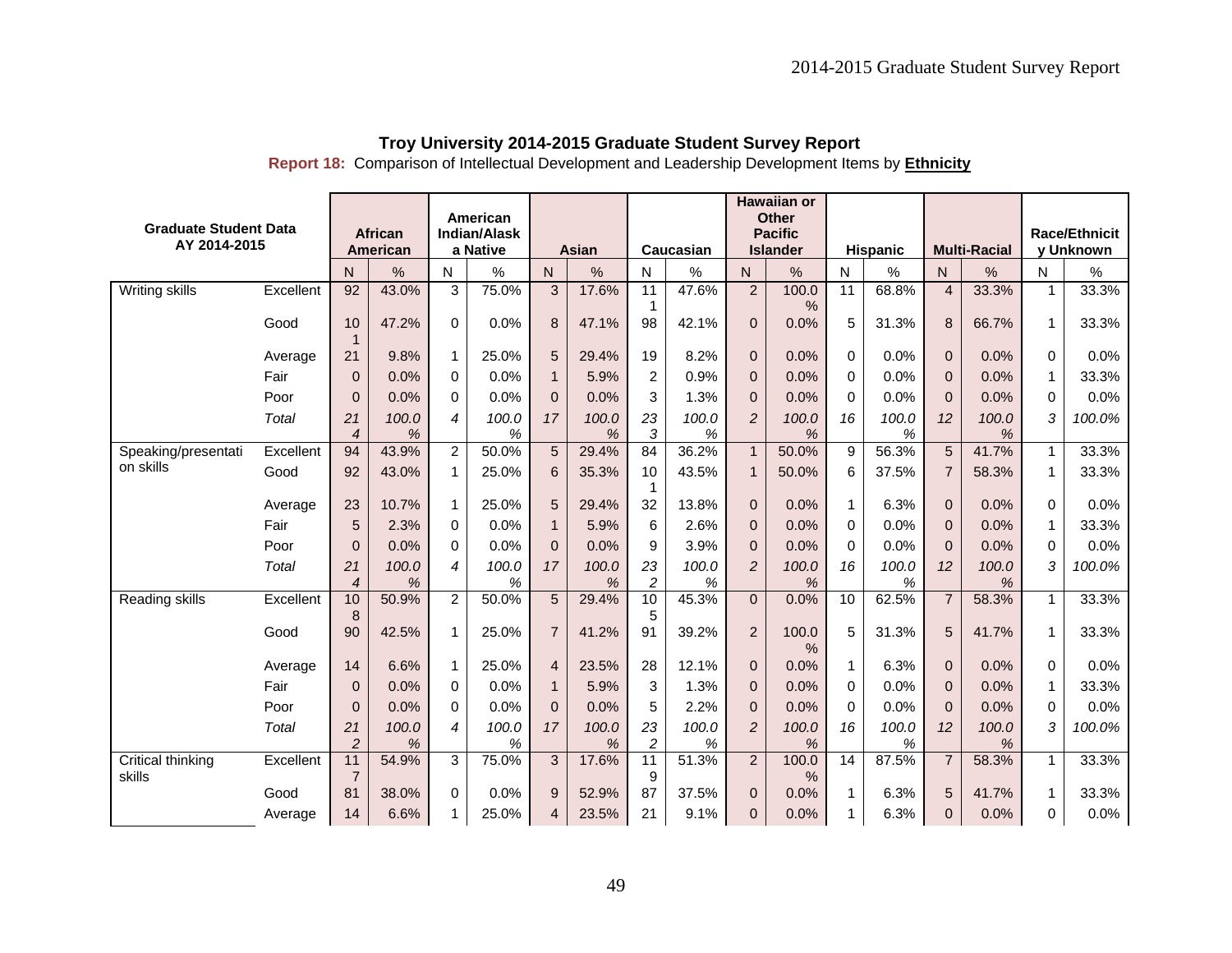|                                      | Fair      | $\mathbf{1}$         | 0.5%          | $\mathbf 0$    | 0.0%          | $\mathbf{1}$             | 5.9%       | 3                               | 1.3%       | $\pmb{0}$      | 0.0%          | $\mathbf 0$      | 0.0%          | $\overline{0}$ | 0.0%          | 1            | 33.3%  |
|--------------------------------------|-----------|----------------------|---------------|----------------|---------------|--------------------------|------------|---------------------------------|------------|----------------|---------------|------------------|---------------|----------------|---------------|--------------|--------|
|                                      | Poor      | $\mathbf 0$          | 0.0%          | $\Omega$       | 0.0%          | $\pmb{0}$                | 0.0%       | $\boldsymbol{2}$                | 0.9%       | $\mathbf 0$    | 0.0%          | $\Omega$         | 0.0%          | $\Omega$       | 0.0%          | $\Omega$     | 0.0%   |
|                                      | Total     | 21                   | 100.0         | 4              | 100.0         | 17                       | 100.0      | 23                              | 100.0      | $\overline{c}$ | 100.0         | 16               | 100.0         | 12             | 100.0         | 3            | 100.0% |
|                                      |           | 3                    | %             |                | $\%$          |                          | %          | $\overline{c}$                  | %          |                | $\%$          |                  | %             |                | %             |              |        |
| Problem solving<br>skills            | Excellent | 10<br>$\overline{7}$ | 50.5%         | 3              | 75.0%         | 3                        | 17.6%      | 10<br>8                         | 46.8%      | $\overline{2}$ | 100.0<br>%    | $\overline{13}$  | 81.3%         | $\overline{7}$ | 58.3%         | $\mathbf{1}$ | 33.3%  |
|                                      | Good      | 90                   | 42.5%         | 0              | 0.0%          | $\overline{9}$           | 52.9%      | 10                              | 43.3%      | $\pmb{0}$      | 0.0%          | $\boldsymbol{2}$ | 12.5%         | 5              | 41.7%         | $\mathbf{1}$ | 33.3%  |
|                                      |           |                      |               |                |               |                          |            | $\mathbf 0$                     |            |                |               |                  |               |                |               |              |        |
|                                      | Average   | 14                   | 6.6%          | $\mathbf{1}$   | 25.0%         | 5                        | 29.4%      | 19                              | 8.2%       | $\mathbf 0$    | 0.0%          | $\mathbf{1}$     | 6.3%          | $\mathbf 0$    | 0.0%          | $\Omega$     | 0.0%   |
|                                      | Fair      | 1                    | 0.5%          | 0              | 0.0%          | $\mathbf{0}$             | 0.0%       | 3                               | 1.3%       | $\mathbf 0$    | 0.0%          | $\Omega$         | 0.0%          | $\Omega$       | 0.0%          | 1            | 33.3%  |
|                                      | Poor      | $\Omega$             | 0.0%          | 0              | 0.0%          | $\mathbf{0}$             | 0.0%       | $\mathbf{1}$                    | 0.4%       | $\mathbf 0$    | 0.0%          | $\Omega$         | 0.0%          | $\Omega$       | 0.0%          | $\Omega$     | 0.0%   |
|                                      | Total     | 21                   | 100.0         | 4              | 100.0         | 17                       | 100.0      | 23                              | 100.0      | $\overline{c}$ | 100.0         | 16               | 100.0         | 12             | 100.0         | 3            | 100.0% |
| <b>Mathematical skills</b>           | Excellent | $\overline{c}$<br>45 | $\%$<br>21.3% | $\overline{2}$ | %<br>50.0%    | $\mathbf{3}$             | %<br>17.6% | $\mathbf{1}$<br>$\overline{36}$ | %<br>15.7% | $\mathbf{0}$   | $\%$<br>0.0%  | 3                | $\%$<br>18.8% | 3              | %<br>25.0%    | $\mathbf{1}$ | 33.3%  |
|                                      | Good      | 93                   | 44.1%         | 1              | 25.0%         | $\overline{7}$           | 41.2%      | 71                              | 31.0%      | $\mathbf{1}$   | 50.0%         | 6                | 37.5%         | 5              | 41.7%         | 1            | 33.3%  |
|                                      |           | 59                   | 28.0%         |                | 25.0%         |                          | 35.3%      | 83                              | 36.2%      |                | 50.0%         | 5                | 31.3%         | $\overline{2}$ | 16.7%         | $\Omega$     | 0.0%   |
|                                      | Average   | 12                   | 5.7%          | 1<br>$\Omega$  |               | 6                        | 5.9%       | 25                              | 10.9%      | $\mathbf{1}$   |               | $\overline{c}$   | 12.5%         |                | 8.3%          |              | 33.3%  |
|                                      | Fair      |                      |               | $\Omega$       | 0.0%          | $\mathbf{1}$             |            |                                 |            | $\mathbf 0$    | 0.0%          |                  |               | $\mathbf{1}$   |               | 1            |        |
|                                      | Poor      | $\overline{2}$       | 0.9%          |                | 0.0%          | $\pmb{0}$                | 0.0%       | 14                              | 6.1%       | $\pmb{0}$      | 0.0%          | $\mathsf 0$      | 0.0%          | $\mathbf{1}$   | 8.3%          | $\Omega$     | 0.0%   |
|                                      | Total     | 21<br>$\mathbf{1}$   | 100.0<br>$\%$ | 4              | 100.0<br>$\%$ | 17                       | 100.0<br>% | 22<br>$\boldsymbol{9}$          | 100.0<br>% | $\overline{c}$ | 100.0<br>$\%$ | 16               | 100.0<br>$\%$ | 12             | 100.0<br>%    | 3            | 100.0% |
| Computer                             | Excellent | 74                   | 34.7%         | $\overline{c}$ | 50.0%         | $\,6$                    | 35.3%      | 64                              | 27.6%      | $\overline{0}$ | 0.0%          | $\overline{10}$  | 62.5%         | 5              | 41.7%         | $\mathbf{1}$ | 33.3%  |
| technologies                         | Good      | 10                   | 46.9%         | $\mathbf{1}$   | 25.0%         | 4                        | 23.5%      | 98                              | 42.2%      | $\mathbf{1}$   | 50.0%         | 3                | 18.8%         | 5              | 41.7%         | $\mathbf{1}$ | 33.3%  |
|                                      |           | $\overline{0}$       |               |                |               |                          |            |                                 |            |                |               |                  |               |                |               |              |        |
|                                      | Average   | 33                   | 15.5%         | $\mathbf{1}$   | 25.0%         | $\overline{7}$           | 41.2%      | 55                              | 23.7%      | $\mathbf{1}$   | 50.0%         | $\overline{c}$   | 12.5%         | $\overline{2}$ | 16.7%         | 0            | 0.0%   |
|                                      | Fair      | 5                    | 2.3%          | 0              | 0.0%          | $\pmb{0}$                | 0.0%       | 10                              | 4.3%       | $\mathbf{0}$   | 0.0%          | $\mathbf{1}$     | 6.3%          | $\overline{0}$ | 0.0%          | 1            | 33.3%  |
|                                      | Poor      | 1                    | 0.5%          | $\mathbf 0$    | 0.0%          | $\pmb{0}$                | 0.0%       | 5                               | 2.2%       | $\mathbf 0$    | 0.0%          | 0                | 0.0%          | $\overline{0}$ | 0.0%          | $\Omega$     | 0.0%   |
|                                      | Total     | 21                   | 100.0         | 4              | 100.0         | 17                       | 100.0      | 23                              | 100.0      | $\overline{c}$ | 100.0         | 16               | 100.0         | 12             | 100.0         | 3            | 100.0% |
| Research skills                      | Excellent | $\mathfrak{Z}$<br>10 | %<br>46.9%    | $\overline{c}$ | $\%$<br>50.0% | $\overline{5}$           | %<br>29.4% | $\overline{c}$<br>10            | %<br>46.8% | $\mathbf{1}$   | $\%$<br>50.0% | $\overline{11}$  | %<br>68.8%    | $\overline{7}$ | $\%$<br>58.3% | $\mathbf{1}$ | 33.3%  |
|                                      |           | $\mathbf{0}$         |               |                |               |                          |            | 8                               |            |                |               |                  |               |                |               |              |        |
|                                      | Good      | 90                   | 42.3%         | $\overline{c}$ | 50.0%         | 8                        | 47.1%      | 96                              | 41.6%      | $\mathbf{1}$   | 50.0%         | 4                | 25.0%         | 5              | 41.7%         | 1            | 33.3%  |
|                                      | Average   | 21                   | 9.9%          | $\Omega$       | 0.0%          | 3                        | 17.6%      | 21                              | 9.1%       | $\mathbf{0}$   | 0.0%          | $\mathbf{1}$     | 6.3%          | $\mathbf{0}$   | 0.0%          | $\Omega$     | 0.0%   |
|                                      | Fair      | $\overline{2}$       | 0.9%          | 0              | 0.0%          | 0                        | 0.0%       | 3                               | 1.3%       | $\mathbf 0$    | 0.0%          | 0                | 0.0%          | $\overline{0}$ | 0.0%          | 1            | 33.3%  |
|                                      | Poor      | $\mathbf 0$          | 0.0%          | $\mathbf 0$    | 0.0%          | $\mathbf{1}$             | 5.9%       | 3                               | 1.3%       | $\mathbf 0$    | 0.0%          | $\mathbf 0$      | 0.0%          | $\pmb{0}$      | 0.0%          | $\mathbf 0$  | 0.0%   |
|                                      | Total     | 21                   | 100.0         | 4              | 100.0         | 17                       | 100.0      | 23                              | 100.0      | $\overline{c}$ | 100.0         | 16               | 100.0         | 12             | 100.0         | 3            | 100.0% |
|                                      |           | 3                    | $\%$          |                | %             |                          | %          | $\mathbf{1}$                    | %          |                | $\%$          |                  | %             |                | %             |              |        |
| Scientific principles<br>and methods | Excellent | 53                   | 25.5%         | $\overline{2}$ | 50.0%         | $\overline{\mathcal{L}}$ | 23.5%      | 62                              | 27.0%      | $\mathbf 0$    | 0.0%          | 10               | 62.5%         | 5              | 41.7%         | $\Omega$     | 0.0%   |
|                                      |           |                      |               |                |               |                          |            |                                 |            |                |               |                  |               |                |               |              |        |
|                                      | Good      | 10<br>$\overline{2}$ | 49.0%         | 1              | 25.0%         | $\overline{7}$           | 41.2%      | 10<br>5                         | 45.7%      | $\overline{2}$ | 100.0<br>%    | 4                | 25.0%         | 6              | 50.0%         | $\mathbf 1$  | 50.0%  |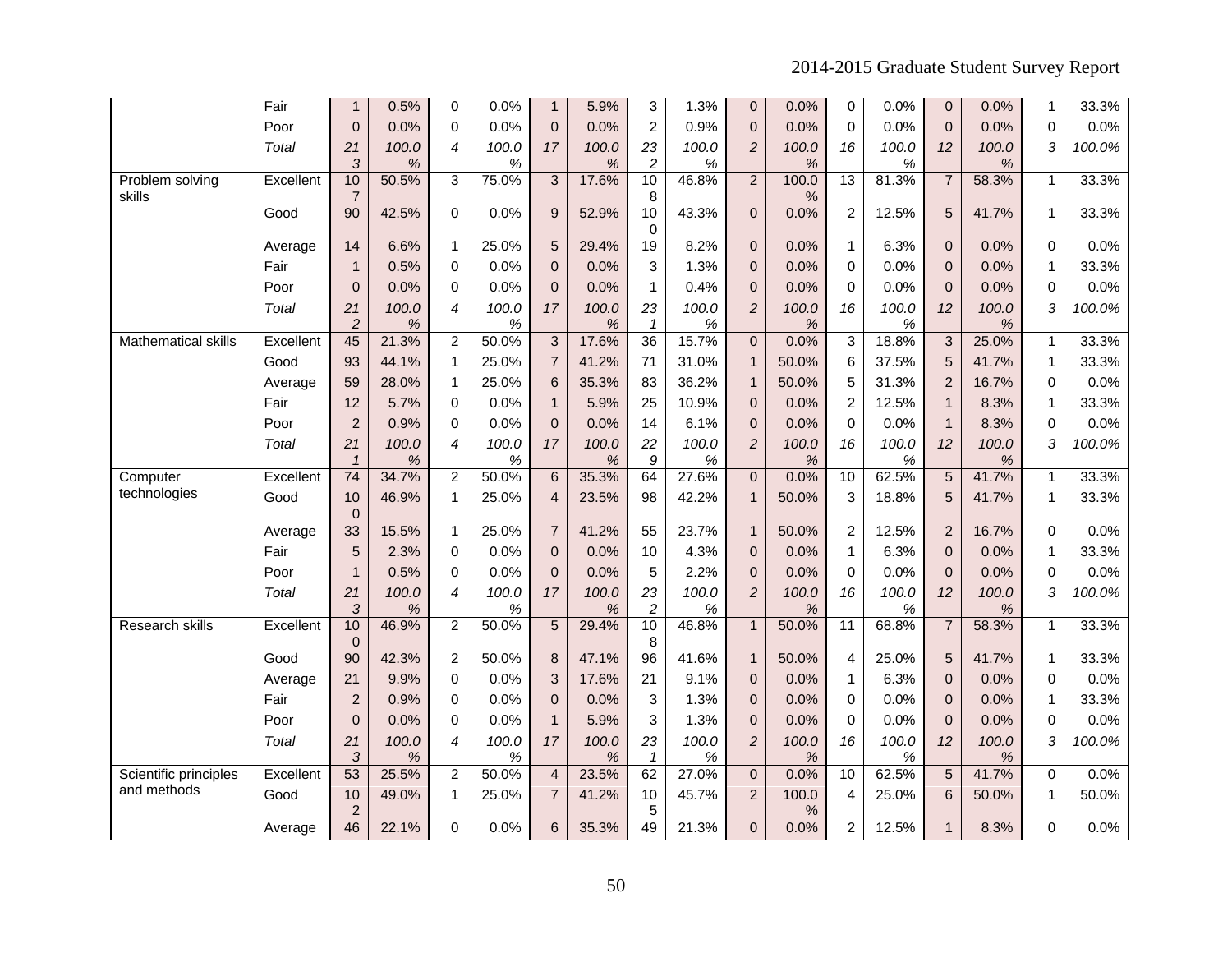|                             | Fair      | 4                    | 1.9%       | $\mathbf{1}$   | 25.0%         | $\mathbf 0$              | 0.0%       | 10                              | 4.3%       | $\pmb{0}$      | 0.0%          | 0              | 0.0%          | $\mathbf 0$    | 0.0%       | 1              | 50.0%  |
|-----------------------------|-----------|----------------------|------------|----------------|---------------|--------------------------|------------|---------------------------------|------------|----------------|---------------|----------------|---------------|----------------|------------|----------------|--------|
|                             | Poor      | 3                    | 1.4%       | $\Omega$       | 0.0%          | $\Omega$                 | 0.0%       | $\overline{4}$                  | 1.7%       | $\mathbf 0$    | 0.0%          | $\Omega$       | 0.0%          | $\Omega$       | 0.0%       | 0              | 0.0%   |
|                             | Total     | 20                   | 100.0      | 4              | 100.0         | 17                       | 100.0      | 23                              | 100.0      | $\overline{c}$ | 100.0         | 16             | 100.0         | 12             | 100.0      | $\overline{c}$ | 100.0% |
|                             |           | 8                    | $\%$       |                | $\%$          |                          | %          | 0                               | %          |                | $\%$          |                | %             |                | %          |                |        |
| Understanding<br>different  | Excellent | 94                   | 44.1%      | $\overline{2}$ | 50.0%         | $\overline{4}$           | 23.5%      | 10<br>$\overline{2}$            | 44.3%      | $\overline{2}$ | 100.0<br>%    | 14             | 87.5%         | 5              | 41.7%      | $\Omega$       | 0.0%   |
| philosophies and            | Good      | 98                   | 46.0%      | $\mathbf{1}$   | 25.0%         | 8                        | 47.1%      | 92                              | 40.0%      | $\mathbf{0}$   | 0.0%          | $\overline{c}$ | 12.5%         | $\overline{7}$ | 58.3%      | $\mathbf{1}$   | 50.0%  |
| cultures                    | Average   | 16                   | 7.5%       | $\Omega$       | 0.0%          | 5                        | 29.4%      | 29                              | 12.6%      | $\overline{0}$ | 0.0%          | 0              | 0.0%          | $\overline{0}$ | 0.0%       | 0              | 0.0%   |
|                             | Fair      | 4                    | 1.9%       | 1              | 25.0%         | $\mathbf 0$              | 0.0%       | 5                               | 2.2%       | $\mathbf 0$    | 0.0%          | 0              | 0.0%          | $\mathbf 0$    | 0.0%       | 0              | 0.0%   |
|                             | Poor      | $\mathbf{1}$         | 0.5%       | 0              | 0.0%          | $\overline{0}$           | 0.0%       | $\overline{c}$                  | 0.9%       | $\overline{0}$ | 0.0%          | 0              | 0.0%          | $\overline{0}$ | 0.0%       | 1              | 50.0%  |
|                             | Total     | 21                   | 100.0      | 4              | 100.0         | 17                       | 100.0      | 23                              | 100.0      | $\overline{2}$ | 100.0         | 16             | 100.0         | 12             | 100.0      | $\overline{c}$ | 100.0% |
|                             |           | 3                    | %          |                | $\%$          |                          | %          | 0                               | %          |                | $\%$          |                | $\%$          |                | %          |                |        |
| Appreciation of the<br>arts | Excellent | 69                   | 32.5%      | $\overline{2}$ | 50.0%         | $\mathbf{3}$             | 17.6%      | 59                              | 25.7%      | $\mathbf{1}$   | 50.0%         | $\overline{5}$ | 31.3%         | $\overline{c}$ | 16.7%      | $\Omega$       | 0.0%   |
|                             | Good      | 95                   | 44.8%      | $\mathbf{1}$   | 25.0%         | $\overline{4}$           | 23.5%      | 82                              | 35.7%      | $\mathbf{1}$   | 50.0%         | $\overline{7}$ | 43.8%         | $\overline{7}$ | 58.3%      | $\mathbf 1$    | 50.0%  |
|                             | Average   | 40                   | 18.9%      | $\mathbf{1}$   | 25.0%         | 8                        | 47.1%      | 61                              | 26.5%      | $\mathbf 0$    | 0.0%          | 3              | 18.8%         | 3              | 25.0%      | 0              | 0.0%   |
|                             | Fair      | 6                    | 2.8%       | 0              | 0.0%          | $\overline{c}$           | 11.8%      | 16                              | 7.0%       | $\mathbf 0$    | 0.0%          | $\mathbf{1}$   | 6.3%          | $\mathbf 0$    | 0.0%       | 0              | 0.0%   |
|                             | Poor      | $\overline{2}$       | 0.9%       | 0              | 0.0%          | $\pmb{0}$                | 0.0%       | 12                              | 5.2%       | $\Omega$       | 0.0%          | 0              | 0.0%          | $\Omega$       | 0.0%       | 1              | 50.0%  |
|                             | Total     | 21<br>$\overline{c}$ | 100.0<br>% | 4              | 100.0<br>$\%$ | 17                       | 100.0<br>% | 23<br>0                         | 100.0<br>% | $\overline{2}$ | 100.0<br>$\%$ | 16             | 100.0<br>$\%$ | 12             | 100.0<br>% | $\overline{c}$ | 100.0% |
| Leadership skills           | Excellent | 10                   | 50.5%      | $\overline{2}$ | 50.0%         | $\overline{3}$           | 17.6%      | 10                              | 44.6%      | $\mathbf{1}$   | 50.0%         | $\overline{9}$ | 56.3%         | $6\phantom{1}$ | 50.0%      | 0              | 0.0%   |
|                             |           | $\overline{7}$       |            |                |               |                          |            | 3                               |            |                |               |                |               |                |            |                |        |
|                             | Good      | 81                   | 38.2%      | $\overline{c}$ | 50.0%         | 8                        | 47.1%      | 88                              | 38.1%      | $\mathbf{1}$   | 50.0%         | 5              | 31.3%         | 5              | 41.7%      | $\mathbf{1}$   | 50.0%  |
|                             | Average   | 21                   | 9.9%       | $\Omega$       | 0.0%          | 5                        | 29.4%      | 28                              | 12.1%      | $\Omega$       | 0.0%          | $\overline{2}$ | 12.5%         | 1              | 8.3%       | 0              | 0.0%   |
|                             | Fair      | $\overline{2}$       | 0.9%       | $\Omega$       | 0.0%          | $\mathbf{1}$             | 5.9%       | 5                               | 2.2%       | $\Omega$       | 0.0%          | 0              | 0.0%          | $\mathbf{0}$   | 0.0%       | 0              | 0.0%   |
|                             | Poor      | $\mathbf{1}$         | 0.5%       | $\Omega$       | 0.0%          | $\mathbf{0}$             | 0.0%       | $\overline{7}$                  | 3.0%       | $\Omega$       | 0.0%          | 0              | 0.0%          | $\Omega$       | 0.0%       | 1              | 50.0%  |
|                             | Total     | 21                   | 100.0      | 4              | 100.0         | 17                       | 100.0      | 23                              | 100.0      | $\overline{c}$ | 100.0         | 16             | 100.0         | 12             | 100.0      | $\overline{c}$ | 100.0% |
| Management and              | Excellent | $\overline{c}$<br>10 | %<br>51.4% | $\overline{2}$ | %<br>50.0%    | $\mathbf{3}$             | %<br>17.6% | $\mathcal I$<br>$\overline{12}$ | %<br>52.4% | $\mathbf{1}$   | $\%$<br>50.0% | 10             | %<br>62.5%    | 6              | %<br>50.0% | $\Omega$       | 0.0%   |
| organizational skills       |           | 9                    |            |                |               |                          |            | $\mathbf 1$                     |            |                |               |                |               |                |            |                |        |
|                             | Good      | 84                   | 39.6%      | $\overline{c}$ | 50.0%         | 9                        | 52.9%      | 82                              | 35.5%      | $\mathbf 1$    | 50.0%         | 3              | 18.8%         | 5              | 41.7%      | 1              | 50.0%  |
|                             | Average   | 18                   | 8.5%       | $\Omega$       | 0.0%          | 5                        | 29.4%      | 19                              | 8.2%       | $\mathbf{0}$   | 0.0%          | $\overline{2}$ | 12.5%         | $\mathbf{1}$   | 8.3%       | 0              | 0.0%   |
|                             | Fair      | $\mathbf{1}$         | 0.5%       | 0              | 0.0%          | $\pmb{0}$                | 0.0%       | 6                               | 2.6%       | $\mathbf 0$    | 0.0%          | $\mathbf{1}$   | 6.3%          | $\mathbf 0$    | 0.0%       | 0              | 0.0%   |
|                             | Poor      | $\overline{0}$       | 0.0%       | $\Omega$       | 0.0%          | $\mathbf{0}$             | 0.0%       | 3                               | 1.3%       | $\Omega$       | 0.0%          | 0              | 0.0%          | $\overline{0}$ | 0.0%       | $\mathbf 1$    | 50.0%  |
|                             | Total     | 21                   | 100.0      | 4              | 100.0         | 17                       | 100.0      | 23                              | 100.0      | $\overline{c}$ | 100.0         | 16             | 100.0         | 12             | 100.0      | $\overline{c}$ | 100.0% |
|                             |           | $\overline{c}$       | %          |                | %             |                          | %          | $\mathbf{1}$                    | %          |                | %             |                | $\%$          |                | %          |                |        |
| Time management             | Excellent | 98                   | 46.2%      | $\overline{2}$ | 50.0%         | 3                        | 17.6%      | $\overline{11}$<br>$\mathbf 0$  | 47.8%      | $\mathbf{1}$   | 50.0%         | 10             | 62.5%         | 8              | 66.7%      | 0              | 0.0%   |
|                             | Good      | 84                   | 39.6%      | $\overline{2}$ | 50.0%         | 8                        | 47.1%      | 85                              | 37.0%      | $\mathbf{1}$   | 50.0%         | 4              | 25.0%         | 4              | 33.3%      | $\mathbf 1$    | 50.0%  |
|                             | Average   | 30                   | 14.2%      | $\Omega$       | 0.0%          | $\overline{\mathcal{L}}$ | 23.5%      | 24                              | 10.4%      | $\overline{0}$ | 0.0%          | $\overline{2}$ | 12.5%         | $\Omega$       | 0.0%       | $\Omega$       | 0.0%   |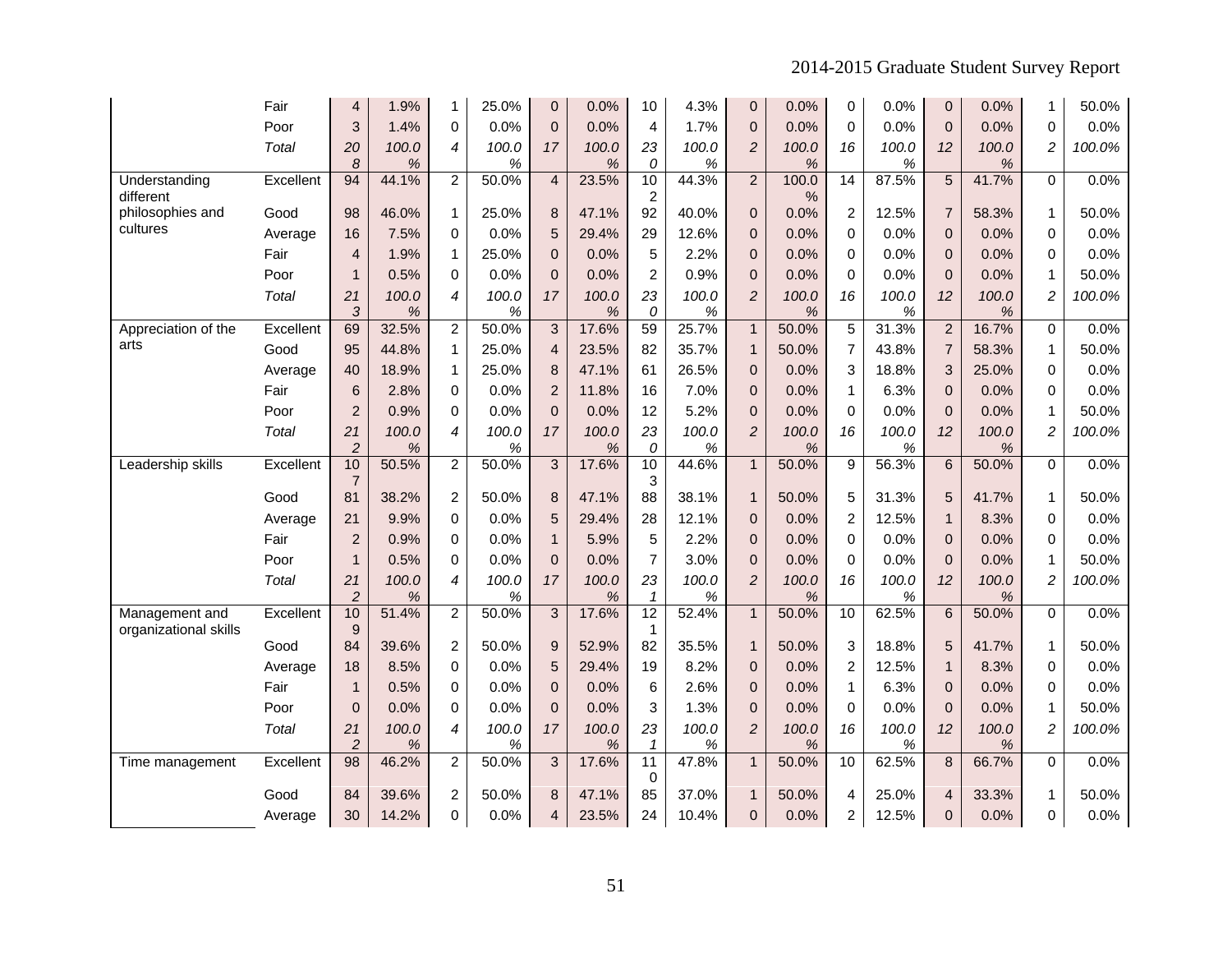|                                         | Fair      | 0                    | 0.0%       | 0              | 0.0%       | $\overline{2}$ | 11.8%      | 8                                   | 3.5%       | $\mathbf{0}$   | 0.0%          | $\mathbf 0$     | 0.0%          | 0              | 0.0%       | 0              | 0.0%   |
|-----------------------------------------|-----------|----------------------|------------|----------------|------------|----------------|------------|-------------------------------------|------------|----------------|---------------|-----------------|---------------|----------------|------------|----------------|--------|
|                                         | Poor      | $\overline{0}$       | 0.0%       | 0              | 0.0%       | $\overline{0}$ | 0.0%       | 3                                   | 1.3%       | $\mathbf{0}$   | 0.0%          | $\mathbf 0$     | 0.0%          | $\mathbf{0}$   | 0.0%       | 1              | 50.0%  |
|                                         | Total     | 21                   | 100.0      | 4              | 100.0      | 17             | 100.0      | 23                                  | 100.0      | $\overline{c}$ | 100.0         | 16              | 100.0         | 12             | 100.0      | $\overline{c}$ | 100.0% |
|                                         |           | $\overline{2}$       | $\%$       |                | %          |                | %          | 0                                   | %          |                | %             |                 | %             |                | %          |                |        |
| Working<br>cooperatively in             | Excellent | 12<br>$\overline{2}$ | 57.5%      | $\overline{2}$ | 50.0%      | $\overline{7}$ | 41.2%      | 10<br>$\mathbf 0$                   | 43.7%      | $\mathbf{1}$   | 50.0%         | 10              | 62.5%         | 10             | 83.3%      | $\mathbf{1}$   | 33.3%  |
| groups                                  | Good      | 71                   | 33.5%      | 2              | 50.0%      | 5              | 29.4%      | 85                                  | 37.1%      | $\mathbf{1}$   | 50.0%         | $\overline{4}$  | 25.0%         | $\mathbf{1}$   | 8.3%       | 1              | 33.3%  |
|                                         | Average   | 19                   | 9.0%       | $\Omega$       | 0.0%       | $\overline{4}$ | 23.5%      | 23                                  | 10.0%      | $\mathbf{0}$   | 0.0%          | 1               | 6.3%          | $\mathbf{1}$   | 8.3%       | 0              | 0.0%   |
|                                         | Fair      | $\Omega$             | 0.0%       | $\Omega$       | 0.0%       | $\mathbf{1}$   | 5.9%       | 10                                  | 4.4%       | $\Omega$       | 0.0%          | $\mathbf{1}$    | 6.3%          | $\Omega$       | 0.0%       | 0              | 0.0%   |
|                                         | Poor      | $\Omega$             | 0.0%       | $\Omega$       | 0.0%       | $\mathbf{0}$   | 0.0%       | 11                                  | 4.8%       | $\mathbf{0}$   | 0.0%          | $\Omega$        | 0.0%          | $\Omega$       | 0.0%       | 1              | 33.3%  |
|                                         | Total     | 21                   | 100.0      | 4              | 100.0      | 17             | 100.0      | 22                                  | 100.0      | $\overline{c}$ | 100.0         | 16              | 100.0         | 12             | 100.0      | 3              | 100.0% |
|                                         |           | $\overline{c}$       | $\%$       |                | %          |                | %          | 9                                   | %          |                | $\%$          |                 | $\%$          |                | $\%$       |                |        |
| Planning and<br>carrying out projects   | Excellent | 11<br>5              | 54.2%      | 3              | 75.0%      | 5              | 29.4%      | $\overline{11}$<br>8                | 51.1%      | $\mathbf{1}$   | 50.0%         | 10              | 62.5%         | $\overline{7}$ | 58.3%      | 0              | 0.0%   |
|                                         | Good      | 84                   | 39.6%      | $\Omega$       | 0.0%       | $\overline{7}$ | 41.2%      | 77                                  | 33.3%      | $\mathbf{1}$   | 50.0%         | $\overline{4}$  | 25.0%         | $\overline{4}$ | 33.3%      | $\mathbf{1}$   | 50.0%  |
|                                         | Average   | 13                   | 6.1%       | $\mathbf{1}$   | 25.0%      | 5              | 29.4%      | 29                                  | 12.6%      | $\mathbf{0}$   | 0.0%          | 1               | 6.3%          | $\mathbf{1}$   | 8.3%       | 0              | 0.0%   |
|                                         | Fair      | $\overline{0}$       | 0.0%       | $\Omega$       | 0.0%       | $\pmb{0}$      | 0.0%       | 3                                   | 1.3%       | $\mathbf{0}$   | 0.0%          | $\mathbf{1}$    | 6.3%          | $\overline{0}$ | 0.0%       | 0              | 0.0%   |
|                                         | Poor      | $\Omega$             | 0.0%       | $\Omega$       | 0.0%       | $\mathbf{0}$   | 0.0%       | 4                                   | 1.7%       | $\mathbf{0}$   | 0.0%          | $\Omega$        | 0.0%          | $\mathbf 0$    | 0.0%       | 1              | 50.0%  |
|                                         | Total     | 21                   | 100.0      | 4              | 100.0      | 17             | 100.0      | 23                                  | 100.0      | $\overline{2}$ | 100.0         | 16              | 100.0         | 12             | 100.0      | $\overline{c}$ | 100.0% |
|                                         |           | $\overline{c}$       | $\%$       |                | %          |                | %          | $\mathbf{1}$                        | %          |                | $\%$          |                 | $\%$          |                | %          |                |        |
| Citizenship skills                      | Excellent | 11<br>8              | 55.7%      | $\overline{3}$ | 75.0%      | 5              | 29.4%      | 85                                  | 36.8%      | $\mathbf{1}$   | 50.0%         | $\overline{10}$ | 62.5%         | 5              | 41.7%      | 0              | 0.0%   |
|                                         | Good      | 71                   | 33.5%      | $\Omega$       | 0.0%       | 5              | 29.4%      | 92                                  | 39.8%      | $\mathbf{1}$   | 50.0%         | $\overline{4}$  | 25.0%         | $\overline{4}$ | 33.3%      | 1              | 50.0%  |
|                                         | Average   | 22                   | 10.4%      | $\mathbf{1}$   | 25.0%      | 5              | 29.4%      | 38                                  | 16.5%      | $\mathbf{0}$   | 0.0%          | $\mathbf{1}$    | 6.3%          | 3              | 25.0%      | 0              | 0.0%   |
|                                         | Fair      | $\mathbf{1}$         | 0.5%       | $\Omega$       | 0.0%       | $\overline{2}$ | 11.8%      | 8                                   | 3.5%       | $\mathbf{0}$   | 0.0%          | $\mathbf{1}$    | 6.3%          | $\pmb{0}$      | 0.0%       | 1              | 50.0%  |
|                                         | Poor      | $\Omega$             | 0.0%       | $\Omega$       | 0.0%       | $\mathbf{0}$   | 0.0%       | 8                                   | 3.5%       | $\Omega$       | 0.0%          | $\Omega$        | 0.0%          | $\Omega$       | 0.0%       | 0              | 0.0%   |
|                                         | Total     | 21                   | 100.0      | 4              | 100.0      | 17             | 100.0      | 23                                  | 100.0      | $\overline{2}$ | 100.0         | 16              | 100.0         | 12             | 100.0      | 2              | 100.0% |
|                                         |           | $\overline{c}$       | $\%$       |                | %          |                | %          | $\mathbf{1}$                        | %          |                | $\%$          |                 | %             |                | %          |                |        |
| Strategies for<br>applying skills in my | Excellent | 11<br>9              | 56.1%      | $\overline{3}$ | 75.0%      | $\overline{4}$ | 23.5%      | $\overline{11}$<br>$\boldsymbol{2}$ | 48.5%      | $\overline{2}$ | 100.0<br>$\%$ | $\overline{12}$ | 75.0%         | $\overline{4}$ | 33.3%      | $\overline{2}$ | 66.7%  |
| field                                   | Good      | 75                   | 35.4%      | $\Omega$       | 0.0%       | $\overline{7}$ | 41.2%      | 92                                  | 39.8%      | $\mathbf{0}$   | 0.0%          | 4               | 25.0%         | $\overline{7}$ | 58.3%      | 1              | 33.3%  |
|                                         | Average   | 16                   | 7.5%       | $\Omega$       | 0.0%       | 5              | 29.4%      | 20                                  | 8.7%       | $\Omega$       | 0.0%          | $\Omega$        | 0.0%          | $\mathbf 1$    | 8.3%       | 0              | 0.0%   |
|                                         | Fair      | $\overline{a}$       | 0.9%       | $\mathbf{1}$   | 25.0%      | $\mathbf{0}$   | 0.0%       | 3                                   | 1.3%       | $\mathbf{0}$   | 0.0%          | $\mathbf 0$     | 0.0%          | $\mathbf 0$    | 0.0%       | 0              | 0.0%   |
|                                         | Poor      | $\Omega$             | 0.0%       | $\Omega$       | 0.0%       | $\mathbf{1}$   | 5.9%       | 4                                   | 1.7%       | $\mathbf{0}$   | 0.0%          | 0               | 0.0%          | $\mathbf 0$    | 0.0%       | 0              | 0.0%   |
|                                         | Total     | 21<br>$\overline{c}$ | 100.0<br>% | 4              | 100.0<br>% | 17             | 100.0<br>% | 23<br>$\mathbf{1}$                  | 100.0<br>% | $\overline{c}$ | 100.0<br>%    | 16              | 100.0<br>$\%$ | 12             | 100.0<br>% | 3              | 100.0% |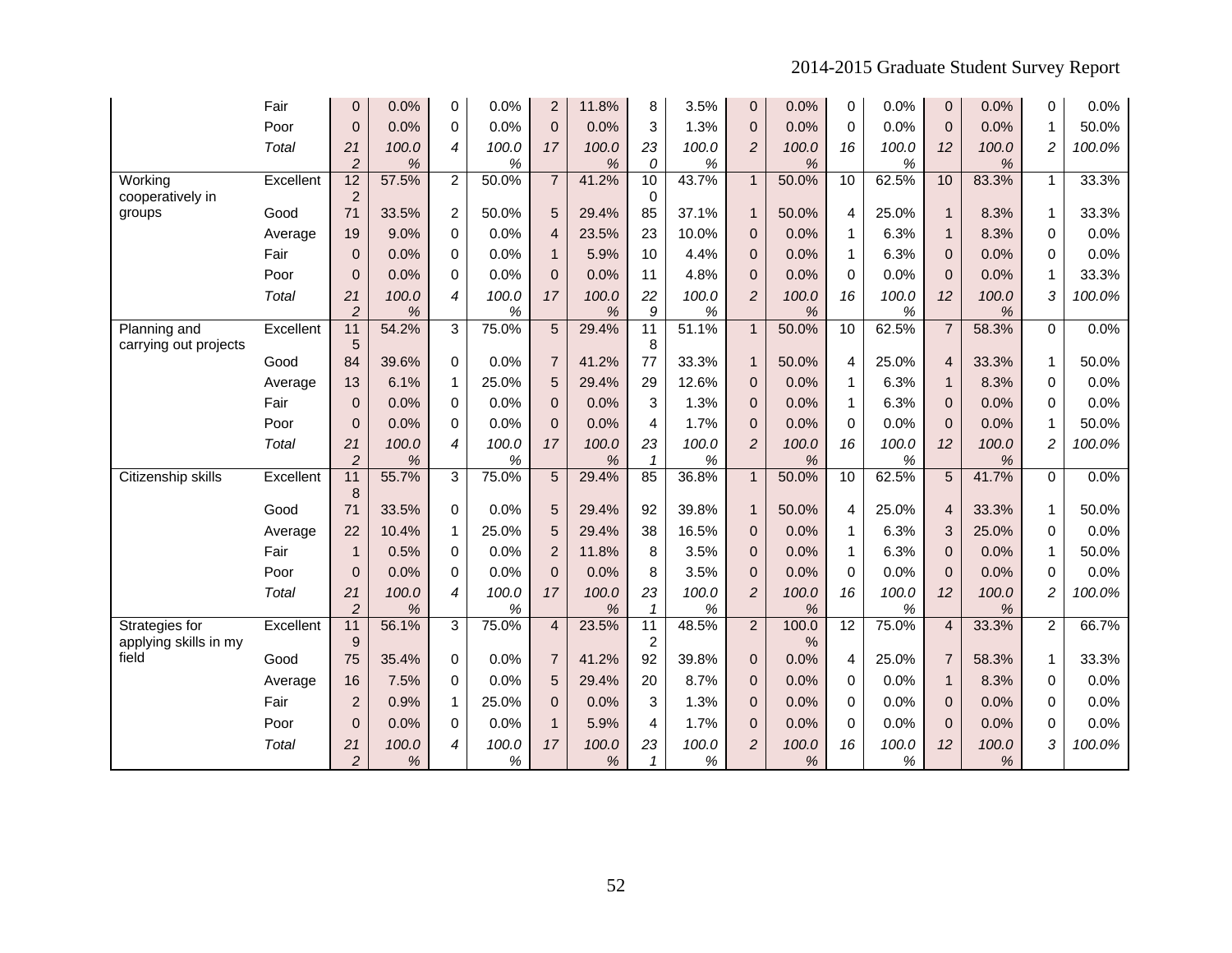# **Troy University 2014-2015 Graduate Student Survey Report 19: Frequencies – Overall**

| <b>Survey Year</b> | Frequency | Percent |
|--------------------|-----------|---------|
| AY 14-15           | 526       | 100.1   |

## **GENERAL INFORMATION**

## **1) Semester of Intended Graduation:**

|         |                        | Frequency | Percent |
|---------|------------------------|-----------|---------|
|         | Spring 2015            | 195       | 37.2    |
|         | Summer 2015            | 99        | 18.9    |
|         | Other (please specify) | 117       | 22.3    |
|         | <b>Fall 2015</b>       | 113       | 21.6    |
|         | Total                  | 524       | 100.0   |
| Missing | System                 | 2         |         |
| Total   |                        | 526       |         |

## **2) Gender:**

|         |        | Frequency | Percent |
|---------|--------|-----------|---------|
|         | Male   | 131       | 25.0    |
|         | Female | 393       | 75.0    |
|         | Total  | 524       | 100.0   |
| Missing | System | 2         |         |
| Total   |        | 526       |         |

## **3) Ethnicity:**

|         |                                    | Frequency      | Percent |
|---------|------------------------------------|----------------|---------|
|         | African American                   | 223            | 42.9    |
|         | American Indian/Alaska Native      | 4              | .8      |
|         | Asian                              | 18             | 3.5     |
|         | Caucasian                          | 239            | 46.0    |
|         | Hawaiian or Other Pacific Islander | $\overline{2}$ | .4      |
|         | Hispanic                           | 18             | 3.5     |
|         | Multi-Racial                       | 13             | 2.5     |
|         | Race/Ethnicity Unknown             | 3              | .6      |
|         | Total                              | 520            | 100.0   |
| Missing | System                             | 6              |         |
| Total   |                                    | 526            |         |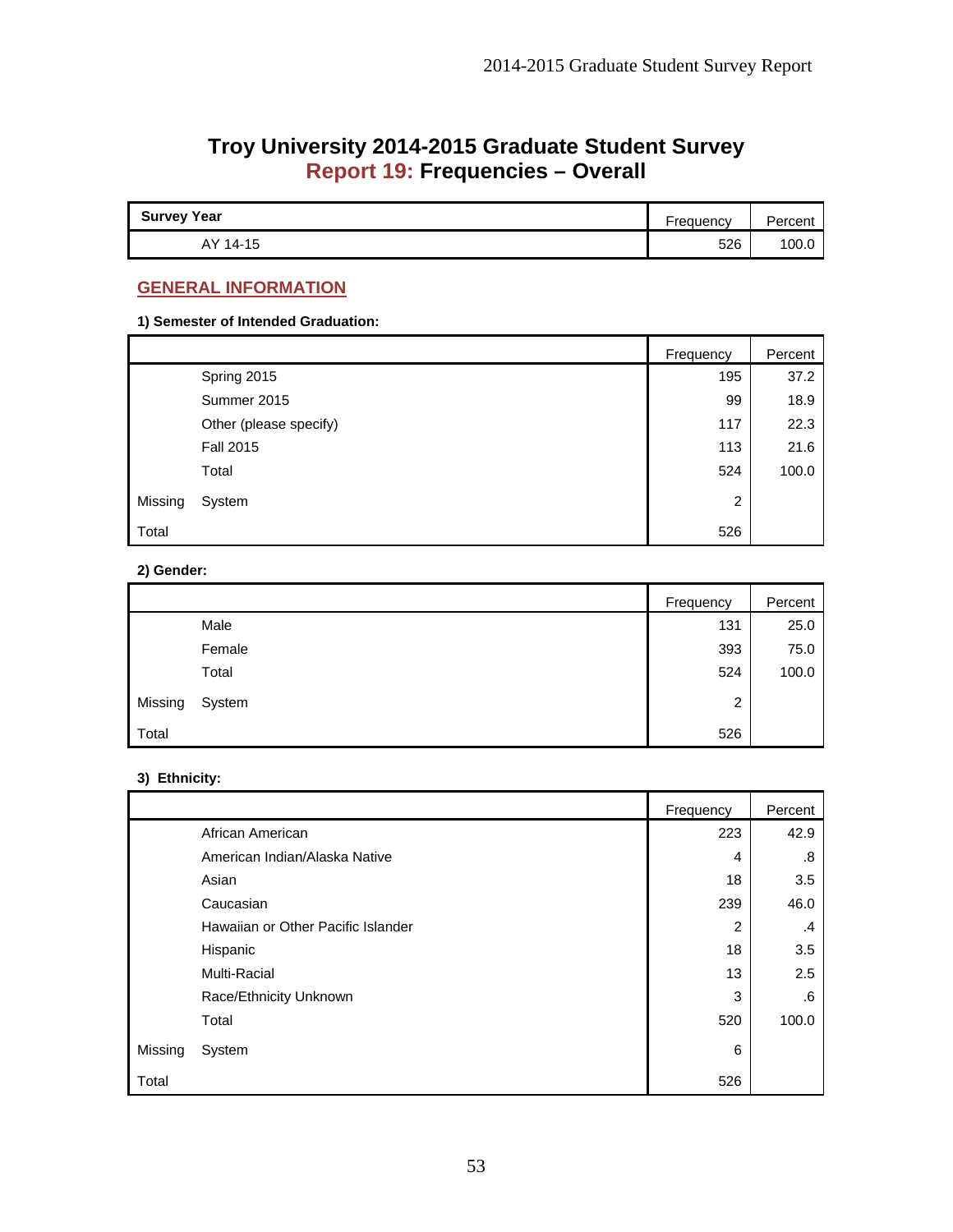|         |            | Frequency      | Percent       |
|---------|------------|----------------|---------------|
|         | $22 - 24$  | 33             | 6.3           |
|         | 25-29      | 123            | 23.5          |
|         | 30-34      | 102            | 19.5          |
|         | 35-39      | 85             | 16.3          |
|         | 40-49      | 115            | 22.0          |
|         | 50-64      | 63             | 12.0          |
|         | 65 or over | $\overline{c}$ | $\mathcal{A}$ |
|         | Total      | 523            | 100.0         |
| Missing | System     | 3              |               |
| Total   |            | 526            |               |

## **5) Marital status:**

|         |          | Frequency | Percent |
|---------|----------|-----------|---------|
|         | Single   | 200       | 38.3    |
|         | Married  | 273       | 52.3    |
|         | Divorced | 41        | 7.9     |
|         | Widowed  | 4         | .8      |
|         | Other    | 4         | .8      |
|         | Total    | 522       | 100.0   |
| Missing | System   | 4         |         |
| Total   |          | 526       |         |

## **6) Are you a US citizen?**

|         |        | Frequency | Percent |
|---------|--------|-----------|---------|
|         | Yes    | 503       | 96.2    |
|         | No     | 20        | 3.8     |
|         | Total  | 523       | 100.0   |
| Missing | System | 3         |         |
| Total   |        | 526       |         |

## **7) You indicated that you are not a US citizen, which country are you from?**

|            | Frequency | Percent |
|------------|-----------|---------|
| Bangladesh | и         | 5.0     |
| China      | 5         | 25.0    |
| Ghana      | 4         | 5.0     |
| India      | 4         | 20.0    |
| Indonesia  | 4         | 5.0     |
| Kenya      | и         | 5.0     |

## **4) Age:**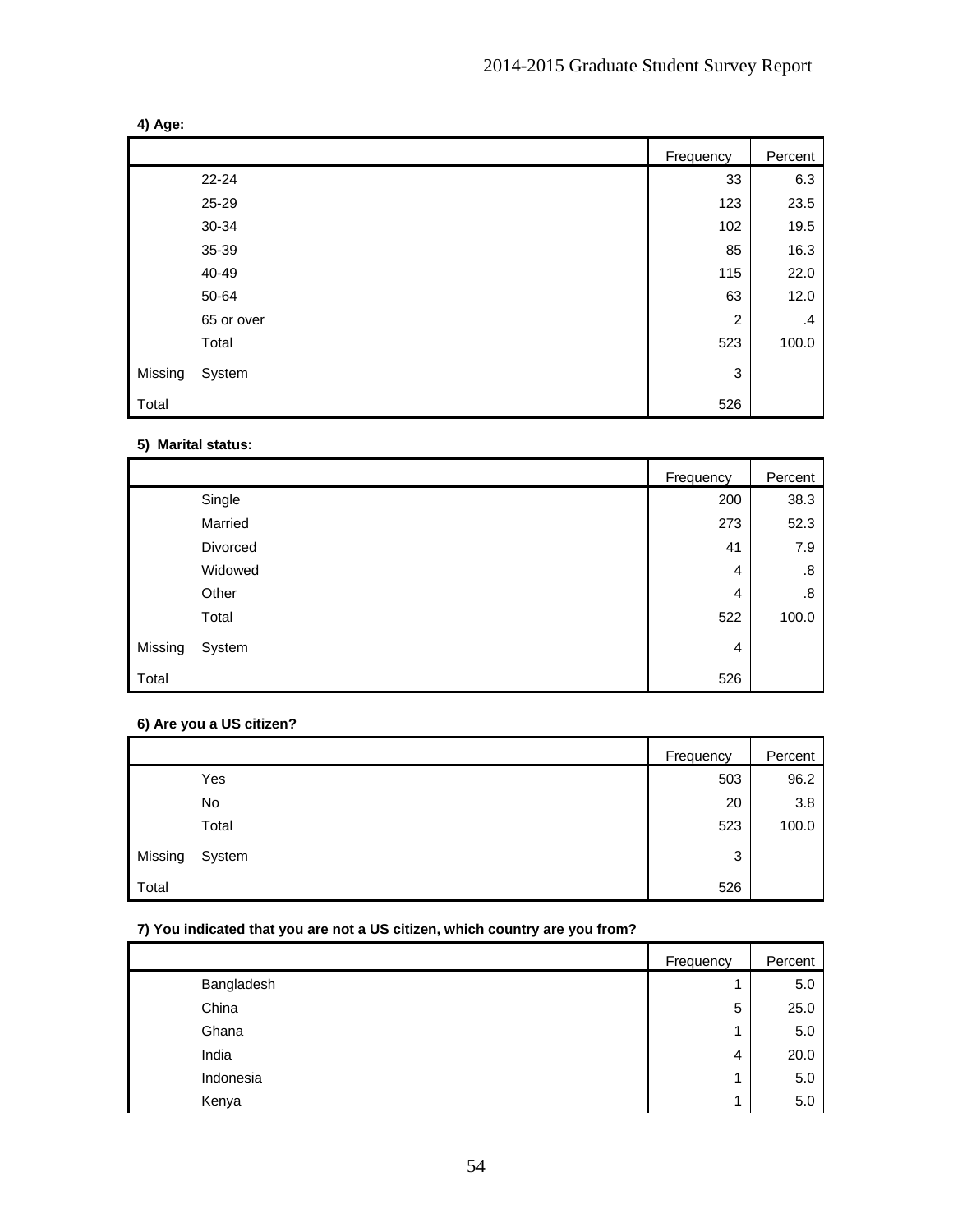|         | Korea, South | 2   | 10.0  |
|---------|--------------|-----|-------|
|         | Nepal        | 1   | 5.0   |
|         | Saudi Arabia | 2   | 10.0  |
|         | Uzbekistan   | 1   | 5.0   |
|         | Vietnam      | 1   | 5.0   |
|         | Total        | 20  | 100.0 |
| Missing | System       | 506 |       |
| Total   |              | 526 |       |

|         | The manuated that you are a oo chizen, which state is your permanent home state in the onlied only | Frequency               | Percent           |
|---------|----------------------------------------------------------------------------------------------------|-------------------------|-------------------|
|         | Alabama                                                                                            | 246                     | 49.4              |
|         | Arizona                                                                                            | 1                       | $\cdot$           |
|         | California                                                                                         | 4                       | $\boldsymbol{.8}$ |
|         | Colorado                                                                                           | $\overline{c}$          | $\mathcal{A}$     |
|         | Florida                                                                                            | 89                      | 17.9              |
|         | Georgia                                                                                            | 85                      | 17.1              |
|         | Indiana                                                                                            | $\mathbf{1}$            | $\cdot$ .2        |
|         | Kentucky                                                                                           | 3                       | 6.6               |
|         | Louisiana                                                                                          | $\mathbf{1}$            | $\cdot$ .2        |
|         | Maryland                                                                                           | $\overline{c}$          | $\mathcal{A}$     |
|         | Michigan                                                                                           | $\mathbf{1}$            | $\cdot$ .2        |
|         | Minnesota                                                                                          | 1                       | $\cdot$ .2        |
|         | Mississippi                                                                                        | $\overline{\mathbf{4}}$ | $\boldsymbol{.8}$ |
|         | Missouri                                                                                           | $\mathbf{1}$            | $\cdot$ .2        |
|         | New Jersey                                                                                         | $\mathbf{1}$            | $\cdot$ .2        |
|         | North Carolina                                                                                     | 4                       | 8.5               |
|         | North Dakota                                                                                       | 1                       | $\cdot$ .2        |
|         | Ohio                                                                                               | 5                       | 1.0               |
|         | South Carolina                                                                                     | 6                       | 1.2               |
|         | Tennessee                                                                                          | 5                       | 1.0               |
|         | Texas                                                                                              | 13                      | 2.6               |
|         | Virginia                                                                                           | 12                      | 2.4               |
|         | Washington                                                                                         | 3                       | ${\bf .6}$        |
|         | West Virginia                                                                                      | $\boldsymbol{2}$        | $\cdot$           |
|         | Puerto Rico                                                                                        | 1                       | $\cdot$ .2        |
|         | Alaska                                                                                             | 1                       | $\cdot$           |
|         | I do not reside in the United States                                                               | 3                       | 6.6               |
|         | Total                                                                                              | 498                     | 100.0             |
| Missing | System                                                                                             | 28                      |                   |
| Total   |                                                                                                    | 526                     |                   |

## **7) You indicated that you are a US citizen, which state is your permanent home state in the United S...**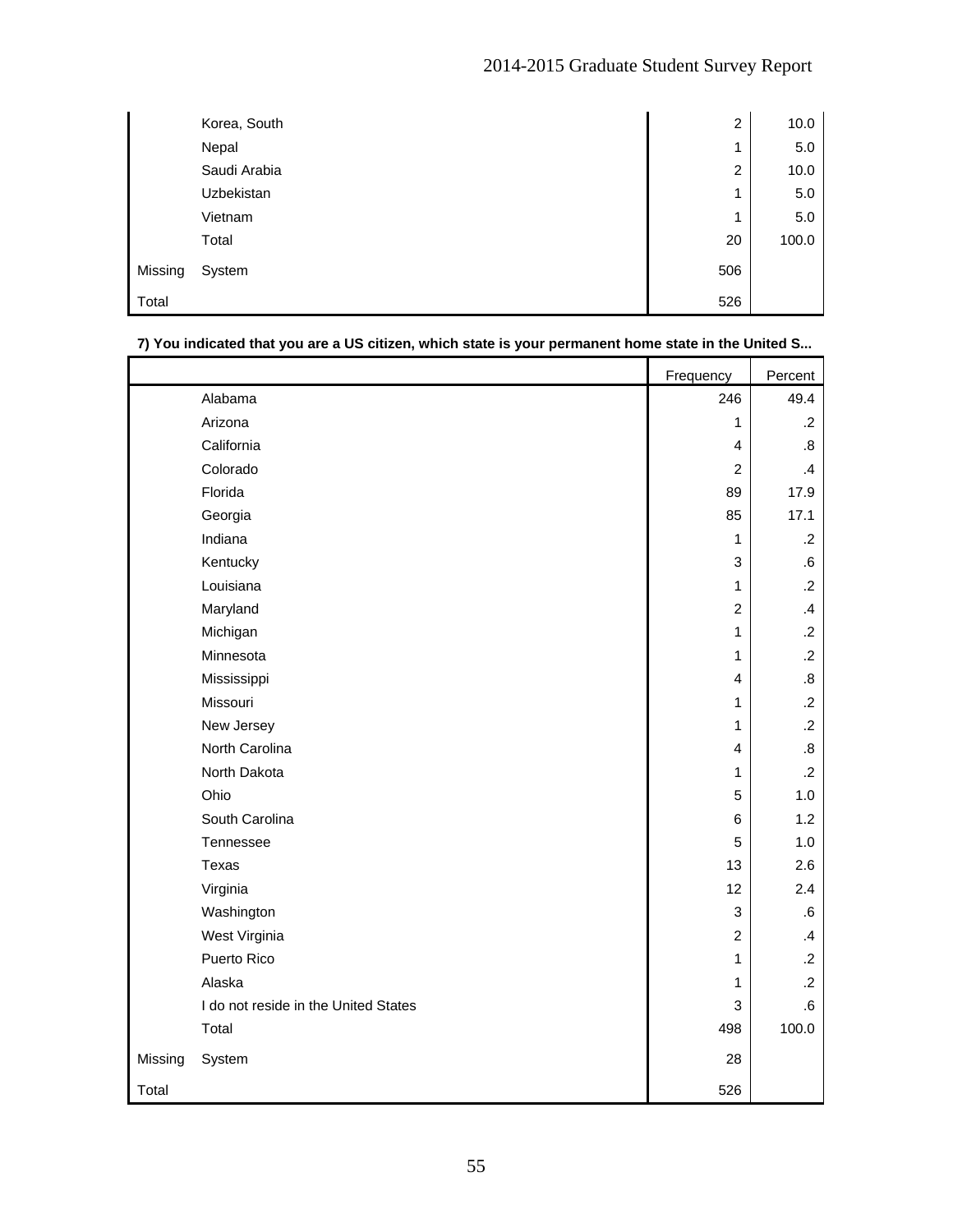## **8) From which Troy University campus will you graduate?**

|         |                          | Frequency | Percent |
|---------|--------------------------|-----------|---------|
|         | Dothan Campus            | 54        | 10.3    |
|         | eTROY                    | 184       | 35.2    |
|         | Global Campus            | 71        | 13.6    |
|         | <b>Montgomery Campus</b> | 66        | 12.6    |
|         | Phenix City Campus       | 63        | 12.1    |
|         | <b>Troy Campus</b>       | 84        | 16.1    |
|         | Total                    | 522       | 100.0   |
| Missing | System                   | 4         |         |
| Total   |                          | 526       |         |

**You selected Global Campus, from which site did you file your intent to graduate?** 

|         |                                           | Frequency | Percent |
|---------|-------------------------------------------|-----------|---------|
|         | Albany, GA                                | 1         | 1.4     |
|         | Augusta, GA (eTROY Support Center)        | 9         | 12.9    |
|         | Brunswick, GA                             | 1         | 1.4     |
|         | Clarksville, TN (eTROY Support Center)    |           | 1.4     |
|         | Columbus, GA (Off Base- Manchester Exp)   |           | 1.4     |
|         | Covington, GA                             |           | 1.4     |
|         | eTROY - Online                            | 4         | 5.7     |
|         | Fort Gordon (Augusta), GA                 | 2         | 2.9     |
|         | Fort Lewis, WA                            | 1         | 1.4     |
|         | Fort Walton Beach, FL                     | 6         | 8.6     |
|         | Orlando, FL                               | 19        | 27.1    |
|         | Panama City, FL (Off Base- Airport Road)  | 6         | 8.6     |
|         | Pensacola, FL (Off Base- Warrington Road) | 9         | 12.9    |
|         | Tampa Bay, FL                             | 8         | 11.4    |
|         | Troy, AL (eTROY Support Center)           | 1         | 1.4     |
|         | Total                                     | 70        | 100.0   |
| Missing | System                                    | 456       |         |
| Total   |                                           | 526       |         |

## **9) What degree program are you currently completing at Troy University?**

|         |                             | Frequency | Percent |
|---------|-----------------------------|-----------|---------|
|         | Master's                    | 514       | 98.1    |
|         | <b>Education Specialist</b> | 9         | 1.7     |
|         | Doctoral                    | и         | $\cdot$ |
|         | Total                       | 524       | 100.0   |
| Missing | System                      | 2         |         |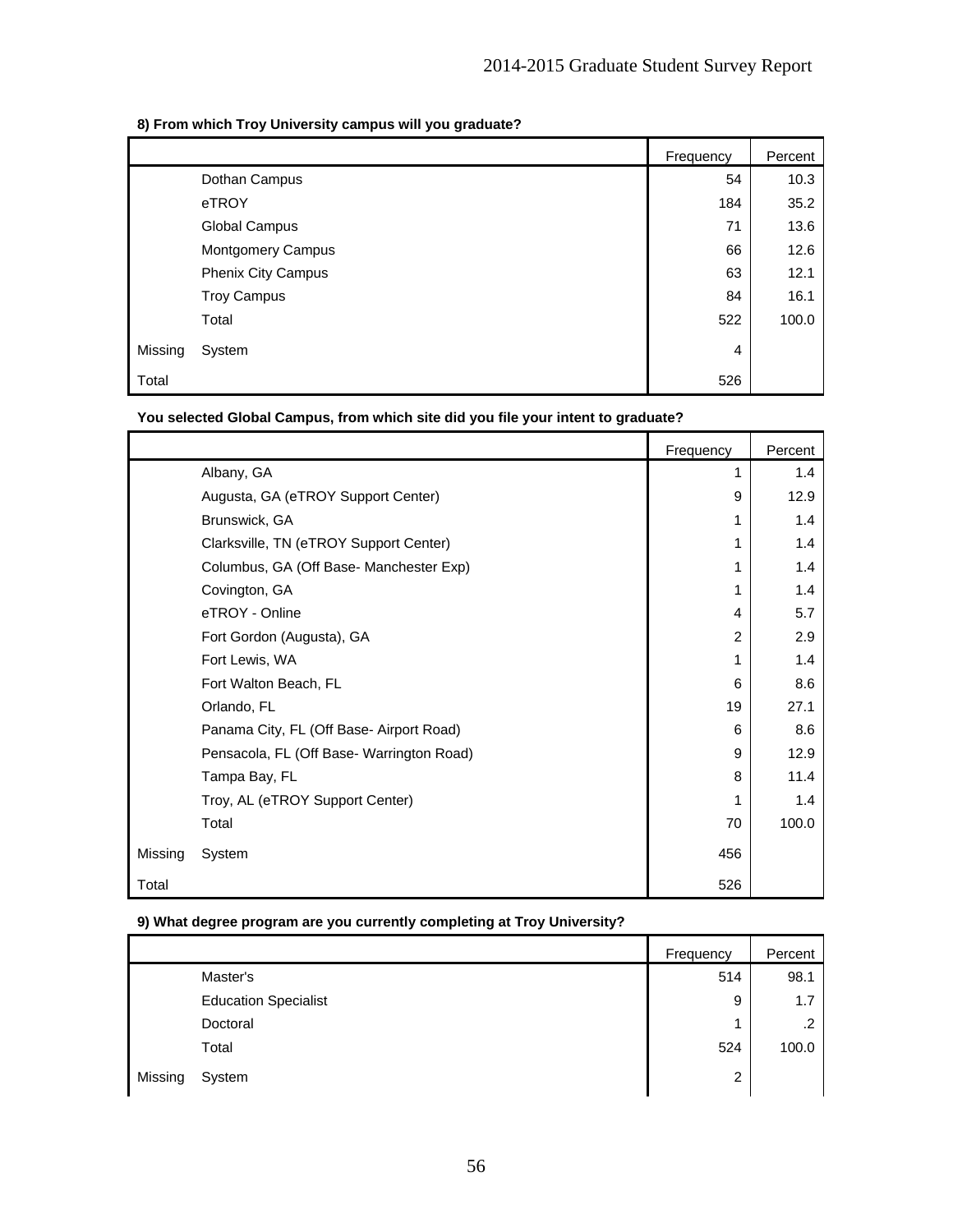| Total | 526 |  |
|-------|-----|--|
|       |     |  |

## **10) From which college will you be graduating?**

|         |                                      | Frequency | Percent |
|---------|--------------------------------------|-----------|---------|
|         | Arts & Sciences                      | 135       | 26.1    |
|         | Sorrell College of Business          | 85        | 16.4    |
|         | Education                            | 209       | 40.3    |
|         | Health & Human Services              | 74        | 14.3    |
|         | <b>Communication &amp; Fine Arts</b> | 15        | 2.9     |
|         | Total                                | 518       | 100.0   |
| Missing | System                               | 8         |         |
| Total   |                                      | 526       |         |

## **11) What is your degree program in the College of Arts and Sciences?**

|         |                                             | Frequency | Percent |
|---------|---------------------------------------------|-----------|---------|
|         | <b>Computer Science</b>                     | 6         | 4.4     |
|         | <b>Criminal Justice</b>                     | 32        | 23.7    |
|         | <b>Environmental and Biological Science</b> | 3         | 2.2     |
|         | <b>International Relations</b>              | 26        | 19.3    |
|         | <b>Public Administration</b>                | 37        | 27.4    |
|         | Other                                       | 31        | 23.0    |
|         | Total                                       | 135       | 100.0   |
| Missing | System                                      | 391       |         |
| Total   |                                             | 526       |         |

## **11) What is your degree program in the Sorrell College of Business?**

|         |                                                        | Frequency     | Percent |
|---------|--------------------------------------------------------|---------------|---------|
|         | Accounting                                             | $\mathcal{P}$ | 2.4     |
|         | Management                                             | 7             | 8.2     |
|         | Human Resource Management                              | 22            | 25.9    |
|         | <b>Information System</b>                              |               | 1.2     |
|         | <b>General Business</b>                                | 5             | 5.9     |
|         | Master of Business Administration (MBA)                | 23            | 27.1    |
|         | Executive Master of Business Administration            |               | 1.2     |
|         | Master of Science in Management (MSM)                  | 13            | 15.3    |
|         | Master of Science in Human Resource Management (MSHRM) | 11            | 12.9    |
|         | Total                                                  | 85            | 100.0   |
| Missing | System                                                 | 441           |         |
| Total   |                                                        | 526           |         |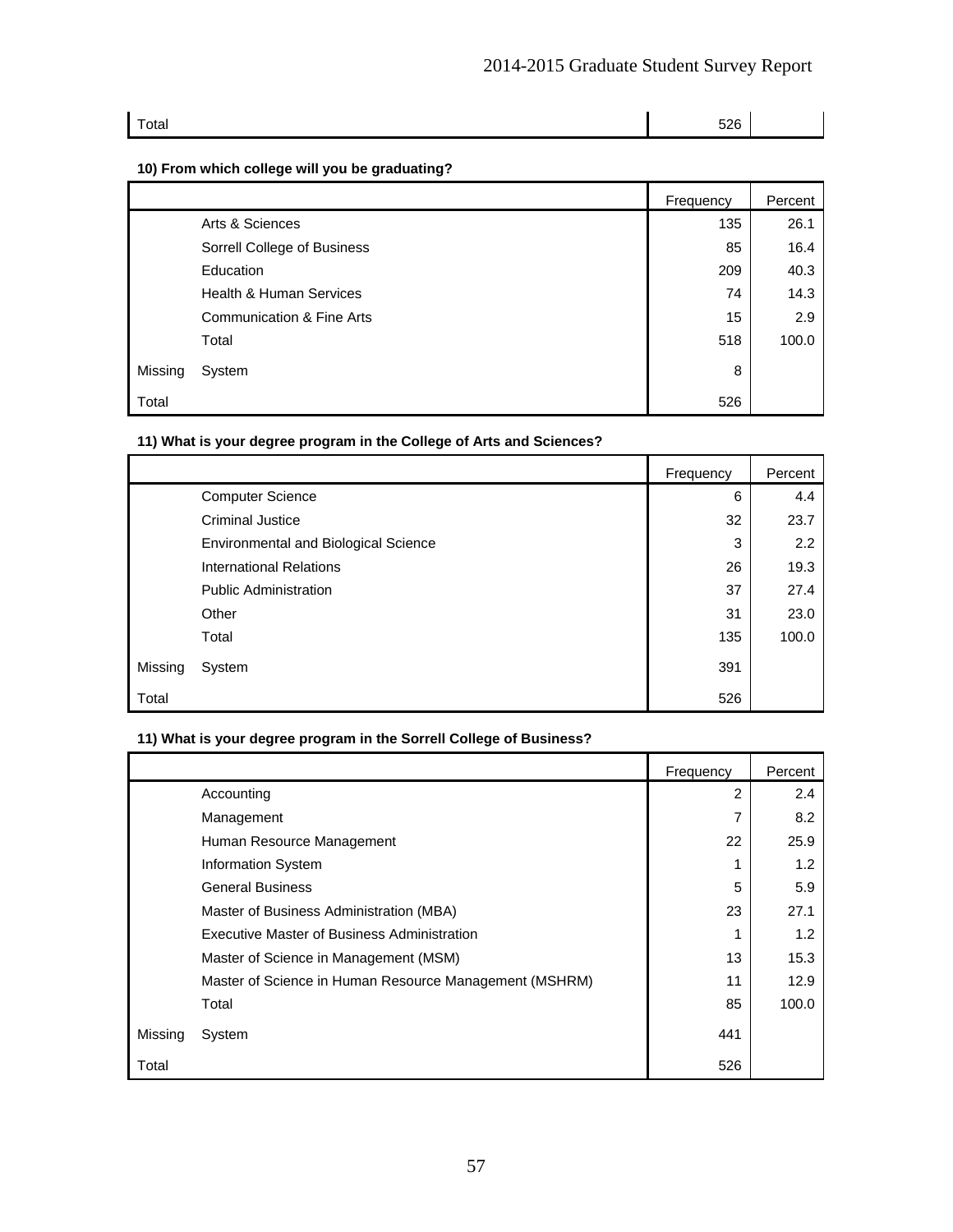|         |                                | Frequency | Percent |
|---------|--------------------------------|-----------|---------|
|         | <b>Strategic Communication</b> | 15        | 100.0   |
| Missing | System                         | 511       |         |
| Total   |                                | 526       |         |

## **11) What is your degree program in the College of Communication and Fine Arts?**

## **11) What is your degree program in the College of Education?**

|         |                                         | Frequency      | Percent |
|---------|-----------------------------------------|----------------|---------|
|         | Early Childhood Education               | 1              | .5      |
|         | <b>Elementary Education</b>             | 14             | 6.8     |
|         | Secondary Education                     | 4              | 2.0     |
|         | Post-Secondary Education                | $\overline{2}$ | 1.0     |
|         | <b>Gifted Education</b>                 | 5              | 2.4     |
|         | Collaborative Teacher $K - 6$           | 3              | 1.5     |
|         | <b>Adult Education</b>                  | 24             | 11.7    |
|         | <b>Educational Administration</b>       | 1              | .5      |
|         | Education Administration and Leadership | 12             | 5.9     |
|         | <b>School Counseling</b>                | 21             | 10.2    |
|         | School Psychometry                      | 2              | 1.0     |
|         | <b>Rehabilitation Counseling</b>        | 14             | 6.8     |
|         | Social Services Counseling              | 5              | 2.4     |
|         | Substance Abuse Counseling              | 1              | .5      |
|         | <b>Clinical Mental Counseling</b>       | 80             | 39.0    |
|         | <b>Community Counseling</b>             | 3              | 1.5     |
|         | <b>Student Services Counseling</b>      | 1              | .5      |
|         | Psychology                              | 3              | 1.5     |
|         | Other                                   | 9              | 4.4     |
|         | Total                                   | 205            | 100.0   |
| Missing | System                                  | 321            |         |
| Total   |                                         | 526            |         |

## **11) What is your degree program in the College of Health and Human Services?**

|         |                              | Frequency | Percent |
|---------|------------------------------|-----------|---------|
|         | Nursing                      | 39        | 53.4    |
|         | Sport and Fitness Management | 14        | 19.2    |
|         | Other                        | 20        | 27.4    |
|         | Total                        | 73        | 100.0   |
| Missing | System                       | 453       |         |
| Total   |                              | 526       |         |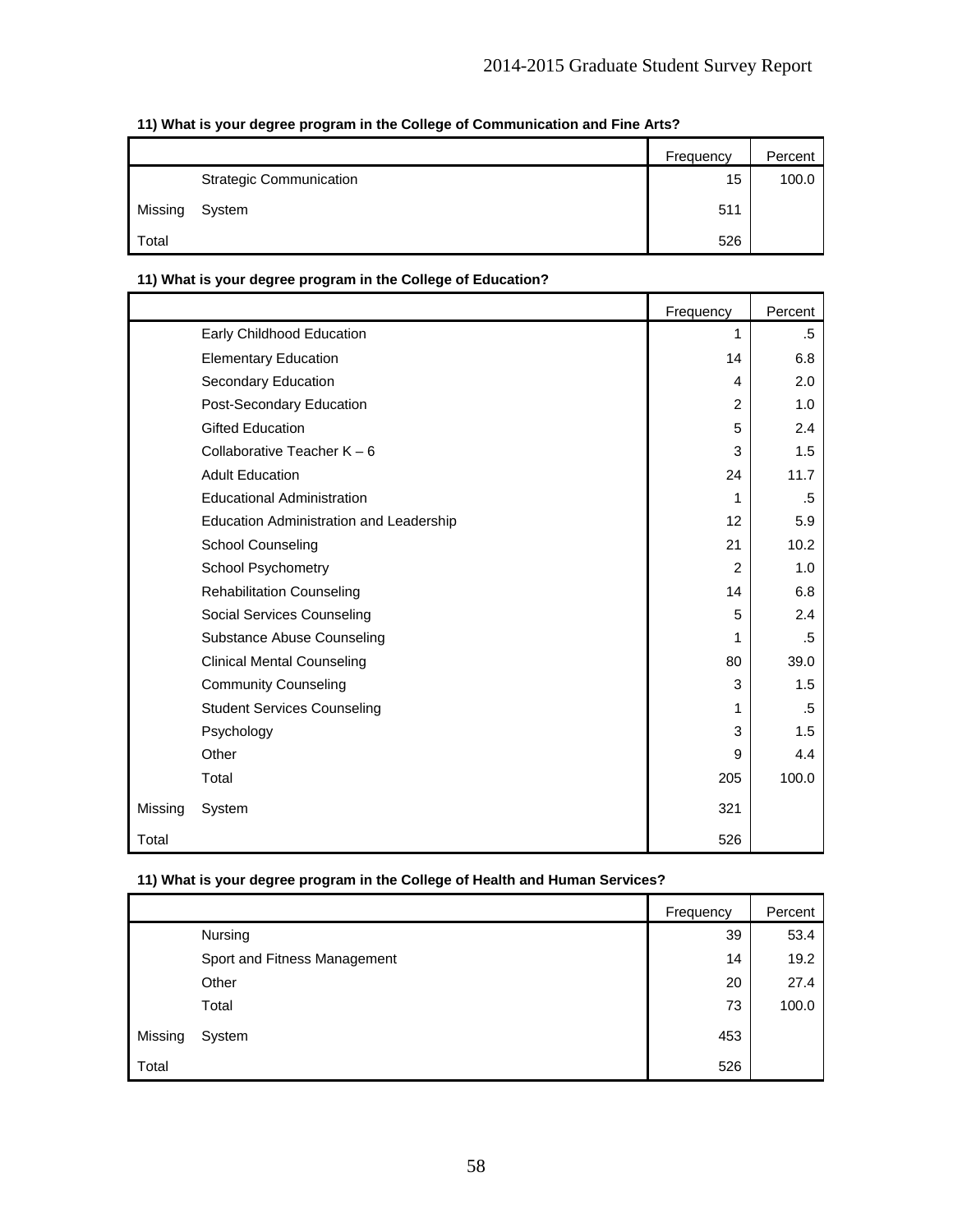## **12) When you first started at Troy University, you were a:**

|         |                                           | Frequency | Percent |
|---------|-------------------------------------------|-----------|---------|
|         | Dually-admitted student                   | 9         | 1.8     |
|         | Conditionally admitted graduate student   | 209       | 40.7    |
|         | Unconditionally admitted graduate student | 283       | 55.1    |
|         | Graduate transfer student                 | 6         | 1.2     |
|         | Graduate transient student                | 7         | 1.4     |
|         | Total                                     | 514       | 100.0   |
| Missing | System                                    | 12        |         |
| Total   |                                           | 526       |         |

## **13) How many credit hours did you transfer to Troy University from another college or university?**

|         |                                      | Frequency | Percent |
|---------|--------------------------------------|-----------|---------|
|         | 16-30                                | 17        | 3.3     |
|         | More than 30                         | 38        | 7.3     |
|         | I did not transfer any credit hours. | 466       | 89.4    |
|         | Total                                | 521       | 100.0   |
| Missing | System                               | 5         |         |
| Total   |                                      | 526       |         |

## **14) Have you taken any courses online or in any other Distance Learning format at Troy University?**

|         |        | Frequency | Percent |
|---------|--------|-----------|---------|
|         | Yes    | 370       | 71.4    |
|         | No     | 148       | 28.6    |
|         | Total  | 518       | 100.0   |
| Missing | System | 8         |         |
| Total   |        | 526       |         |

## **15) How long have you attended Troy University?**

|             | Frequency | Percent |
|-------------|-----------|---------|
| One year    | 51        | 9.8     |
| Two years   | 196       | 37.8    |
| Three years | 79        | 15.3    |
| Four years  | 46        | 8.9     |
| Five years  | 31        | 6.0     |
| Six years   | 43        | 8.3     |
| Seven years | 31        | 6.0     |
| Eight years | 18        | 3.5     |
| Nine years  | 5         | 1.0     |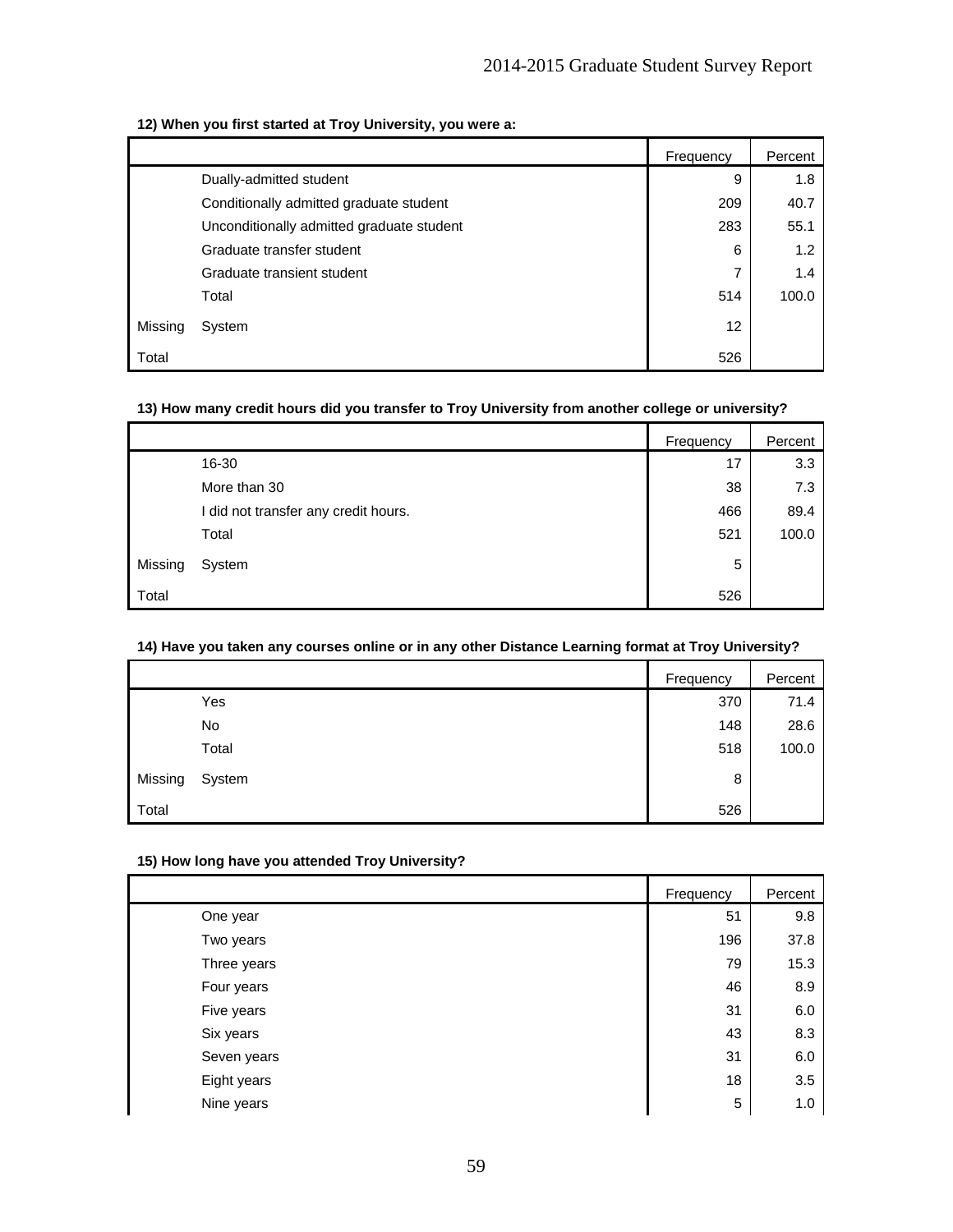|         | Ten years           | 6   | 1.2   |
|---------|---------------------|-----|-------|
|         | More than ten years | 12  | 2.3   |
|         | Total               | 518 | 100.0 |
| Missing | System              | 8   |       |
| Total   |                     | 526 |       |

### **16) What is your overall GPA?**

|         |               | Frequency | Percent    |
|---------|---------------|-----------|------------|
|         | Less than 2.0 |           | $\cdot$ .2 |
|         | 2.00-2.49     | и         | $\cdot$    |
|         | 2.50-2.99     | 25        | 4.8        |
|         | 3.00-3.49     | 142       | 27.3       |
|         | 3.50-4.00     | 351       | 67.5       |
|         | Total         | 520       | 100.0      |
| Missing | System        | 6         |            |
| Total   |               | 526       |            |

## **GRADUATION / EMPLOYMENT PLANS**

## **17) What do you plan to do after you graduate?**

|         |                                                      | Frequency | Percent |
|---------|------------------------------------------------------|-----------|---------|
|         | Work in an area related to your major field of study | 332       | 63.8    |
|         | Work in an area outside your major field of study    |           | 1.3     |
|         | Continue working in the job that you have had        | 97        | 18.7    |
|         | Continue your education                              | 47        | 9.0     |
|         | Undecided                                            | 37        | 7.1     |
|         | Total                                                | 520       | 100.0   |
| Missing | System                                               | 6         |         |
| Total   |                                                      | 526       |         |

## **18) If you plan to continue your education, what is your ultimate goal?**

|         |                                | Frequency | Percent |
|---------|--------------------------------|-----------|---------|
|         | A Master's degree              | 80        | 19.5    |
|         | An Education Specialist degree | 34        | 8.3     |
|         | A Professional degree          | 21        | 5.1     |
|         | A Doctoral degree              | 275       | 67.1    |
|         | Total                          | 410       | 100.0   |
| Missing | System                         | 116       |         |
| Total   |                                | 526       |         |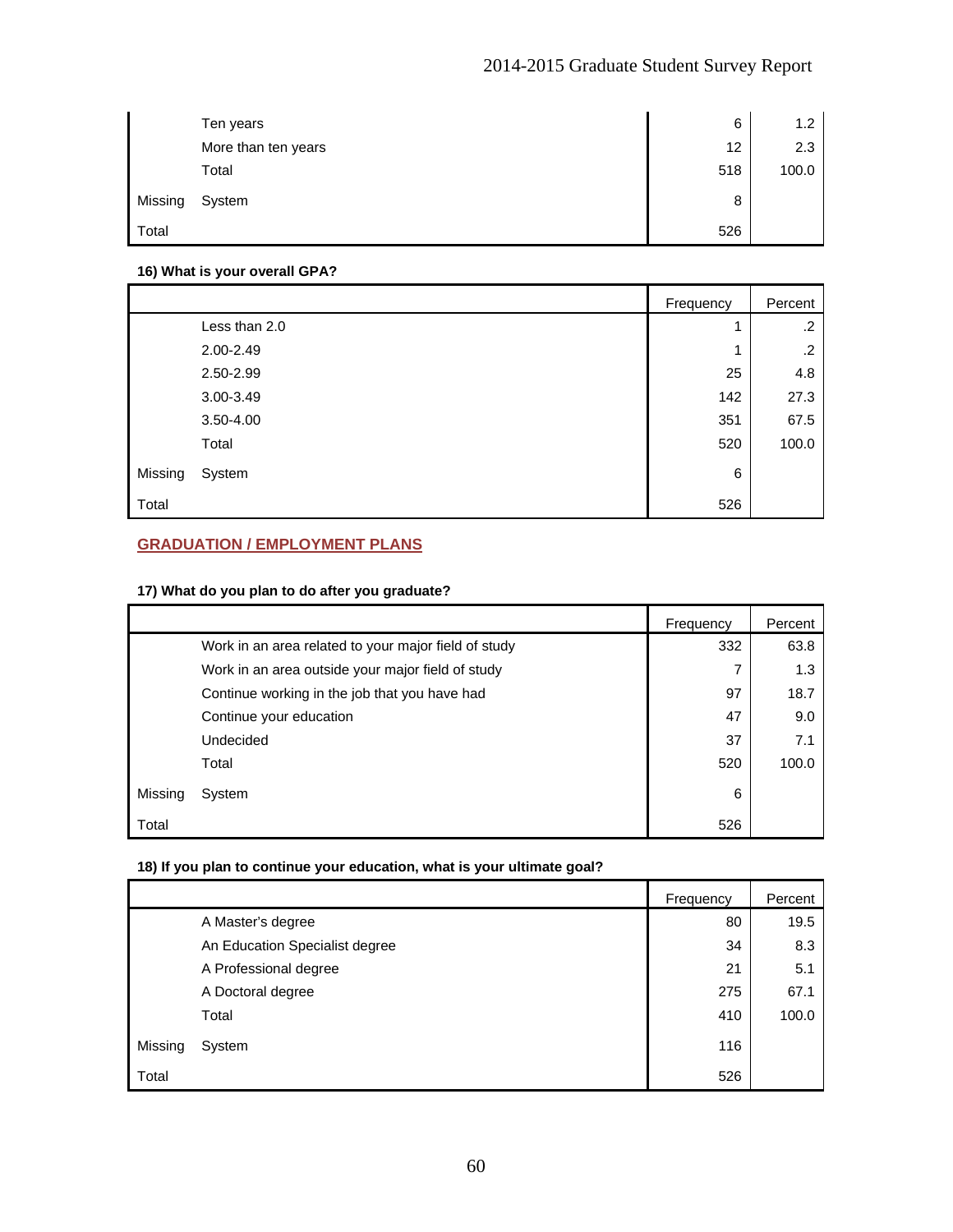## **19) Are/were you employed while attending Troy University?**

|         |        | Frequency | Percent |
|---------|--------|-----------|---------|
|         | Yes    | 424       | 81.5    |
|         | No     | 96        | 18.5    |
|         | Total  | 520       | 100.0   |
| Missing | System | 6         |         |
| Total   |        | 526       |         |

## **You answered "Yes" to Question 19, how many hours do/did you usually work per week?**

|         |                  | Frequency | Percent |
|---------|------------------|-----------|---------|
|         | $1 - 9$ hours    | 4         | .9      |
|         | 10 - 19 hours    | 17        | 4.0     |
|         | 20 - 29 hours    | 36        | 8.5     |
|         | 30 - 39 hours    | 57        | 13.4    |
|         | 40 or more hours | 310       | 73.1    |
|         | Total            | 424       | 100.0   |
| Missing | System           | 102       |         |
| Total   |                  | 526       |         |

#### **20) What financial aid have you received at Troy University? (Choose as many as apply)- Scholarship/fellowship**

|         |        | Frequency | Percent |
|---------|--------|-----------|---------|
|         |        | 44        | 100.0   |
| Missing | System | 482       |         |
| Total   |        | 526       |         |

#### **20) What financial aid have you received at Troy University? (Choose as many as apply)-Graduate assistantship**

|         |        | Frequency | Percent |
|---------|--------|-----------|---------|
|         |        | 23        | 100.0   |
| Missing | System | 503       |         |
| Total   |        | 526       |         |

## **20) What financial aid have you received at Troy University? (Choose as many as apply)-Grants**

|         |        | Frequency | Percent |
|---------|--------|-----------|---------|
|         |        | 23        | 100.0   |
| Missing | System | 503       |         |
| Total   |        | 526       |         |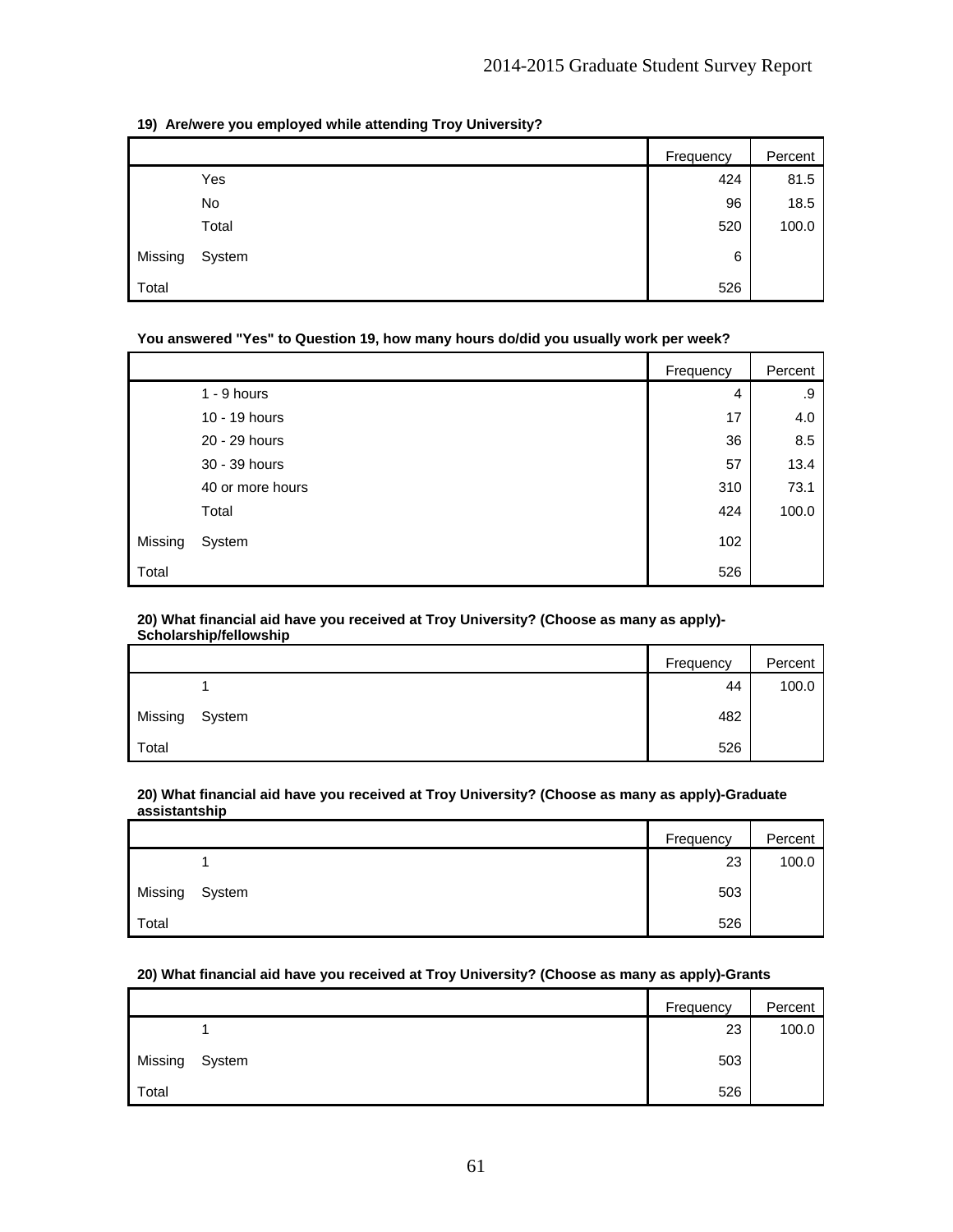**20) What financial aid have you received at Troy University? (Choose as many as apply)-Loans** 

|         |        | Frequency | Percent |
|---------|--------|-----------|---------|
|         |        | 327       | 100.0   |
| Missing | System | 199       |         |
| Total   |        | 526       |         |

## **20) What financial aid have you received at Troy University? (Choose as many as apply)-Work study**

|         |        | Frequency | Percent |
|---------|--------|-----------|---------|
|         |        | 10        | 100.0   |
| Missing | System | 516       |         |
| Total   |        | 526       |         |

#### **20) What financial aid have you received at Troy University? (Choose as many as apply)-Tuition assistance**

|         |        | Frequency | Percent |
|---------|--------|-----------|---------|
|         |        | 68        | 100.0   |
| Missing | System | 458       |         |
| Total   |        | 526       |         |

#### **20) What financial aid have you received at Troy University? (Choose as many as apply)-Third party pay**

|         |        | Frequency | Percent |
|---------|--------|-----------|---------|
|         |        | 17        | 100.0   |
| Missing | System | 509       |         |
| Total   |        | 526       |         |

## **20) What financial aid have you received at Troy University? (Choose as many as apply)-None**

|         |        | Frequency | Percent |
|---------|--------|-----------|---------|
|         |        | 80        | 100.0   |
| Missing | System | 446       |         |
| Total   |        | 526       |         |

#### **20) What financial aid have you received at Troy University? (Choose as many as apply)-Other (please specify)**

|         |        | Frequency | Percent |
|---------|--------|-----------|---------|
|         |        | 56        | 100.0   |
| Missing | System | 470       |         |
| Total   |        | 526       |         |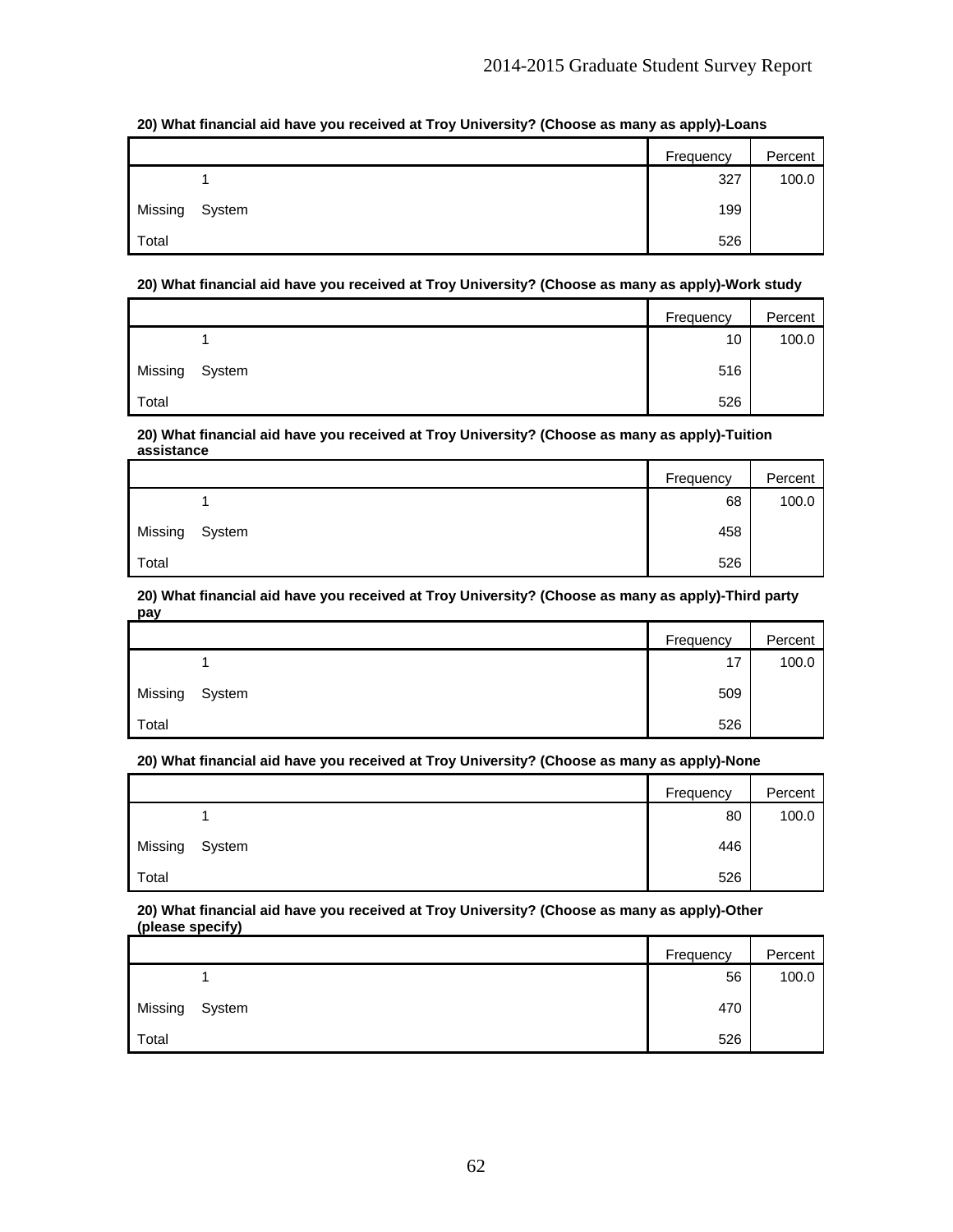|                                                 | Frequency      | Percent           |
|-------------------------------------------------|----------------|-------------------|
|                                                 | 470            | 89.4              |
| 4.000 scholarshp                                | 1              | $\cdot$ .2        |
| 911                                             | 1              | $\cdot$ .2        |
| AI GI Bill                                      | 1              | $\cdot$ .2        |
| Ch 33                                           | 1              | $\cdot$           |
| CHAPTER 31 VA REHAB                             | 1              | $\cdot$ .2        |
| <b>Employee Cost</b>                            | 1              | $\cdot$ .2        |
| <b>Employer Tuition Reimbursement</b>           | 1              | $\cdot$ .2        |
| <b>Financial Aid</b>                            | 1              | $\cdot$ .2        |
| financial ais                                   | 1              | $\cdot$ .2        |
| Gi bill                                         | $\mathbf{1}$   | $\cdot$ .2        |
| Gi Bill                                         | 1              | $\cdot$ .2        |
| GI bill                                         | 1              | $\cdot$           |
| <b>GI Bill</b>                                  | 9              | 1.7               |
| <b>GI BILL</b>                                  | 1              | $\cdot$ .2        |
| Military GI Bill & Voc Rehab                    | 1              | $\cdot$ .2        |
| pay for school by myself                        | 1              | $\cdot$ .2        |
| Post 9/11 GI bill                               | 1              | $\cdot$ .2        |
| Post 9/11 GI Bill                               | $\overline{4}$ | $\boldsymbol{.8}$ |
| post 911                                        | 1              | $\cdot$ .2        |
| Post 911 GI Bill                                | 1              | $\cdot$           |
| Post-9/11 GI Bill                               | $\overline{c}$ | $\mathbf{.4}$     |
| post/9-11 gi bill                               | 1              | $\cdot$ .2        |
| Postb 9-11                                      | 1              | $\cdot$ .2        |
| self pay                                        | 1              | $\cdot$ .2        |
| Tuitiion Reimbursement from place of employment | 1              | $\cdot$ .2        |
| va                                              | $\overline{c}$ | $\mathbf{.4}$     |
| VA                                              | 9              | 1.7               |
| <b>VA 31</b>                                    | 1              | $\cdot$ .2        |
| VA Chapter 31                                   | 1              | $\cdot$ .2        |
| VA GI Bill                                      | $\mathbf{1}$   | $\cdot$ .2        |
| VA loan                                         | 1              | $\cdot$ .2        |
| VA Post 9-11                                    | 1              | $\cdot$ .2        |
| <b>Veterans Benefits</b>                        | 1              | $\cdot$ .2        |
| <b>VOC REHAB</b>                                | 1              | $\cdot$ .2        |
| <b>Workship Position</b>                        | 1              | $\cdot$ .2        |
| Total                                           | 526            | 100.0             |

## **20) What financial aid have you received at Troy University? -TEXT**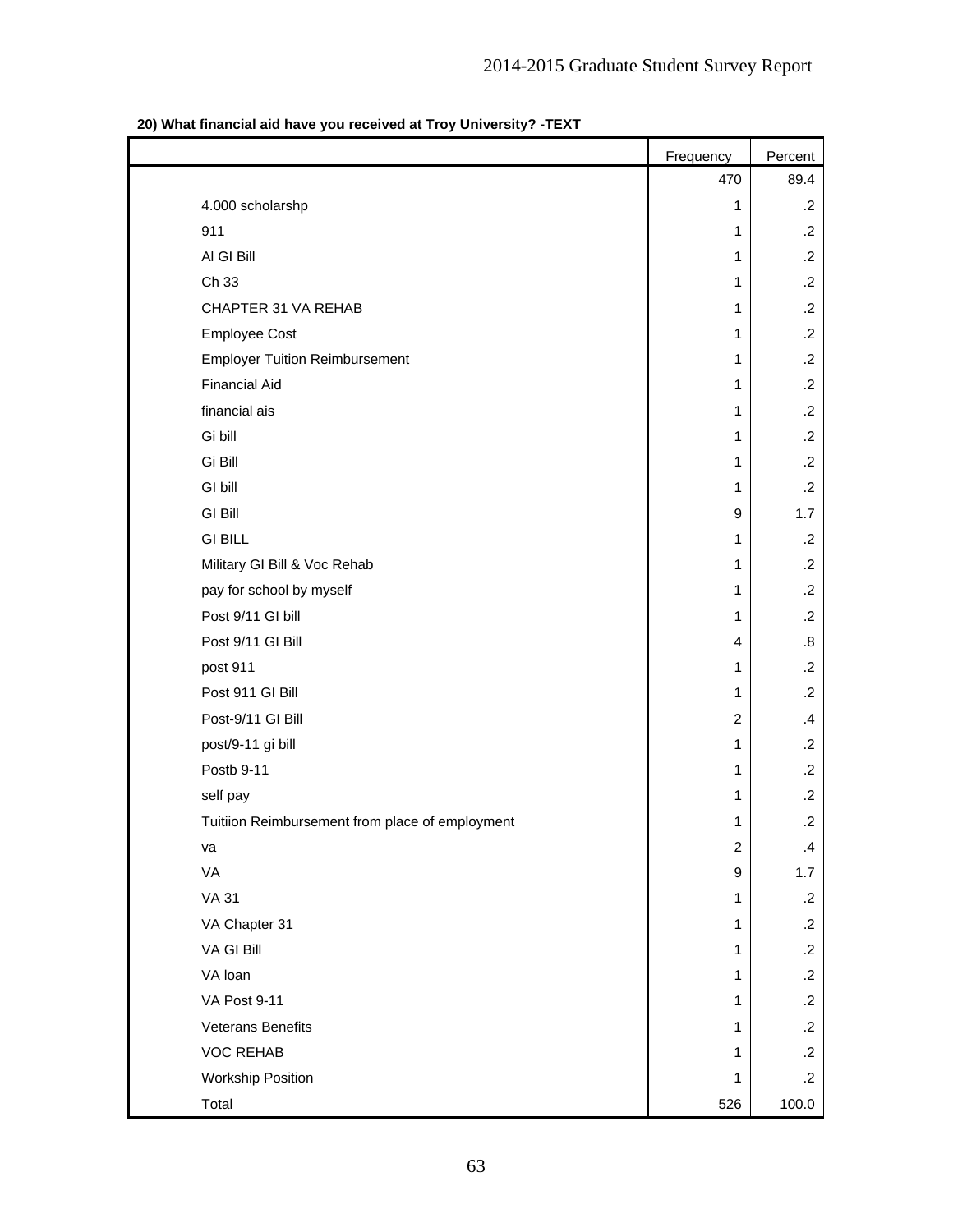## **PERCEPTIONS OF TROY UNIVERSITY**

## **EDUCATION: Rate your development**

## **Writing skills**

|         |           | Frequency | Percent |
|---------|-----------|-----------|---------|
|         | Poor      | 3         | .6      |
|         | Fair      | 4         | .8      |
|         | Average   | 46        | 9.1     |
|         | Good      | 222       | 43.9    |
|         | Excellent | 231       | 45.7    |
|         | Total     | 506       | 100.0   |
| Missing | System    | 20        |         |
| Total   |           | 526       |         |

## **Speaking/presentation skills**

|         |           | Frequency | Percent |
|---------|-----------|-----------|---------|
|         | Poor      | 9         | 1.8     |
|         | Fair      | 13        | 2.6     |
|         | Average   | 63        | 12.5    |
|         | Good      | 216       | 42.8    |
|         | Excellent | 204       | 40.4    |
|         | Total     | 505       | 100.0   |
| Missing | System    | 21        |         |
| Total   |           | 526       |         |

## **Reading skills**

|         |           | <b>Frequency</b> | Percent |
|---------|-----------|------------------|---------|
|         | Poor      | 5                | 1.0     |
|         | Fair      | 5                | 1.0     |
|         | Average   | 48               | 9.5     |
|         | Good      | 205              | 40.8    |
|         | Excellent | 240              | 47.7    |
|         | Total     | 503              | 100.0   |
| Missing | System    | 23               |         |
| Total   |           | 526              |         |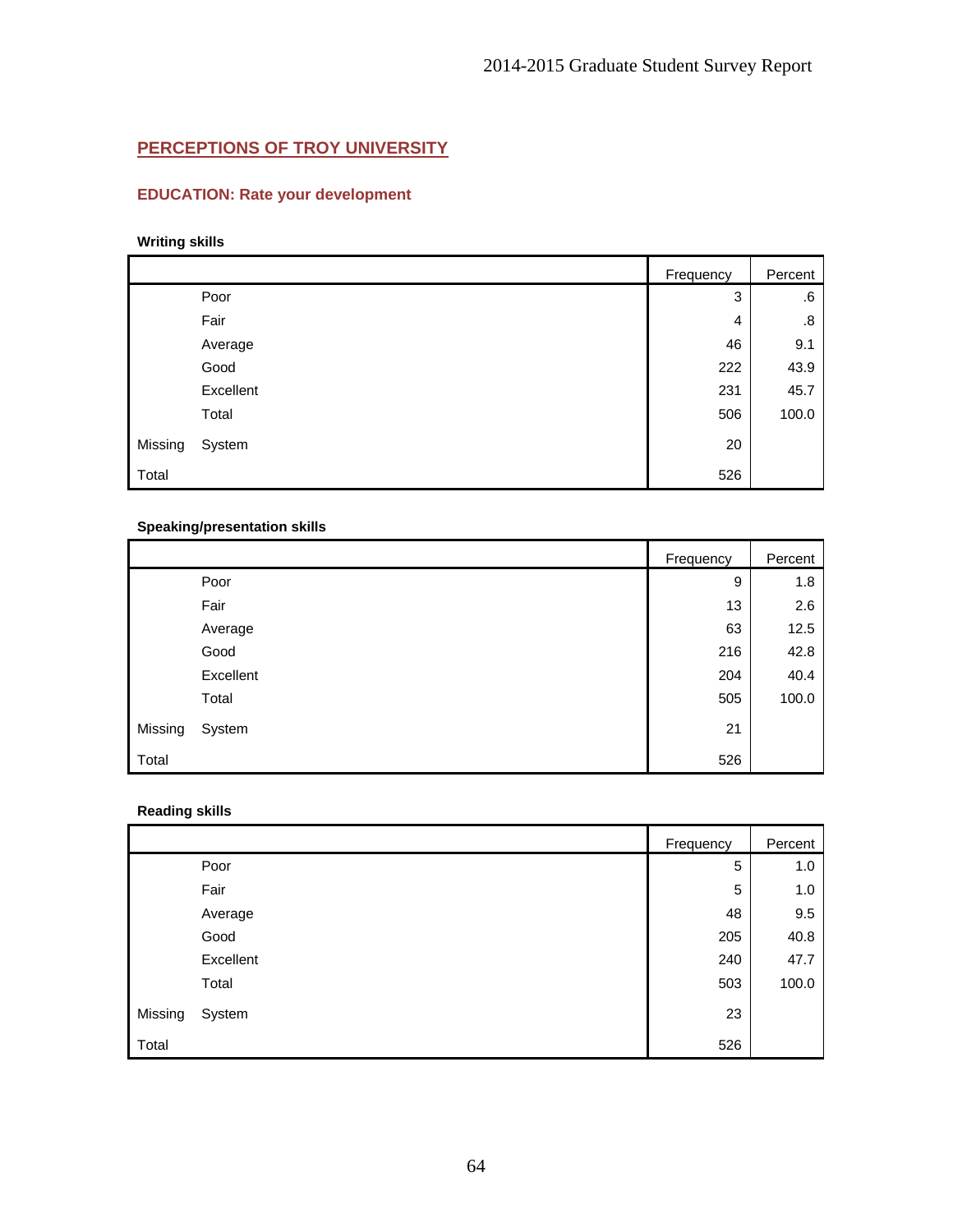## **Critical thinking skills**

|         |           | Frequency | Percent |
|---------|-----------|-----------|---------|
|         | Poor      | 2         | $\cdot$ |
|         | Fair      | 6         | 1.2     |
|         | Average   | 41        | 8.1     |
|         | Good      | 184       | 36.5    |
|         | Excellent | 271       | 53.8    |
|         | Total     | 504       | 100.0   |
| Missing | System    | 22        |         |
| Total   |           | 526       |         |

## **Problem solving skills**

|         |           | Frequency | Percent |
|---------|-----------|-----------|---------|
|         | Poor      | 4         | .2      |
|         | Fair      | 5         | 1.0     |
|         | Average   | 40        | 8.0     |
|         | Good      | 208       | 41.4    |
|         | Excellent | 248       | 49.4    |
|         | Total     | 502       | 100.0   |
| Missing | System    | 24        |         |
| Total   |           | 526       |         |

### **Mathematical skills**

|         |           | Frequency | Percent |
|---------|-----------|-----------|---------|
|         | Poor      | 17        | 3.4     |
|         | Fair      | 42        | 8.4     |
|         | Average   | 158       | 31.7    |
|         | Good      | 189       | 37.9    |
|         | Excellent | 93        | 18.6    |
|         | Total     | 499       | 100.0   |
| Missing | System    | 27        |         |
| Total   |           | 526       |         |

## **Computer technologies**

|         | Frequency | Percent |
|---------|-----------|---------|
| Poor    | 6         | 1.2     |
| Fair    | 17        | 3.4     |
| Average | 101       | 20.0    |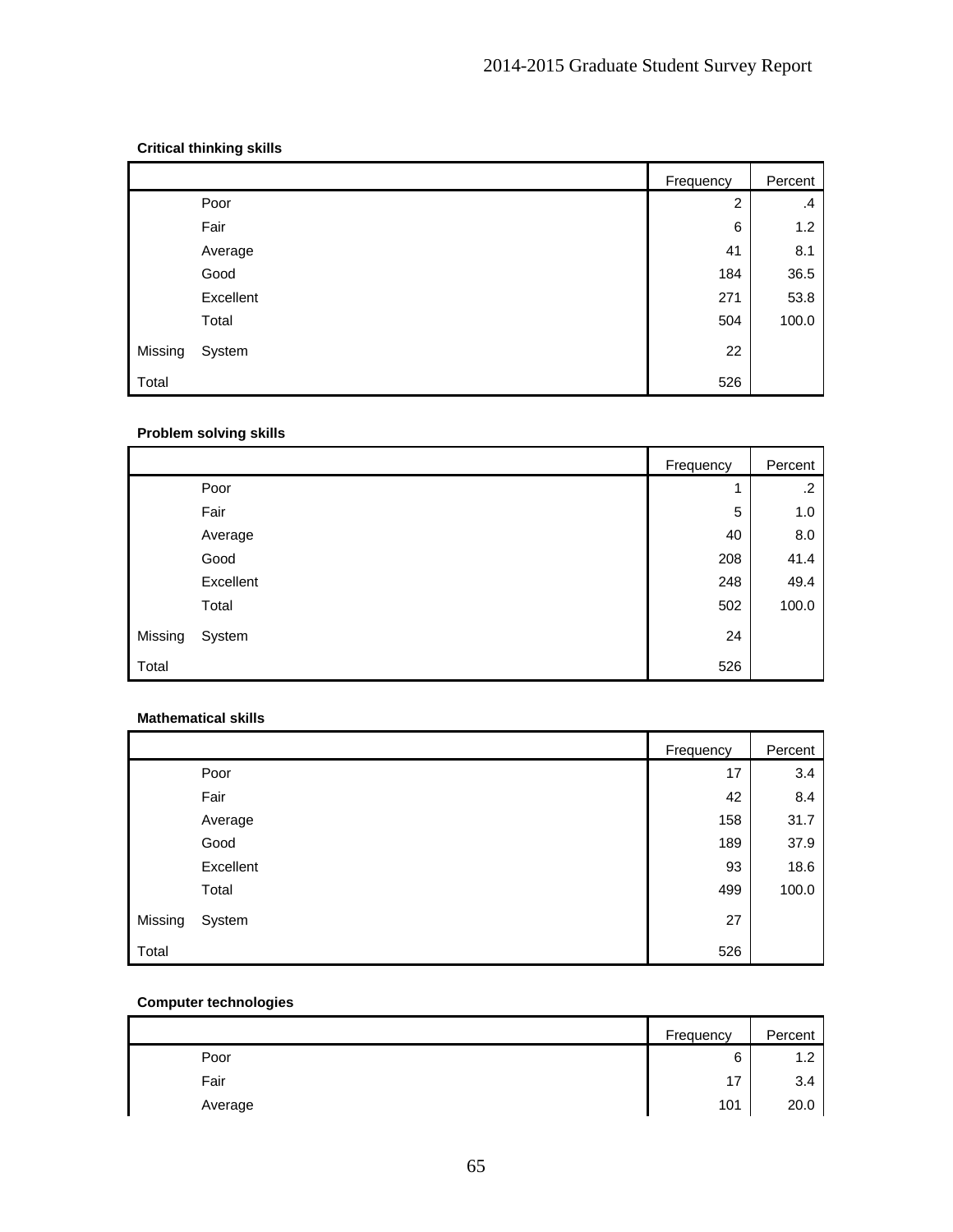|         | Good      | 215 | 42.7  |
|---------|-----------|-----|-------|
|         | Excellent | 165 | 32.7  |
|         | Total     | 504 | 100.0 |
| Missing | System    | 22  |       |
| Total   |           | 526 |       |

## **Research skills**

|         |           | Frequency | Percent |
|---------|-----------|-----------|---------|
|         | Poor      | 4         | .8      |
|         | Fair      | 6         | 1.2     |
|         | Average   | 46        | 9.1     |
|         | Good      | 209       | 41.6    |
|         | Excellent | 238       | 47.3    |
|         | Total     | 503       | 100.0   |
| Missing | System    | 23        |         |
| Total   |           | 526       |         |

## **Scientific principles and methods**

|         |           | Frequency | Percent |
|---------|-----------|-----------|---------|
|         | Poor      | 7         | 1.4     |
|         | Fair      | 16        | 3.2     |
|         | Average   | 104       | 21.0    |
|         | Good      | 231       | 46.6    |
|         | Excellent | 138       | 27.8    |
|         | Total     | 496       | 100.0   |
| Missing | System    | 30        |         |
| Total   |           | 526       |         |

## **Understanding different philosophies and cultures**

|         |           | Frequency | Percent |
|---------|-----------|-----------|---------|
|         | Poor      | 4         | .8      |
|         | Fair      | 10        | 2.0     |
|         | Average   | 50        | 10.0    |
|         | Good      | 210       | 42.0    |
|         | Excellent | 226       | 45.2    |
|         | Total     | 500       | 100.0   |
| Missing | System    | 26        |         |
| Total   |           | 526       |         |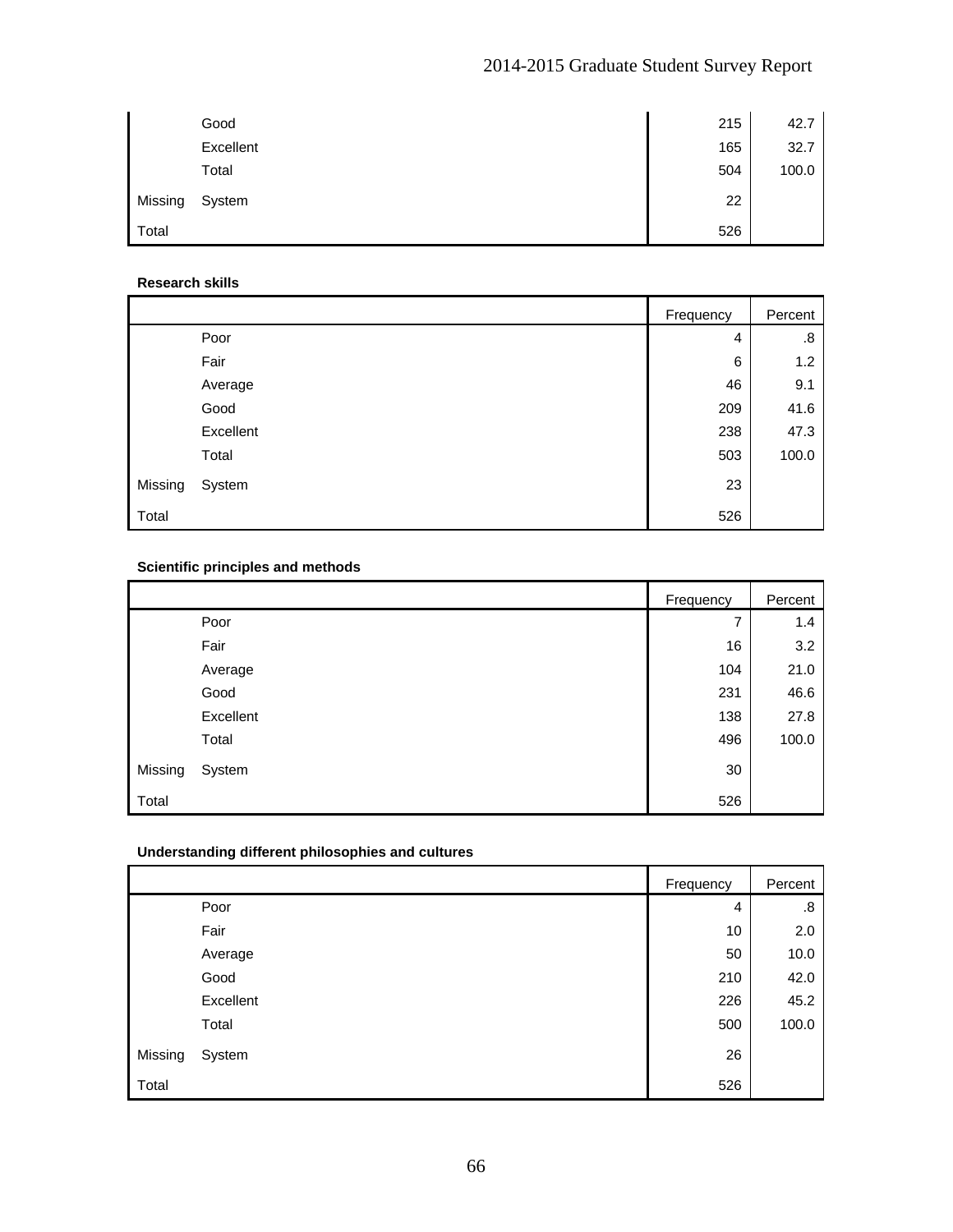## **Appreciation of the arts**

|         |           | Frequency | Percent |
|---------|-----------|-----------|---------|
|         | Poor      | 15        | 3.0     |
|         | Fair      | 25        | 5.0     |
|         | Average   | 118       | 23.6    |
|         | Good      | 200       | 40.0    |
|         | Excellent | 142       | 28.4    |
|         | Total     | 500       | 100.0   |
| Missing | System    | 26        |         |
| Total   |           | 526       |         |

## **Leadership skills**

|         |           | Frequency | Percent |
|---------|-----------|-----------|---------|
|         | Poor      | 9         | 1.8     |
|         | Fair      | 8         | 1.6     |
|         | Average   | 57        | 11.4    |
|         | Good      | 193       | 38.5    |
|         | Excellent | 234       | 46.7    |
|         | Total     | 501       | 100.0   |
| Missing | System    | 25        |         |
| Total   |           | 526       |         |

## **Management and organizational skills**

|         |           | Frequency | Percent |
|---------|-----------|-----------|---------|
|         | Poor      | 4         | .8      |
|         | Fair      | 8         | 1.6     |
|         | Average   | 45        | 9.0     |
|         | Good      | 189       | 37.7    |
|         | Excellent | 255       | 50.9    |
|         | Total     | 501       | 100.0   |
| Missing | System    | 25        |         |
| Total   |           | 526       |         |

## **Time management**

|         | Frequency | Percent        |
|---------|-----------|----------------|
| Poor    | 4         | $\circ$<br>۰O. |
| Fair    | 10        | 2.0            |
| Average | 60        | 12.0           |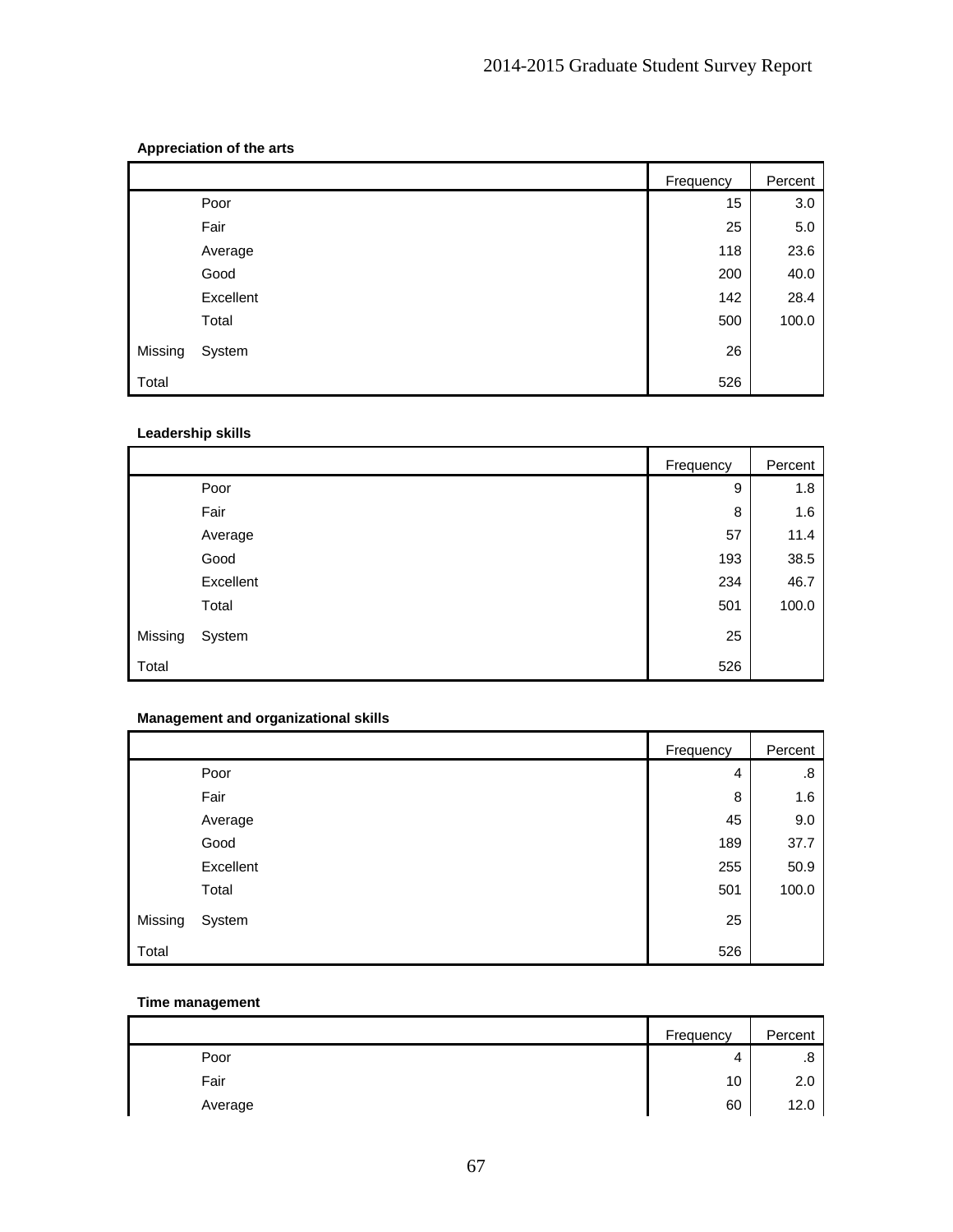|         | Good      | 190 | 38.0  |
|---------|-----------|-----|-------|
|         | Excellent | 236 | 47.2  |
|         | Total     | 500 | 100.0 |
| Missing | System    | 26  |       |
| Total   |           | 526 |       |

## **Working cooperatively in groups**

|         |           | Frequency | Percent |
|---------|-----------|-----------|---------|
|         | Poor      | 12        | 2.4     |
|         | Fair      | 12        | 2.4     |
|         | Average   | 48        | 9.6     |
|         | Good      | 171       | 34.2    |
|         | Excellent | 257       | 51.4    |
|         | Total     | 500       | 100.0   |
| Missing | System    | 26        |         |
| Total   |           | 526       |         |

## **Planning and carrying out projects**

|         |           | Frequency | Percent |
|---------|-----------|-----------|---------|
|         | Poor      | 5         | 1.0     |
|         | Fair      | 4         | .8      |
|         | Average   | 50        | 10.0    |
|         | Good      | 181       | 36.1    |
|         | Excellent | 261       | 52.1    |
|         | Total     | 501       | 100.0   |
| Missing | System    | 25        |         |
| Total   |           | 526       |         |

## **Citizenship skills**

|         |           | Frequency | Percent |
|---------|-----------|-----------|---------|
|         | Poor      | 8         | 1.6     |
|         | Fair      | 13        | 2.6     |
|         | Average   | 70        | 14.0    |
|         | Good      | 180       | 35.9    |
|         | Excellent | 230       | 45.9    |
|         | Total     | 501       | 100.0   |
| Missing | System    | 25        |         |
| Total   |           | 526       |         |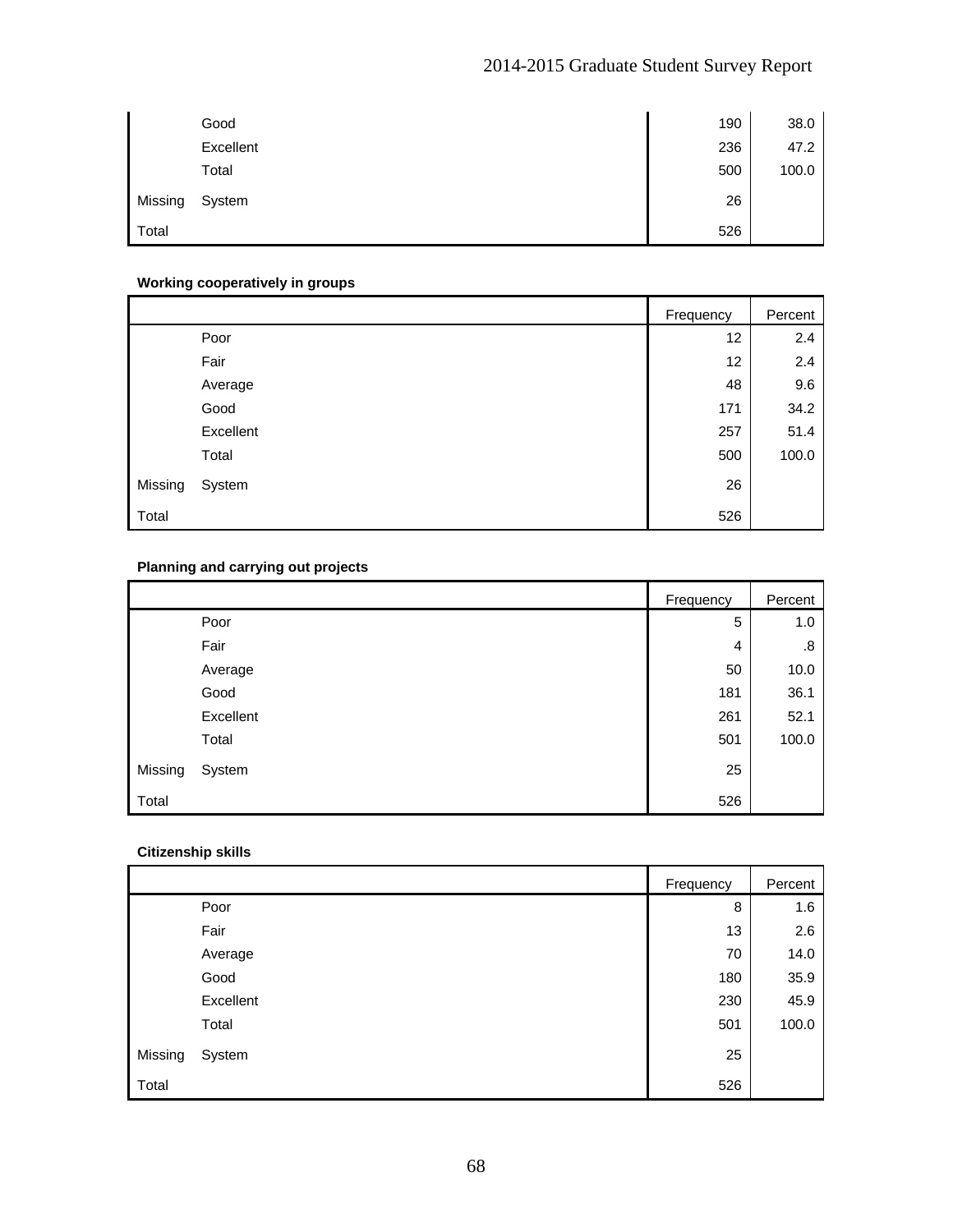**Strategies for applying skills in my field** 

|         |           | Frequency | Percent |
|---------|-----------|-----------|---------|
|         | Poor      | 5         | 1.0     |
|         | Fair      | 6         | 1.2     |
|         | Average   | 42        | 8.4     |
|         | Good      | 188       | 37.5    |
|         | Excellent | 261       | 52.0    |
|         | Total     | 502       | 100.0   |
| Missing | System    | 24        |         |
| Total   |           | 526       |         |

## **EDUCATION AND ACADEMIC SUPPORT SERVICES**

**Overall quality of your academic program** 

|         |           | Frequency | Percent |
|---------|-----------|-----------|---------|
|         | Poor      | 13        | 2.6     |
|         | Fair      | 17        | 3.4     |
|         | Average   | 49        | 9.7     |
|         | Good      | 212       | 42.1    |
|         | Excellent | 212       | 42.1    |
|         | Total     | 503       | 100.0   |
| Missing | System    | 23        |         |
| Total   |           | 526       |         |

## **Academic advising**

|         |           | Frequency | Percent |
|---------|-----------|-----------|---------|
|         | N/A       | 10        | 2.0     |
|         | Poor      | 33        | 6.5     |
|         | Fair      | 42        | 8.3     |
|         | Average   | 74        | 14.7    |
|         | Good      | 170       | 33.7    |
|         | Excellent | 176       | 34.9    |
|         | Total     | 505       | 100.0   |
| Missing | System    | 21        |         |
| Total   |           | 526       |         |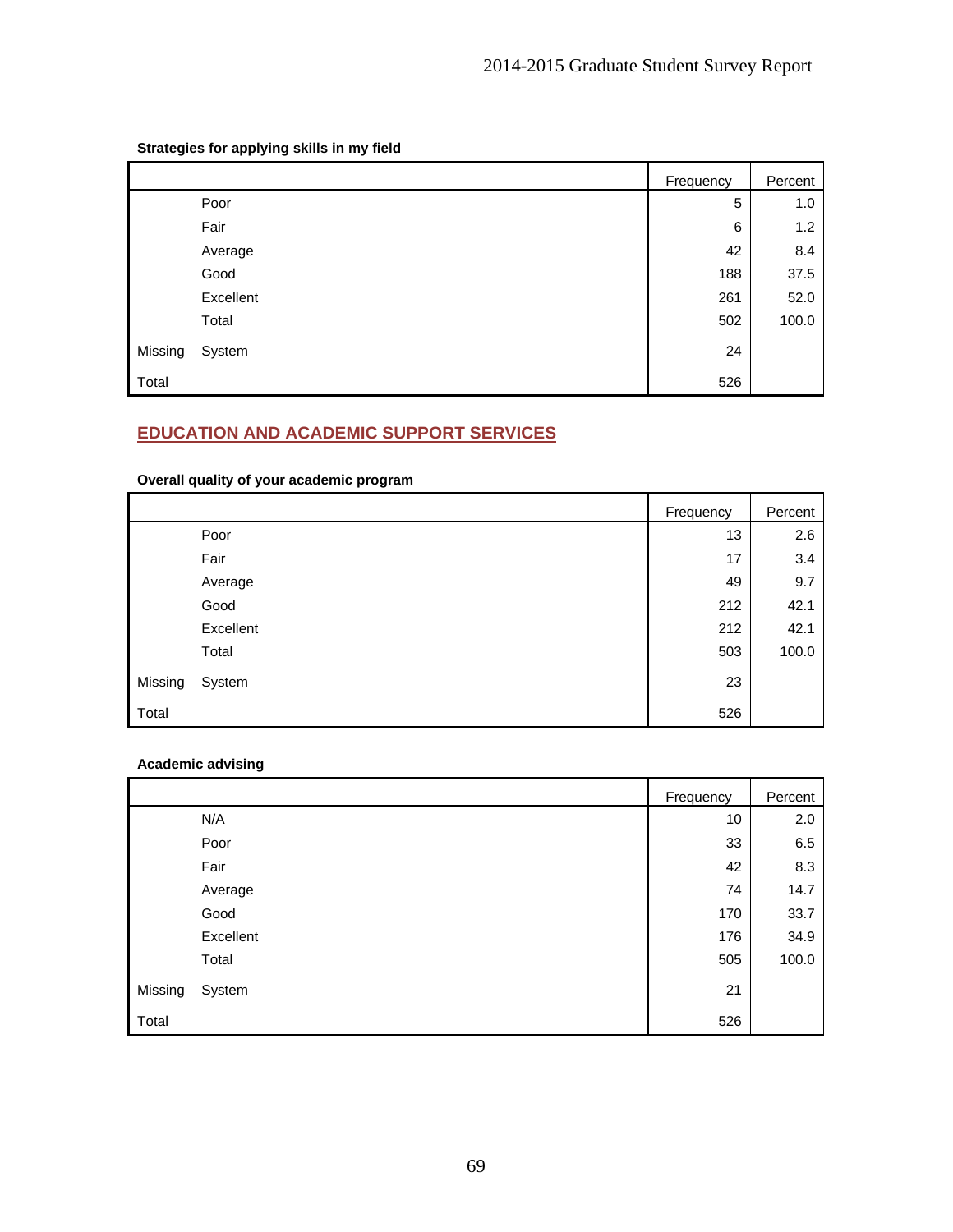## **Faculty accessibility**

|         |           | Frequency | Percent |
|---------|-----------|-----------|---------|
|         | N/A       | 3         | .6      |
|         | Poor      | 15        | 3.0     |
|         | Fair      | 21        | 4.2     |
|         | Average   | 80        | 15.9    |
|         | Good      | 187       | 37.3    |
|         | Excellent | 196       | 39.0    |
|         | Total     | 502       | 100.0   |
| Missing | System    | 24        |         |
| Total   |           | 526       |         |

## **Instruction in major courses**

|         |           | Frequency | Percent |
|---------|-----------|-----------|---------|
|         | N/A       | 4         | .8      |
|         | Poor      | 13        | 2.6     |
|         | Fair      | 21        | 4.2     |
|         | Average   | 47        | 9.4     |
|         | Good      | 204       | 40.8    |
|         | Excellent | 211       | 42.2    |
|         | Total     | 500       | 100.0   |
| Missing | System    | 26        |         |
| Total   |           | 526       |         |

## **Instruction in general education courses**

|         |           | Frequency | Percent |
|---------|-----------|-----------|---------|
|         | N/A       | 95        | 19.0    |
|         | Poor      | 10        | 2.0     |
|         | Fair      | 14        | 2.8     |
|         | Average   | 50        | 10.0    |
|         | Good      | 184       | 36.7    |
|         | Excellent | 148       | 29.5    |
|         | Total     | 501       | 100.0   |
| Missing | System    | 25        |         |
| Total   |           | 526       |         |

## **Faculty's use of technologies to enhance teaching**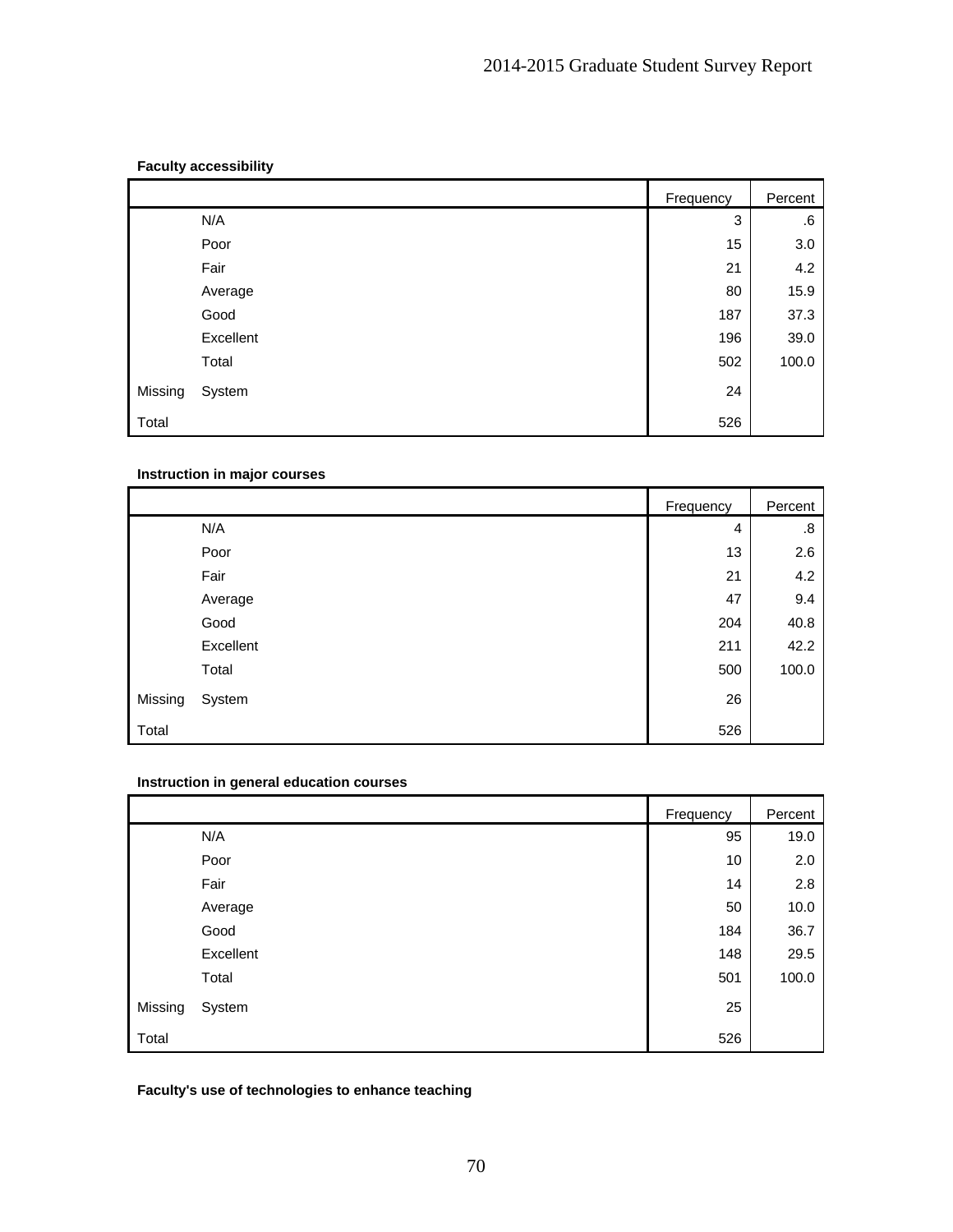|         |           | Frequency | Percent |
|---------|-----------|-----------|---------|
|         | N/A       | 3         | .6      |
|         | Poor      | 12        | 2.4     |
|         | Fair      | 25        | $5.0\,$ |
|         | Average   | 66        | 13.1    |
|         | Good      | 200       | 39.6    |
|         | Excellent | 199       | 39.4    |
|         | Total     | 505       | 100.0   |
| Missing | System    | 21        |         |
| Total   |           | 526       |         |

## **Course availability in your major**

|         |           | Frequency | Percent |
|---------|-----------|-----------|---------|
|         | N/A       | 2         | $\cdot$ |
|         | Poor      | 31        | 6.2     |
|         | Fair      | 46        | 9.2     |
|         | Average   | 56        | 11.2    |
|         | Good      | 184       | 36.7    |
|         | Excellent | 183       | 36.5    |
|         | Total     | 502       | 100.0   |
| Missing | System    | 24        |         |
| Total   |           | 526       |         |

## **Communication between faculty and students**

|         |           | Frequency | Percent |
|---------|-----------|-----------|---------|
|         | Poor      | 19        | 3.8     |
|         | Fair      | 26        | 5.2     |
|         | Average   | 65        | 12.9    |
|         | Good      | 196       | 39.0    |
|         | Excellent | 196       | 39.0    |
|         | Total     | 502       | 100.0   |
| Missing | System    | 24        |         |
| Total   |           | 526       |         |

## **Registration procedures**

|      | Frequency   | Percent |
|------|-------------|---------|
| N/A  | $\sim$<br>_ | .4      |
| Poor | 12          | 2.4     |
| Fair | 33          | 6.6     |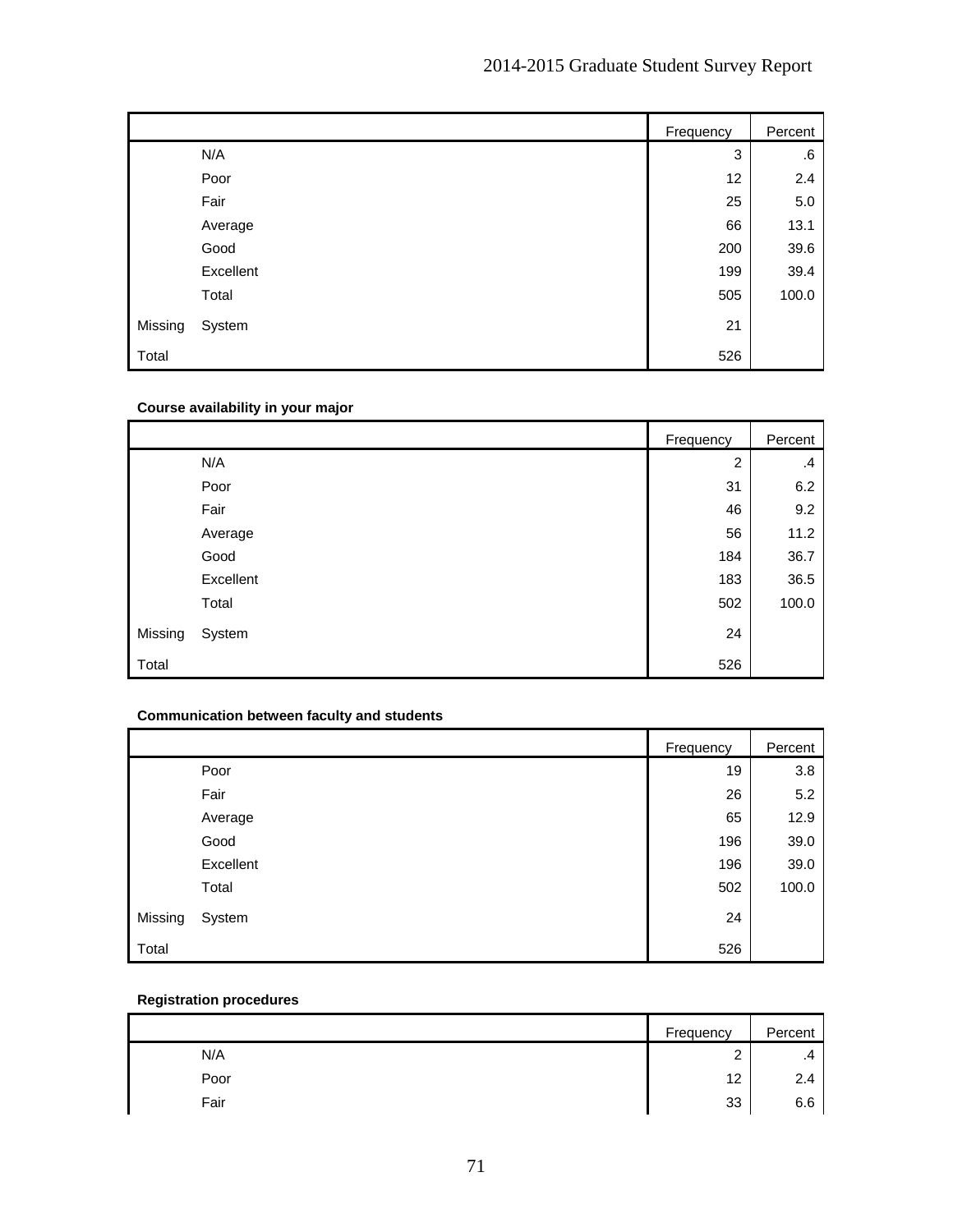# 2014-2015 Graduate Student Survey Report

|         | Average   | 54  | 10.7  |
|---------|-----------|-----|-------|
|         | Good      | 186 | 37.0  |
|         | Excellent | 216 | 42.9  |
|         | Total     | 503 | 100.0 |
| Missing | System    | 23  |       |
| Total   |           | 526 |       |

# **New Student Orientation program**

|         |           | Frequency | Percent |
|---------|-----------|-----------|---------|
|         | N/A       | 157       | 31.5    |
|         | Poor      | 22        | 4.4     |
|         | Fair      | 29        | 5.8     |
|         | Average   | 57        | 11.4    |
|         | Good      | 118       | 23.6    |
|         | Excellent | 116       | 23.2    |
|         | Total     | 499       | 100.0   |
| Missing | System    | 27        |         |
| Total   |           | 526       |         |

# **Library**

|         |           | Frequency | Percent |
|---------|-----------|-----------|---------|
|         | N/A       | 95        | 18.8    |
|         | Poor      | 12        | 2.4     |
|         | Fair      | 20        | 4.0     |
|         | Average   | 64        | 12.7    |
|         | Good      | 144       | 28.6    |
|         | Excellent | 169       | 33.5    |
|         | Total     | 504       | 100.0   |
| Missing | System    | 22        |         |
| Total   |           | 526       |         |

#### **Computer labs**

|           | Frequency | Percent |
|-----------|-----------|---------|
| N/A       | 189       | 37.7    |
| Poor      | 10        | 2.0     |
| Fair      | 22        | 4.4     |
| Average   | 53        | 10.6    |
| Good      | 113       | 22.6    |
| Excellent | 114       | 22.8    |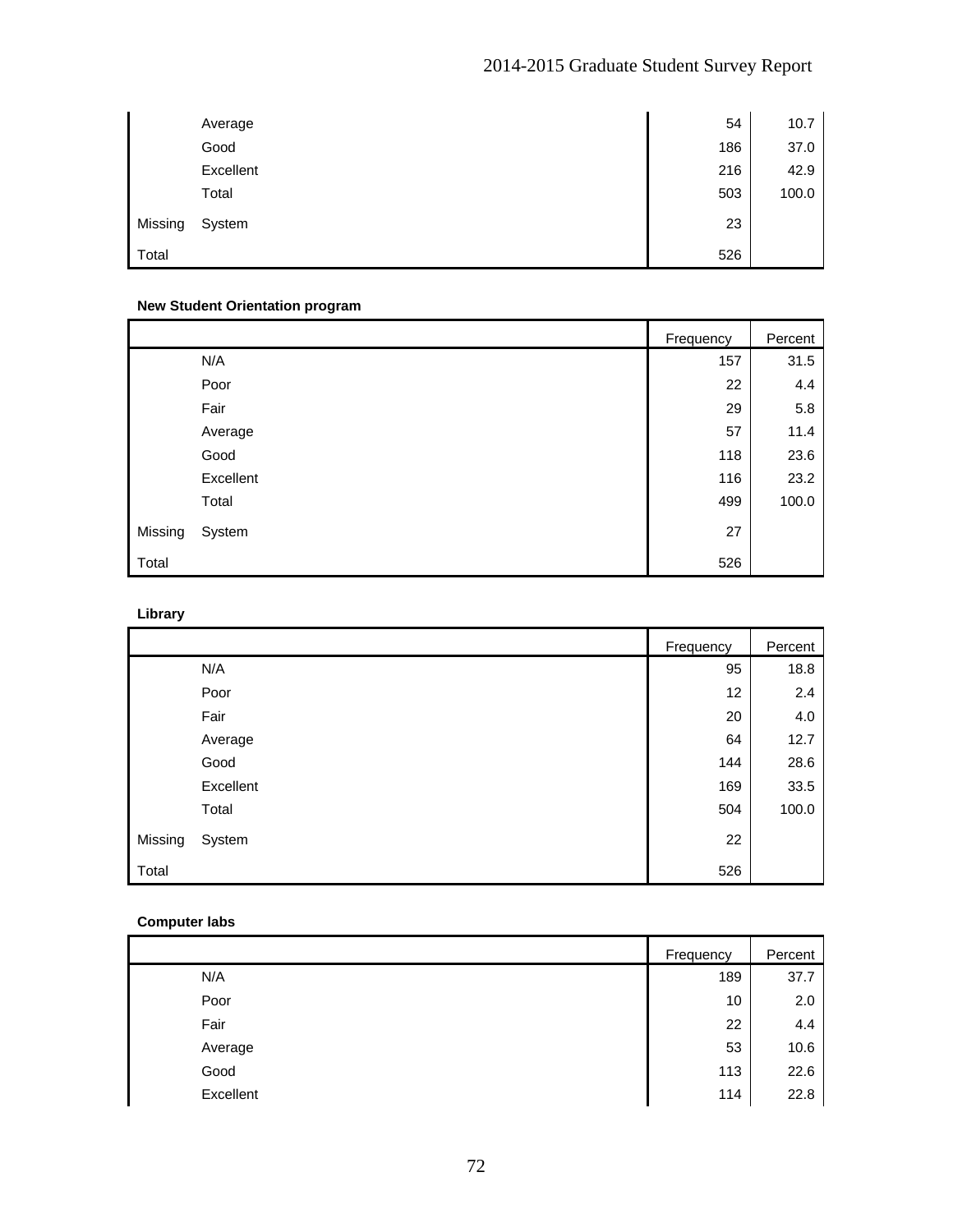# 2014-2015 Graduate Student Survey Report

|         | Total  | 501 | 100.0 |
|---------|--------|-----|-------|
| Missing | System | 25  |       |
| Total   |        | 526 |       |

# **Laboratory/instructional equipment**

|         |           | Frequency | Percent |
|---------|-----------|-----------|---------|
|         | N/A       | 231       | 46.1    |
|         | Poor      | 11        | 2.2     |
|         | Fair      | 16        | 3.2     |
|         | Average   | 49        | 9.8     |
|         | Good      | 100       | 20.0    |
|         | Excellent | 94        | 18.8    |
|         | Total     | 501       | 100.0   |
| Missing | System    | 25        |         |
| Total   |           | 526       |         |

# **Testing Center**

|         |           | Frequency | Percent |
|---------|-----------|-----------|---------|
|         | N/A       | 221       | 44.2    |
|         | Poor      | 8         | 1.6     |
|         | Fair      | 16        | 3.2     |
|         | Average   | 46        | 9.2     |
|         | Good      | 113       | 22.6    |
|         | Excellent | 96        | 19.2    |
|         | Total     | 500       | 100.0   |
| Missing | System    | 26        |         |
| Total   |           | 526       |         |

# **Writing Center**

|         |           | Frequency | Percent |
|---------|-----------|-----------|---------|
|         | N/A       | 272       | 54.6    |
|         | Poor      | ⇁         | 1.4     |
|         | Fair      | 12        | 2.4     |
|         | Average   | 33        | 6.6     |
|         | Good      | 92        | 18.5    |
|         | Excellent | 82        | 16.5    |
|         | Total     | 498       | 100.0   |
| Missing | System    | 28        |         |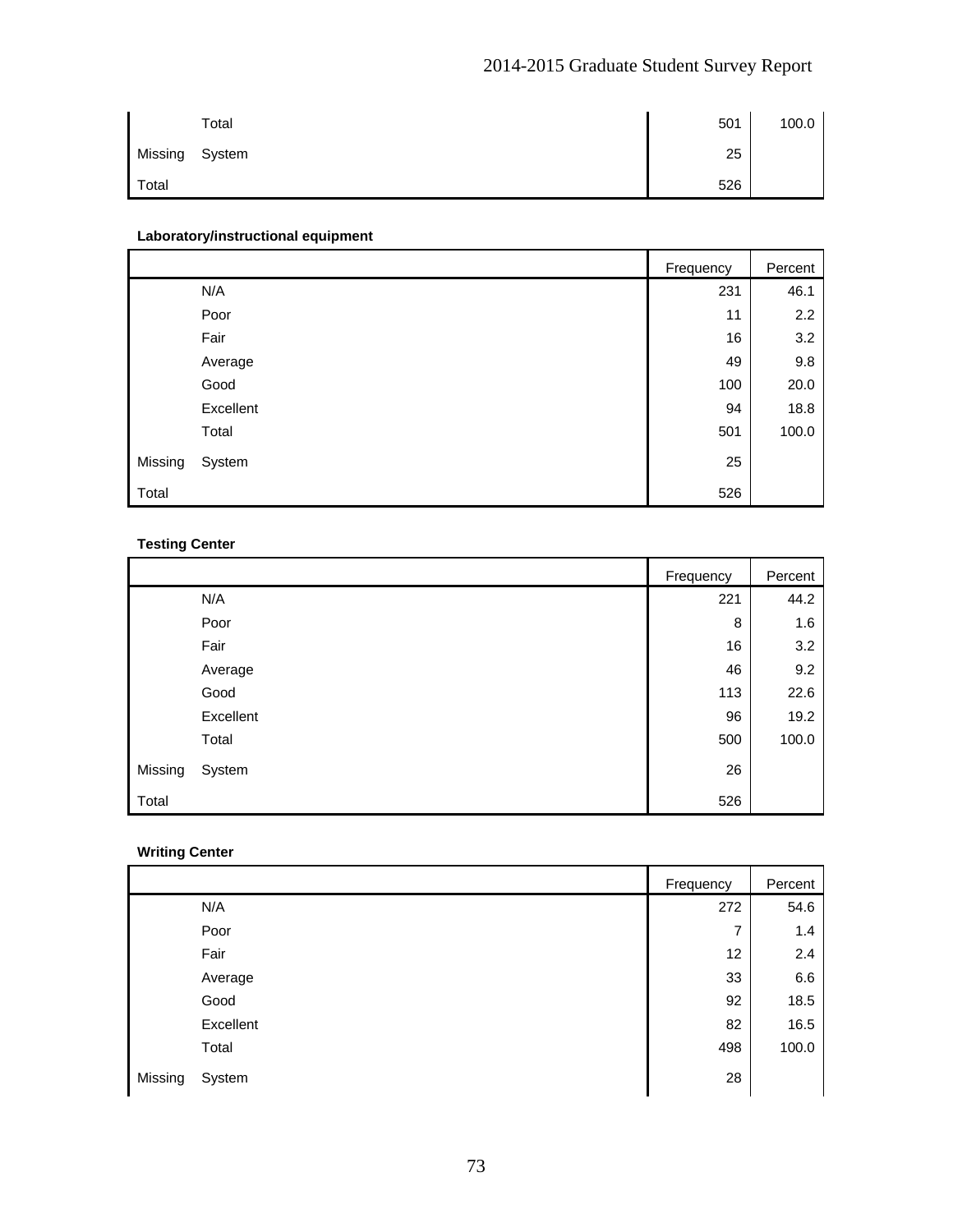| Total | 526 |
|-------|-----|

### **Natural Science Center**

|         |           | Frequency | Percent |
|---------|-----------|-----------|---------|
|         | N/A       | 346       | 69.3    |
|         | Poor      | 5         | 1.0     |
|         | Fair      | 7         | 1.4     |
|         | Average   | 27        | 5.4     |
|         | Good      | 58        | 11.6    |
|         | Excellent | 56        | 11.2    |
|         | Total     | 499       | 100.0   |
| Missing | System    | 27        |         |
| Total   |           | 526       |         |

#### **Center for International Programs**

|         |           | Frequency | Percent |
|---------|-----------|-----------|---------|
|         | N/A       | 344       | 68.9    |
|         | Poor      | 4         | .8      |
|         | Fair      | 10        | 2.0     |
|         | Average   | 26        | 5.2     |
|         | Good      | 58        | 11.6    |
|         | Excellent | 57        | 11.4    |
|         | Total     | 499       | 100.0   |
| Missing | System    | 27        |         |
| Total   |           | 526       |         |

# **SATISFACTION WITH OFFICES AND SERVICES**

#### **Admissions Office**

|         |                       | Frequency | Percent |
|---------|-----------------------|-----------|---------|
|         | 1 - Very Dissatisfied | 20        | 4.0     |
|         | <b>Dissatisfied</b>   | 14        | 2.8     |
|         | Neutral               | 81        | 16.2    |
|         | Satisfied             | 188       | 37.6    |
|         | 5 - Very Satisfied    | 173       | 34.6    |
|         | N/A                   | 24        | 4.8     |
|         | Total                 | 500       | 100.0   |
| Missing | System                | 26        |         |
| Total   |                       | 526       |         |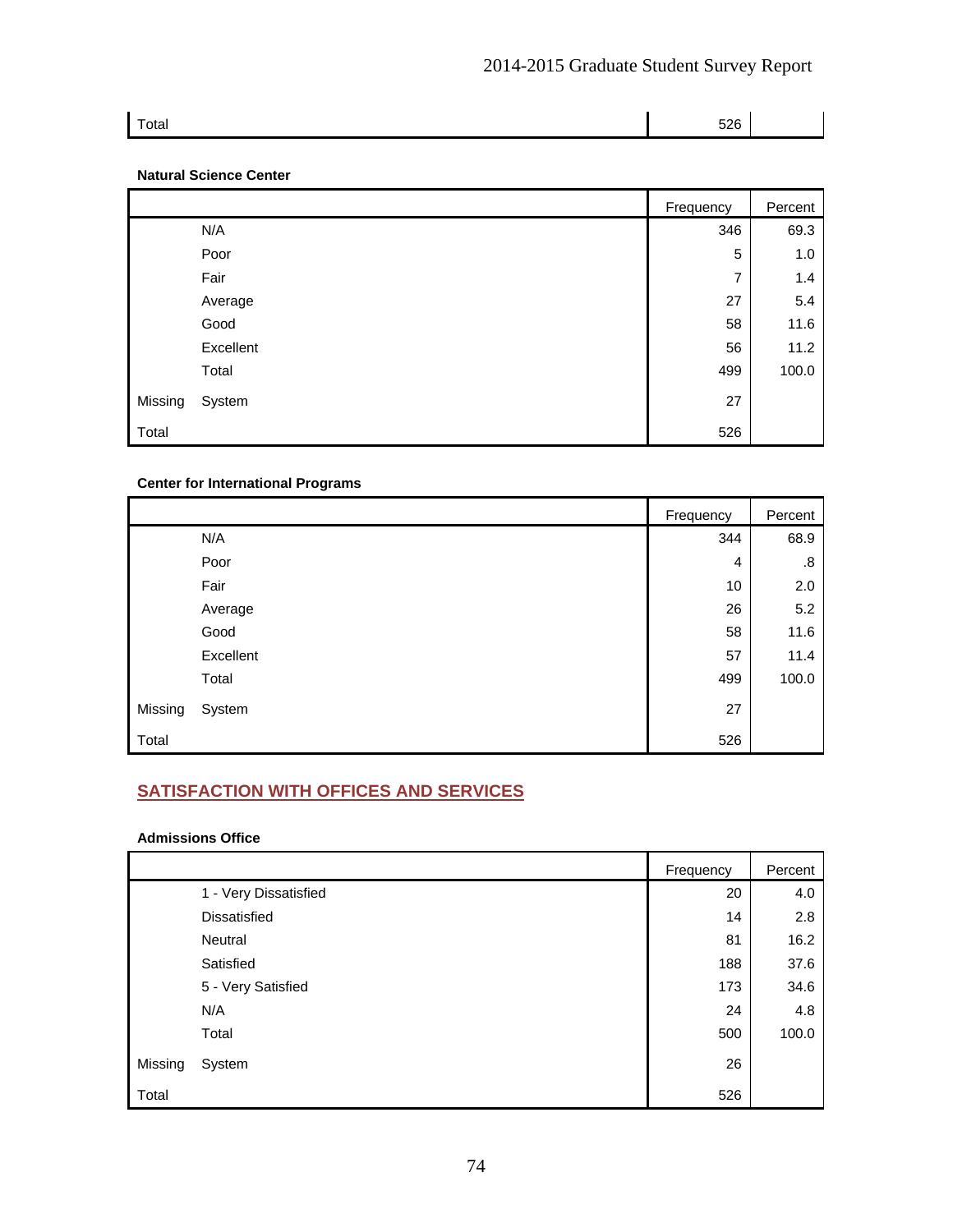# **Registrar/Records Office**

|         |                       | Frequency | Percent |
|---------|-----------------------|-----------|---------|
|         | 1 - Very Dissatisfied | 18        | 3.6     |
|         | <b>Dissatisfied</b>   | 14        | 2.8     |
|         | Neutral               | 78        | 15.7    |
|         | Satisfied             | 196       | 39.4    |
|         | 5 - Very Satisfied    | 167       | 33.5    |
|         | N/A                   | 25        | 5.0     |
|         | Total                 | 498       | 100.0   |
| Missing | System                | 28        |         |
| Total   |                       | 526       |         |

#### **Veteran Services**

|         |                       | Frequency | Percent |
|---------|-----------------------|-----------|---------|
|         | 1 - Very Dissatisfied | 10        | 2.0     |
|         | <b>Dissatisfied</b>   | 6         | 1.2     |
|         | Neutral               | 40        | 8.0     |
|         | Satisfied             | 55        | 11.0    |
|         | 5 - Very Satisfied    | 75        | 15.1    |
|         | N/A                   | 312       | 62.7    |
|         | Total                 | 498       | 100.0   |
| Missing | System                | 28        |         |
| Total   |                       | 526       |         |

### **Financial Aid Services**

|         |                       | Frequency | Percent |
|---------|-----------------------|-----------|---------|
|         | 1 - Very Dissatisfied | 19        | 3.8     |
|         | <b>Dissatisfied</b>   | 22        | 4.4     |
|         | Neutral               | 65        | 13.0    |
|         | Satisfied             | 164       | 32.9    |
|         | 5 - Very Satisfied    | 136       | 27.3    |
|         | N/A                   | 93        | 18.6    |
|         | Total                 | 499       | 100.0   |
| Missing | System                | 27        |         |
| Total   |                       | 526       |         |

#### **Business Office**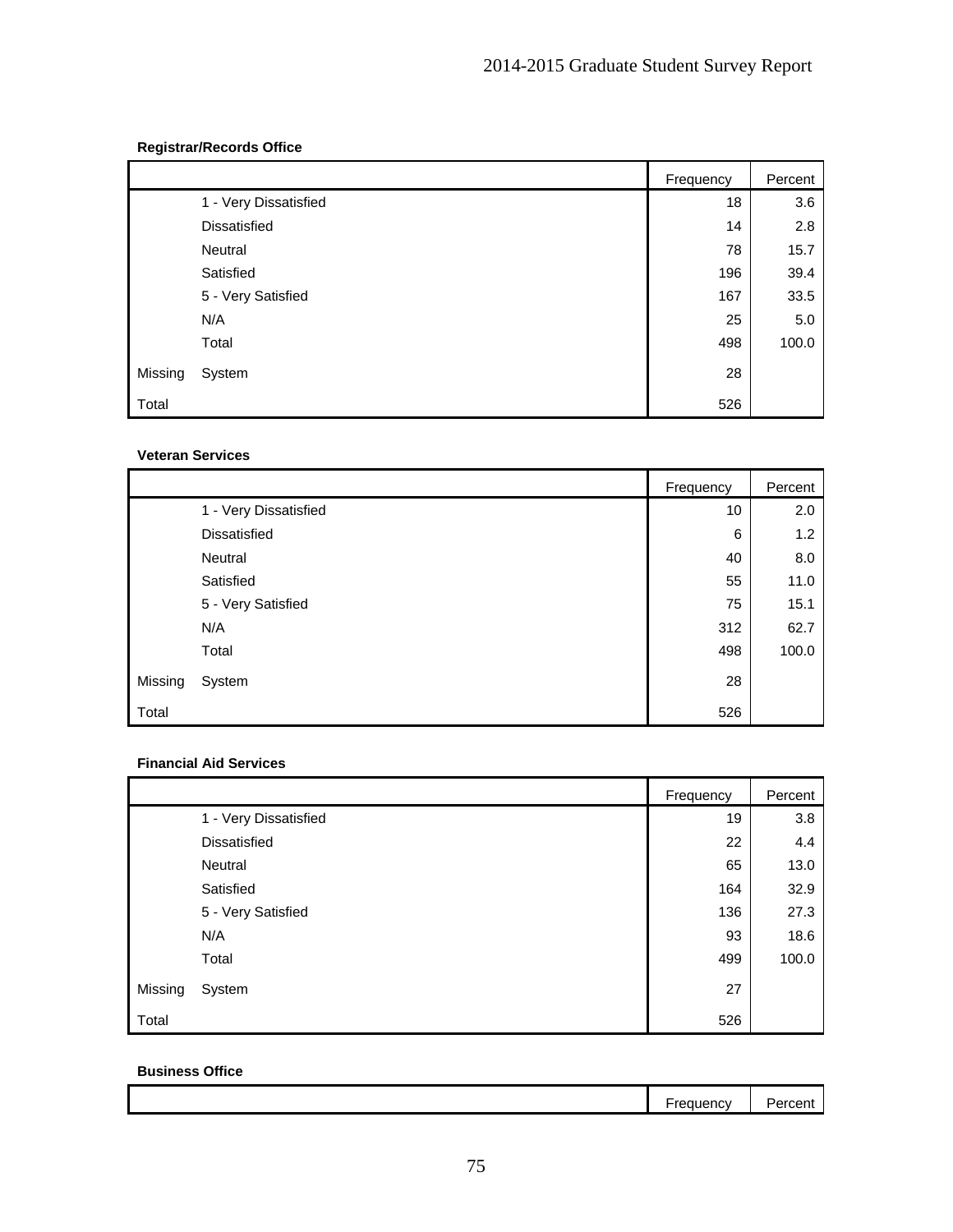|         | 1 - Very Dissatisfied | 12  | 2.4   |
|---------|-----------------------|-----|-------|
|         | Dissatisfied          | 10  | 2.0   |
|         | Neutral               | 76  | 15.3  |
|         | Satisfied             | 144 | 29.0  |
|         | 5 - Very Satisfied    | 132 | 26.6  |
|         | N/A                   | 122 | 24.6  |
|         | Total                 | 496 | 100.0 |
| Missing | System                | 30  |       |
| Total   |                       | 526 |       |

# **Information Technology (IT) Services**

|         |                       | Frequency | Percent |
|---------|-----------------------|-----------|---------|
|         | 1 - Very Dissatisfied | 18        | 3.6     |
|         | <b>Dissatisfied</b>   | 9         | 1.8     |
|         | Neutral               | 66        | 13.3    |
|         | Satisfied             | 150       | 30.2    |
|         | 5 - Very Satisfied    | 139       | 28.0    |
|         | N/A                   | 115       | 23.1    |
|         | Total                 | 497       | 100.0   |
| Missing | System                | 29        |         |
| Total   |                       | 526       |         |

# **Trojan Web Express**

|         |                       | Frequency | Percent |
|---------|-----------------------|-----------|---------|
|         | 1 - Very Dissatisfied | 19        | 3.8     |
|         | Dissatisfied          | 14        | 2.8     |
|         | Neutral               | 53        | 10.6    |
|         | Satisfied             | 200       | 40.2    |
|         | 5 - Very Satisfied    | 206       | 41.4    |
|         | N/A                   | 6         | 1.2     |
|         | Total                 | 498       | 100.0   |
| Missing | System                | 28        |         |
| Total   |                       | 526       |         |

### **Adaptive Needs Services**

|                       | Frequency | Percent |
|-----------------------|-----------|---------|
| 1 - Very Dissatisfied | 8         | 1.6     |
| <b>Dissatisfied</b>   | 5         | 1.C     |
| Neutral               | 47        | 9.4     |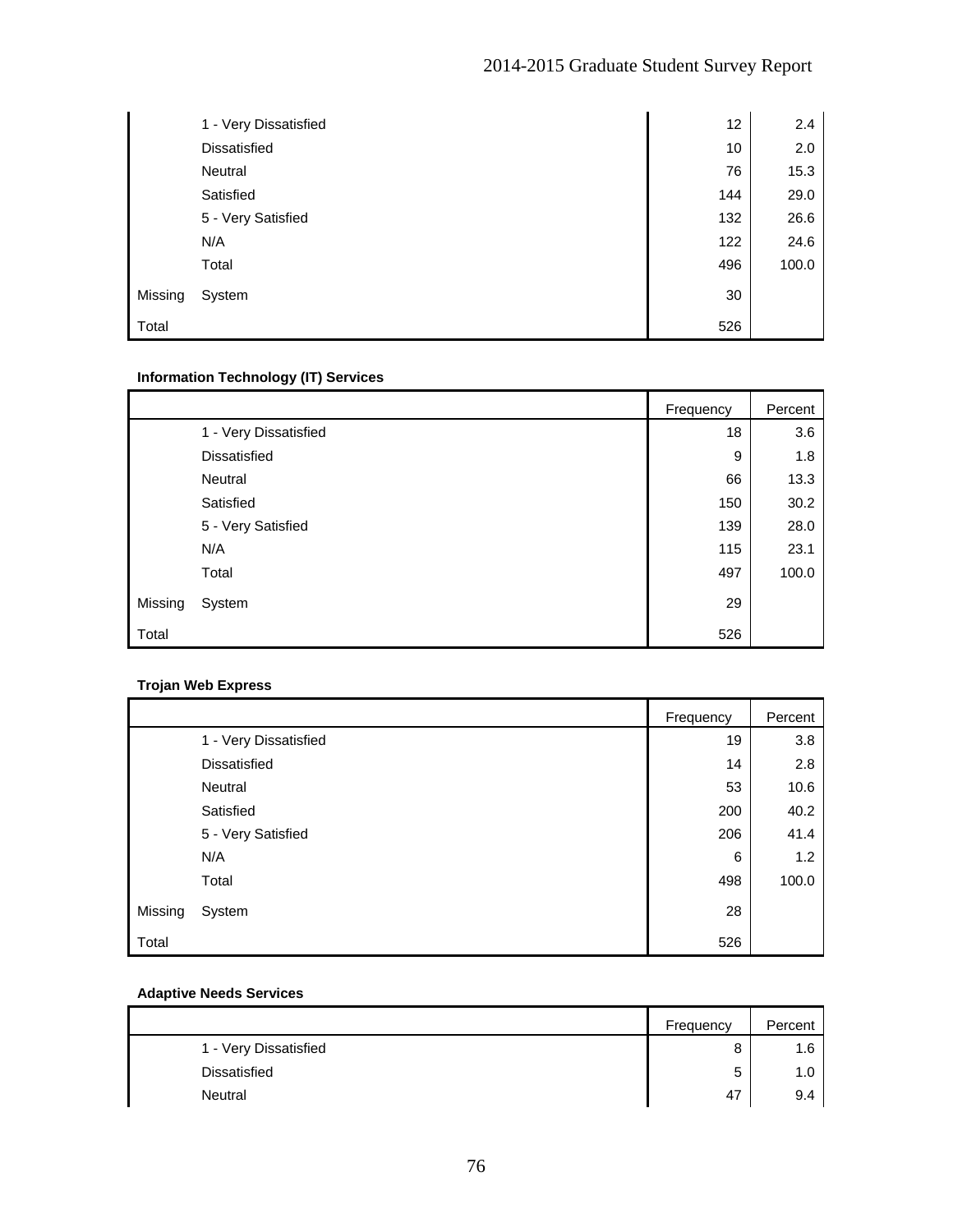# 2014-2015 Graduate Student Survey Report

|         | Satisfied          | 47  | 9.4   |
|---------|--------------------|-----|-------|
|         | 5 - Very Satisfied | 51  | 10.2  |
|         | N/A                | 340 | 68.3  |
|         | Total              | 498 | 100.0 |
| Missing | System             | 28  |       |
| Total   |                    | 526 |       |

# **Student Support Services (SSS)**

|         |                       | Frequency | Percent |
|---------|-----------------------|-----------|---------|
|         | 1 - Very Dissatisfied | 12        | 2.4     |
|         | <b>Dissatisfied</b>   | 7         | 1.4     |
|         | Neutral               | 56        | 11.3    |
|         | Satisfied             | 74        | 14.9    |
|         | 5 - Very Satisfied    | 89        | 18.0    |
|         | N/A                   | 257       | 51.9    |
|         | Total                 | 495       | 100.0   |
| Missing | System                | 31        |         |
| Total   |                       | 526       |         |

#### **Career Services**

|         |                       | Frequency | Percent |
|---------|-----------------------|-----------|---------|
|         | 1 - Very Dissatisfied | 18        | 3.6     |
|         | <b>Dissatisfied</b>   | 17        | 3.4     |
|         | Neutral               | 63        | 12.7    |
|         | Satisfied             | 56        | 11.3    |
|         | 5 - Very Satisfied    | 56        | 11.3    |
|         | N/A                   | 286       | 57.7    |
|         | Total                 | 496       | 100.0   |
| Missing | System                | 30        |         |
| Total   |                       | 526       |         |

#### **Placement Service**

|                       | Frequency | Percent |
|-----------------------|-----------|---------|
| 1 - Very Dissatisfied | 19        | 3.8     |
| <b>Dissatisfied</b>   | 10        | 2.0     |
| Neutral               | 54        | 10.9    |
| Satisfied             | 53        | 10.7    |
| 5 - Very Satisfied    | 42        | 8.5     |
| N/A                   | 318       | 64.1    |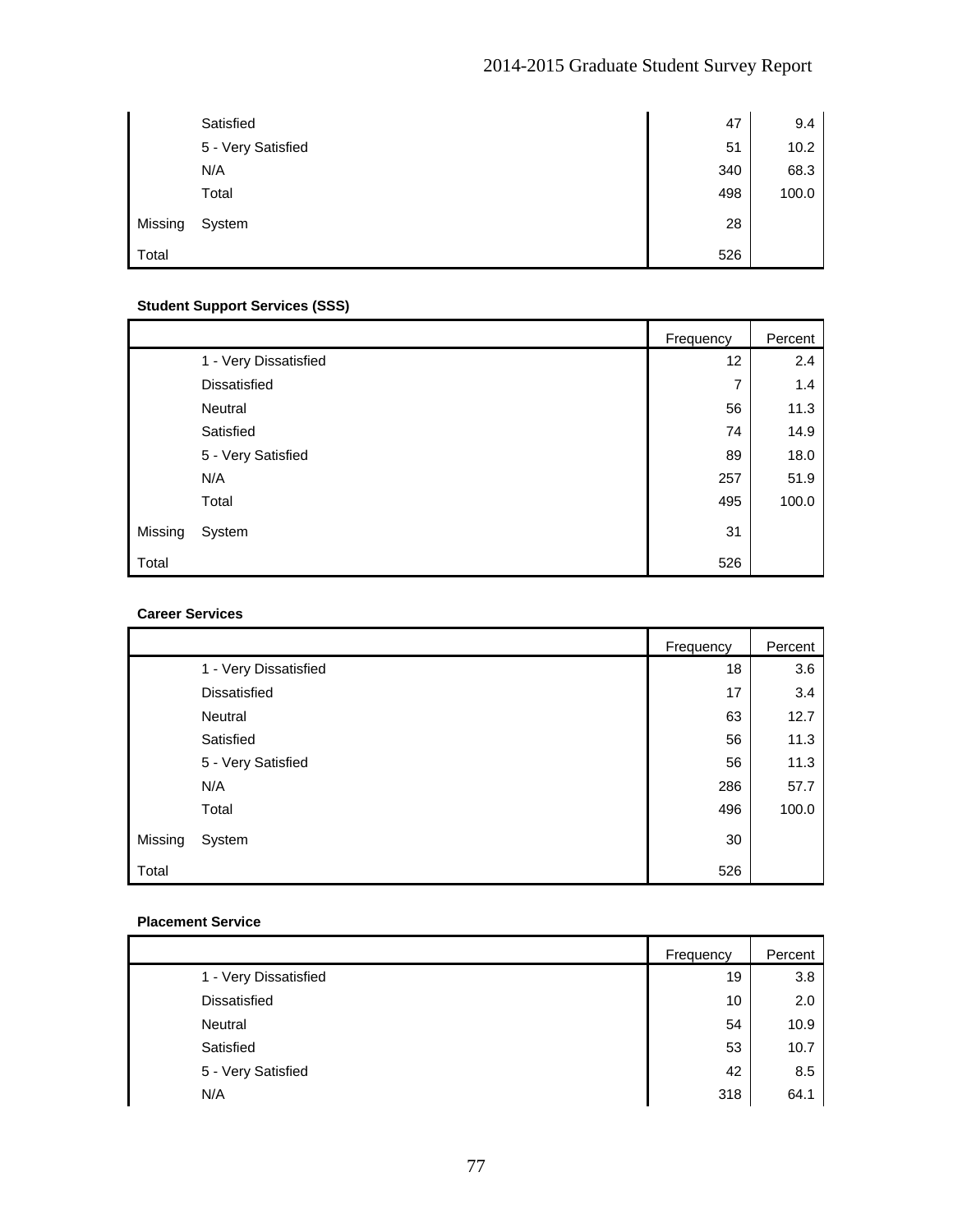# 2014-2015 Graduate Student Survey Report

|         | Total  | 496 | 100.0 |
|---------|--------|-----|-------|
| Missing | System | 30  |       |
| Total   |        | 526 |       |

#### **Counseling Services**

|         |                       | Frequency | Percent |
|---------|-----------------------|-----------|---------|
|         | 1 - Very Dissatisfied | 13        | 2.6     |
|         | <b>Dissatisfied</b>   | 10        | 2.0     |
|         | Neutral               | 51        | 10.3    |
|         | Satisfied             | 61        | 12.3    |
|         | 5 - Very Satisfied    | 70        | 14.2    |
|         | N/A                   | 289       | 58.5    |
|         | Total                 | 494       | 100.0   |
| Missing | System                | 32        |         |
| Total   |                       | 526       |         |

#### **Bookstore Services**

|         |                       | Frequency | Percent |
|---------|-----------------------|-----------|---------|
|         | 1 - Very Dissatisfied | 23        | 4.6     |
|         | <b>Dissatisfied</b>   | 12        | 2.4     |
|         | Neutral               | 79        | 15.9    |
|         | Satisfied             | 151       | 30.3    |
|         | 5 - Very Satisfied    | 107       | 21.5    |
|         | N/A                   | 126       | 25.3    |
|         | Total                 | 498       | 100.0   |
| Missing | System                | 28        |         |
| Total   |                       | 526       |         |

#### **Safety and Security Services**

|         |                       | Frequency | Percent |
|---------|-----------------------|-----------|---------|
|         | 1 - Very Dissatisfied | 14        | 2.8     |
|         | Dissatisfied          | 7         | 1.4     |
|         | Neutral               | 57        | 11.5    |
|         | Satisfied             | 94        | 19.0    |
|         | 5 - Very Satisfied    | 99        | 20.0    |
|         | N/A                   | 224       | 45.3    |
|         | Total                 | 495       | 100.0   |
| Missing | System                | 31        |         |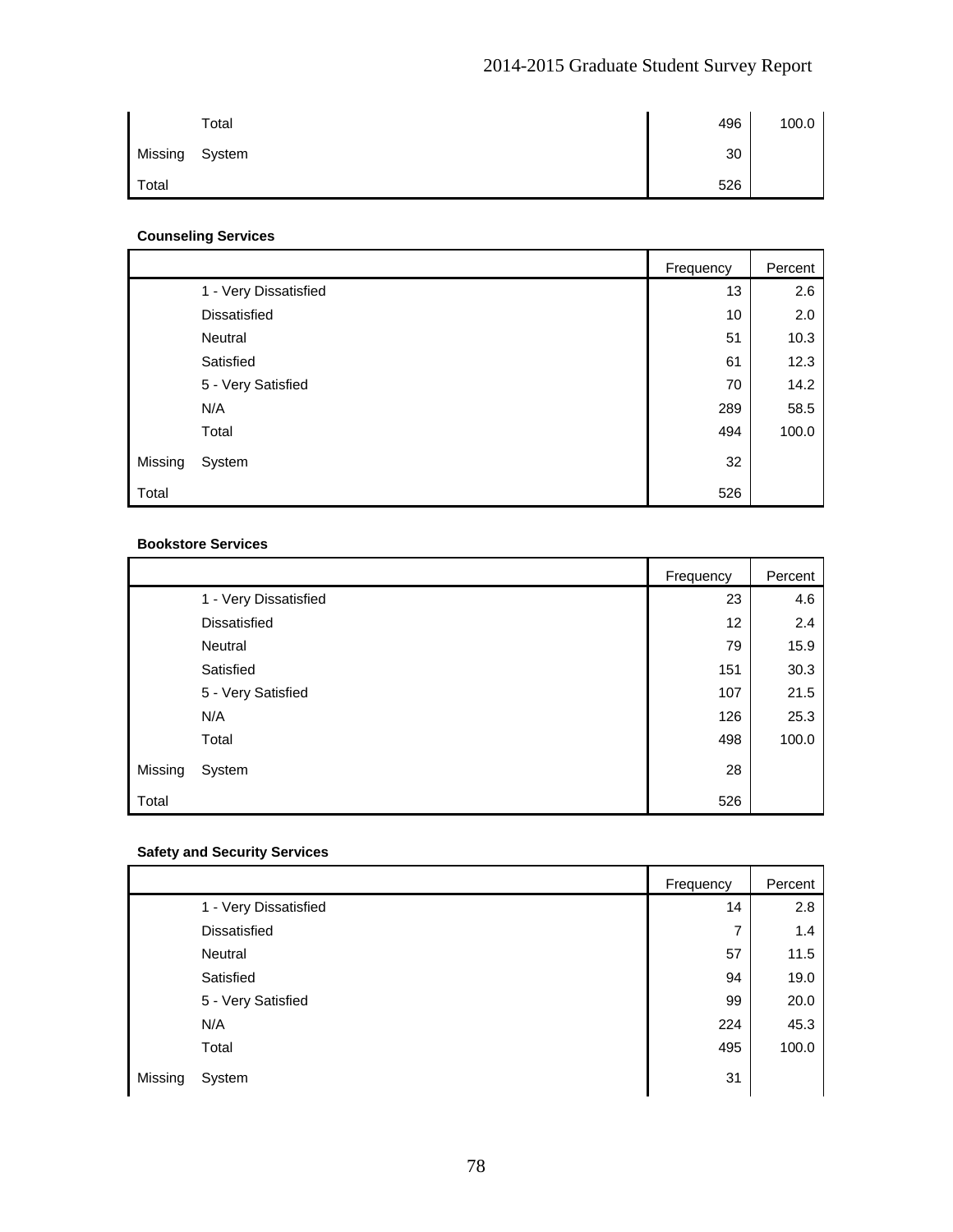|  | Total | 526 |  |
|--|-------|-----|--|
|--|-------|-----|--|

#### **Parking facilities**

|         |                       | Frequency | Percent |
|---------|-----------------------|-----------|---------|
|         | 1 - Very Dissatisfied | 26        | 5.2     |
|         | Dissatisfied          | 18        | 3.6     |
|         | Neutral               | 59        | 11.9    |
|         | Satisfied             | 102       | 20.6    |
|         | 5 - Very Satisfied    | 92        | 18.5    |
|         | N/A                   | 199       | 40.1    |
|         | Total                 | 496       | 100.0   |
| Missing | System                | 30        |         |
| Total   |                       | 526       |         |

#### **University Media (website, newsletters, radio, TV, etc)**

|         |                       | Frequency | Percent |
|---------|-----------------------|-----------|---------|
|         | 1 - Very Dissatisfied | 12        | 2.4     |
|         | Dissatisfied          | 7         | 1.4     |
|         | Neutral               | 77        | 15.6    |
|         | Satisfied             | 148       | 30.0    |
|         | 5 - Very Satisfied    | 105       | 21.3    |
|         | N/A                   | 144       | 29.2    |
|         | Total                 | 493       | 100.0   |
| Missing | System                | 33        |         |
| Total   |                       | 526       |         |

# **OPINIONS**

**The goals, objectives, and requirements for my academic program were clearly defined.** 

|                            | Frequency | Percent |
|----------------------------|-----------|---------|
| <b>Strongly Disagree</b>   | 21        | 4.3     |
| <b>Disagree</b>            | 27        | 5.5     |
| Neither Agree nor Disagree | 30        | 6.1     |
| Agree                      | 218       | 44.3    |
| <b>Strongly Agree</b>      | 196       | 39.8    |
| Total                      | 492       | 100.0   |
| Missing<br>System          | 34        |         |

79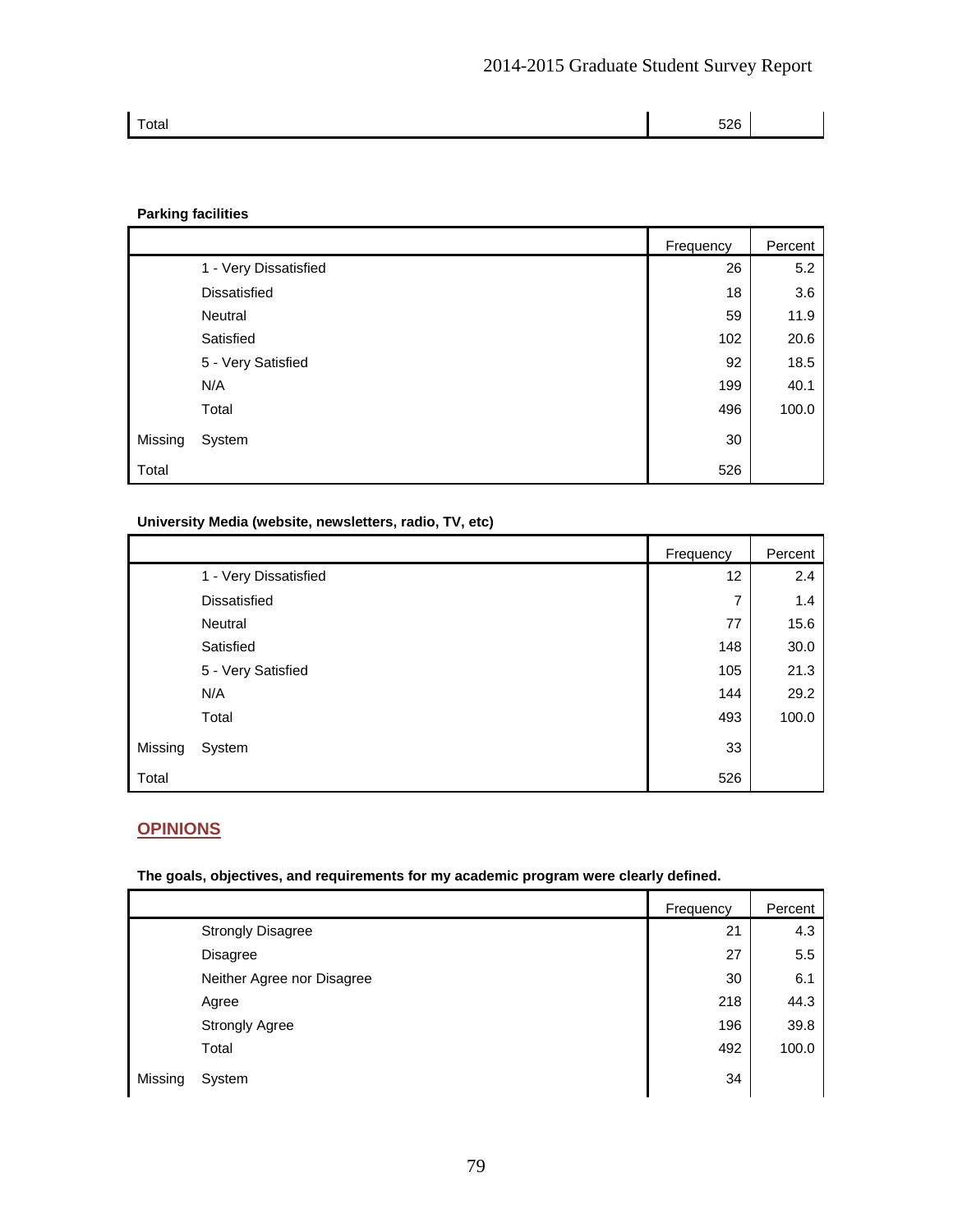# **My academic program was intellectually challenging and stimulating. Frequency Percent** Strongly Disagree 2.6 Disagree 17 3.4 Second 17 Second 17 Second 17 Second 17 Second 17 Second 17 Second 17 Second 17 Second 17 Second 17 Second 17 Second 17 Second 17 Second 17 Second 17 Second 17 Second 17 Second 17 Second 17 Second 17 Second Neither Agree nor Disagree 29 and 29 and 29 and 29 and 29 and 29 and 29 and 29 and 29 and 29 and 29 and 29 and 29 and 29 and 29 and 29 and 29 and 29 and 29 and 29 and 20 and 20 and 20 and 20 and 20 and 20 and 20 and 20 and Agree 200 | 40.5 Strongly Agree 235 47.6 Total 494 100.0 Missing System 32 Total 526

#### **Courses in my curriculum contributed to the skills and knowledge required in my field.**

|         |                            | Frequency | Percent |
|---------|----------------------------|-----------|---------|
|         | <b>Strongly Disagree</b>   | 15        | 3.1     |
|         | Disagree                   | 10        | 2.0     |
|         | Neither Agree nor Disagree | 32        | 6.5     |
|         | Agree                      | 194       | 39.6    |
|         | <b>Strongly Agree</b>      | 239       | 48.8    |
|         | Total                      | 490       | 100.0   |
| Missing | System                     | 36        |         |
| Total   |                            | 526       |         |

#### **Courses were offered frequently enough for timely completion of my degree program.**

|         |                            | Frequency | Percent |
|---------|----------------------------|-----------|---------|
|         | <b>Strongly Disagree</b>   | 37        | 7.5     |
|         | Disagree                   | 52        | 10.5    |
|         | Neither Agree nor Disagree | 45        | 9.1     |
|         | Agree                      | 183       | 37.0    |
|         | <b>Strongly Agree</b>      | 177       | 35.8    |
|         | Total                      | 494       | 100.0   |
| Missing | System                     | 32        |         |
| Total   |                            | 526       |         |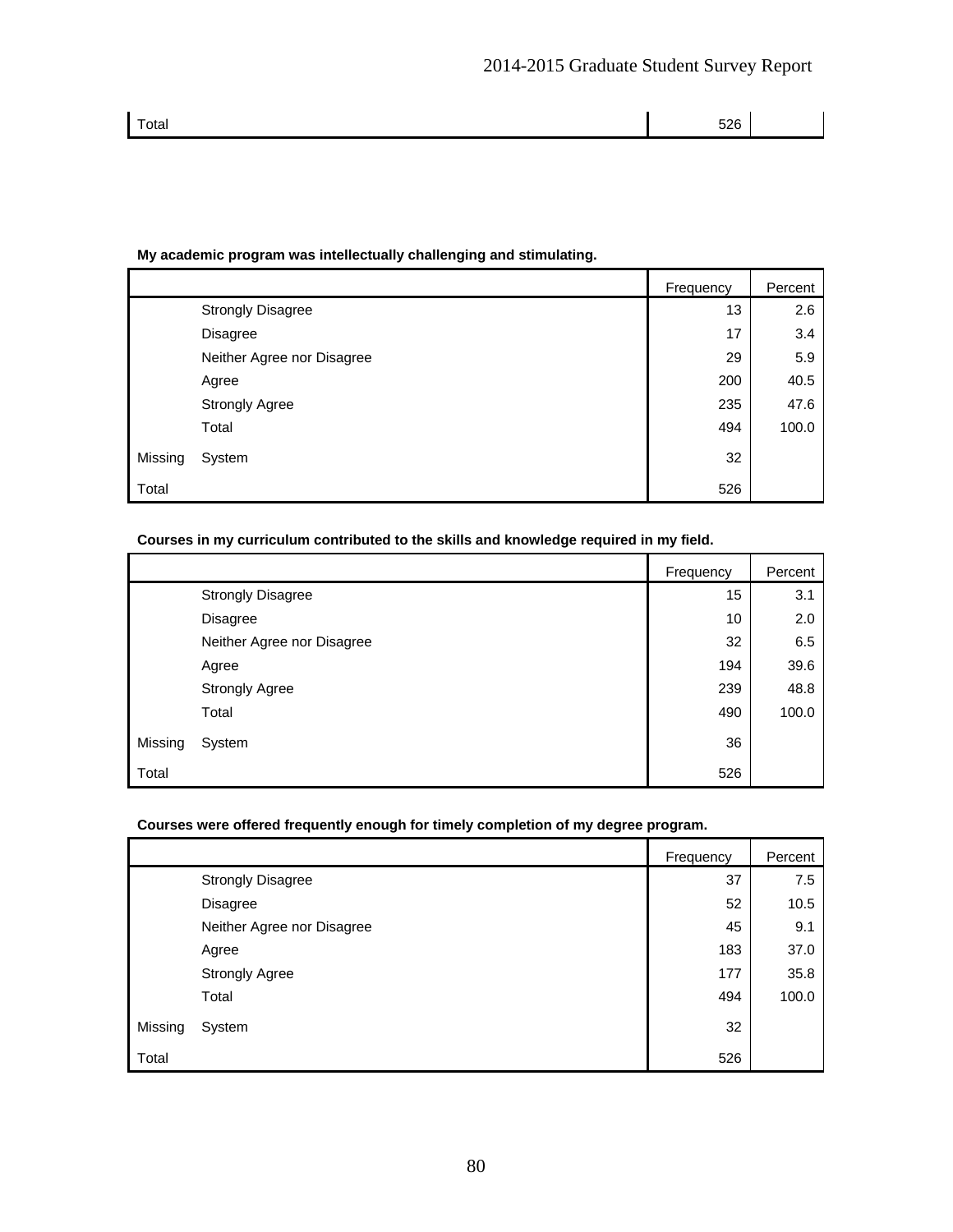**The intellectual caliber of students in my academic program was high.** 

|         |                            | Frequency | Percent |
|---------|----------------------------|-----------|---------|
|         | <b>Strongly Disagree</b>   | 20        | 4.0     |
|         | <b>Disagree</b>            | 45        | 9.1     |
|         | Neither Agree nor Disagree | 78        | 15.8    |
|         | Agree                      | 214       | 43.3    |
|         | <b>Strongly Agree</b>      | 137       | 27.7    |
|         | Total                      | 494       | 100.0   |
| Missing | System                     | 32        |         |
| Total   |                            | 526       |         |

|         |                            | Frequency | Percent |
|---------|----------------------------|-----------|---------|
|         | <b>Strongly Disagree</b>   | 18        | 3.7     |
|         | Disagree                   | 10        | 2.0     |
|         | Neither Agree nor Disagree | 49        | 9.9     |
|         | Agree                      | 179       | 36.3    |
|         | <b>Strongly Agree</b>      | 237       | 48.1    |
|         | Total                      | 493       | 100.0   |
| Missing | System                     | 33        |         |
| Total   |                            | 526       |         |

#### **The degree program in which I enrolled is valuable for me in my employment.**

#### **Troy University faculty care about students as individuals.**

|         |                            | Frequency | Percent |
|---------|----------------------------|-----------|---------|
|         | <b>Strongly Disagree</b>   | 21        | 4.3     |
|         | <b>Disagree</b>            | 23        | 4.7     |
|         | Neither Agree nor Disagree | 54        | 11.0    |
|         | Agree                      | 201       | 40.8    |
|         | <b>Strongly Agree</b>      | 194       | 39.4    |
|         | Total                      | 493       | 100.0   |
| Missing | System                     | 33        |         |
| Total   |                            | 526       |         |

#### **Troy University faculty were helpful with my career plan.**

|                            | Frequency | Percent |
|----------------------------|-----------|---------|
| <b>Strongly Disagree</b>   | 25        | 5.1     |
| <b>Disagree</b>            | 36        | 7.3     |
| Neither Agree nor Disagree | 103       | 20.9    |
| Agree                      | 169       | 34.3    |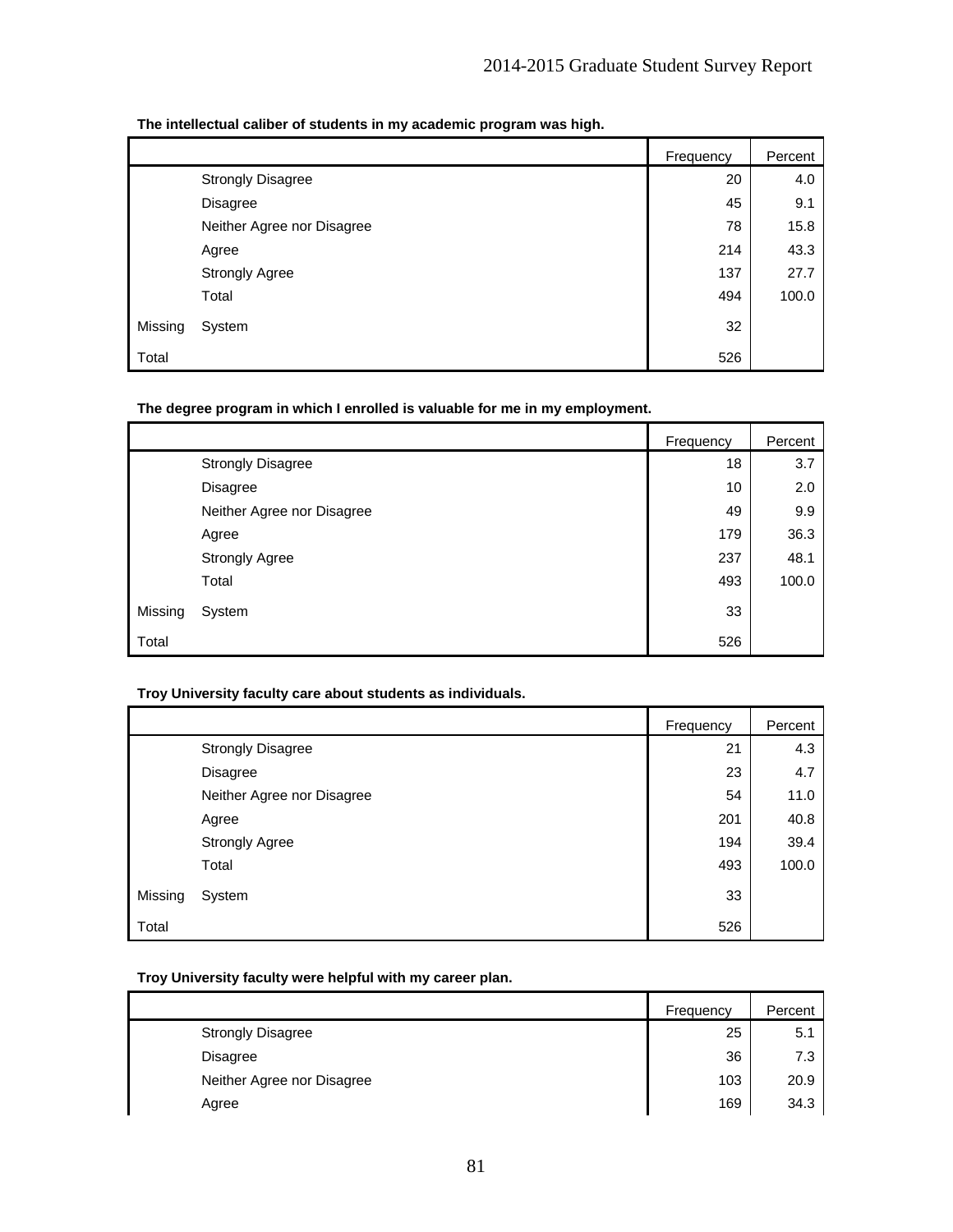# 2014-2015 Graduate Student Survey Report

|         | <b>Strongly Agree</b> | 160 | 32.5  |
|---------|-----------------------|-----|-------|
|         | Total                 | 493 | 100.0 |
| Missing | System                | 33  |       |
| Total   |                       | 526 |       |

#### **Troy University is responsive to the needs of its students.**

|         |                            | Frequency | Percent |
|---------|----------------------------|-----------|---------|
|         | <b>Strongly Disagree</b>   | 25        | 5.1     |
|         | Disagree                   | 42        | 8.5     |
|         | Neither Agree nor Disagree | 80        | 16.2    |
|         | Agree                      | 194       | 39.3    |
|         | <b>Strongly Agree</b>      | 153       | 31.0    |
|         | Total                      | 494       | 100.0   |
| Missing | System                     | 32        |         |
| Total   |                            | 526       |         |

#### **The tuition and fees I paid at Troy University were a worthwhile investment.**

|         |                            | Frequency | Percent |
|---------|----------------------------|-----------|---------|
|         | <b>Strongly Disagree</b>   | 26        | 5.3     |
|         | <b>Disagree</b>            | 28        | 5.7     |
|         | Neither Agree nor Disagree | 84        | 17.1    |
|         | Agree                      | 216       | 43.9    |
|         | <b>Strongly Agree</b>      | 138       | 28.0    |
|         | Total                      | 492       | 100.0   |
| Missing | System                     | 34        |         |
| Total   |                            | 526       |         |

# **READING HABITS**

**25) Please indicate your level of involvement in reading.-My involvement in reading as part of my graduate school experience has enhanced my ability to understand connections between the various materials I read.** 

|                       | Frequency | Percent |
|-----------------------|-----------|---------|
| Not at all            | 12        | 2.5     |
| In a very limited way | 13        | 2.7     |
| Somewhat              | 88        | 18.1    |
| In a noticeable way   | 174       | 35.7    |
| Greatly               | 200       | 41.1    |
| Total                 | 487       | 100.0   |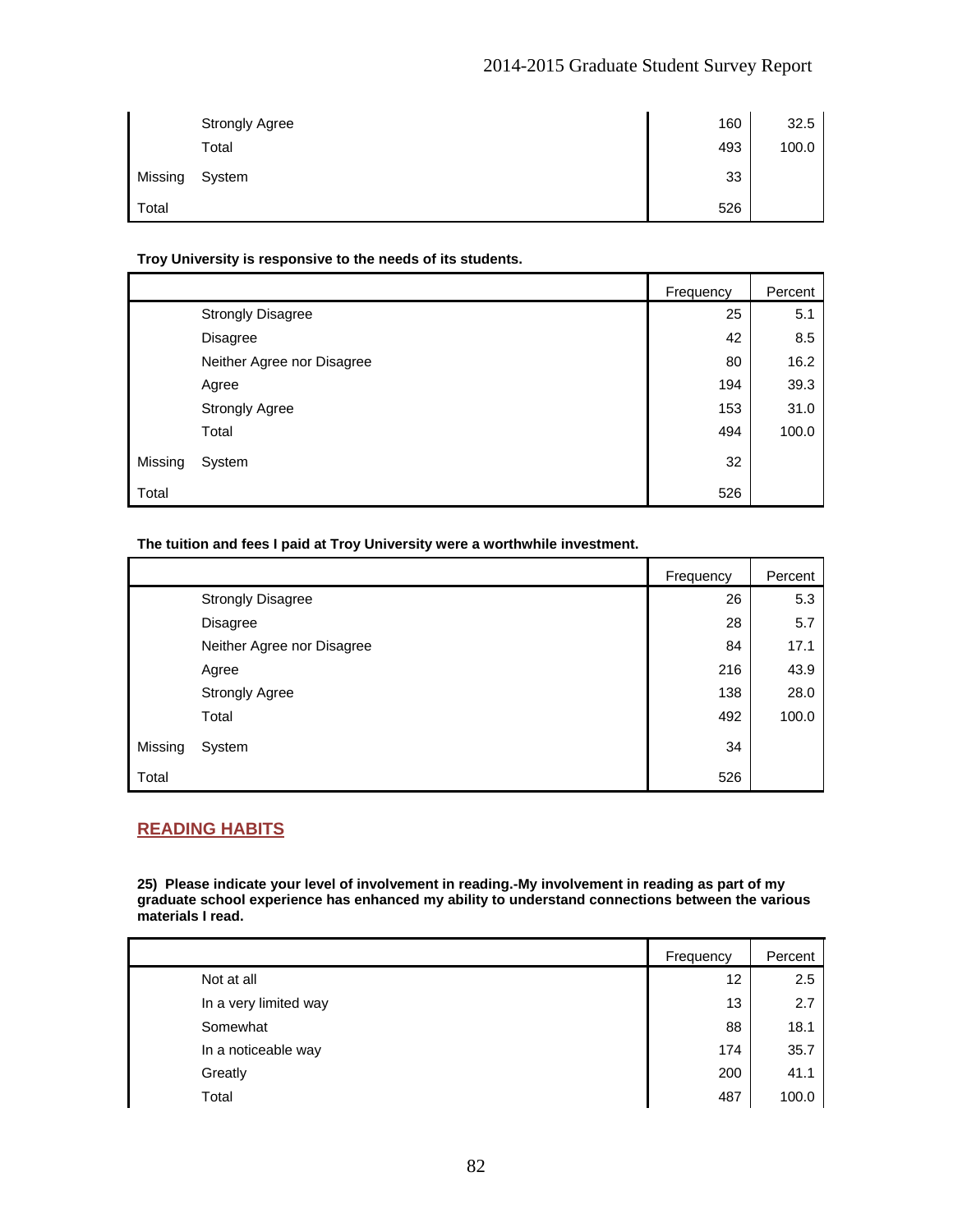| Missing | System | 39  |  |
|---------|--------|-----|--|
| Total   |        | 526 |  |

#### **25) Please indicate your level of involvement in reading.-My involvement in reading as a part of my graduate school experience has enhanced my awareness of other people's political and social viewpoints.**

|         |                       | Frequency | Percent |
|---------|-----------------------|-----------|---------|
|         | Not at all            | 17        | 3.5     |
|         | In a very limited way | 22        | 4.6     |
|         | Somewhat              | 105       | 21.7    |
|         | In a noticeable way   | 142       | 29.4    |
|         | Greatly               | 197       | 40.8    |
|         | Total                 | 483       | 100.0   |
| Missing | System                | 43        |         |
| Total   |                       | 526       |         |

#### **26) Which statement below do you agree with most?**

|         |                                                                                    | Frequency | Percent |
|---------|------------------------------------------------------------------------------------|-----------|---------|
|         | read constantly for my own personal satisfaction, and I love it.                   | 158       | 32.4    |
|         | don't have much time to read for pleasure, but I like to when I get the<br>chance. | 270       | 55.3    |
|         | I only read what I'm supposed to for school.                                       | 52        | 10.7    |
|         | basically don't read books much at all.                                            | 8         | 1.6     |
|         | Total                                                                              | 488       | 100.0   |
| Missing | System                                                                             | 38        |         |
| Total   |                                                                                    | 526       |         |

#### **27) Most often, the reason I read is… (Please choose the best answer from this selection).**

|         |                                                 | Frequency | Percent |
|---------|-------------------------------------------------|-----------|---------|
|         | Just for the pleasure of it                     | 137       | 27.8    |
|         | Because I have to for school                    | 116       | 23.6    |
|         | Because I get bored and have nothing else to do | 9         | 1.8     |
|         | To learn new things on my own                   | 218       | 44.3    |
|         | I don't really read much                        | 12        | 2.4     |
|         | Total                                           | 492       | 100.0   |
| Missing | System                                          | 34        |         |
| Total   |                                                 | 526       |         |

#### **28) How would you rate your reading level?**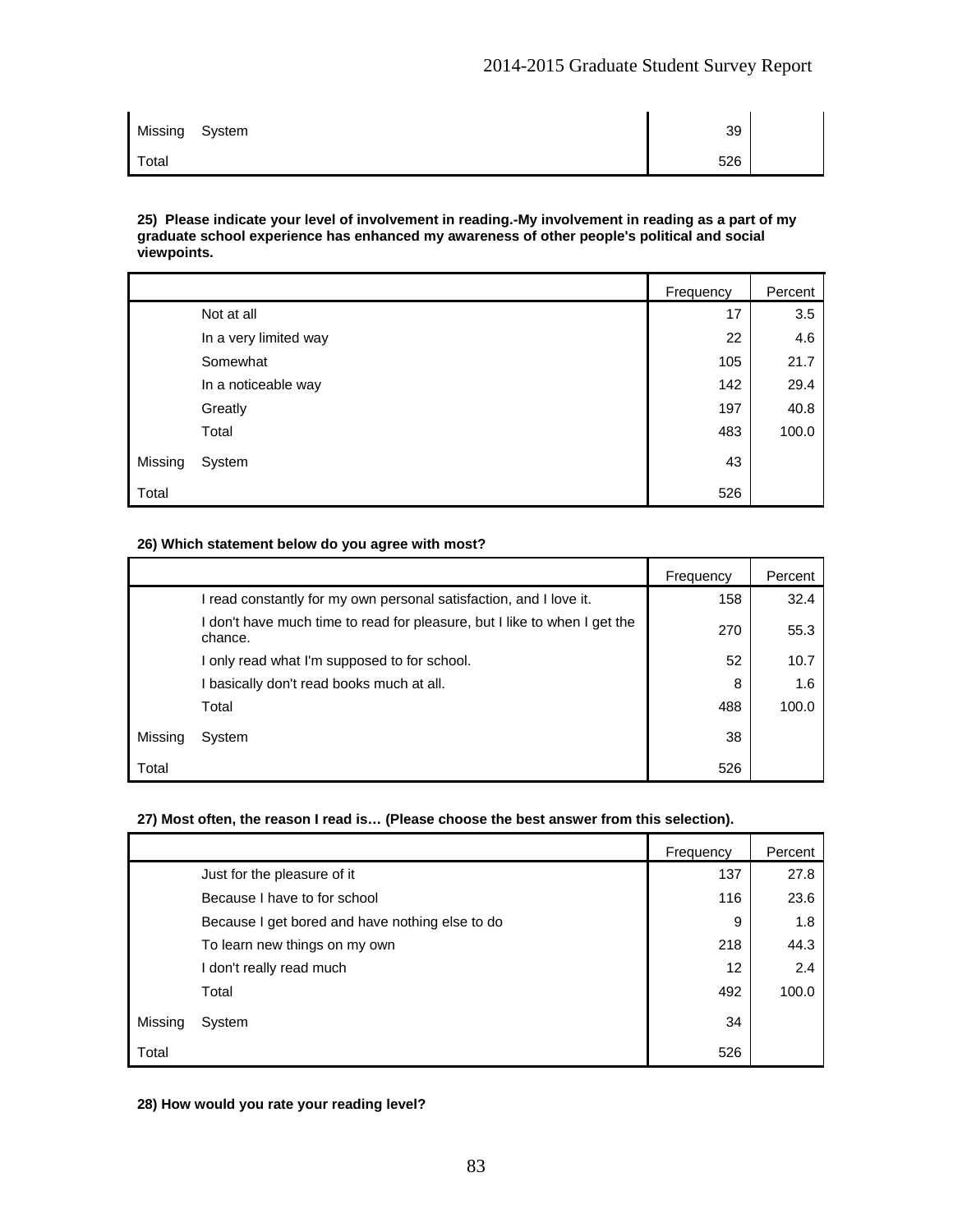|         |               | Frequency | Percent |
|---------|---------------|-----------|---------|
|         | Poor          |           | $\cdot$ |
|         | Below average |           | .2      |
|         | Average       | 82        | 16.8    |
|         | Above average | 211       | 43.1    |
|         | Advanced      | 194       | 39.7    |
|         | Total         | 489       | 100.0   |
| Missing | System        | 37        |         |
| Total   |               | 526       |         |

# **WHICH OF THE FOLLOWING DO YOU READ? Check all that apply**

#### **Books assigned for class**

|         |        | Frequency | Percent |
|---------|--------|-----------|---------|
|         |        | 457       | 100.0   |
| Missing | System | 69        |         |
| Total   |        | 526       |         |

#### **Books I read outside of class for pleasure**

|         |        | Frequency | Percent |
|---------|--------|-----------|---------|
|         |        | 349       | 100.0   |
| Missing | System | 177       |         |
| Total   |        | 526       |         |

#### **Cereal boxes, instructional pamphlets and other product packaging**

|         |        | Frequency | Percent |
|---------|--------|-----------|---------|
|         |        | 230       | 100.0   |
| Missing | System | 296       |         |
| Total   |        | 526       |         |

#### **Comic books or graphic novels**

|         |        | Frequency | Percent |
|---------|--------|-----------|---------|
|         |        | 56        | 100.0   |
| Missing | System | 470       |         |
| Total   |        | 526       |         |

**Computer manuals or other electronic equipment manuals**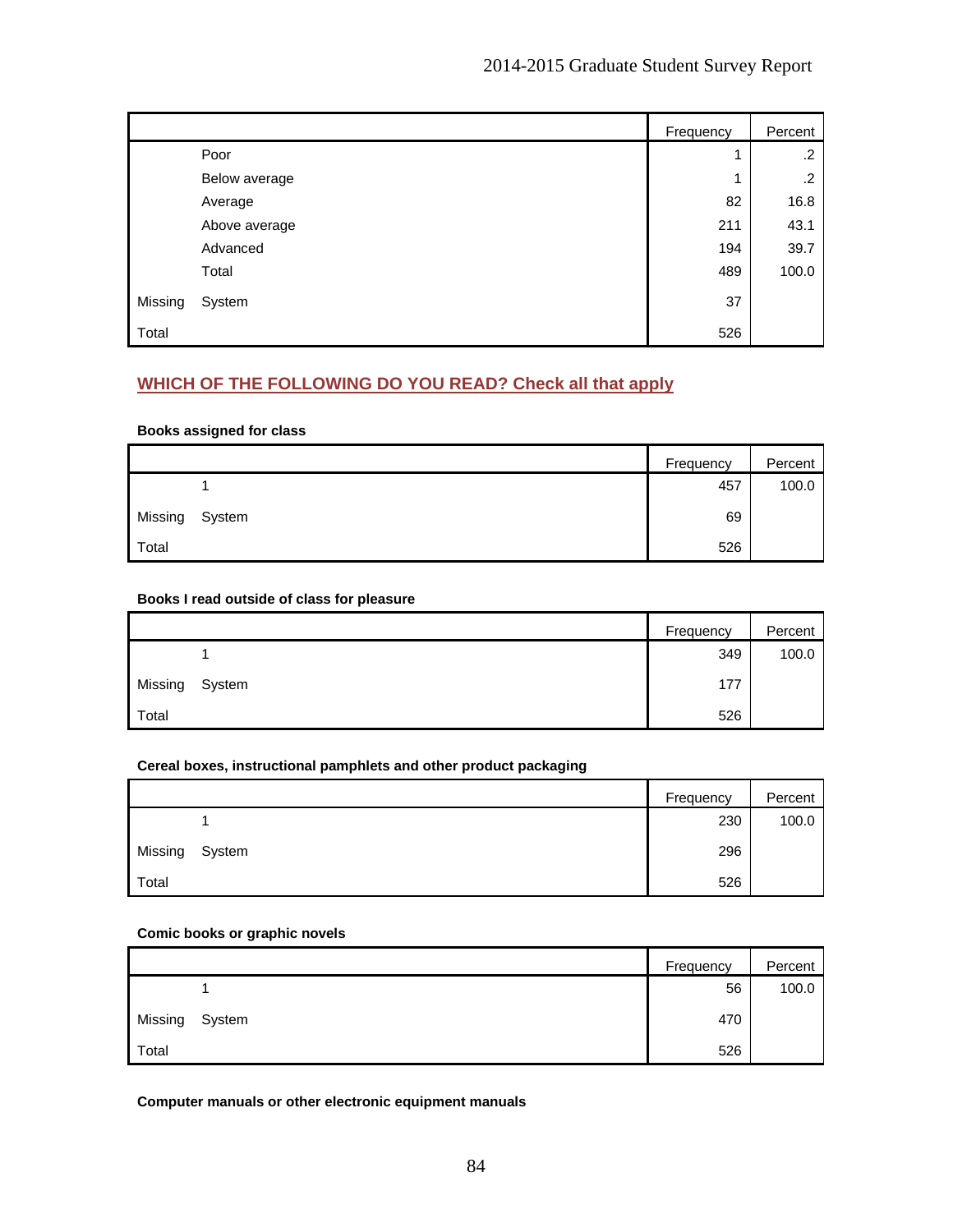|         |        | Frequency | Percent |
|---------|--------|-----------|---------|
|         |        | 105       | 100.0   |
| Missing | System | 421       |         |
| Total   |        | 526       |         |

#### **Fashion/Beauty magazines**

|         |        | Frequency | Percent |
|---------|--------|-----------|---------|
|         |        | 204       | 100.0   |
| Missing | System | 322       |         |
| Total   |        | 526       |         |

#### **Magazines about video games**

|         |        | Frequency | Percent |
|---------|--------|-----------|---------|
|         |        | 22        | 100.0   |
| Missing | System | 504       |         |
| Total   |        | 526       |         |

#### **Music/Computers/Entertainment magazines**

|         |        | Frequency | Percent |
|---------|--------|-----------|---------|
|         |        | 131       | 100.0   |
| Missing | System | 395       |         |
| Total   |        | 526       |         |

#### **News magazines**

|         |        | Frequency | Percent |
|---------|--------|-----------|---------|
|         |        | 232       | 100.0   |
| Missing | System | 294       |         |
| Total   |        | 526       |         |

#### **Newspapers**

|         |        | Frequency | Percent |
|---------|--------|-----------|---------|
|         |        | 287       | 100.0   |
| Missing | System | 239       |         |
| Total   |        | 526       |         |

**Online websites or webzines**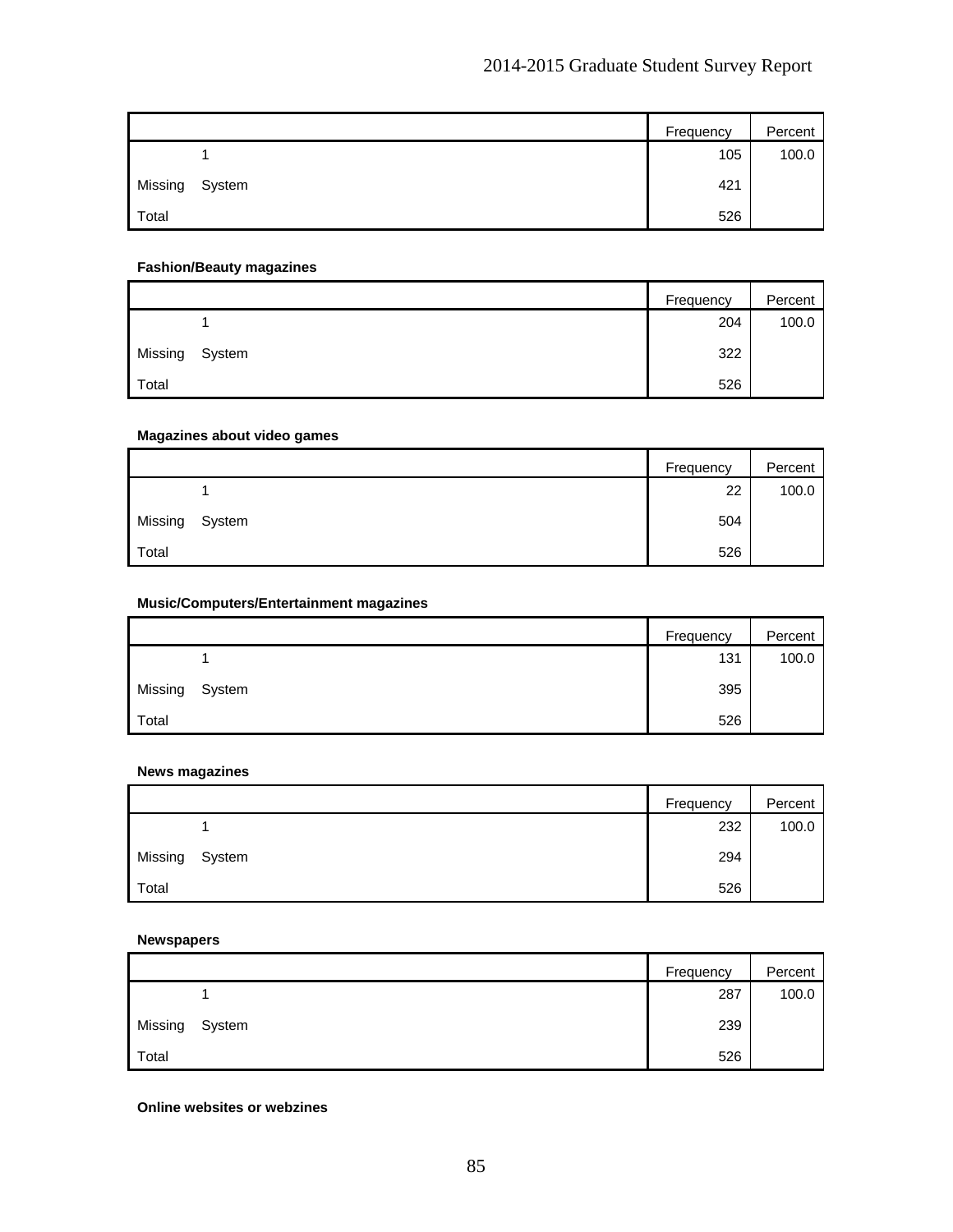|         |        | Frequency | Percent |
|---------|--------|-----------|---------|
|         |        | 374       | 100.0   |
| Missing | System | 152       |         |
| Total   |        | 526       |         |

#### **Puzzles/Games/Humor magazines**

|         |        | Frequency | Percent |
|---------|--------|-----------|---------|
|         |        | 107       | 100.0   |
| Missing | System | 419       |         |
| Total   |        | 526       |         |

#### **Religious literature/books**

|         |        | Frequency | Percent |
|---------|--------|-----------|---------|
|         |        | 242       | 100.0   |
| Missing | System | 284       |         |
| Total   |        | 526       |         |

#### **School papers or other newsletters**

|         |        | Frequency | Percent |
|---------|--------|-----------|---------|
|         |        | 208       | 100.0   |
| Missing | System | 318       |         |
| Total   |        | 526       |         |

#### **Self-help literature**

|         |        | Frequency | Percent |
|---------|--------|-----------|---------|
|         |        | 222       | 100.0   |
| Missing | System | 304       |         |
| Total   |        | 526       |         |

#### **Sports magazines**

|         |        | Frequency | Percent |
|---------|--------|-----------|---------|
|         |        | 103       | 100.0   |
| Missing | System | 423       |         |
| Total   |        | 526       |         |

**None of the above**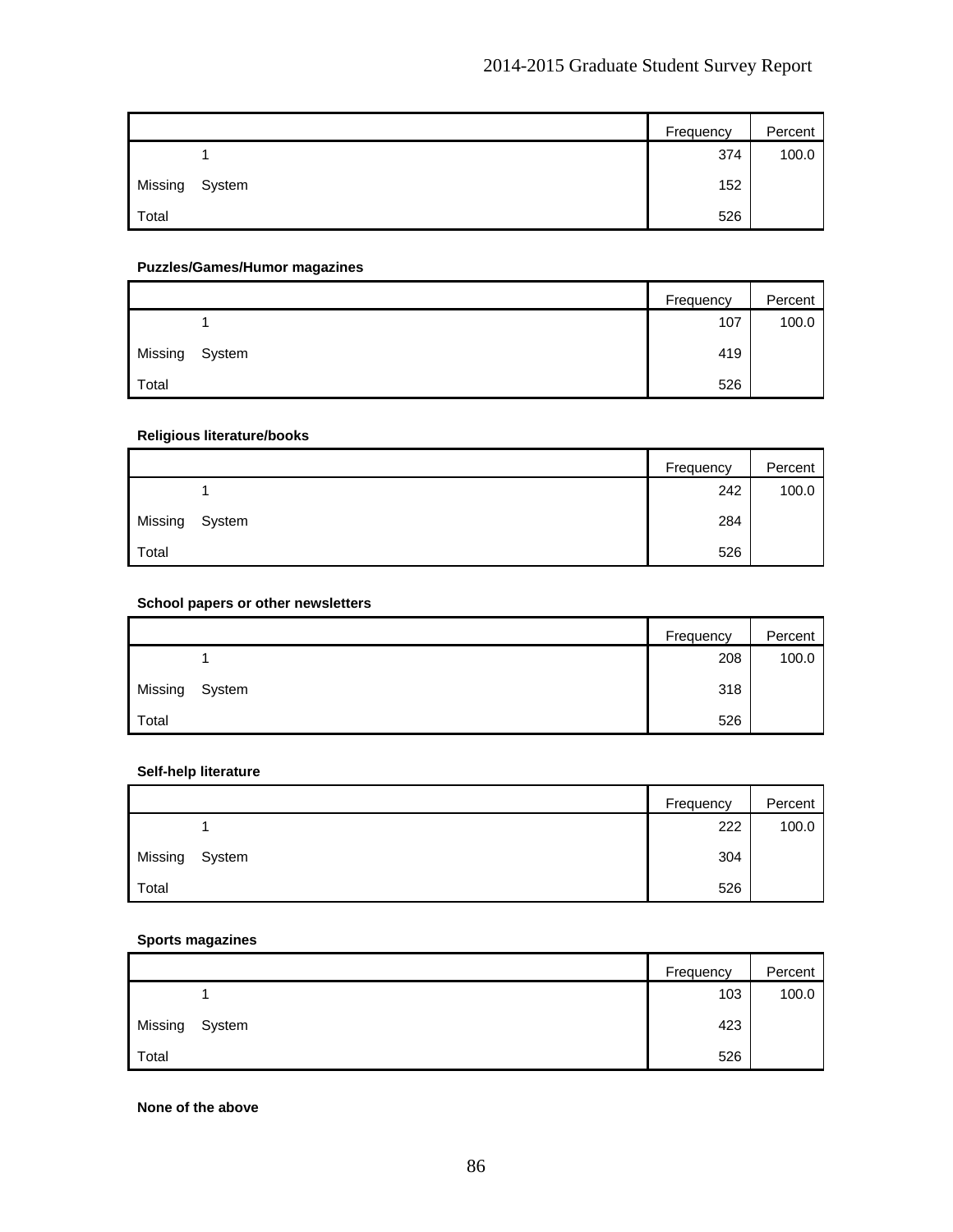|         |        | Frequency   | Percent |
|---------|--------|-------------|---------|
|         |        | $\sim$<br>_ | 100.0   |
| Missing | System | 524         |         |
| Total   |        | 526         |         |

#### **30) Not including school assignments, how much do you read?**

|         |                                                    | Frequency | Percent |
|---------|----------------------------------------------------|-----------|---------|
|         | Outside of school assignments, I don't read at all | 34        | 6.9     |
|         | Under one book per month                           | 174       | 35.4    |
|         | One book per month                                 | 131       | 26.7    |
|         | 2-3 books per month                                | 89        | 18.1    |
|         | 3-5 books per month                                | 33        | 6.7     |
|         | 5-10 books per month                               | 22        | 4.5     |
|         | 10-20 books per month                              | 6         | 1.2     |
|         | More than 20 books per month                       | 2         | .4      |
|         | Total                                              | 491       | 100.0   |
| Missing | System                                             | 35        |         |
| Total   |                                                    | 526       |         |

#### **31) About how often do you discuss books with others?**

|         |                      | Frequency | Percent |
|---------|----------------------|-----------|---------|
|         | Daily                | 37        | 7.6     |
|         | Weekly               | 100       | 20.4    |
|         | Monthly              | 90        | 18.4    |
|         | A few times per year | 172       | 35.1    |
|         | Once per year        | 21        | 4.3     |
|         | Never                | 70        | 14.3    |
|         | Total                | 490       | 100.0   |
| Missing | System               | 36        |         |
| Total   |                      | 526       |         |

# **OVERALL PERCEPTIONS**

#### **How would you rate Troy University's preparation of you for employment?**

|         | Frequency | Percent |
|---------|-----------|---------|
| Poor    | 21        | 4.3     |
| Fair    | 26        | 5.4     |
| Average | 105       | 21.7    |
| Good    | 189       | 39.0    |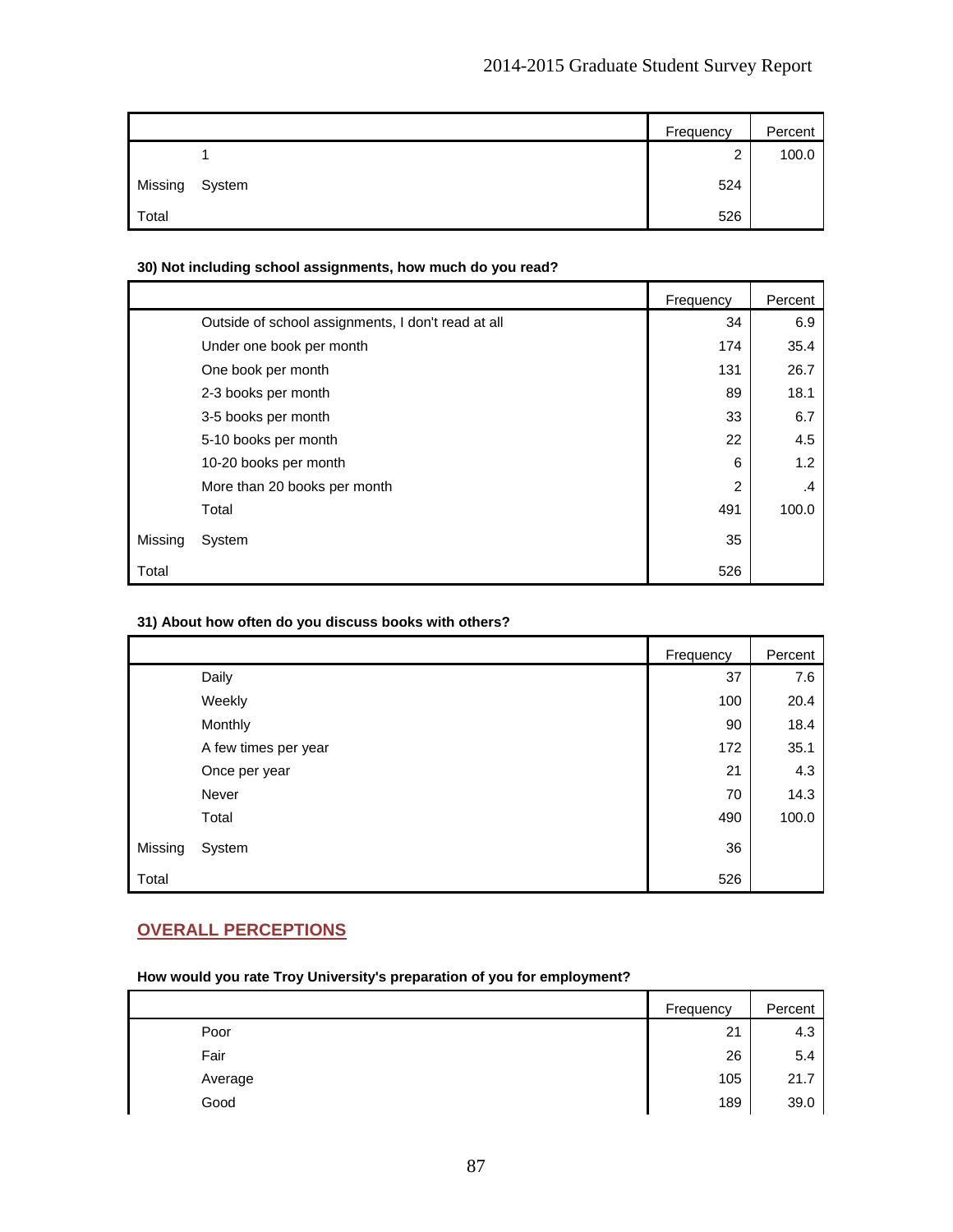# 2014-2015 Graduate Student Survey Report

|         | Excellent | 143 | 29.5  |
|---------|-----------|-----|-------|
|         | Total     | 484 | 100.0 |
| Missing | System    | 42  |       |
| Total   |           | 526 |       |

#### **How would you rate Troy University's preparation of you for further education?**

|         |           | Frequency | Percent |
|---------|-----------|-----------|---------|
|         | Poor      | 14        | 2.9     |
|         | Fair      | 22        | 4.5     |
|         | Average   | 79        | 16.3    |
|         | Good      | 202       | 41.7    |
|         | Excellent | 167       | 34.5    |
|         | Total     | 484       | 100.0   |
| Missing | System    | 42        |         |
| Total   |           | 526       |         |

#### **What is your overall rating of your college experiences at TROY?**

|         |           | Frequency | Percent |
|---------|-----------|-----------|---------|
|         | Poor      | 18        | 3.7     |
|         | Fair      | 25        | 5.2     |
|         | Average   | 57        | 11.8    |
|         | Good      | 186       | 38.4    |
|         | Excellent | 199       | 41.0    |
|         | Total     | 485       | 100.0   |
| Missing | System    | 41        |         |
| Total   |           | 526       |         |

#### **If you were starting graduate school over, would you enroll in the same program?**

|         |                       | Frequency | Percent |
|---------|-----------------------|-----------|---------|
|         | <b>Definitely Yes</b> | 233       | 47.9    |
|         | Probably Yes          | 164       | 33.7    |
|         | Probably Not          | 62        | 12.8    |
|         | Definitely Not        | 27        | 5.6     |
|         | Total                 | 486       | 100.0   |
| Missing | System                | 40        |         |
| Total   |                       | 526       |         |

**If you could start graduate school over, would you attend Troy University again?**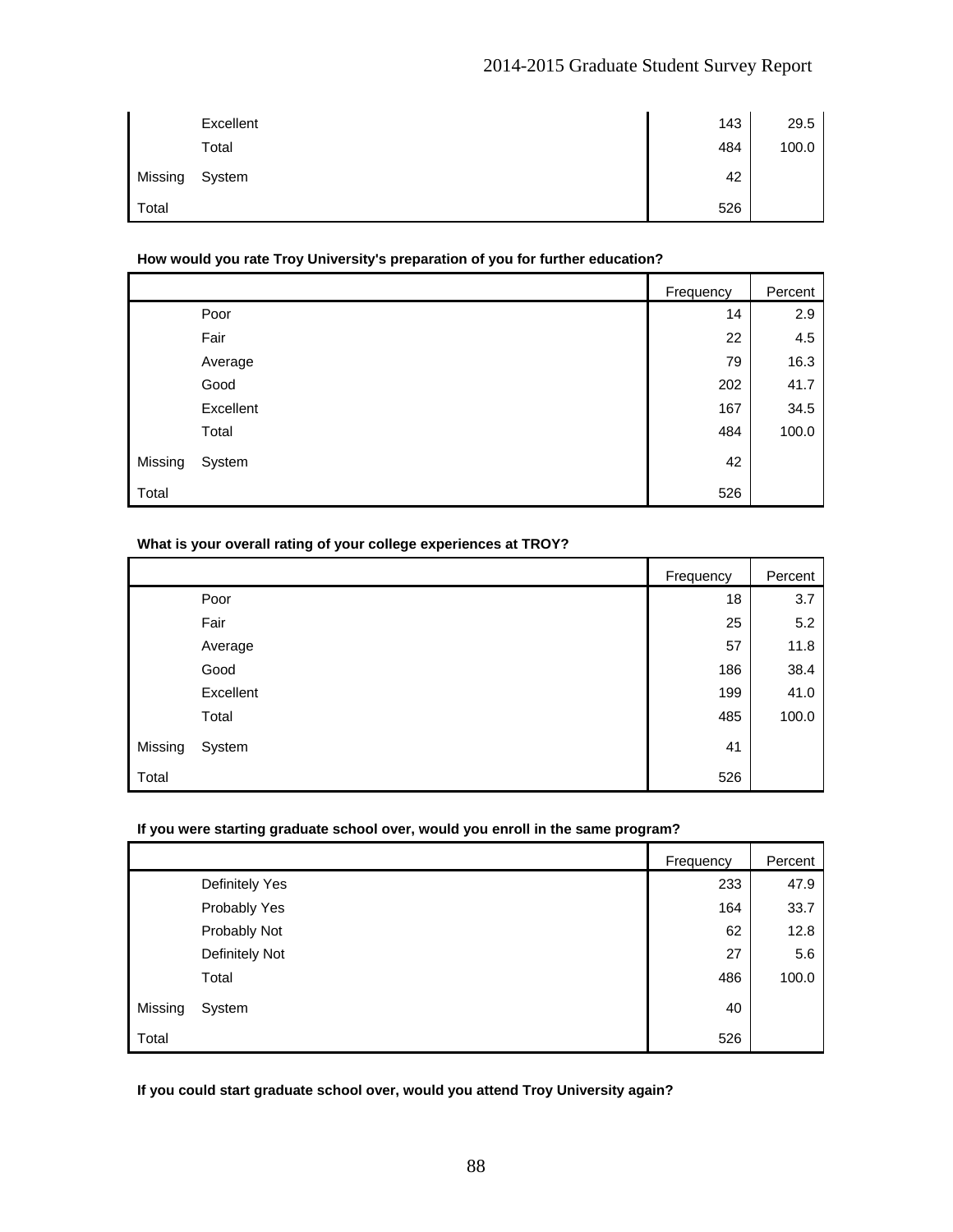|         |                       | Frequency | Percent |
|---------|-----------------------|-----------|---------|
|         | <b>Definitely Yes</b> | 223       | 46.0    |
|         | Probably Yes          | 181       | 37.3    |
|         | Probably Not          | 55        | 11.3    |
|         | Definitely Not        | 26        | 5.4     |
|         | Total                 | 485       | 100.0   |
| Missing | System                | 41        |         |
| Total   |                       | 526       |         |

# **Would you recommend your academic program to other students?**

|         |                       | Frequency | Percent |
|---------|-----------------------|-----------|---------|
|         | <b>Definitely Yes</b> | 244       | 50.4    |
|         | Probably Yes          | 177       | 36.6    |
|         | Probably Not          | 45        | 9.3     |
|         | Definitely Not        | 18        | 3.7     |
|         | Total                 | 484       | 100.0   |
| Missing | System                | 42        |         |
| Total   |                       | 526       |         |

#### **Would you recommend Troy University to someone planning to go to college?**

|         |                | Frequency | Percent |
|---------|----------------|-----------|---------|
|         | Definitely Yes | 249       | 51.4    |
|         | Probably Yes   | 180       | 37.2    |
|         | Probably Not   | 34        | 7.0     |
|         | Definitely Not | 21        | 4.3     |
|         | Total          | 484       | 100.0   |
| Missing | System         | 42        |         |
| Total   |                | 526       |         |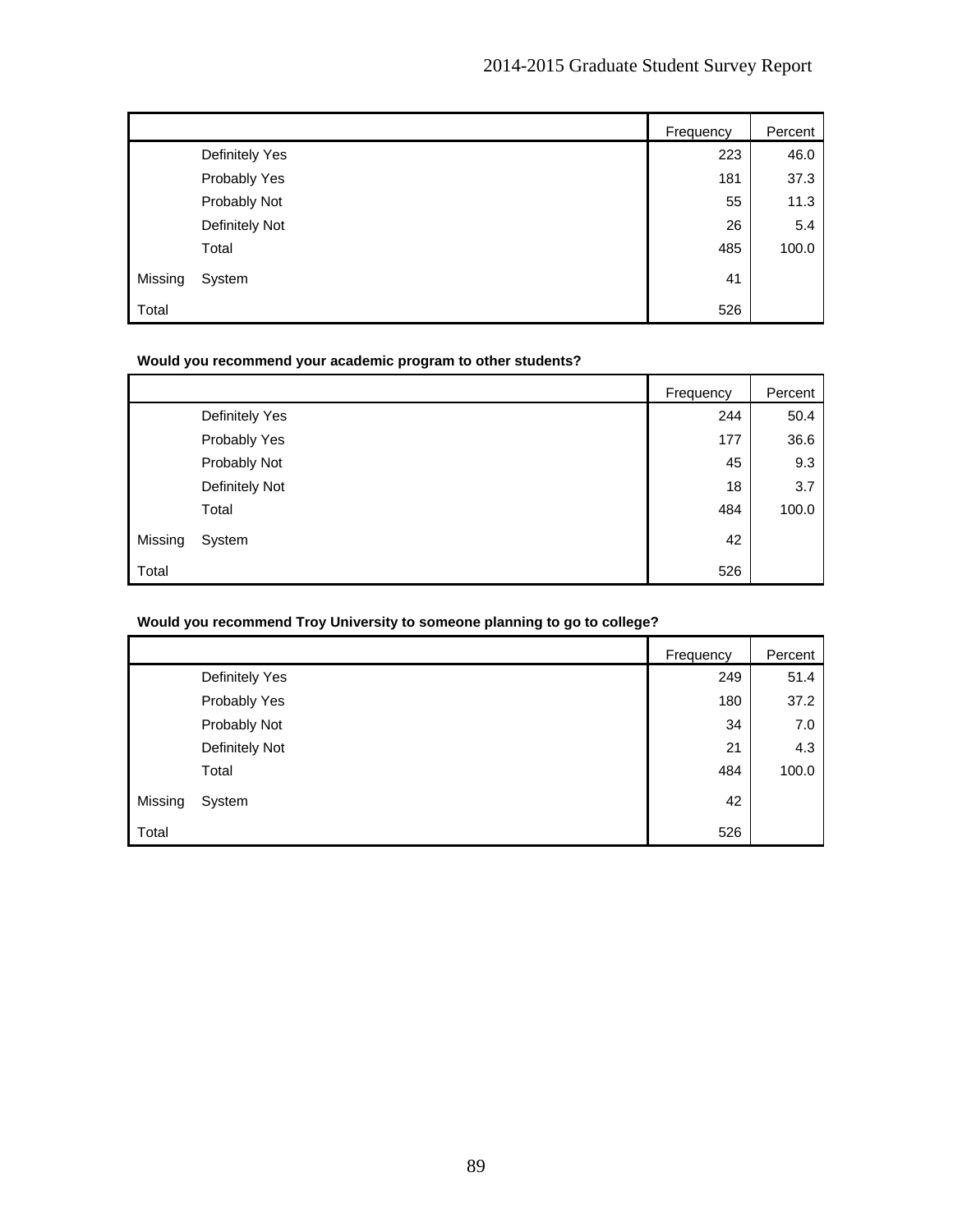# **COMMENTS**

#### **Please type any additional comments you have regarding Troy University below:**

The arbitrary changes to the counseling program at the students expense will always be unforgivable and the way the administration was biased and unfair to SOME student is also unforgivable. I will never, ever endorse this institution.

1) When I mark "fair" for faculty use of technology, it should not be interpreted as "underusage." I marked it fair because I was unimpressed by the "virtual conversations" that are forced in the blackboard discussion rooms. These are anything but convesations. Every so often, someone might post something really provocative (in either a good or bad way) that a conversation might flow from. I wrote in several end of course reviews how I think the blackboard discussions can be improved by actually tryin to taylor it to having discussions. Discussions are short bursts of thought, and not 300-400 word tranmissions. Please either try to make the discussion board assignments such that they generate discussions by reducing the word count- or quit calling tem discussion boards. 2) The course availability for my sub-specialty "Regional Affairs - Asia" was sub-par. I was required to take 3 courses out of a supposed 1) When I mark "fair" for faculty use of technology, it should not be interpreted as "under uage." I marked it fair because I was unimpressed by the "virtual conversations" that are forced in the blackboard discussion rooms. These are anything but conversations. Every so often, someone might post something really provocative (in either a good r bad way) that a conversation might flow from. I wrote in several end of course reviews how I think the blackboard discussions can be improved by actually trying to tailor it to having discussions. Discussions are short bursts of thought, and not 300-40 word transmissions. Please either try to make the discussion board assignments such that they generate discussions by reducing the word count--or quit calling them discussion boards. 2) The course availability for my sub-specialty "Regional Affairs - sia" was sub-par. I was required to take 3 courses out of a supposed 9 possible in my graduate catalog (13-14). I never saw more than four of these courses ever offered (looking at the long-term schedule). There was a class offered at one of the globalcampuses in Korea on North Korea (I was a student in Japan), but this somehow did not count toward the Regional Affairs specialty. At least Troy seems to be getting a little better at expectation management as it seems there are only seven classes listedas possible choices for the sub-specialty. However, there are still only four that ever appear on the long term schedules. 3) The Troy price of tuition seems a bit high for a school that several people haven't heard of. Other schools that are more hosehold names offer tuition that is far less than the almost \$500/hour that Troy charges. In all honesty, I wouldn't recommend this program to anyone who was only going to complete the program online. The one reason that I would absolutely pick Troy agin and why I recommend it to others, is for the global campus on my base. You just can't beat having a professor stand up in front of you and tell personal stories about various Asian cultures. This leads into… 4) Some online professors seemed to oly be reviewers (i.e. graders) and contributed very little extra to the course material. Some of the better online teachers I had: Dr. Taylor (good videos and excellent textbooks) and Dr. Kim (very extensive notes—including current events). All the prfessors I had in person in Korea/Japan were great. Overall, the Troy program was fairly challenging to complete while working fulltime. Sometimes, I felt I really took on too much taking two classes at once. In hindsight, I grew from the adversity ad really learned a lot in this program from several very educated and passionate professors. I will be proud to hang my diploma on the wall—which in the end is the true litmus test for Troy.

90 percent of my instructors were excellent and their priority was to teach and instruct versus just giving assignments and grading/critiquing. However, one bad instructor can sour the entire experience.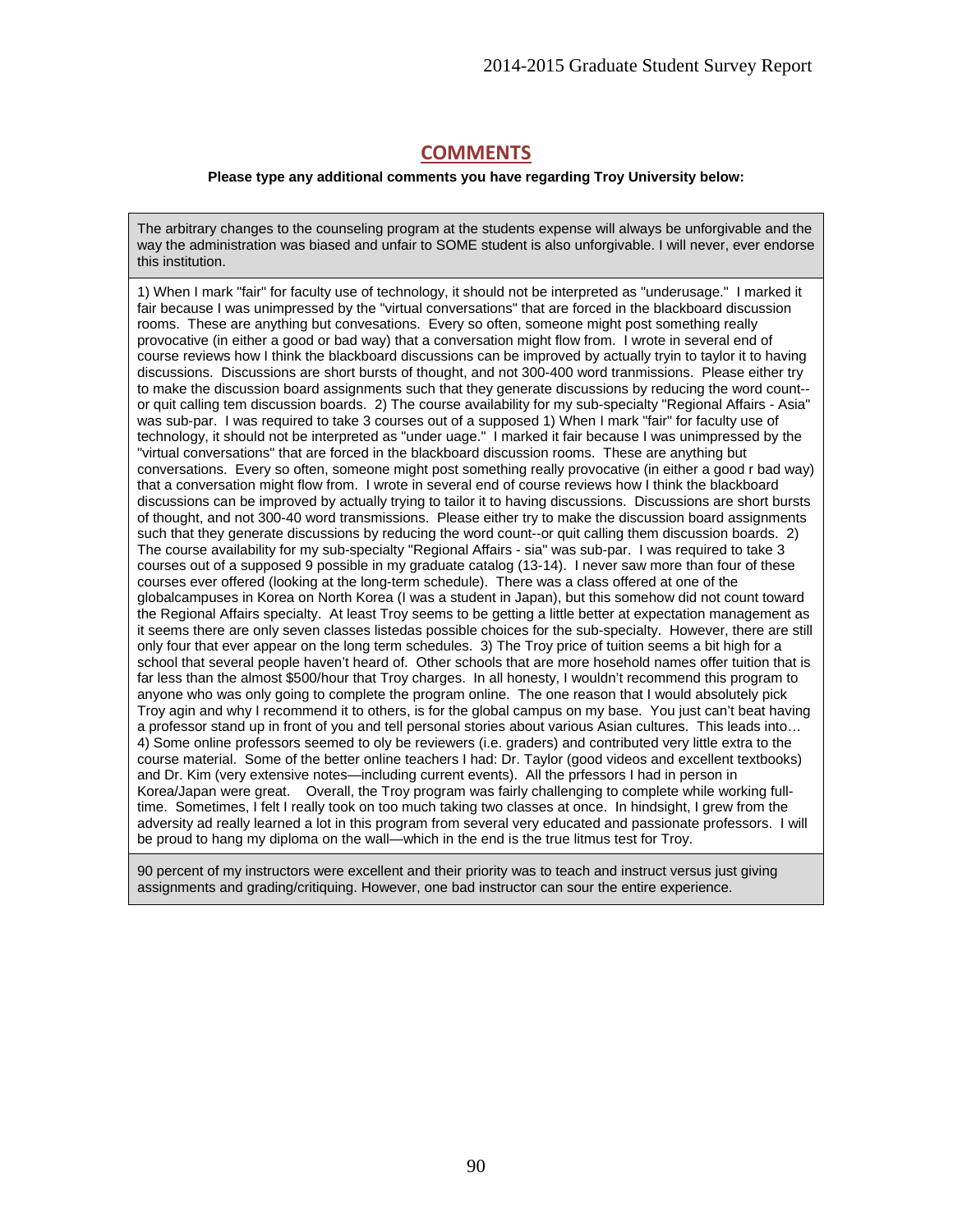A couple suggestions for eTroy: one, it would be helpful to have a course overview of the workload before we register. The workload varies so much that I'd really like to know what is expected beforehand so I can pick 2 courses that will not kill me in oe term. Another thing for eTroy: the discussion boards do not fulfill their stated purpose. Their stated purpose is supposedly to mimic classroom discussion, since we are not in a classroom setting. The discussion happens and is beneficial. But the reuirements are usually more like writing a paper every week, not discussion. Have you ever been in a classroom discussion where a student tries to make a point and stops to say "on page 14 of the text by John Smith, published in New York in 1985 by Harpe Collins" before making his point? No. Why do we have to fully cite references or cite anything at all if we can make an intellectual point on our own knowledge and experience? It improves our writing, yes. It is scholarly, yes. But it is not a discusion board that simulates classrooms. Either make this an informal discussion where we can actually go back and forth with our arguments without worrying about quoting a text or perfect spelling and grammar...or call it an "academic essay forum". Some peple argue best when they shoot from the hip. I also think the current style encourages parroting from the work of others without any original ideas. Big sets of quotes that answer the question posed do not help anyone learn, because we've all read the sme stuff. What do you THINK? Not what did you READ? You won't convince anybody if you do not have the knowledge to do so anyway and people can call others out if they are wrong. That is a discussion. Essays and papers are a separate requirement.

Although the education was good, the supportive services were horrible to include the financial aid office (the functions of this office are broken, inefficient and the customer is severely lacking, business office (since this is correlated with the finanial aid office the same applies), admissions (unclear, never really knew what college I was registered to) and graduation (do not like the options available of either testing out during classes in order to graduate at the end of class or testing out at te end of class in order to graduate six months later, makes no sense).

As a conditionally approved student, I am great full for yhr opportunity to prove myself.

As a mature student furthering my education, it is both challenging and rewarding. The reward comes in the self satisfaction of achieving goals, maintaing one's personal standard of performance and staying within the delicate balance of work, school and ife. When certain courses are not offered except once a year or changes in the academic requirements are made without grandfathering those in, then the stress levels are increased as well as a distaste for how things are done. While I undersatnd and canadapt to changes, some changes really do need to be well thought out before they are implemented. For example, the change of terms to semesters, that related to the practicum and internships clinical mental health students did not take into considerationthe added time that the change would make to a student's completion/graduation date. For me personally the added time means that my scholarship has run out of time and whatever requirements are left, are then paid for out of pocket. To add to this, becaue there are no course availalabe for me to take in conjunction with my practicum/internship my status as a student becomes drops to half time. VA does not pay a stiphen for part time students. A double financial blow for my pocket. I made the choice no to work for the year I was doing my practicum and internship, so the financial hit is burdensome. To make a student take the practicum in a 16 semseter is a was of time, resources and money. The 150 hours were completed mid semester, the rest that is acumulated is wasted. As a clinician we cannot walk away from our clients because school does not give us credit for eight weeks of voulnteer work. The simple solution would be to walk away from the site while not in school, yet as i stated htere is some thical concerns surrounding that. In addition, if this were the case, there would be no supervision sites willing to take on a student. In my case, I am left without the stiphen that supports paying for the hour roundtrip to my site and the three hour roud trip to my faculty supervision, two semesters out of pocket and doubts about Troy's practices for students well being. Troy really needed to have considered that before they made these changes. If your are concerned only about the majority and universit image, you are bound to miss some important details.

Attending Troy has been a rewarding experience. I've learned what I need to for my career path but I have learned a lot about myself along the way. I have thoroughly enjoyed learning the material. The faculty members at Panama City are wonderful. Theyare filled with a wealth of knowledge and experience and genuinely try to share that with their students. They sincerely promote the welfare of their students. I did have to make the decision as to whether the graduate degree I'll earn is going to be woth the debt I've incurred. I decided yes and I still feel that it has been an excellent investment, not only for my future career but also for me personally. Thank you for the experience! Go Trojans!!

Comment on IT: I placed a ticket in Feb. and yesterday recieved a response.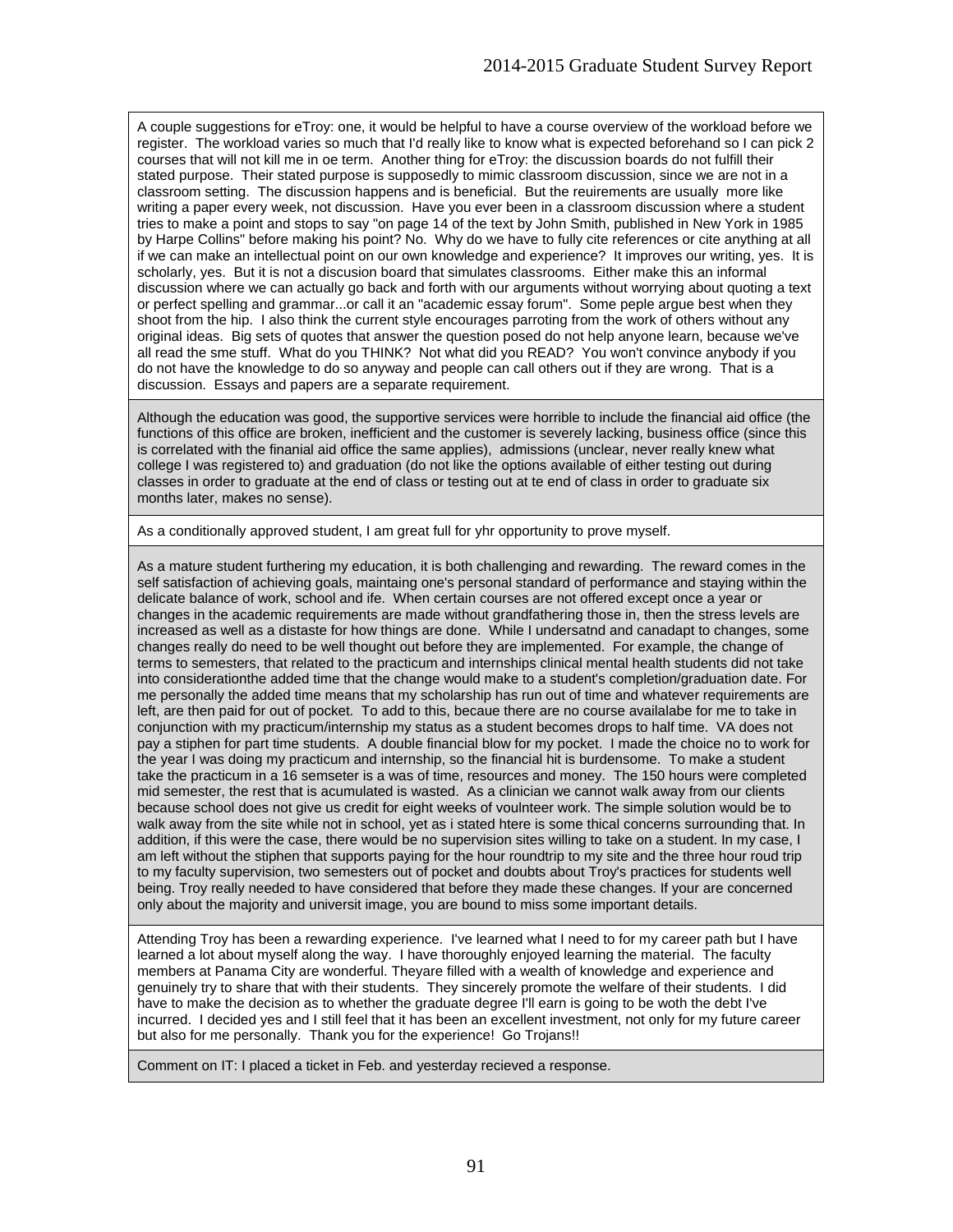Communication between Troy campuses is lacking. I also felt that my academic advisor did not do a lot to help me. Sometimes I felt that the classes were too easy to be considered graduate level work.

Comos availability sucks. one semester it's available three times. This spring semester it is only available once. Now I will not have the opportunity to graduate on time and walk in may. It's not fair for my class who planned on graduating. Also it's har to find internship sites on your own.For the future help students like me find placement by having pre approved places.

Content for Terms are too concentrated and try to pack as much as possible in to a small period of time. Very hard for those who already have many full-time roles (parents, professionals, spouse, etc.) I would rather have quality material than quantity.

Dr. Forehand is the reason I gave any 5 & 4 ratings related to faculty, if he were not there I would rate it 2-3

During my time with Troy in the Master's program on e-Troy, I have found that I am not prepared for the graduation exam. Even taking the capstone has not helped except to make my stress level off the chart. The questions asked in capstone had I taken he test I would not have been able to answer. I have saved all my material from each of the core classes, and nothing has matched. The instructors (except a couple) have not interacted with us as students. They post DB questions you answer nothing deepr. I feel like I have borrowed money to pay this University to teach myself. I also feel the capstone is a waste of more money and time if I am not going to be able to have the same resources to answer these essay questions then why am I getting to use hem in the class. There is way too much information to try and learn and also having to remember where I got that information is in my opinion off the chain. Instead of having the requirement of these research papers that may or may not be about the clas is a waste of time. The instructor should be teaching us things that we are going to see on this exam. During the capstone course I have sat in front of my computer thinking if I was to take this exam and these questions were asked I would have to getup and leave the room because I could not answer them. I find this sad because I have worked very hard to maintain a good GPA the whole six years I have been at Troy and now I am sitting here thinking I will never pass this exam and that I have wasted mytime and lots of money for nothing. I will not even get a certificate of completion this is sad and really should be unacceptable. I am very displeased I went from my four years at Troy Dothan with instructors who never even had us open a book, one thatwas supposed to teach us things to prepare those who wanted to go for their Masters who would sit and tell us stories about themselves even one who was arrested. I feel those who take campus should be given a test similar to the undergrad. Questions withchoices and maybe some short answers just like the ones we take in these online classes. I feel this is why so many students are failing this exam. Your instructors are not teaching, they are not utilizing the resource they have to teach these classes. One of my undergrad classes online the instructor did videos and interacted with us it was great. But I must say he was the only one. I am so upset that if I could I would protest.

#### Excellent school.

For Menatl Health Counseling, I would love to have had more electives regarding specific areas of counseling technique. I feel that in order to pursue actual counseling, I have to leave the program and learn actual techniques on my own. We only had the ne Facilitation course, and that is a general overview, with a mostly Rogerian approach.

From my first phone call to Dr. Jonathan Taylor to arrange a meeting to this second to last term a year later, this program has been outstanding. Even the individuals behind the scenes that assisted with my enrollment and helping get my GI Bill processig taken care of have provided prompt and professional service. I tell my friends not only how easy it was to get started, but how wonderful Dr. Taylor and Dr. Reynolds are and how interested they are in our educational success. Thrilled to have been a prt of this program, thank you Troy!

Good Customer service in global campus has decreased. Seems somewhat disjointed, but have recently noticed slight improvements

Great School

Group project need to be closely monitored. The most dissatisfaction has come from group projects.

Having to take comp exams for The Masters in Criminal Justice in ridiculous. It is in no way beneficial to anyone in the workforce, unless you are going to become an instructor.

History and Social Science should be linked up together. Also the History program is very challenging and should be reviewed by the dean or counselor before the student starts.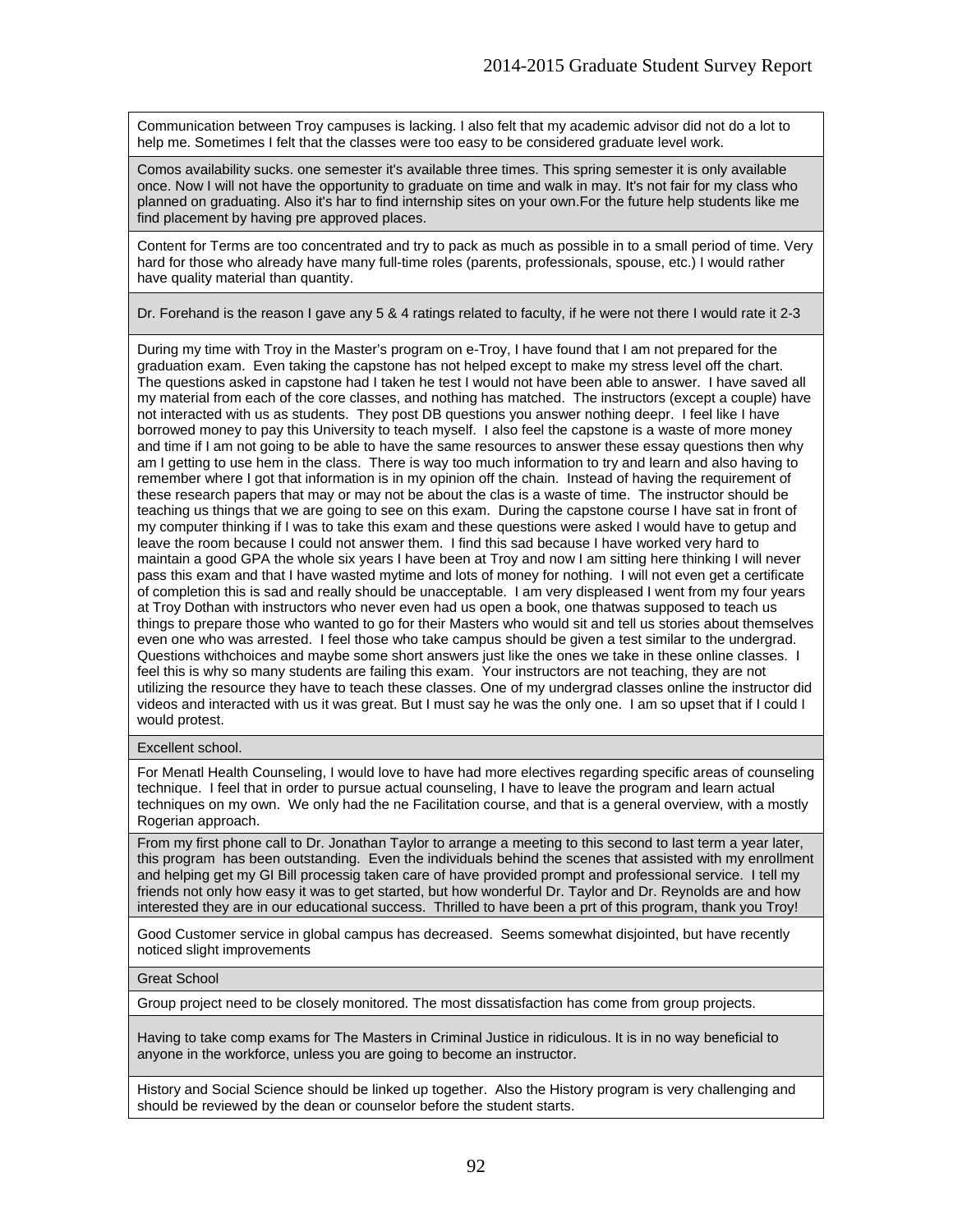I am a standard deviation, as I am fully retired and pursue academic programs for intellectual stimulation and fulfillment. The MSIR program is challenging, but not all students are academically sufficient to meet the standards set by the faculty.

I am graduating with a TESOL degree and would NOT recommend the program if Dr. Feng takes over for Dr. Henderson. She makes that program and this semester bringing in Dr. Feng was a total nightmare. Several students dropped out of his classes and Dr. Figlano and Dr. Warren had to step in for him. Again I hate to see Dr. Henderson let go. As director, she created a new program and because of her and her alone the TESOL program has evolved. I will wait to see who they replace her with, but if it IS Dr. Feng I will NOT recommend Troy University's TESOL program to anyone.

I am very glad I chose Troy for my educational needs, I have not been disappointed.

I am very satisfy with Troy's program, I definitive recommend Troy University to future students.

I appreciated the fact it was military friendly and waived my internship due to prior experience. The other program I was considering had more name recognition but declined to waive my internship. That was the deciding factor for me. I appreciated the divrsity of the student body, but was disappointed with the overall writing ability of most of my classmates.

I dont agree with having to pay for a proctor each class. I purchased a proctor device for \$200 and now I can't use it. Also, I don't feel as though prerequisits courses should count against a persons GPA.

I enjoy attending Troy, however the time and effort for a counseling degree does not equate well with the Return on Investment.

I feel that Troy is a rip off when it comes to the graduate program

I felt that there were a lot of things lacking within my eTroy program and found this disappointing. The actual program and material covered was very interesting, however the caliber of my fellow students did not enhance our discussion topics. Being an onine program ALL of the class interaction is through discussion boards and I felt that in more cases than not, students lacked the ability to clearly express their personal opinion through acceptable, graduate level discussion.

I foresee Troy's competitive advantage in distance and online learning beginning to erode compared to other big name universities like John-Hopkins, Arizona State, and Northwestern. These schools are now offering similar online programs at competitive tuiion rates. If I were starting this program today, Troy's MPA would not be the only online, NASPAA accredited school with "veteran" tuition rates; but also several top-tier school as well. It will be interesting to see how the online education market playsout in the future.

I greatly enjoyed my experience with Troy. If I had to go over again I would probably go to a local university, which now has an online MPA program.

I have had the most rewarding experience at Troy University. I cannot imagine that having completed my degrees at any other institution would have been as rewarding and personable.

I have had the worst experience with this program and while some of the faculty is quite supportive and knowledgeable, my advisor and the program coordinators have been less that cooperative, forthcoming, and helpful throughout my academic tenure at Troy. I regret transferring in and if I had to do it over again, I would have chosen a different program at a different public university.

I have only one issue with Troy University Counseling program for graduate students and that is the C.P.C.E. All challenges faced, this was the most devastating. Knowing my intellectual abilities this form of testing left me with feeling of incompetency ad inadequacy. I truly feel that this test does not determine my competency as a skilled counselor.

I have thoroughly enjoyed my time at Troy, and the people within my department have been wonderful. However, the education department itself is a different story. I have had many negative encounters with the people over there and they are anything but helful. Some faculty there are wonderful (such as Jennifer Hollis- -she's wonderful!) but certain others treat you like you're an inconvenience. They blatantly do not care what happens to you. Regardless, I would recommend Troy to anyone and love my alma mate. I am thankful for my time here!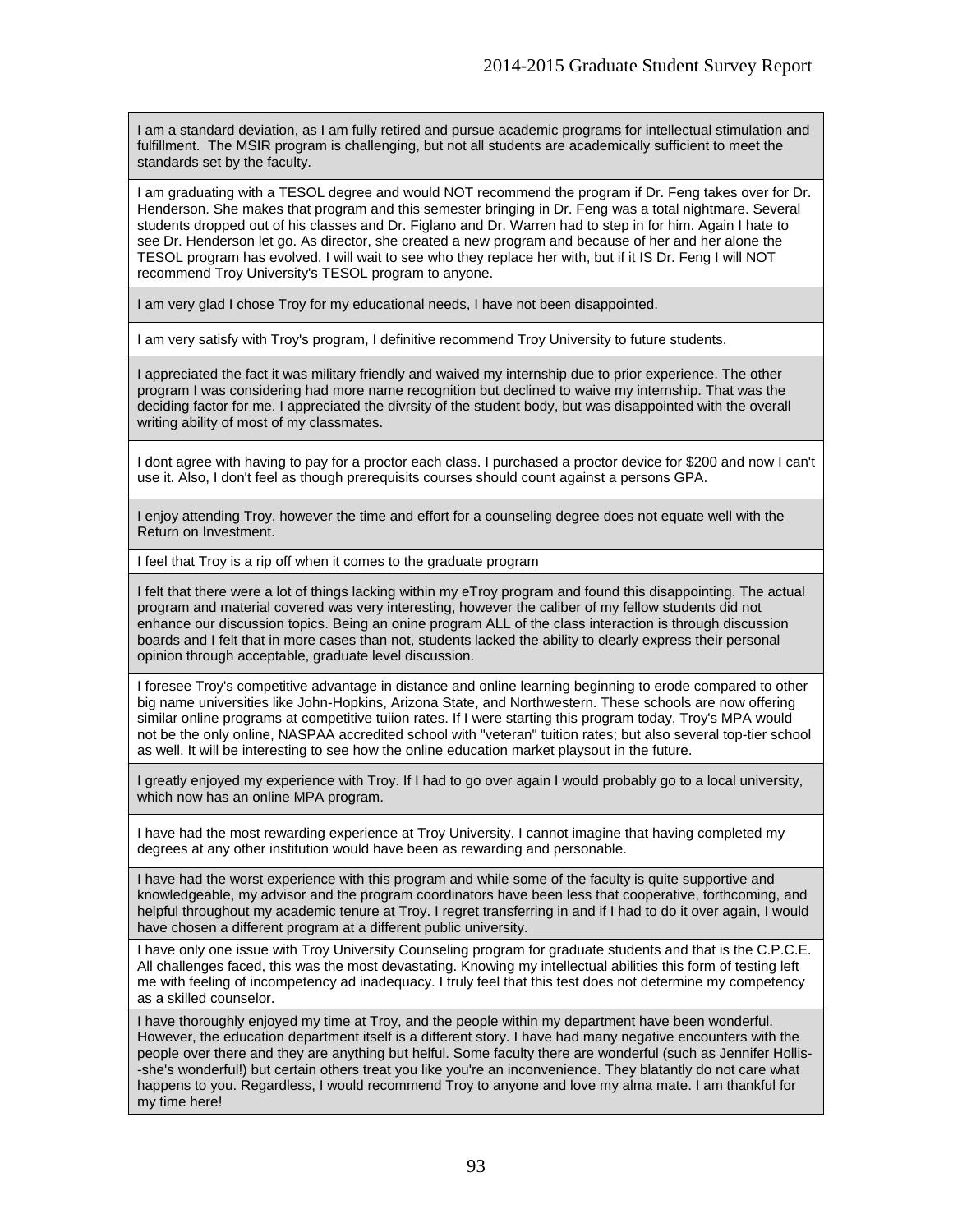#### I LOVE TROY!

I love Troy. My Clinical Mental Health Counseling professors are excellent. I think the cost is a bit outrageous, in general and for parking decals.

i pursued troy because it was the only college in my area that i could afford and work while attending school. i have been dissatisfied overall with the teaching staff at my campus. throughout my year there, there are only two teachers that i actually enjy and learn something from. the others maintain a very egotistical mentality, talk about only themselves during a lecture, read from a powerpoint, and/or are judgmental and subjective. additionally, most of the students in my program can barely speak englsh. many others are learning basic facets that should be required coming into a masters level counseling program (i.e. APA format). most of my classes are for those who do not know material that i was required to know just as an undergrad student. thus, sowing me (and others) down. not once have i been challenged in this program. the only knowledge i have gained is practical knowledge given from the two instructors that i do like. i mainly feel like going to class is a complete waste of my time. i have ye to had to open a textbook for any of my classes. that speaks for itself. i know other students share the same opinions as i do and many others complain about other concerns and issues. overall, i take becoming a counselor seriously as i can have a major ffect on others lives either in a positive light or a negative. i do not feel like this program or most of the professors i have had are preparing me to become a successful counselor. i am still at troy because i am already a year deep, halfway to graduatng. and as a single female working full time, making barely over minimum wage, this is the only school i can afford. i do not think it is Troy that is the problem. i dont think its the school or the program, i think its the professors that i have been stuk with. thank you for your consideration.

I think someone needs to take into account not everyone takes just main campus classes (even though they are enrolled on the main campus). When preparing for graduate comps, student should only be responsible for the teacher/class the were enrolled in (al class material/books should be the same for both online and main campus classes). Please try to offer all graduate classes at 4:30 in the afternoon, because some students work fulltime.

I was dissatisfied with the Economics and Budgeting courses. While they were easy, the process of memorizing multiple pages of questions and answers for a midterm and final did NOT help me in the long term learn anything about those subjects and it made i difficult when I got to the capstone course.

I was in the last corses of my program and Troy decides to make changes. I understand changes but I believe for those of us who were ninety-five percent done with their program should have been grandfathered to stay in the schedule we started. Instead o graduating in December 2014, I am now graduating in May 2015.

I was lucky with the people I dealt with and that handled my paperwork. Others had academic advisors that didn't care or wouldn't return emails and calls. My academic advisors (I think there were 3) were prompt in handling any issues I had and responding o me usually the same day.

I would choose another school because you do not have a Doctoral program for educators and the other colleges in Alabama will not accept all of my EDS hours.

I would have loved to have met a girl in school and have a relationship, but the few i tried just wasn't working. LOL.

I would like to change one thing, give graduate students the right to drop a class towards the end of the semester or term like other graduate programs. Graduate students can stay in the class up until a week before grades are due to see if they will havea passing grade in the class. If that cannot be done a graduate student should have the right to do a course repeat and drop the lowest grade from their overall GPA. I believe that is fair, that was my only downside of troy university.

Iam a proud graduate of Troy University. However, I would love to receive curriculum delivery from a a wide variety of Professors and Instructors in the Gifted Education Program. I feel this would support a wide-range of learning strategies & teaching mehods.

If I had to do it over, I would have applied into a Doctorial Program from the start.

In an online program, the professors need to be more involved in the course and more interactive.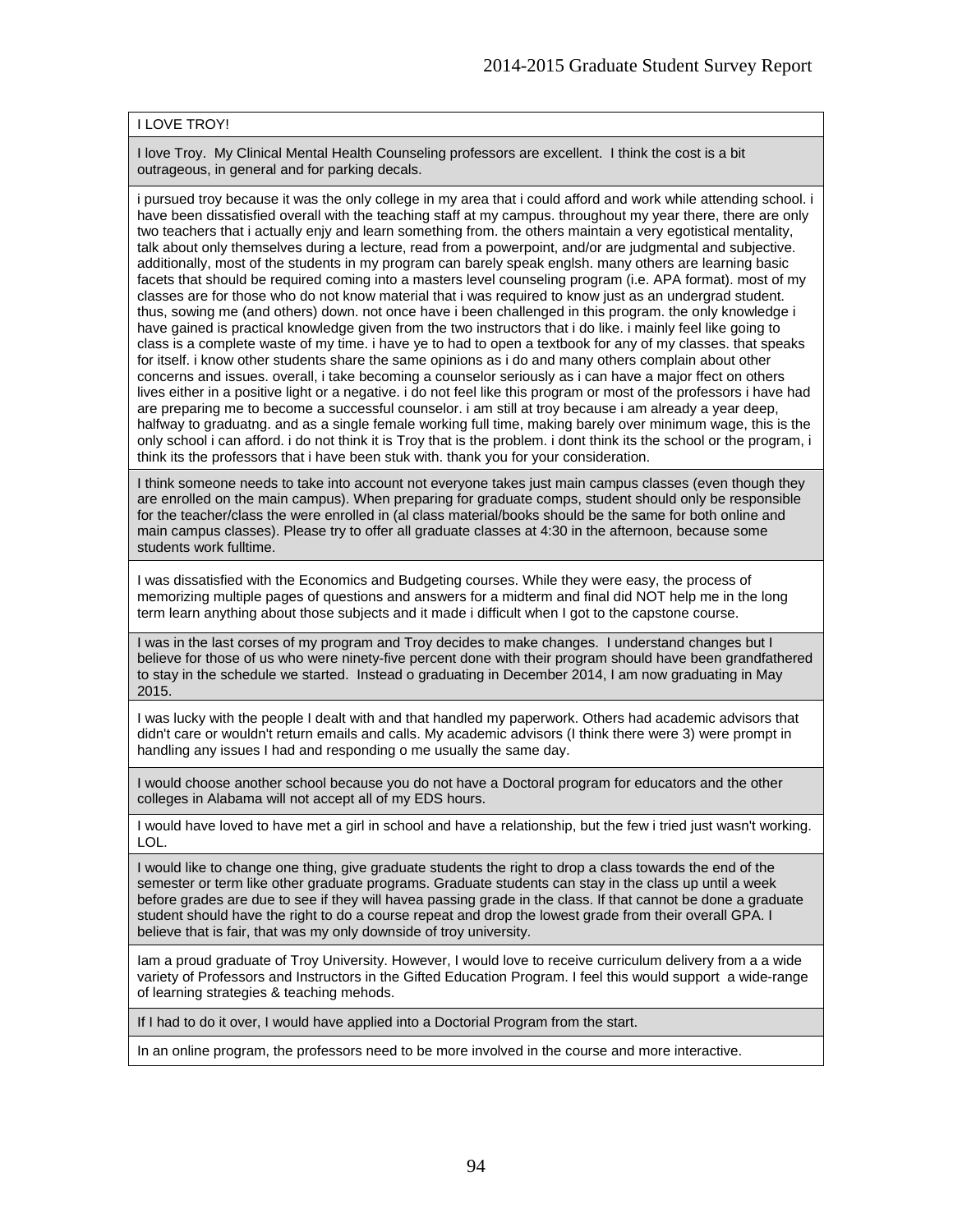In the future, do not change the class proctoring requirements from one term to the next. A student in Term 1 may not have required a proctored in a specific class, and now another student in Term 2, 3, 4 is required. There appears to be a lack of transarency at Troy University.

International admissions and the College of Education should inform international students wanting to enroll in the 60-credit hour courses the right minimum years it'll take to complete the course. This helps in securing a visa that spans the duration of he program instead of having to go home to renew a visa. I understand that the I-20 (if extended) keeps one in status but that turns into a whole other issue once you go home after your visa is expire. I was told on my I-20 and through my online registraton process that the course is 2years only to get here and realize it's not possible as an international student to finish the clinical mental health counseling program in 2 years considering the nature of the program and the caps (9 credits per semester) ut in place by the international office. Also, considering the nature of course schedules and arrangement within the program, international students are coerced to take additional classes during internship semesters or risk being out of status for not havng the right amount of credit hours per semester. Maria (former international student advisor) did help me with this problem but just so others don't experience this frustration,addressing this issue will be a great addition and help students focus on stuies.

It is a wonderful university that caters to its students and wants its students to succeed.

It is criminal how long it takes to receive grading results from the comprehensive exams. Professors should get off their ass and provide students with detailed, unbiased results within days, not 7-8 weeks later!

It takes a LOT for me to ever say "poor" or "definitely not" on a survey, but my experience at Troy for my specialist degree has been COMPLETELY different than that of my Master's Degree there and it was a horrible experience from beginning to end. I haveso many problems with the advisement and program that are too much to list here. Feel free to contact me at ANY time because I do plan to contact the Dean, or whomever else need be to get my voice heard after this experience.

Kertina Berry was very helpful in my journey. She provided excellent customer service. Also, Dr. Voss was very understanding of my situation when I fell ill during one of my terms and allowed me to make up assignments so I would not fail the course.

Love the professors, but some of the students make me facepalm.

Most of my instructors were very helpful. They were people oriented with the exception of one.

My answers and comments are because I received the Chancellors Fellowship from the University and had to ask them to rescind 900.00 dollars which I could have used because Dean Gossett and her staff sent me to cut T's for a home coming cape. I also told te Dean I was under disability services and have bilateral carpal tunnel. My education is important to me. Furthermore, I am a student in good standing with a 3.875 to 4.0 GPA. I try everything I could and it seemed to me that my dilemma was not important o any one but where the scholarship. And to add further insult administrative assistants and students were delegated to handle things.

My entire experience at Troy has been very rewarding and I believe most professors were genuinely concerned about our career as Mental Health Counselors. The only time that was less than appealing was my interaction with the admission office. There were mltiple issues with my letter of recommendation due to two circulations of instructions for submitting the referrals. In the end, every thing was resolved and my time with Trov was delightful.

My experience at Troy has been great.

My experience at Troy has been wonderful and the staff goes above and beyond for it's students. I am grateful to have had this experience.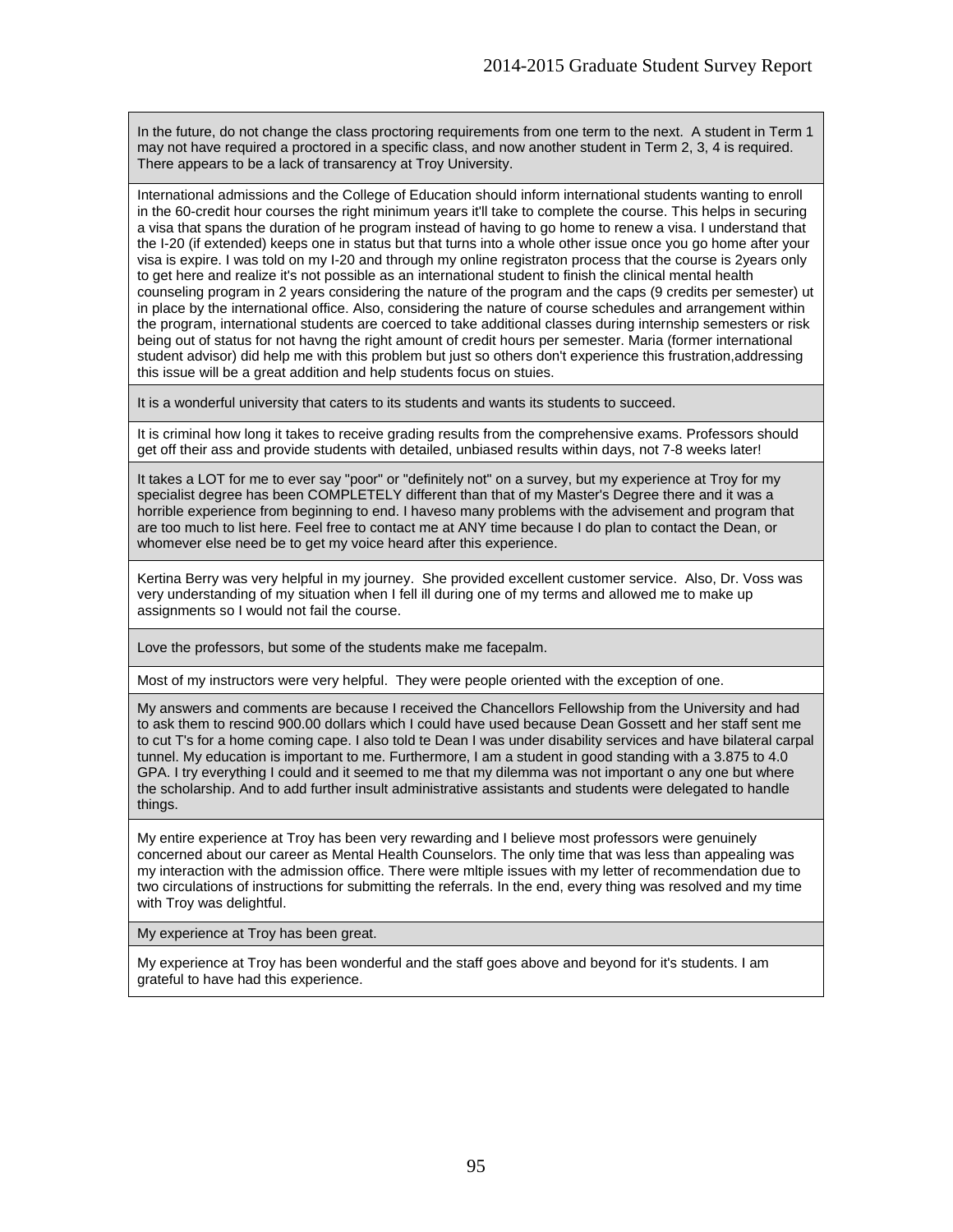My instructors at the 3 campuses I attended were excellent! I really felt like they cared about me as a person and me as a student. Financial aid caused me a 2 semester delay in starting my graduate classes because they did not inform me of vital informtion regarding TEP classes. In addition, having to take classes at other campuses caused me not to be able to take needed classes at my home campus causing me another semester delay. These delays turned my 2-3 year graduate school term into 4 years by te time I graduate. These delays cost me precious time and money that I really do not have as a single female! I have had to work two and three jobs to make ends meet. The demands of nine week terms on top of work has almost done me in! I have come veryclose to quitting three times!

My one complaint would be that the library is not open on Saturday.

My professor, Dr. Tonya Conner, has been so supportive of me and my fellow Teacher-Leader cohort members throughout the entire educational process. Additionally, she has been a very effective instructor, providing relevant information in an organized andlogical fashion and offering timely feedback as to our progress. One matter about which I feel I must express my dissatisfaction is the fact some of the students in my Teacher-Leader cohort do not appear to be acceptable candidates for an Education Specilist degree. In my opinion, their work has not met the required standards (being less than proficient) and their writing and grammar skills have been greatly lacking. I am both concerned and bothered by the fact these students will be receiving the samecertification and diploma I am receiving (and have truly earned).

N/A

na

None

none at the moment

Nothing against the University as a whole, but eTroy program has some things to work out. Some suggestions: -require professors to give 1 weekly presentation for the course -have a standard set-up for courses in Blackboard -do not allow professors to ave a course under re-design; I'm paying money for a fully designed course, so I expect to receive just that.

NSG6612-6613: out of numerous online courses I have taken, these two courses are unbearably the most disorganized chaos I have ever witnessed. No instructors are on the same page & all give different answers, whether it's about a specific question or siply a due date for an assignment. Just to get an email response or a DB posting response, we might wait an entire week for a reply. Some of the lecture modules are directly from the text book with no further education or explaining; some lecture materia is a "xerox'd" copy of a page out of a book. Furthermore, the reference pages given for our assigned reading are not even out of the same texts we were assigned to get for this class; it might give us page numbers from a text we have never even heard of it is not from the required or recommended book lists. This program is difficult enough without having to fight faculty for easy, simple responses; for an actual due date on an assignment that isn't changed two or three times; for an assignment where LL faculty go by the same grading rubric; and for an assignment's grading criteria that is not completely changed midway through us working on an assignment. I am not a "complainer." I have been very much satisfied with the MSN program up until this pint of NSG 6612 & 6613 (Farrell) and I understand this first clinical semester is where the tar meets the road, but the sheer apathy and disorganized structure of this class is not only completely unacceptable, it's counterproductive to our education. Afer these two courses, I will never refer anyone to Troy's MSN program.

Of note- The MBA program is not a cohesive, build on learning program. It is simply a series of classes in separate fields of study. I wish there had been a collective learning event. The Capstone class was a good experience, but the overall program lacke cohesiveness. That said, due to work requirements (military), it took over three years for me to complete the program- so a Cohort class would not have worked either.

On-line courses are awful. Group projects are unfair.

online MBA program is challenging and I've learned to displine to the hours needed for study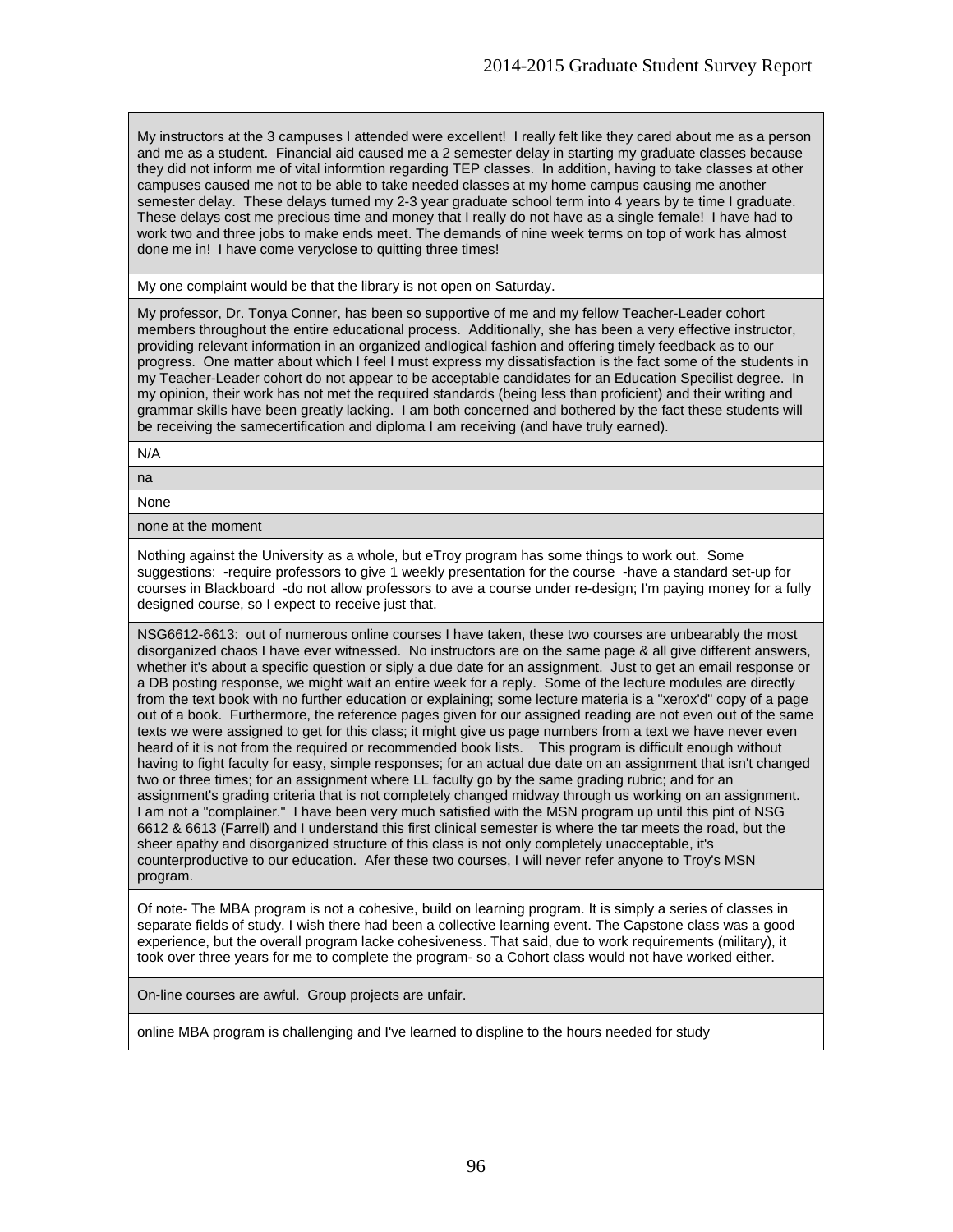Overall, I do not feel academically prepared to practice when I graduate.... I feel that I was not educated on major key points needed upon graduation for my major. I am not the only one that feels this way. Other students graduating with me feel this wayas well.

Overall, I have enjoyed my time at Troy. However, I have had some issues with continuity in the quality of my education. Some professors were detached and seemed to care very little about the quality of their classes. Also, Troy advertises that it is friedly for parents going back to school due to the offering of night classes. While this does help, no mention is made of the classes having stick attendance policies that result in significant point loss if you must miss a class. It would be nice if the Draonian attendance policy was rethought.

Please stop the half helmet advertising campaign. The original campaign with the full helmet was great, but the half helmet is just stupid.

So far its been great. If I were not learning I would not have a 4.0 GPA

The amount of my ney spent in getting the Music dept with all those Piano's could. Have been used for getting a Graduate Assistant in the CS dept.The computer science dept. is completely neglected by the university. We do not have proper labs also.

The Augusta campus had a lot of problems during my time in school. But I love Troy thank God they cleaned house it was just to late for me and some others.

The availability of most of the classes I was interested in taking was what really helped me to complete my degree within 6 terms, which I greatly appreciate.

The changes in the counseling program caused so many problems, was poorly thought out, and poorly executed. I wanted to quit but was too far along to transfer. The College of Education has ruined the counseling program. The research papers required by he College of Education were terribly planned and elementary in requirements. The number of sources contrasted with the number of pages required was absolutely ridiculous. Further, the qualtiy of the research did not matter, only the number of pages wasconsidered for the majority of the grade. All that mattered to the College of Education was 7 to 10 pages, really? My 10th grade public school students were required to write more than that and were required to write thoughtful papers, not just to fill n the correct number of pages. The program changes were insulting, confusing, and caused the professors and students a great deal of confusion resulting in bad attitudes on all sides. I seriously tried to find a place to transfer my work to, but I was to far along. I loved Troy. I loved my counseling program. Then the College of Education took over with horrible results. I just want to finish and forget Troy.

The Department of Education needs to be more organized and communicate needed information to it's students. Dealing with the Department of Education has been the WORST part about my experience at Troy. The faculty can never be reached and the administratin knows very little and is rude to students needed information.

The established program for Counseling & Psychology is a solid program but it appears to this writer that the main campus is not providing as much support and interest to the Global campus as it could or should. Troy university seems to be like most univesities in that they feel the "brick and mortar" aspect of the university is paramount and are not giving enough interest and support to the reality of the reach and success of the Global campus. This is evident by the lack of faculty support and audio-visal maintenance present in Tampa. When a major program (c&p) is supported by only two staff it speaks for itself. This is not the same support from the "for profit" schools in the area. The university has a horrible marketing plan and execution again as evdenced by comparison with the for profit in the area. If this is an important program it is not displayed in its execution!

The graduate advisors are not very helpful at all with guidance. It would be beneficial to the students if they improved in this area.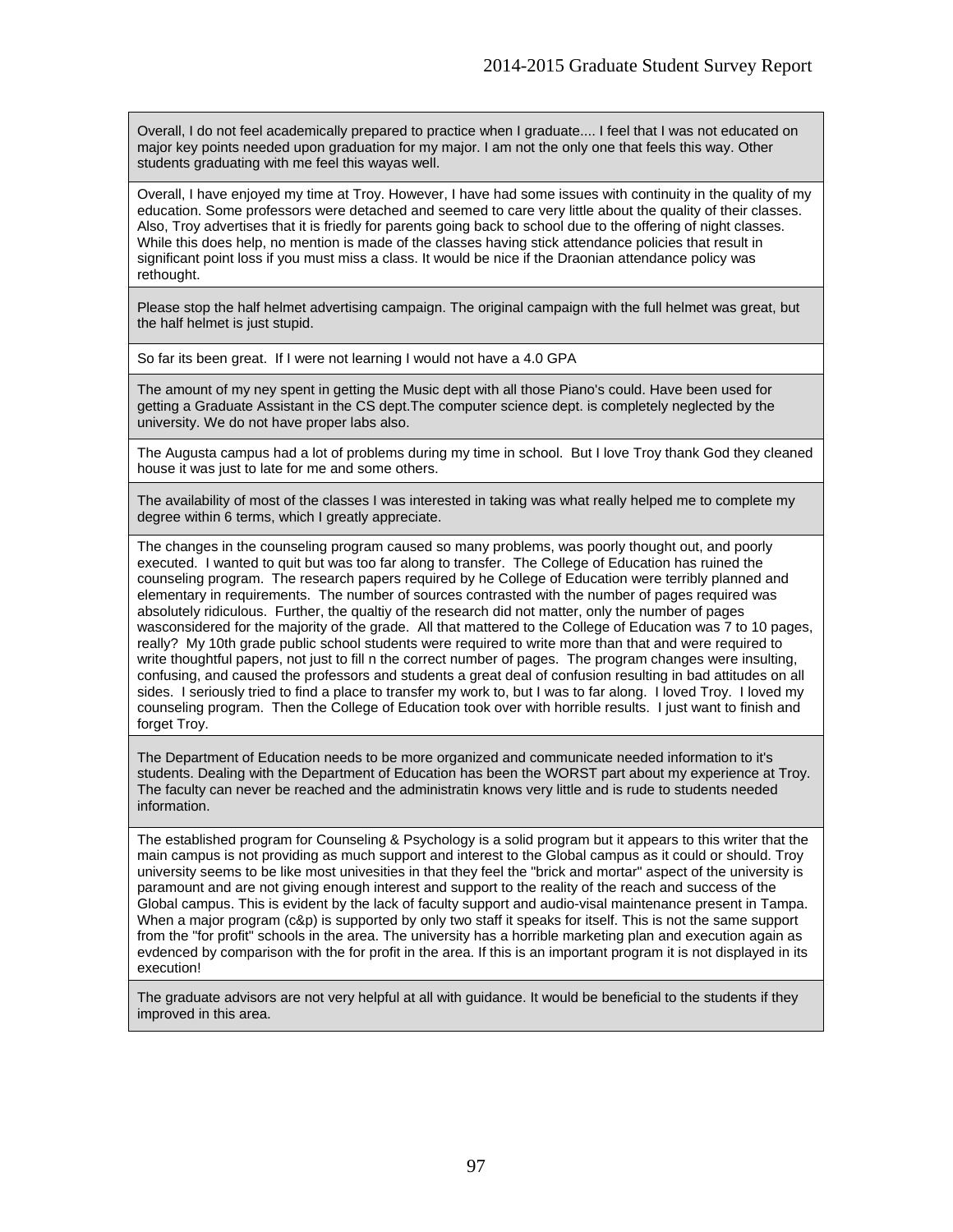The Graduate program, particularly the eTroy experience, was actually fairly disappointing. I rarely felt challenged by the material or coursework, and truly expected more from the program. I feel that many (granted, not all) of the eTroy professors graed easier and made the class simpler than what I expect their inperson classes were like, at least I hope so. I am glad to have gotten a degree, but I doubt I will be able to use much of anything that I learned here at Troy.

The Instructional Leadership and Administration program provided me an opportunity to achieve job related goals even before graduation.

The MPA program was outstanding. However, i would like for Troy University to lower graduate school tuition for Active Duty Military to equal Tuition Assistance rates. It was difficult to pay \$700+ out of pocket every course. If you could lower Graduate Shool Tuition so that Military TA covers the full rate, you will have a significant amount more military graduate students.

The Phenix City campus has no career placement services, Columbus State University and CVCC offer these services to their students

The price tag of tuition at Troy University is not worth the level of education you receive. Troy University is a sub-part university and with anew average tuition price in the state. The classes do nothing to help students become more well-rounded educatd individuals.

The professors were top notch!! No complaints at all. Very professional, and cared about my individual success.

The school provide easy and affordable access to graduate level education. Most of the courses were relevant, and it is up to the students to make the best out of it. The instructors generally encouraged critical thinking skills and were motivating. I conider myself a lifelong learner and do not need anyone or anything to motivate me to continue my education. Troy is useful in the sense that there is sufficient support if needed but enough liberty for self development. The only issue I encountered was wit the financial office; Critical information was often not conveyed or with delay. The customer service there could be improved. Graduate students should be treated like paying customers and not like new students. Additionally, the school could make more eforts to provide different venues of financing;

The support I received as a member of the active duty Air Force was excellent. Faculty was generally very accommodating when it came to work taking my time away from class, thus affording me flexibility to complete assignments well before or after they wee due.

There's work to be done wrt the VA concerning what is considered as being a "full-time" student during practicum and internship (3 hrs -vs.- 6hrs)

These last 5 years have been quite a growing experience. Since being in my graduate program I have grown so much, learned so much and seen many things I wish to improve with the world. Our counseling program has made great strides in the community and I a so grateful to have been a big part of those changes. I hope it continues to grow and flourish and for Troy university as a whole to continue to open your mind to new ideas, beliefs, concepts and diversity.

They should really consider organizing internship and practicum opportunities for clinical mental health students.

This has been a very positive experience and I can say that I worked very hard to get to this point.

To better served students in the master program at Augusta campus, Troy needs an instructor who can teach Research Methods effectively. The Instructor that's teaching this class is not effective and costing students money because this class is not taughtto the standards the university is looking for.

Troy is a good school for a working adult. There are issues with faculty just like any other school, I am sure.

Troy is a great University. However, the lack of urgency concerning the staff and faculty makes it extremely difficult to believe that the faculty and staff actually care about the well being of the students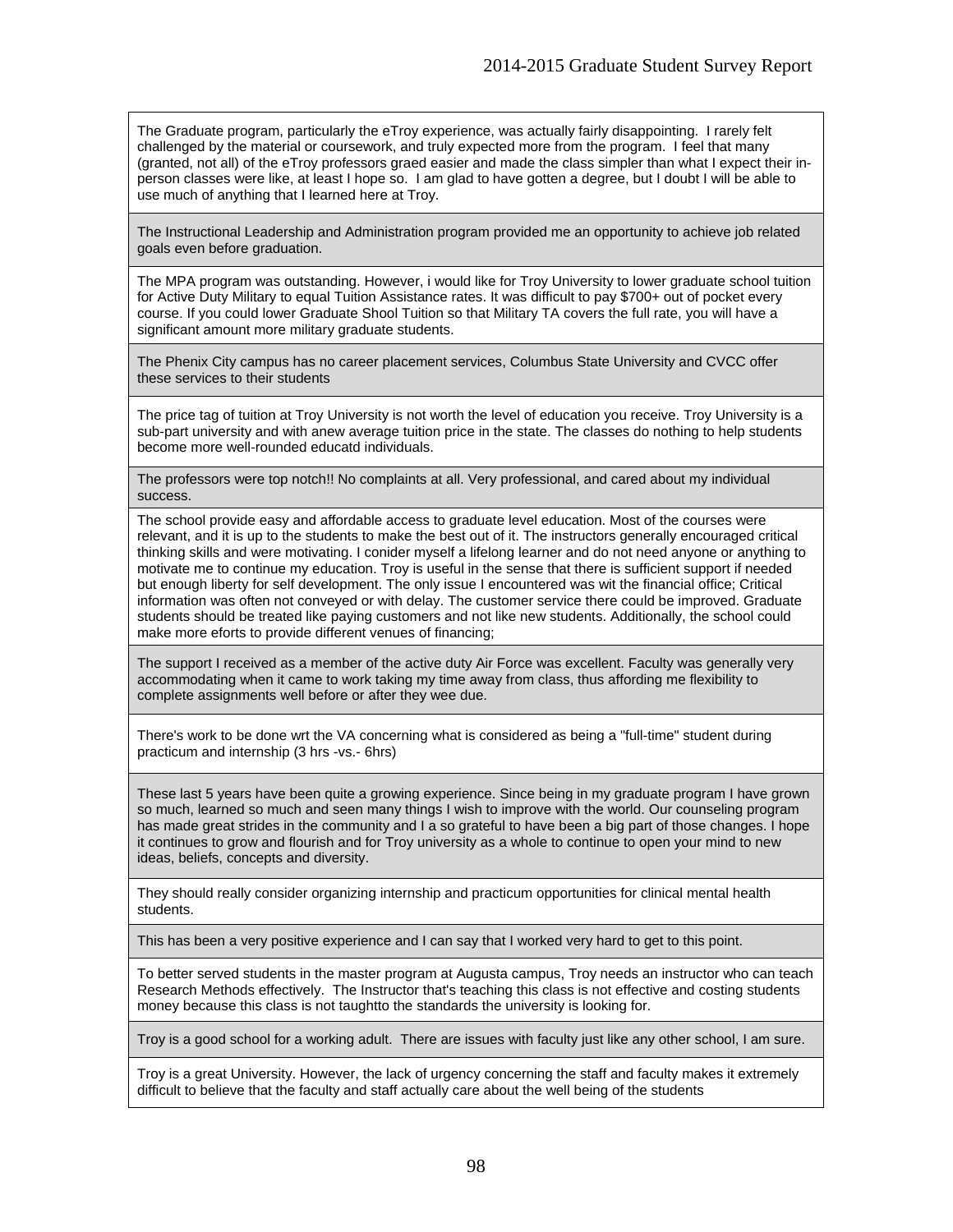Troy needs to work on class availability for working adults. There are not many courses available each semester during times that are convenient for those who may get off work after 430pm.

Troy University have great instructors on campus and online, Dr. Voss being the highest rated professor for me.

Troy was great when I started the program but MBA is math intensive. There are no classrooms available in Hampton Roads for students who can learn math better in a classroom setting, which is a large part of the population.

Tution has went up every year. The MBA program should be revamped. There is no more operations class. You guys have people who refuse to do their job right such as the person in charge of doing grade changes. One of my professors gave me a B for an inomplete class over three weeks ago and is still had not fixed my transcript. The smartest thing you guys should do is let us pick a concentration such as finance, human resources, organizational leadership to specialize in. Also you should reward studens who go to your college and let them get two masters degree and use all credits that could apply. For example I would like to do my mba and human resource degree and I was told that only two class would count even though I took four classes already. Unike most northern university that have the highest accreditation, troy needs to still get there.

With the exception of one professor, I have had very positive experiences at Troy in academic, social, and administrative areas.

**Troy University is accredited by the Southern Association of Colleges and Schools Commission on Colleges to award associate, baccalaureate, master's, education specialist and doctoral degrees. As part of the accreditation process Troy University reports job placement rates as one measure of student achievement. The information you provide in the following section is anonymous and will be reported only in aggregate form.** 

|         |                                                                                      | Frequency | Percent |
|---------|--------------------------------------------------------------------------------------|-----------|---------|
|         | Serve in the Military                                                                | 11        | 2.3     |
|         | Continue my education as a full-time student in a Graduate or<br>Professional school | 33        | 6.9     |
|         | Take time off from school and work for personal reasons                              | 15        | 3.1     |
|         | Continue working at current job                                                      | 186       | 38.7    |
|         | Seek full-time employment                                                            | 164       | 34.1    |
|         | Seek part-time employment                                                            | 6         | 1.2     |
|         | Continue my education and work part-time or full-time                                | 66        | 13.7    |
|         | Total                                                                                | 481       | 100.0   |
| Missing | System                                                                               | 45        |         |
| Total   |                                                                                      | 526       |         |

#### **What are your plans upon graduation?**

|                                                       | Frequency | Percent |
|-------------------------------------------------------|-----------|---------|
| Yes                                                   | 49        | 10.4    |
| Maybe                                                 | 165       | 35.2    |
| No                                                    | 226       | 48.2    |
| I have not applied to a graduate program at this time | 29        | 6.2     |

#### **Will you be continuing your education through Troy University?**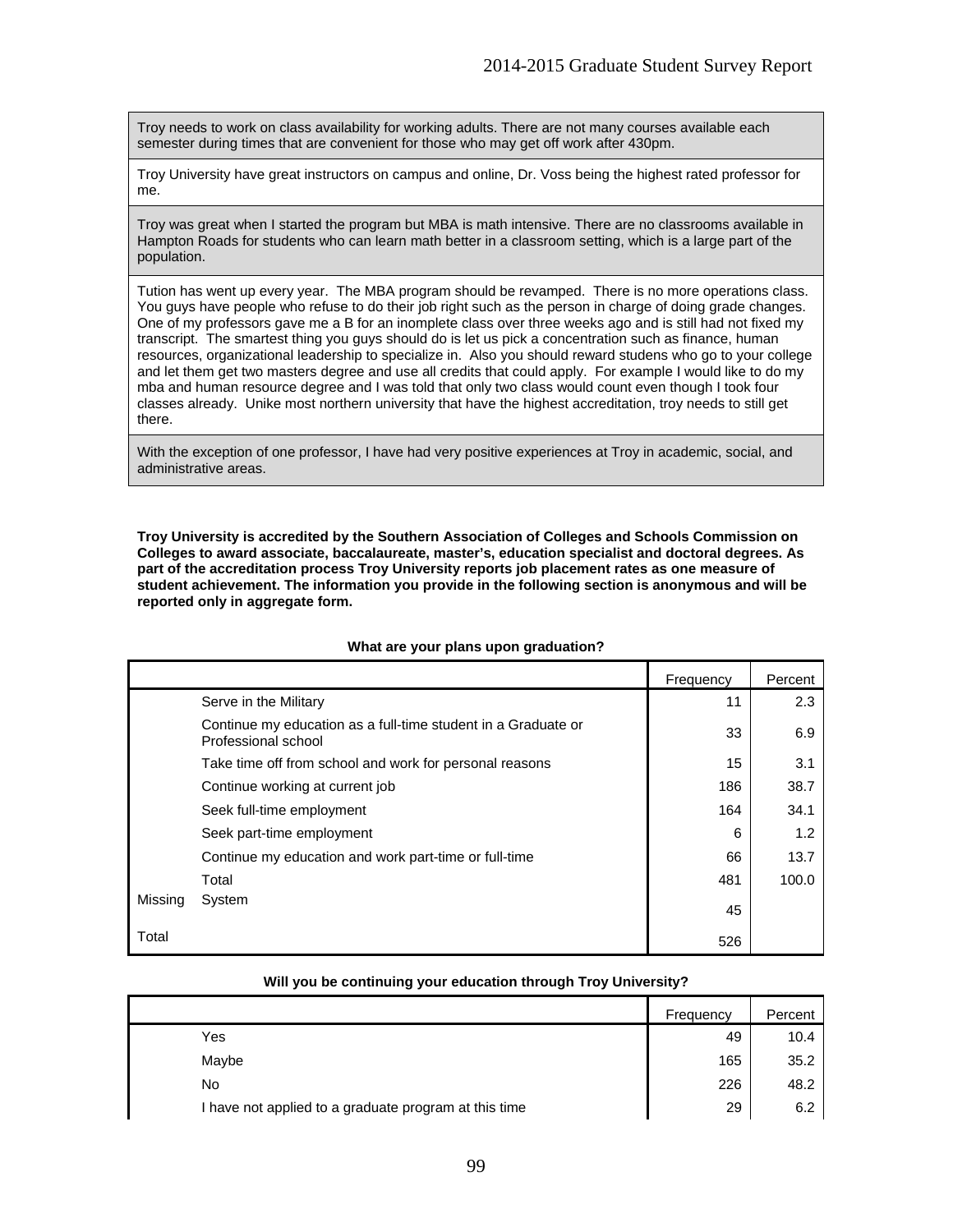# 2014-2015 Graduate Student Survey Report

|         | Total  | 469 | 100.0 |
|---------|--------|-----|-------|
| Missing | System | 57  |       |
| Total   |        | 526 |       |

### **Are you currently employed?**

|         |                                                                     | Frequency | Percent |
|---------|---------------------------------------------------------------------|-----------|---------|
|         | Yes                                                                 | 354       | 73.6    |
|         | am currently employed but my job status will change upon graduation | 44        | 9.1     |
|         | No                                                                  | 74        | 15.4    |
|         | am not currently employed but I have accepted a job offer           | 9         | 1.9     |
|         | Total                                                               | 481       | 100.0   |
| Missing | System                                                              | 45        |         |
| Total   |                                                                     | 526       |         |

#### **Please select your current employment status:**

|         |                        | Frequency | Percent |
|---------|------------------------|-----------|---------|
|         | Full Time              | 322       | 67.1    |
|         | Part Time              | 67        | 14.0    |
|         | Temporary or Contract  | 8         | 1.7     |
|         | Graduate Assistantship | 10        | 2.1     |
|         | N/A                    | 73        | 15.2    |
|         | Total                  | 480       | 100.0   |
| Missing | System                 | 46        |         |
| Total   |                        | 526       |         |

#### **Would you classify your current or future (accepted job offer) employment as being in your field of study? (Meaning that it is directly related to the academic degree you have earned.)**

|         |                                                                                                                                             | Frequency | Percent |
|---------|---------------------------------------------------------------------------------------------------------------------------------------------|-----------|---------|
|         | Yes, My employment is in my field of study.                                                                                                 | 258       | 55.7    |
|         | No, I am employed in a field that is unrelated to my academic degree.                                                                       | 89        | 19.2    |
|         | Somewhat - I am employed in a field that uses skills I learned from my<br>academic degree but is not directly related to my field of study. | 116       | 25.1    |
|         | Total                                                                                                                                       | 463       | 100.0   |
| Missing | System                                                                                                                                      | 63        |         |
| Total   |                                                                                                                                             | 526       |         |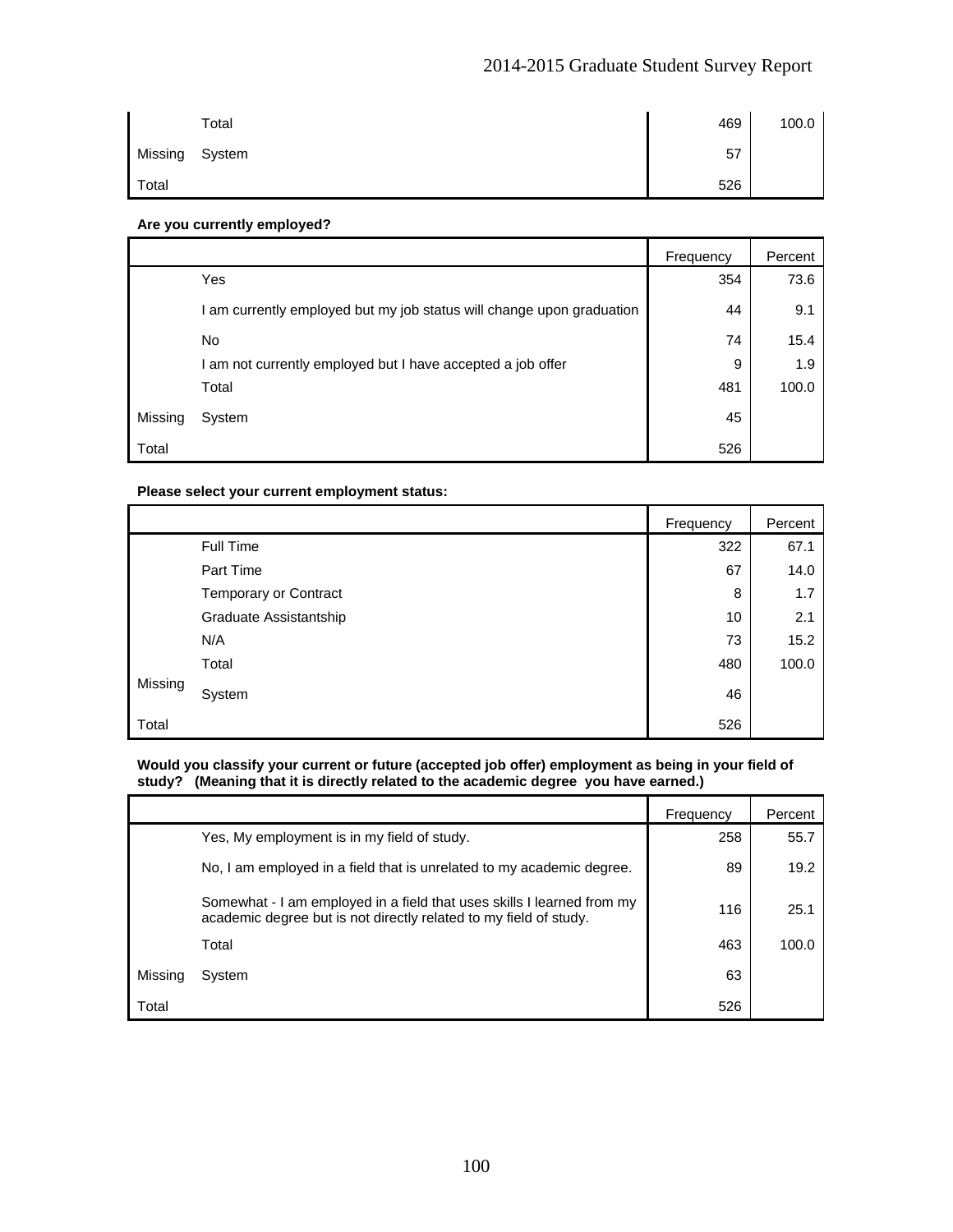# **GRADUATE STUDENT SATISFACTION SURVEY**

We are asking all Graduate students to fill out a brief survey regarding their experience during the graduate program. The information you provide on this survey will help Troy University improve and enhance its programs and services so that the University can better serve the educational needs of its students. Your responses will be kept strictly confidential and only group data will be reported. We thank you in advance for your participation in this survey. All students who are classified as graduate students with an anticipated completion date of Spring/Summer/Fall 2015 were sent an email inviting them to participate in this survey. If you plan on graduating later than the Fall Semester of 2015, do not complete this survey. You will be offered another chance during the next academic year.

# **GENERAL INFORMATION**

- 1) Semester of Intended Graduation:
	- $\bigcirc$  Spring 2015
	- O Summer 2015
	- Fall 2015
	- Other (please specify) \_\_\_\_\_\_\_\_\_\_\_\_\_\_\_\_\_\_\_\_
- 2) Gender:
	- O Male
	- Female
- 3) Ethnicity:
	- O African American
	- O American Indian/Alaska Native
	- O Asian
	- O Caucasian
	- Hawaiian or Other Pacific Islander
	- O Hispanic
	- O Multi-Racial
	- O Race/Ethnicity Unknown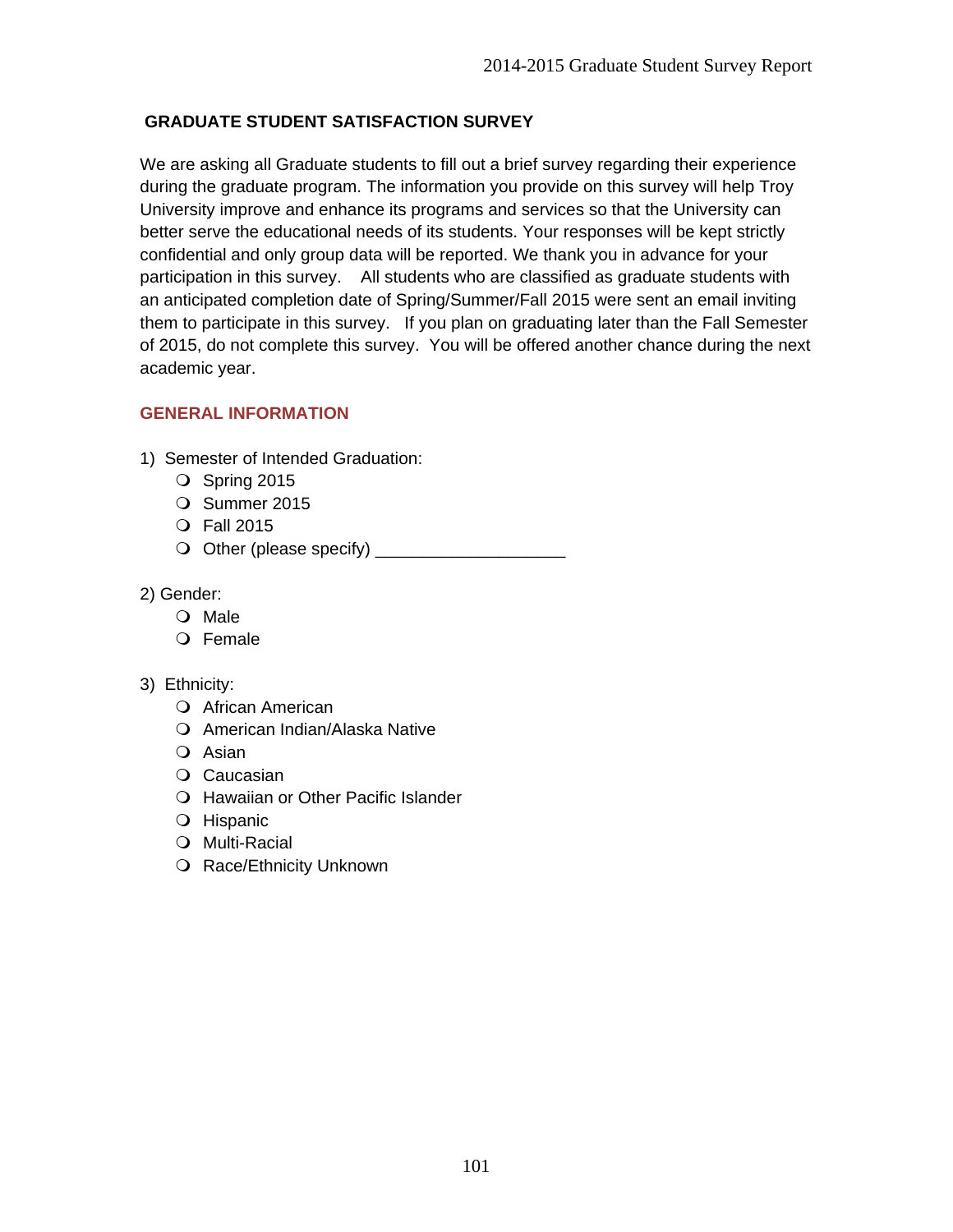4) Age:

- $Q$  18-19
- $Q$  20-21
- $Q$  22-24
- $Q$  25-29
- 30-34
- 35-39
- $Q$  40-49
- $O$  50-64
- O 65 or over

5) Marital status:

- O Single
- O Married
- O Divorced
- Widowed
- O Other

6) Are you a US citizen?

- Yes
- No

# Answer If 6) Are you a US citizen? No Is Selected

7) You indicated that you are not a US citizen, which country are you from?

- O Please select below...
- (full list provided in drop down menu)

# Answer If 6) Are you a US citizen? Yes Is Selected

7) You indicated that you are a US citizen, which state is your permanent home state in the United States?

- O Please select below...
- (full list provided in drop down menu)
- O I do not reside in the United States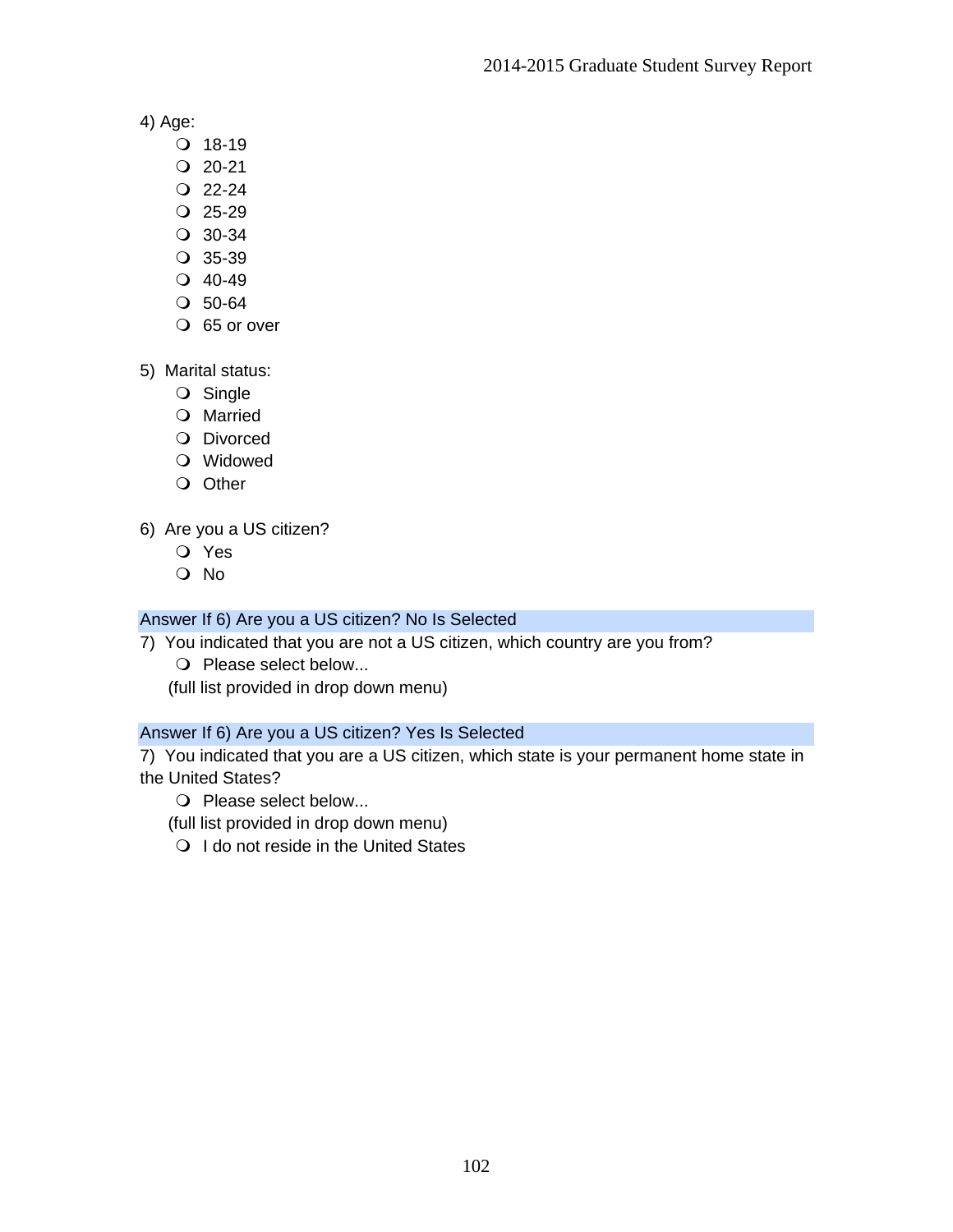- 8) From which Troy University campus will you graduate?
	- O Dothan Campus
	- O eTROY
	- O Global Campus
	- O Montgomery Campus
	- O Phenix City Campus
	- O Troy Campus

Answer If 8) From which Troy University campus will you gradu... Global Campus Is **Selected** 

You selected Global Campus, from which site did you file your intent to graduate?

- O Please select below...
- (full list provided in drop down menu)
- 9) What degree program are you currently completing at Troy University?
	- O Master's
	- Education Specialist
	- O Doctoral
- 10) From which college will you be graduating?
	- O Arts & Sciences
	- O Sorrell College of Business
	- O Communication & Fine Arts
	- Q Education
	- O Health & Human Services

### Answer If 10) From which college will you be graduating? Arts & Sciences Is Selected

- 11) What is your degree program in the College of Arts and Sciences?
	- O Please select below... (full list provided in drop down menu)

Answer If 10) From which college will you be graduating? Sorrell College of Business Is **Selected** 

- 11) What is your degree program in the Sorrell College of Business?
	- O Please select below...

(full list provided in drop down menu)

Answer If 10) From which college will you be graduating? Communication & Fine Arts Is **Selected** 

11) What is your degree program in the College of Communication and Fine Arts?

O Please select below... (full list provided in drop down menu)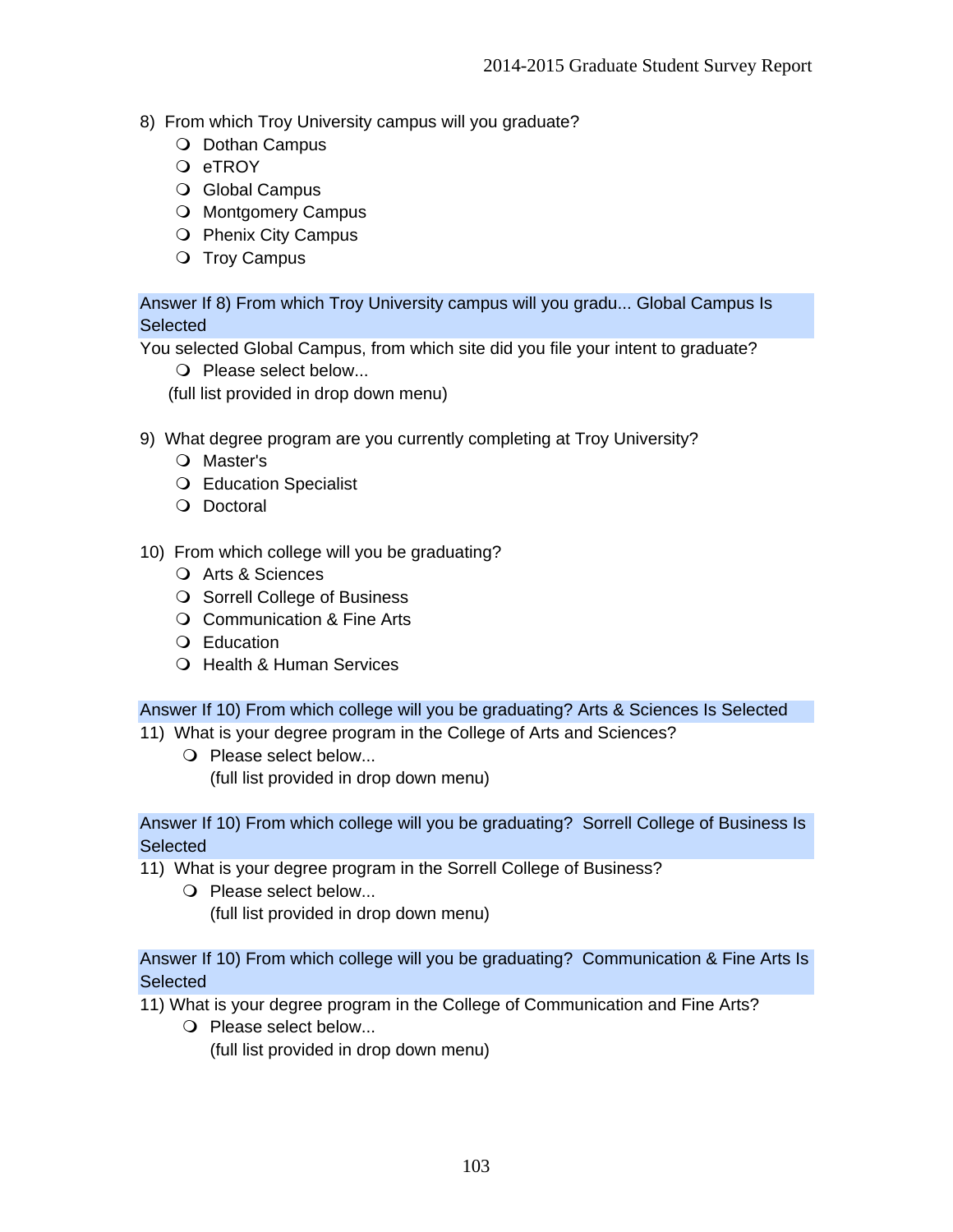Answer If 10) From which college will you be graduating? Education Is Selected

- 11) What is your degree program in the College of Education?
	- O Please select below... (full list provided in drop down menu)

Answer If 10) From which college will you be graduating? Health & Human Services Is **Selected** 

- 11) What is your degree program in the College of Health and Human Services?
	- O Please select below... (full list provided in drop down menu)
- 12) When you first started at Troy University, you were a:
	- O Dually-admitted student
	- Conditionally admitted graduate student
	- Unconditionally admitted graduate student
	- Graduate transfer student
	- Graduate transient student

13) How many credit hours did you transfer to Troy University from another college or university?

- $Q$  3 6
- $Q$  7 12
- O I did not transfer any credit hours.

14) Have you taken any courses online or in any other Distance Learning format at Troy University?

- Yes
- O No

15) How long have you attended Troy University?

- O One year
- O Two years
- $\bigcirc$  Three years
- Four years
- O Five years
- O Six years
- O Seven years
- Eight years
- O Nine years
- $\bigcirc$  Ten years
- O More than ten years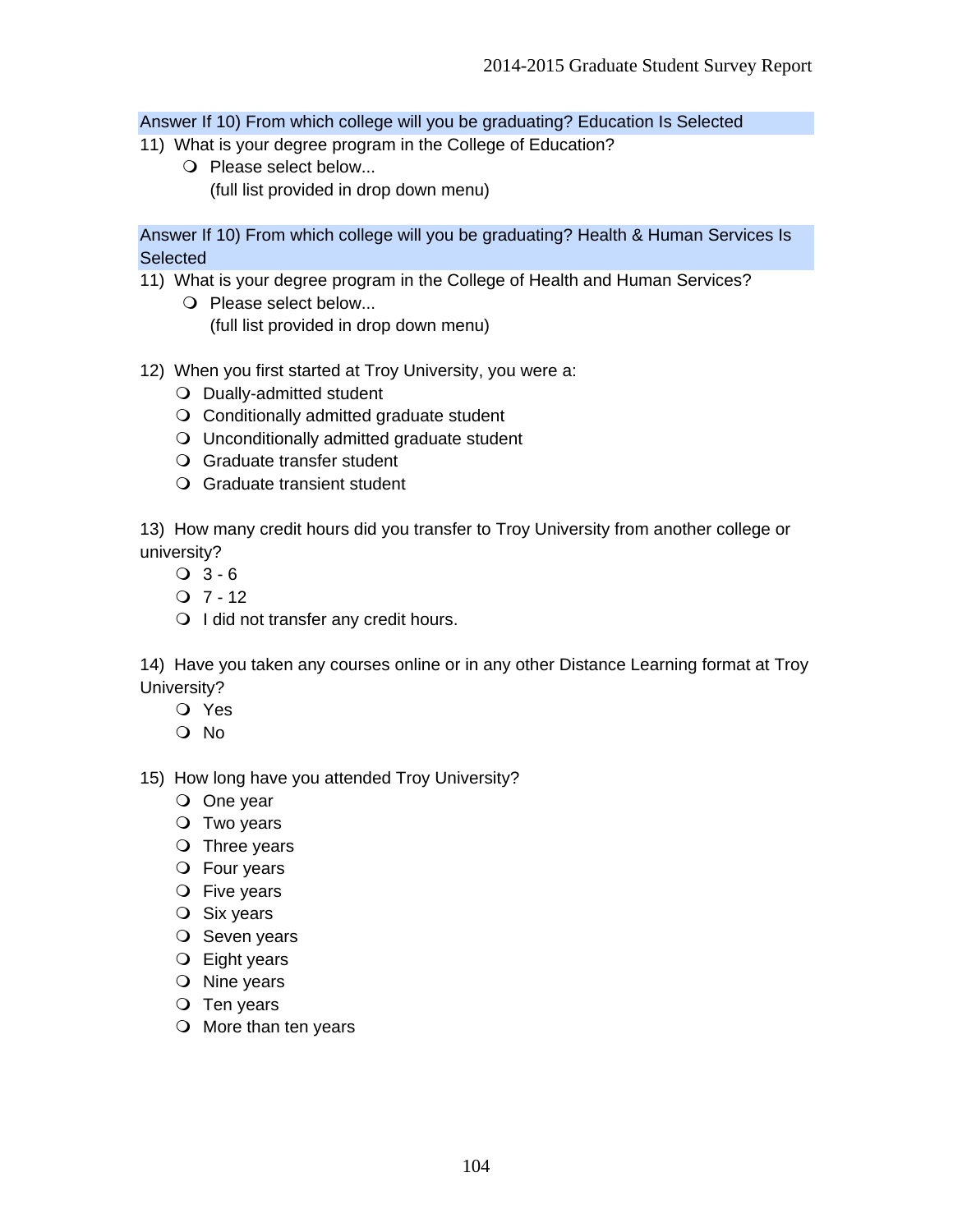- 16) What is your overall GPA?
	- $\bigcirc$  Less than 2.0
	- $Q$  2.00-2.49
	- $Q$  2.50-2.99
	- 3.00-3.49
	- 3.50-4.00

### **GRADUATION / EMPLOYMENT PLANS**

- 17) What do you plan to do after you graduate?
	- Work in an area related to your major field of study
	- Work in an area outside your major field of study
	- $\bigcirc$  Continue working in the job that you have had
	- O Continue your education
	- Undecided
- 18) If you plan to continue your education, what is your ultimate goal?
	- A Master's degree
	- O An Education Specialist degree
	- A Professional degree
	- O A Doctoral degree
- 19) Are/were you employed while attending Troy University?
	- Yes
	- No

#### Answer If 19) Are/were you employed while attending Troy Univ... Yes Is Selected

You answered "Yes" to Question 19, how many hours do/did you usually work per week?

- $\bigcirc$  1 9 hours
- $\overline{O}$  10 19 hours
- $Q$  20 29 hours
- 30 39 hours
- 40 or more hours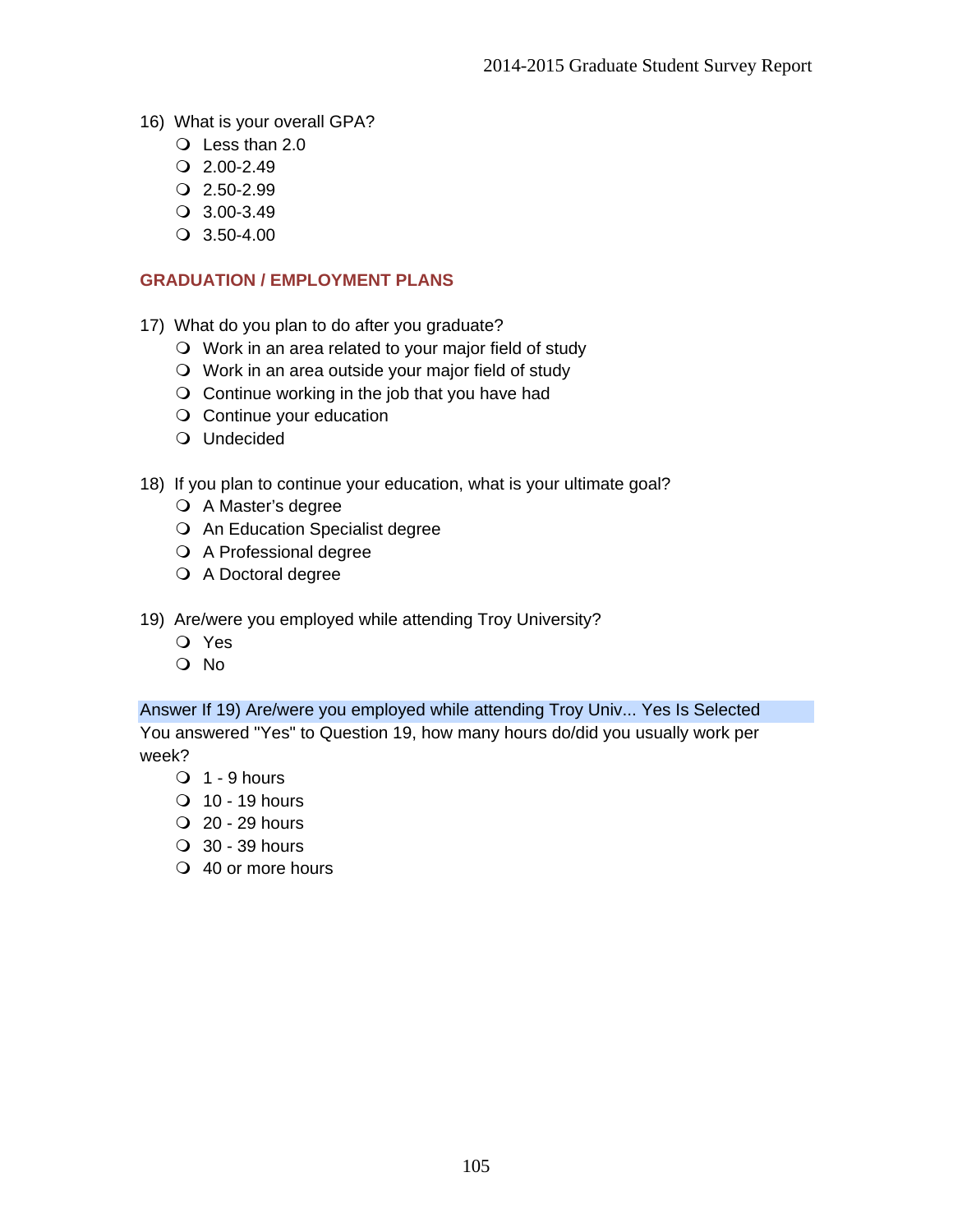20) What financial aid have you received at Troy University? (Choose as many as apply)

- □ Scholarship/fellowship
- Graduate assistantship
- **Q** Grants
- **Loans**
- □ Work study
- $\Box$  Tuition assistance
- $\Box$  Third party pay
- **Q** None
- Other (please specify) \_\_\_\_\_\_\_\_\_\_\_\_\_\_\_\_\_\_\_\_

# **PERCEPTIONS OF TROY UNIVERSITY**

21) In regard to your education at Troy University, please rate your development in the following areas:

|                                                      | <b>Excellent</b> | Good         | Average  | Fair       | Poor |
|------------------------------------------------------|------------------|--------------|----------|------------|------|
| Writing skills                                       | $\Omega$         | $\mathbf{O}$ | $\Omega$ | $\Omega$   | Q    |
| Speaking/presentation skills                         | $\Omega$         | ∩            | ∩        | Q          |      |
| <b>Reading skills</b>                                | $\Omega$         | $\Omega$     | $\Omega$ | $\bigcirc$ | ∩    |
| Critical thinking skills                             | $\Omega$         | $\Omega$     | $\Omega$ | $\Omega$   | ∩    |
| Problem solving skills                               | $\circ$          | $\Omega$     | $\Omega$ | $\Omega$   | Q    |
| <b>Mathematical skills</b>                           | $\circ$          | $\Omega$     | $\Omega$ | $\Omega$   | Q    |
| Computer technologies                                | $\Omega$         | $\Omega$     | $\Omega$ | $\Omega$   | ∩    |
| <b>Research skills</b>                               | $\Omega$         | $\Omega$     | $\Omega$ | $\Omega$   |      |
| Scientific principles and methods                    | $\Omega$         | Q            | ∩        | $\Omega$   | ∩    |
| Understanding different philosophies<br>and cultures | Q                | $\Omega$     | ∩        | $\Omega$   |      |
| Appreciation of the arts                             | Q                | $\Omega$     | ∩        | $\Omega$   |      |
| Leadership skills                                    | $\Omega$         | $\Omega$     | ∩        | $\Omega$   |      |
| Management and organizational<br>skills              | $\Omega$         | $\Omega$     | Q        | $\Omega$   | ∩    |
| Time management                                      | ∩                | $\Omega$     | ∩        | $\Omega$   |      |
| Working cooperatively in groups                      | O                | $\Omega$     | Q        | $\Omega$   | ∩    |
| Planning and carrying out projects                   | Q                | $\Omega$     | ∩        | $\Omega$   |      |
| Citizenship skills                                   | Q                | $\Omega$     | ∩        | $\Omega$   |      |
| Strategies for applying skills in my<br>field        | $\Omega$         | Q            | O        | $\Omega$   |      |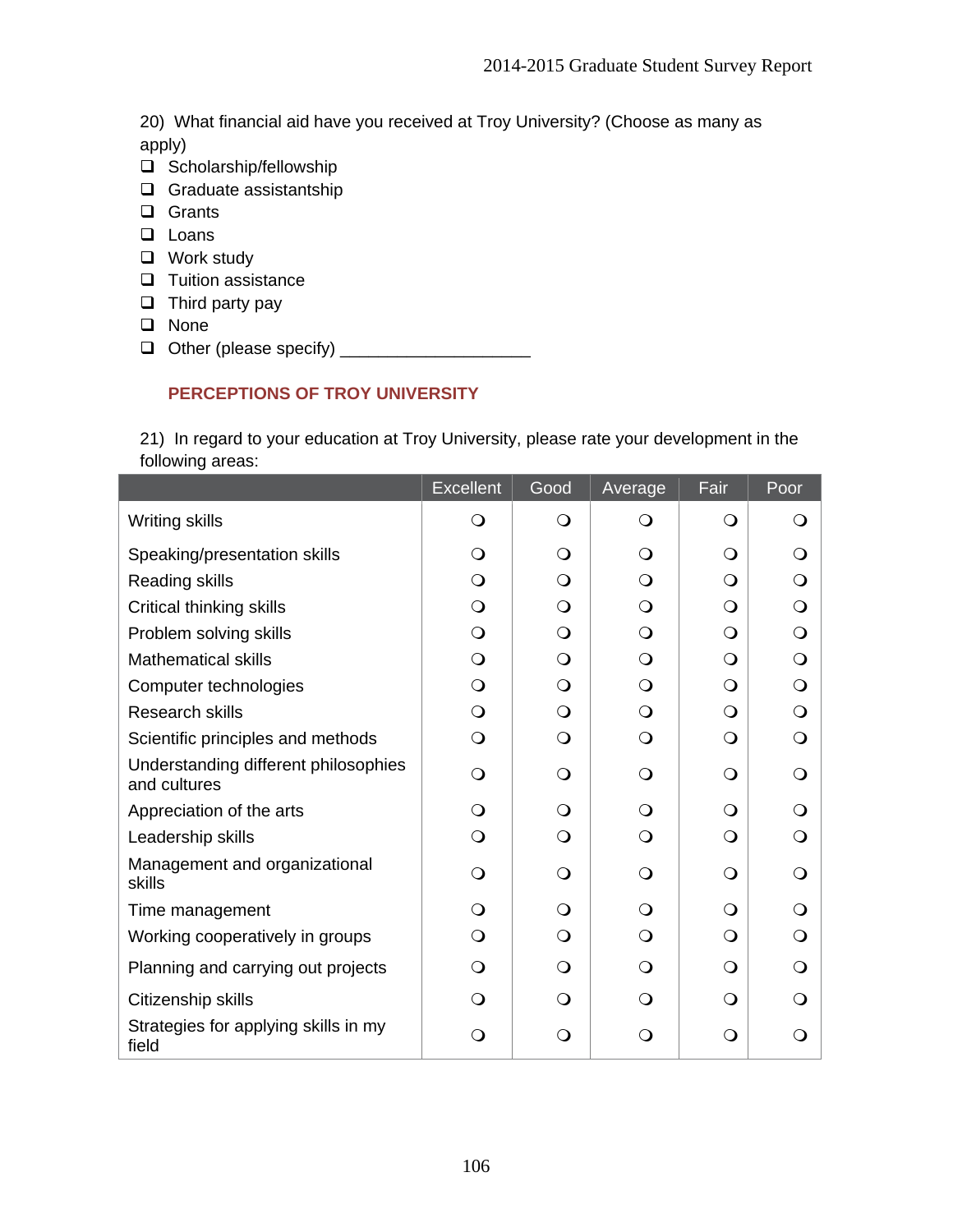|                                                      | <b>Excellent</b> | Good         | Average    | Fair | Poor         | N/A            |
|------------------------------------------------------|------------------|--------------|------------|------|--------------|----------------|
| Overall quality of your academic<br>program          | $\Omega$         | $\mathsf{O}$ | $\circ$    |      | $\bigcirc$   |                |
| Academic advising                                    | O                | $\bigcirc$   | $\Omega$   |      | $\bigcirc$   | Q              |
| Faculty accessibility                                | $\Omega$         | $\bigcirc$   | $\Omega$   |      | $\bigcirc$   | Q              |
| Instruction in major courses                         | Q                | $\bigcirc$   | $\bigcirc$ |      | $\bigcirc$   | $\overline{O}$ |
| Instruction in general education<br>courses          | $\Omega$         | $\bigcirc$   | $\bigcirc$ |      | $\bigcirc$   | Q              |
| Faculty's use of technologies to<br>enhance teaching | ∩                | $\bigcirc$   | $\Omega$   |      | $\bigcirc$   | Q              |
| Course availability in your major                    | ∩                | $\bigcirc$   | $\Omega$   |      | $\bigcirc$   | Q              |
| Communication between faculty<br>and students        | ∩                | $\bigcirc$   | $\Omega$   |      | $\bigcirc$   | Q              |
| <b>Registration procedures</b>                       |                  | $\bigcirc$   | $\bigcirc$ |      | $\bigcirc$   | Q              |
| <b>New Student Orientation</b><br>program            | $\Omega$         | $\bigcirc$   | $\Omega$   |      | $\bigcirc$   | Q              |
| Library                                              | $\Omega$         | $\bigcirc$   | $\Omega$   |      | $\bigcirc$   | $\bigcirc$     |
| Computer labs                                        | $\Omega$         | $\bigcirc$   | $\Omega$   |      | $\bigcirc$   | $\bigcirc$     |
| Laboratory/instructional<br>equipment                | Q                | $\bigcirc$   | $\Omega$   |      | $\bigcirc$   | Q              |
| <b>Testing Center</b>                                | $\Omega$         | $\bigcirc$   | $\Omega$   |      | $\mathsf{O}$ | Q              |
| <b>Writing Center</b>                                | $\mathsf{O}$     | $\bigcirc$   | $\bigcirc$ |      | $\bigcirc$   | $\bigcirc$     |
| <b>Natural Science Center</b>                        | $\Omega$         | $\bigcirc$   | $\Omega$   |      | $\bigcirc$   | $\bigcirc$     |
| Center for International<br>Programs                 | Q                | $\bigcirc$   | $\Omega$   |      | $\bigcirc$   |                |

22) Please rate the following areas related to the education and academic support services at Troy University: (Select "N/A" for any item that does not apply to you.)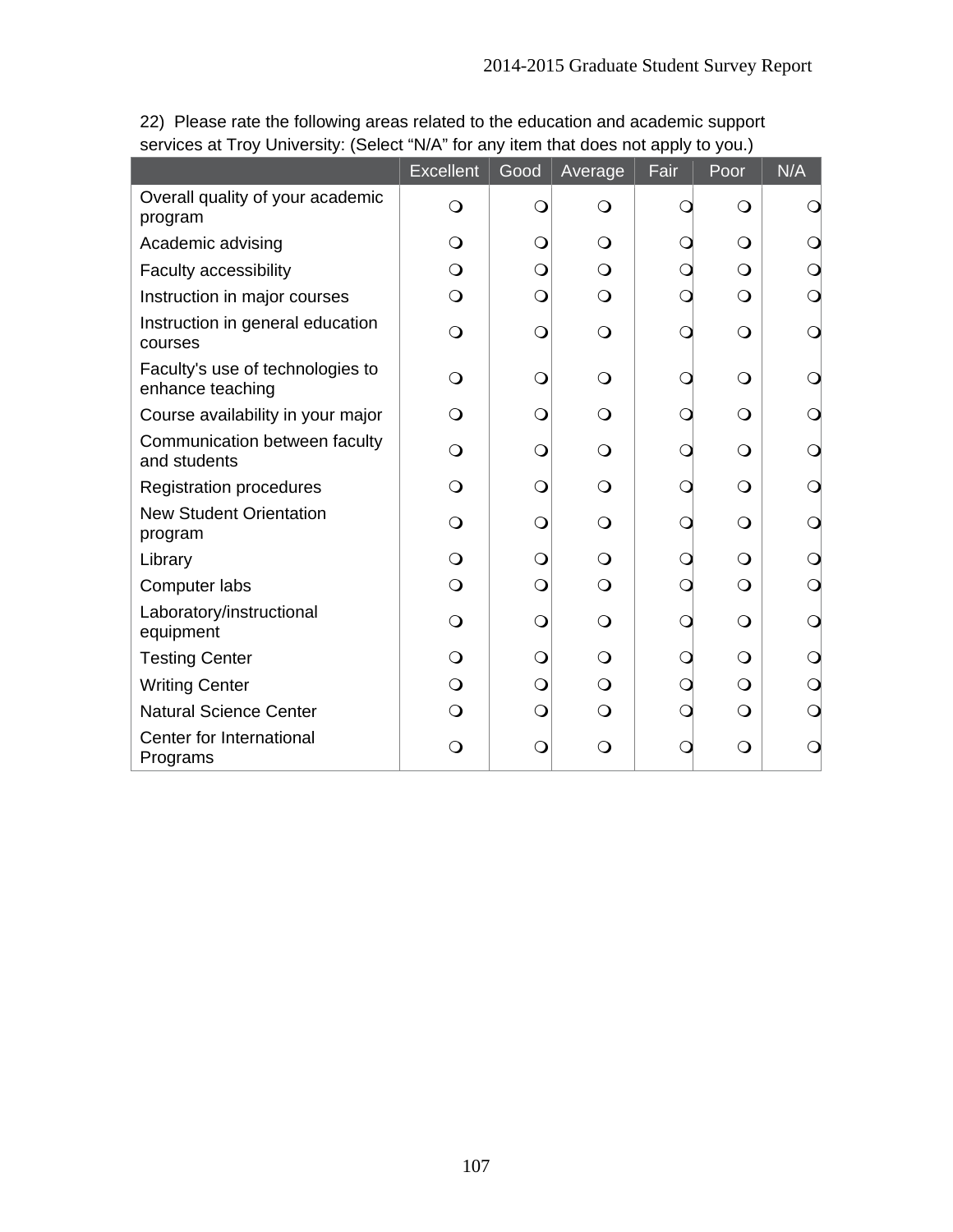23) On a scale from 1 to 5, with 1 as "Very Dissatisfied" and 5 as "Very Satisfied," please rate your satisfaction with the following offices and services at Troy University: (Select "N/A" if the item does not apply to you.)

|                                                                      | Very<br><b>Dissatisfied</b> | <b>Dissatisfied</b> | Neutral    | Satisfied  | Very<br>Satisfied | N/A |
|----------------------------------------------------------------------|-----------------------------|---------------------|------------|------------|-------------------|-----|
| <b>Admissions Office</b>                                             | $\overline{O}$              | $\overline{O}$      | $\bigcirc$ | $\bigcirc$ | $\bigcirc$        |     |
| Registrar/Records<br>Office                                          | $\mathsf{O}$                | $\Omega$            | $\bigcirc$ | $\Omega$   | $\bigcirc$        |     |
| <b>Veteran Services</b>                                              | $\Omega$                    | $\Omega$            | $\bigcirc$ | $\circ$    | $\circ$           |     |
| <b>Financial Aid</b><br><b>Services</b>                              | $\bigcirc$                  | $\Omega$            | $\bigcirc$ | $\circ$    | $\bigcirc$        |     |
| <b>Business Office</b>                                               | $\bigcirc$                  | $\Omega$            | $\bigcirc$ | $\bigcirc$ | $\bigcirc$        |     |
| Information<br>Technology (IT)<br><b>Services</b>                    | $\Omega$                    | $\bigcirc$          | $\bigcirc$ | $\bigcirc$ | $\bigcirc$        |     |
| <b>Trojan Web Express</b>                                            | ∩                           | $\Omega$            | $\bigcirc$ | $\circ$    | $\circ$           |     |
| <b>Adaptive Needs</b><br><b>Services</b>                             | $\bigcirc$                  | $\bigcirc$          | $\bigcirc$ | $\circ$    | $\bigcirc$        |     |
| <b>Student Support</b><br>Services (SSS)                             | $\Omega$                    | $\bigcirc$          | $\bigcirc$ | $\bigcirc$ | $\bigcirc$        |     |
| <b>Career Services</b>                                               | $\Omega$                    | $\Omega$            | $\bigcirc$ | $\Omega$   | $\bigcirc$        |     |
| <b>Placement Service</b>                                             | $\bigcirc$                  | $\bigcirc$          | $\bigcirc$ | $\Omega$   | $\overline{O}$    |     |
| <b>Counseling Services</b>                                           | $\bigcirc$                  | $\bigcirc$          | $\bigcirc$ | $\bigcirc$ | $\bigcirc$        |     |
| <b>Bookstore Services</b>                                            | $\Omega$                    | $\bigcirc$          | $\bigcirc$ | $\bigcirc$ | $\circ$           |     |
| Safety and Security<br>Services                                      | $\bigcirc$                  | $\Omega$            | $\bigcirc$ | $\circ$    | $\bigcirc$        |     |
| Parking facilities                                                   | $\Omega$                    | $\Omega$            | $\bigcirc$ | $\bigcirc$ | $\Omega$          |     |
| <b>University Media</b><br>(website, newsletters,<br>radio, TV, etc) | $\Omega$                    | $\bigcirc$          | $\bigcirc$ | $\bigcirc$ | $\bigcirc$        |     |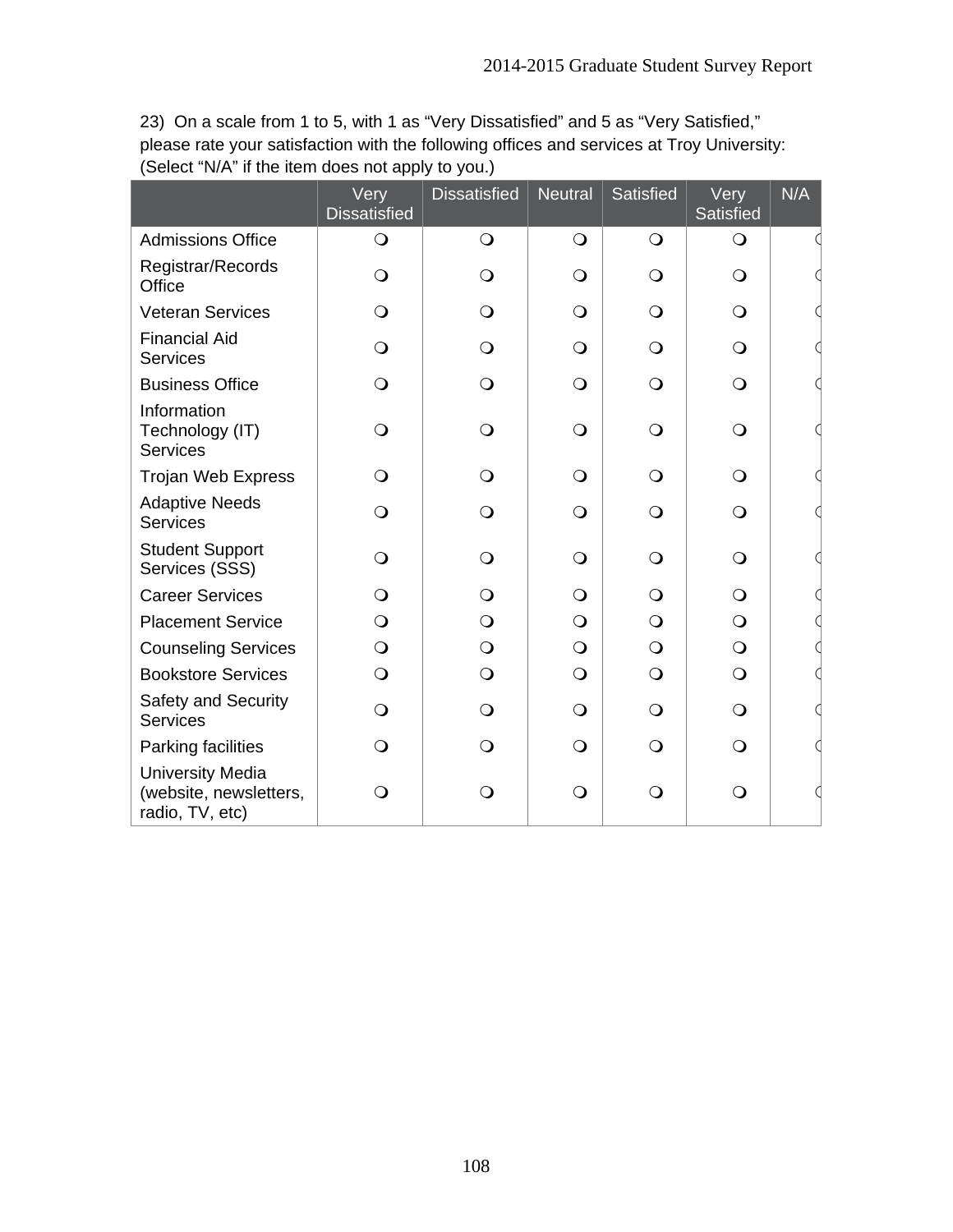24) On a scale from 1 to 5, with 1 as "Strongly Disagree" and 5 as "Strongly Agree," please provide your opinion regarding the following areas:

|                                                                                                 | <b>Strongly</b><br><b>Disagree</b> | <b>Disagree</b> | <b>Neither</b><br>Agree nor<br><b>Disagree</b> | Agree      | <b>Strongly</b><br>Agree |
|-------------------------------------------------------------------------------------------------|------------------------------------|-----------------|------------------------------------------------|------------|--------------------------|
| The goals, objectives, and<br>requirements for my academic<br>program were clearly defined.     | $\overline{O}$                     | $\bigcirc$      | $\bigcirc$                                     | $\bigcirc$ | $\Omega$                 |
| My academic program was<br>intellectually challenging and<br>stimulating.                       | $\circ$                            | $\bigcirc$      | $\bigcirc$                                     | $\bigcirc$ | Q                        |
| Courses in my curriculum<br>contributed to the skills and<br>knowledge required in my<br>field. | $\circ$                            | $\circ$         | $\bigcirc$                                     | $\bigcirc$ | Q                        |
| Courses were offered<br>frequently enough for timely<br>completion of my degree<br>program.     | $\bigcirc$                         | $\bigcirc$      | $\bigcirc$                                     | $\bigcirc$ |                          |
| The intellectual caliber of<br>students in my academic<br>program was high.                     | $\overline{O}$                     | $\bigcirc$      | $\bigcirc$                                     | $\bigcirc$ | ∩                        |
| The degree program in which I<br>enrolled is valuable for me in<br>my employment.               | $\circ$                            | $\bigcirc$      | $\bigcirc$                                     | $\bigcirc$ | ∩                        |
| Troy University faculty care<br>about students as individuals.                                  | $\circ$                            | $\circ$         | $\bigcirc$                                     | $\bigcirc$ | ∩                        |
| Troy University faculty were<br>helpful with my career plan.                                    | $\Omega$                           | $\Omega$        | O                                              | $\bigcirc$ | ∩                        |
| Troy University is responsive<br>to the needs of its students.                                  | $\Omega$                           | $\Omega$        | $\Omega$                                       | $\bigcirc$ | $\Omega$                 |
| The tuition and fees I paid at<br>Troy University were a<br>worthwhile investment.              | $\bigcirc$                         | $\mathsf{O}$    | $\mathsf{O}$                                   | $\bigcirc$ | $\Omega$                 |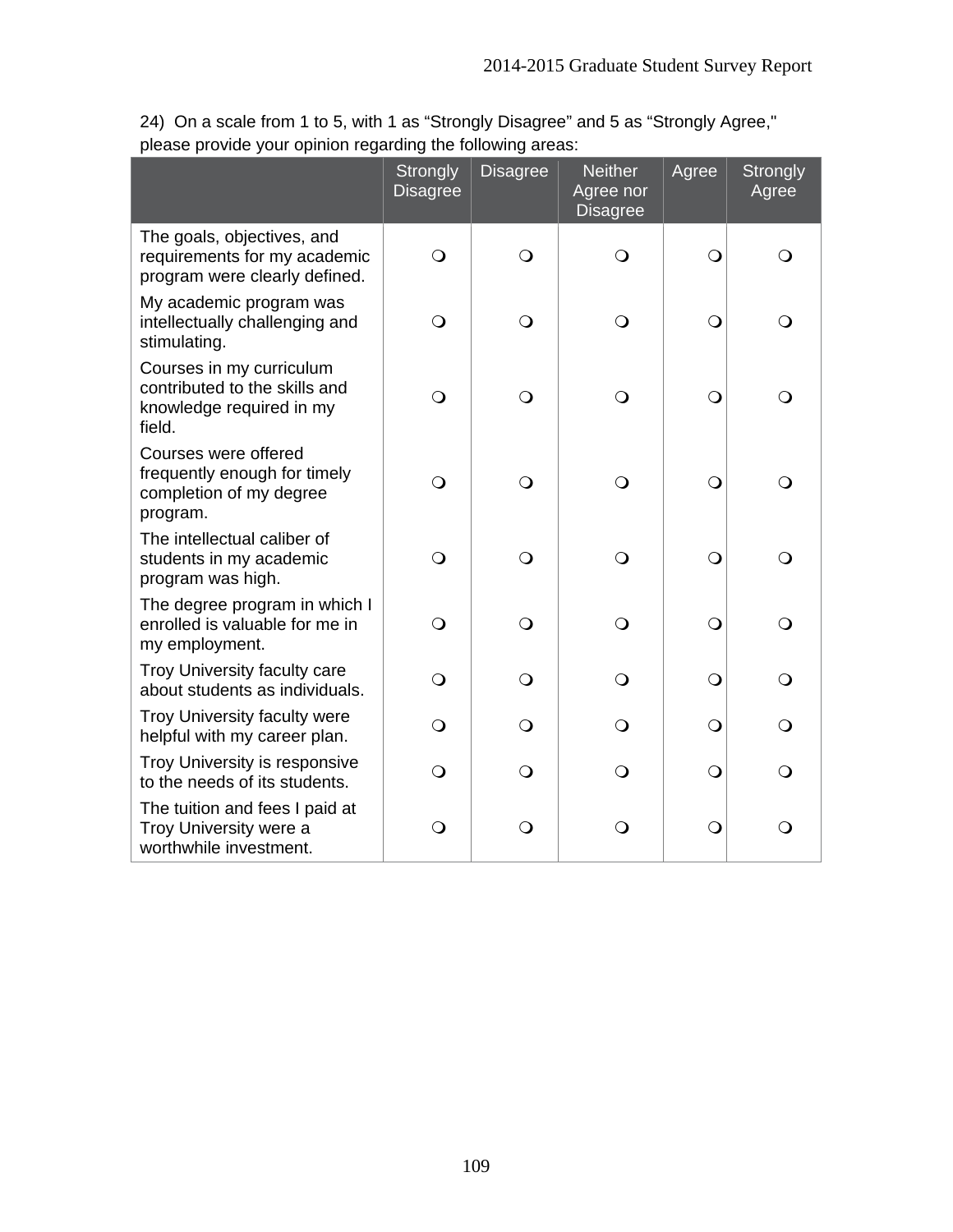## **READING HABITS**

|                                                                                                                                                                              | Not at<br>all | In a very<br>limited way | Somewhat | ln a<br>noticeable<br>way | Greatly |
|------------------------------------------------------------------------------------------------------------------------------------------------------------------------------|---------------|--------------------------|----------|---------------------------|---------|
| My involvement in reading<br>as part of my graduate<br>school experience has<br>enhanced my ability to<br>understand connections<br>between the various<br>materials I read. | 0             | ∩                        |          |                           |         |
| My involvement in reading<br>as a part of my graduate<br>school experience has<br>enhanced my awareness of<br>other people's political and<br>social viewpoints.             | ( )           | ∩                        |          |                           |         |

25) Please indicate your level of involvement in reading.

- 26) Which statement below do you agree with most?
	- $\bigcirc$  I read constantly for my own personal satisfaction, and I love it.
	- O I don't have much time to read for pleasure, but I like to when I get the chance.
	- $\bigcirc$  I only read what I'm supposed to for school.
	- O I basically don't read books much at all.

27) Most often, the reason I read is… (Please choose the best answer from this selection).

- $\bigcirc$  Just for the pleasure of it
- O Because I have to for school
- O Because I get bored and have nothing else to do
- $\bigcirc$  To learn new things on my own
- $\bigcirc$  I don't really read much
- O Because my parents encourage me to
- 28) How would you rate your reading level?
	- O Advanced
	- Above average
	- Average
	- O Below average
	- O Poor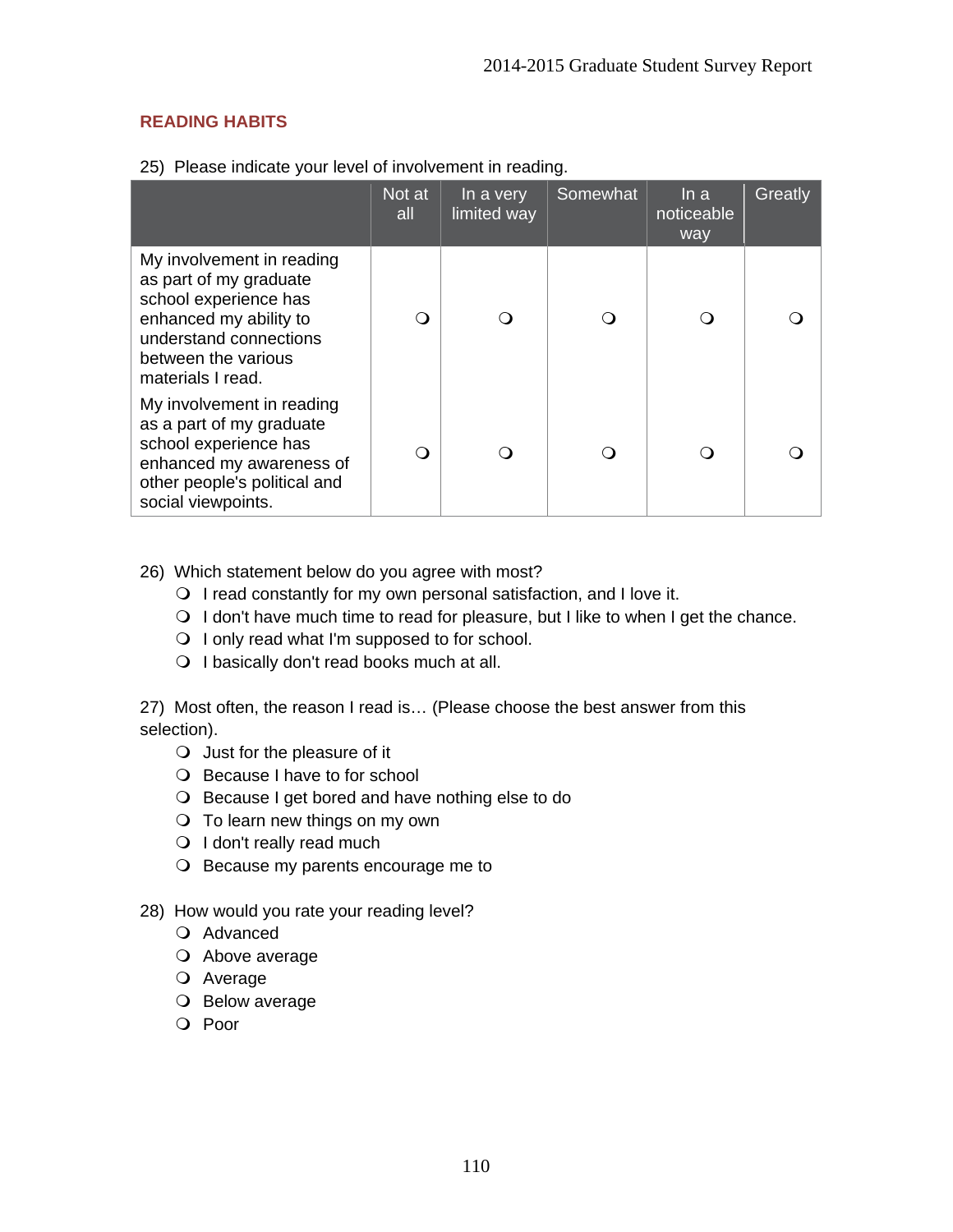- 29) Which of the following do you read? Check all that apply.
- $\Box$  Books assigned for class
- $\Box$  Books I read outside of class for pleasure
- $\Box$  Cereal boxes, instructional pamphlets and other product packaging
- $\Box$  Comic books or graphic novels
- □ Computer manuals or other electronic equipment manuals
- □ Fashion/Beauty magazines
- $\Box$  Magazines about video games
- □ Music/Computers/Entertainment magazines
- $\Box$  News magazines
- **Q** Newspapers
- $\Box$  Online websites or webzines
- **Q** Puzzles/Games/Humor magazines
- $\Box$  Religious literature/books
- $\Box$  School papers or other newsletters
- $\Box$  Self-help literature
- $\Box$  Sports magazines
- $\Box$  None of the above
- 30) Not including school assignments, how much do you read?
	- O Outside of school assignments, I don't read at all
	- Under one book per month
	- O One book per month
	- 2-3 books per month
	- 3-5 books per month
	- 5-10 books per month
	- 10-20 books per month
	- O More than 20 books per month
- 31) About how often do you discuss books with others?
	- O Daily
	- Weekly
	- O Monthly
	- $\bigcirc$  A few times per year
	- O Once per year
	- O Never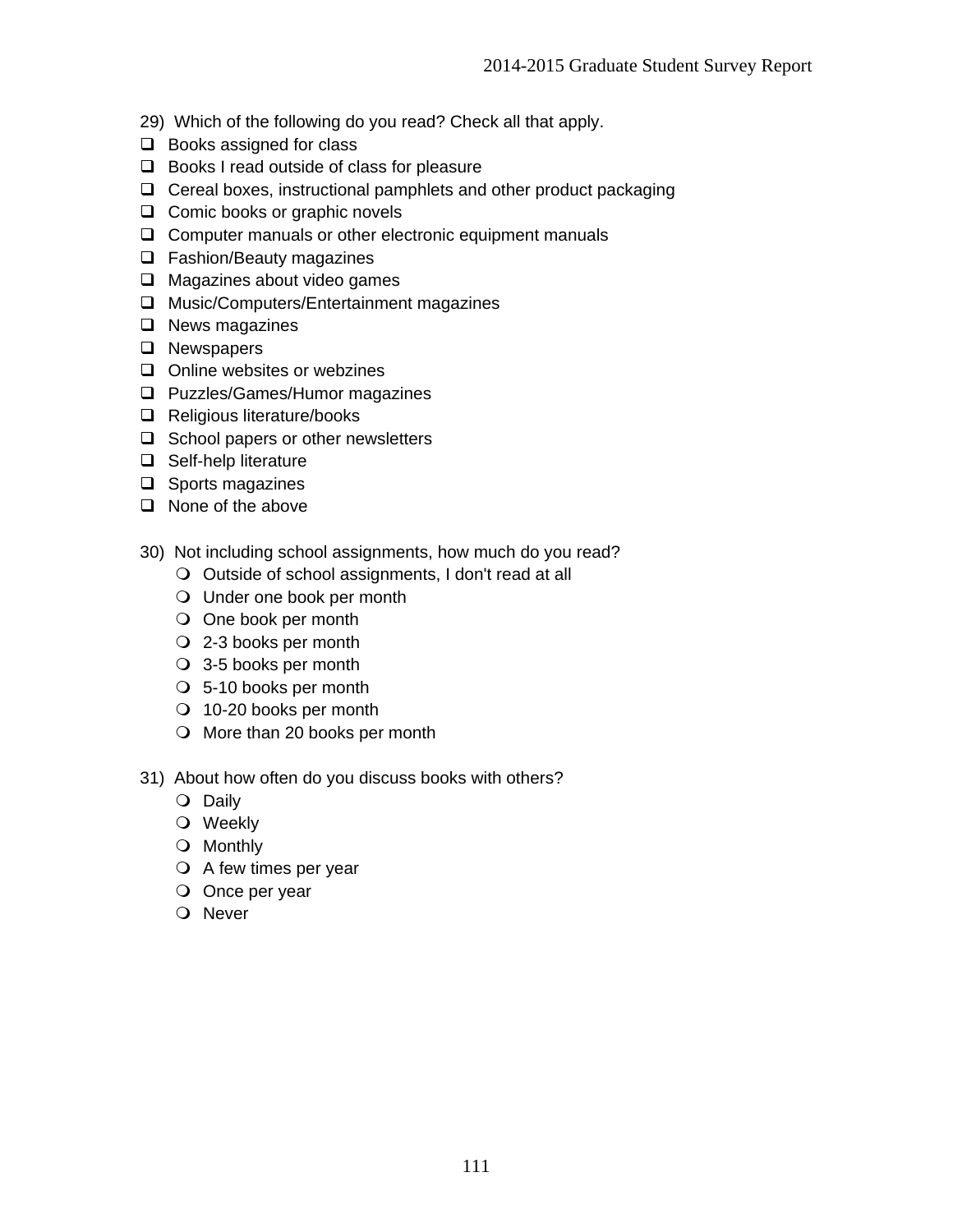## **OVERALL PERCEPTIONS**

32) Please provide your overall ratings of Troy University:

|                                                                                      | Excellent | Good | Average   | Fair | Poor |
|--------------------------------------------------------------------------------------|-----------|------|-----------|------|------|
| How would you rate Troy University's<br>preparation of you for employment?           |           |      |           | Ő    |      |
| How would you rate Troy University's<br>preparation of you for further<br>education? |           |      | $\bigcap$ | O    |      |
| What is your overall rating of your<br>college experiences at TROY?                  |           |      |           |      |      |

- 33) If you were starting graduate school over, would you enroll in the same program?
	- O Definitely Yes
	- O Probably Yes
	- O Probably Not
	- O Definitely Not
- 34) If you could start graduate school over, would you attend Troy University again?
	- O Definitely Yes
	- O Probably Yes
	- O Probably Not
	- O Definitely Not
- 35) Would you recommend your academic program to other students?
	- O Definitely Yes
	- O Probably Yes
	- O Probably Not
	- O Definitely Not
- 36) Would you recommend Troy University to someone planning to go to college?
	- O Definitely Yes
	- O Probably Yes
	- O Probably Not
	- O Definitely Not
- 37) Please type any additional comments you have regarding Troy University below: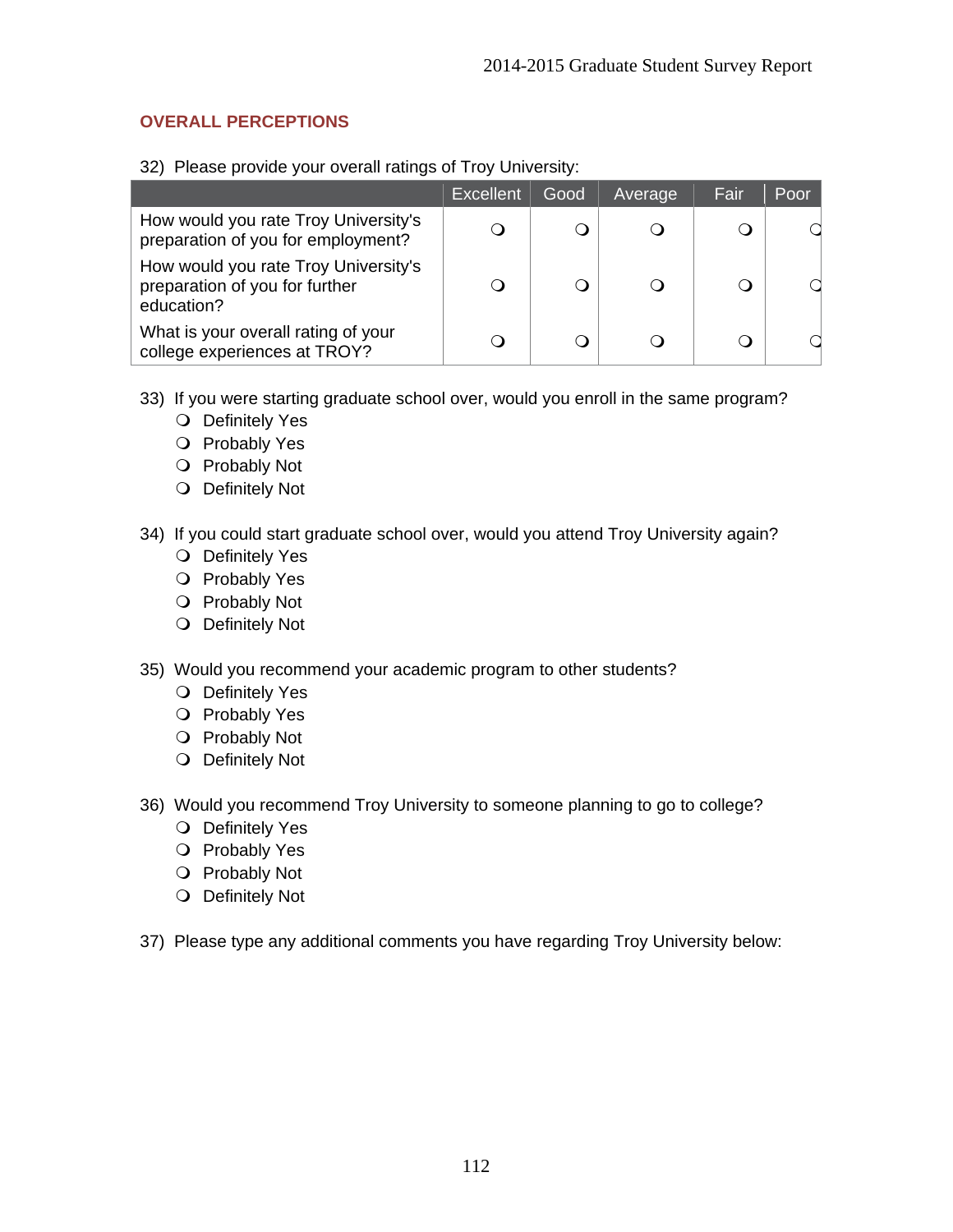Troy University is accredited by the Southern Association of Colleges and Schools Commission on Colleges to award associate, baccalaureate, master's, education specialist and doctoral degrees. As part of the accreditation process Troy University reports job placement rates as one measure of student achievement. The information you provide in the following section is anonymous and will be reported only in aggregate form.

38) What are your plans upon graduation?

- $\bigcirc$  Serve in the Military
- Continue my education as a full-time student in a Graduate or Professional school
- Take time off from school and work for personal reasons
- O Continue working at current job
- O Seek full-time employment
- O Seek part-time employment
- Continue my education and work part-time or full-time

39) Will you be continuing your education through Troy University?

- Yes
- O Maybe
- No
- $\bigcirc$  I have not applied to a graduate program at this time
- 40) Are you currently employed?
	- Yes
	- $\Omega$  I am currently employed but my job status will change upon graduation
	- No
	- $\bigcirc$  I am not currently employed but I have accepted a job offer
- 41) Please select your current employment status:
	- O Full Time
	- O Part Time
	- O Temporary or Contract
	- Work Study
	- Graduate Assistantship
	- $O$  N/A